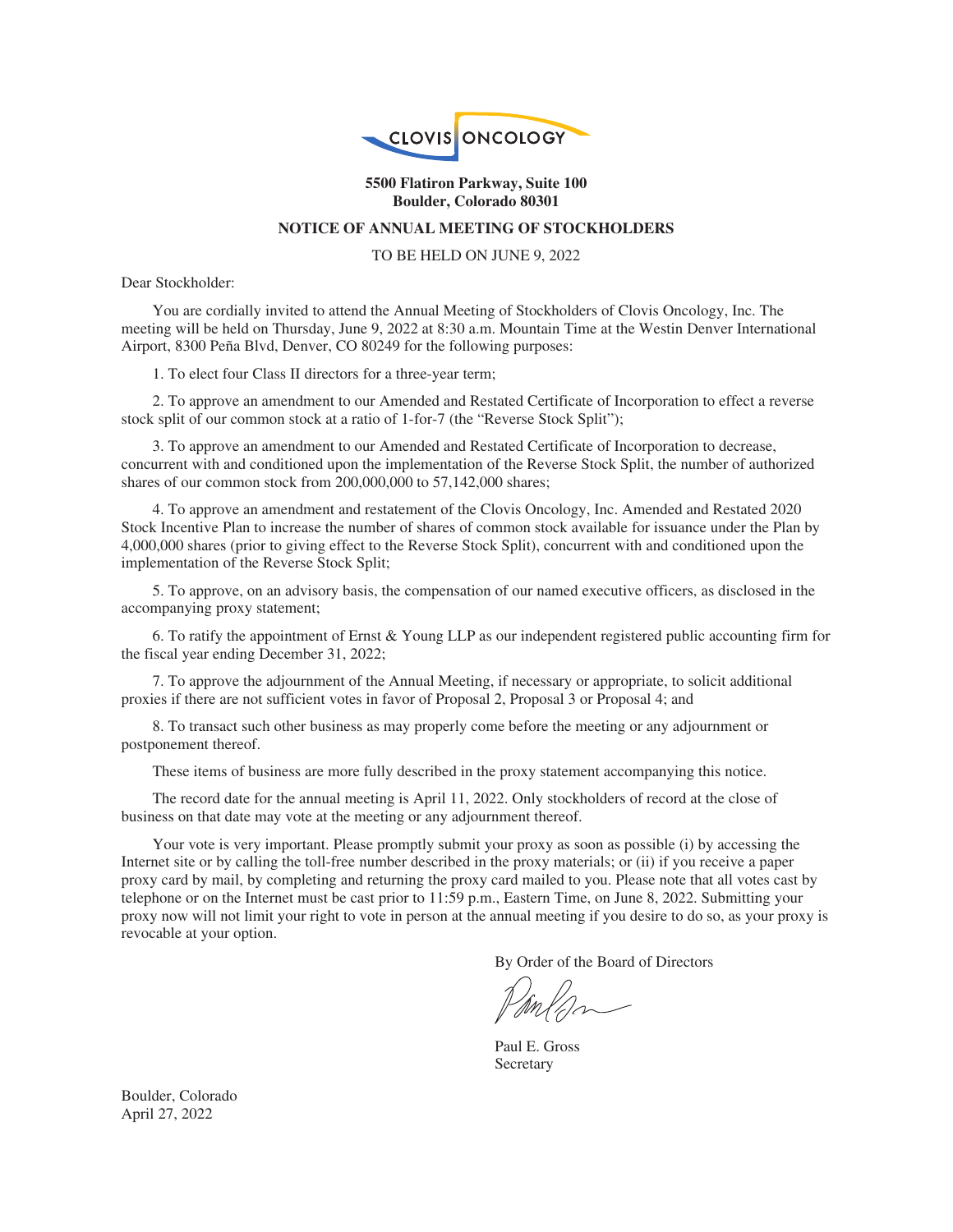# **TABLE OF CONTENTS**

|                                                                                                                           | Page  |
|---------------------------------------------------------------------------------------------------------------------------|-------|
| NOTICE OF ANNUAL MEETING OF STOCKHOLDERS TO BE HELD ON JUNE 9, 2022                                                       | 1     |
| <b>TABLE OF CONTENTS</b>                                                                                                  |       |
| PROXY STATEMENT                                                                                                           | 1     |
| QUESTIONS AND ANSWERS ABOUT THESE PROXY MATERIALS AND VOTING                                                              | 1     |
| PROXY PROPOSALS                                                                                                           |       |
| Proposal 1: Election of Directors                                                                                         | 6     |
| Proposal 2: Approval of an Amendment to Our Amended and Restated Certificate of Incorporation to                          |       |
| Effect a 1-for-7 Reverse Stock Split of Our Common Stock                                                                  | 11    |
| Proposal 3: Approval of an Amendment to Our Amended and Restated Certificate of Incorporation to                          |       |
| Decrease, Concurrent with and Conditioned Upon the Implementation of the Reverse Stock Split,                             |       |
| the Number of Authorized Shares of Our Common Stock from 200,000,000 to 57,142,000                                        | 21    |
| Proposal 4: Approval of an Amendment and Restatement of the Clovis Oncology, Inc. Amended and                             |       |
| Restated 2020 Stock Incentive Plan                                                                                        | 23    |
| Proposal 5: Advisory Vote on Executive Compensation                                                                       | 32    |
| Proposal 6: Ratification of Selection of Independent Registered Public Accounting Firm                                    | 33    |
| Proposal 7: Approval of an Adjournment of the Annual Meeting, if Necessary or Appropriate, to                             |       |
| Solicit Additional Proxies                                                                                                | 34    |
| INFORMATION REGARDING THE BOARD OF DIRECTORS AND CORPORATE GOVERNANCE                                                     | 35    |
| EXECUTIVE AND DIRECTOR COMPENSATION                                                                                       | 43    |
| <b>COMPENSATION DISCUSSION AND ANALYSIS</b>                                                                               | 45    |
| <b>SUMMARY COMPENSATION TABLE</b>                                                                                         | 65    |
| DIRECTOR COMPENSATION                                                                                                     | 73    |
| SECURITY OWNERSHIP OF CERTAIN BENEFICIAL OWNERS AND MANAGEMENT                                                            | 76    |
| SECTION 16(a) BENEFICIAL OWNERSHIP REPORTING COMPLIANCE                                                                   | 80    |
| CERTAIN RELATIONSHIPS AND RELATED PARTY TRANSACTIONS                                                                      | 81    |
| <b>AVAILABLE INFORMATION</b>                                                                                              | 83    |
| <b>OTHER MATTERS</b>                                                                                                      | 84    |
| APPENDIX A – Clovis Oncology, Inc. Second Certificate of Amendment to Amended and Restated                                | $A-1$ |
| Certificate of Incorporation                                                                                              |       |
| APPENDIX B - Clovis Oncology, Inc. Third Certificate of Amendment to Amended and Restated<br>Certificate of Incorporation | $B-1$ |
| APPENDIX C – Clovis Oncology, Inc. Second Amended and Restated 2020 Employee Stock Incentive                              |       |
| Plan                                                                                                                      | $C-1$ |
|                                                                                                                           |       |

*Unless the context requires otherwise, references in this proxy statement to "Clovis," the "company," "we," "us," and "our" refer to Clovis Oncology, Inc., together with its consolidated subsidiaries.*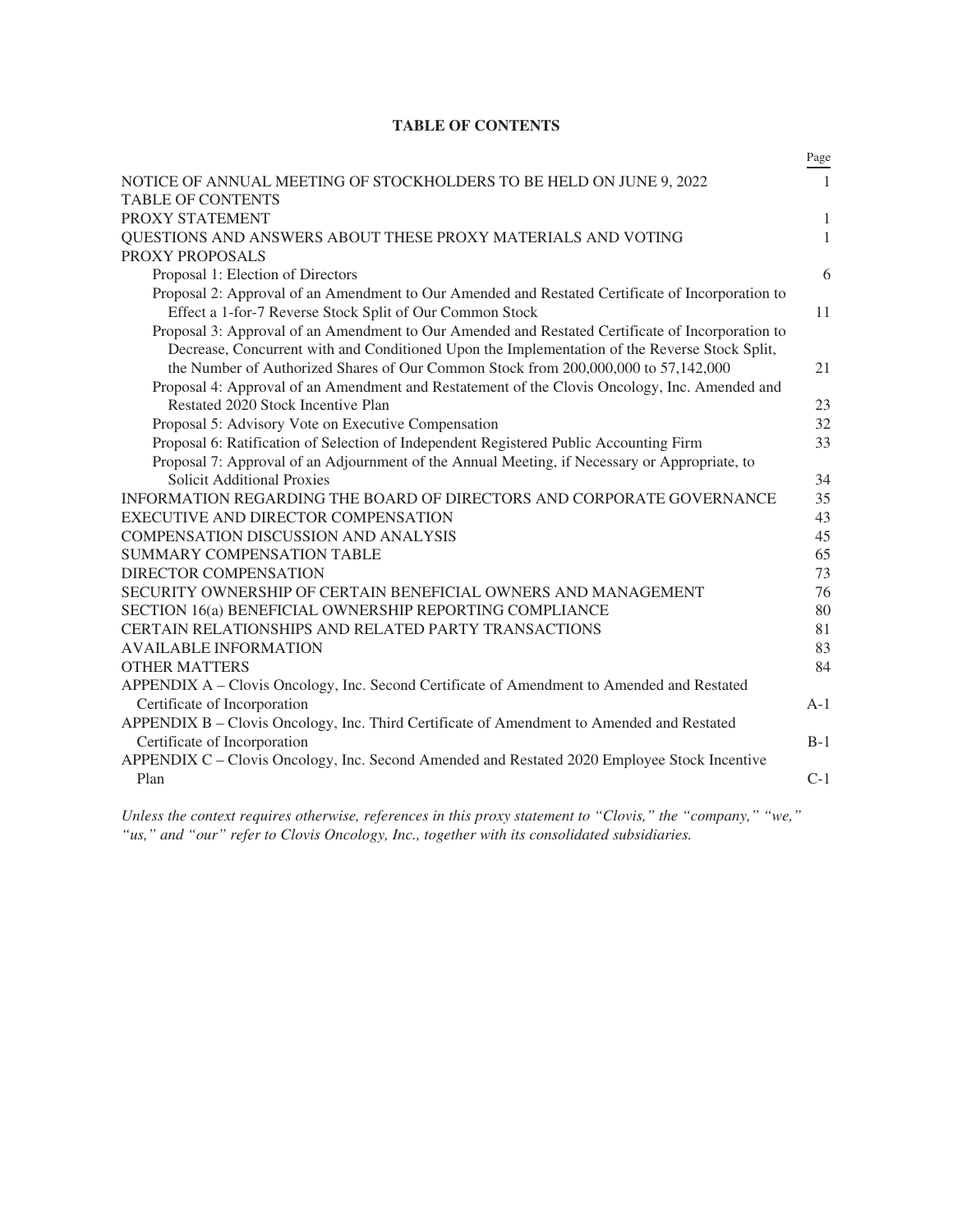# **CLOVIS ONCOLOGY, INC. 5500 FLATIRON PARKWAY, SUITE 100 BOULDER, COLORADO 80301**

# **PROXY STATEMENT 2022 ANNUAL MEETING OF STOCKHOLDERS**

### **JUNE 9, 2022**

# **INFORMATION CONCERNING SOLICITATION AND VOTING**

<span id="page-2-0"></span>Our board of directors is soliciting proxies for our 2022 Annual Meeting of Stockholders, or the Annual Meeting, to be held on Thursday, June 9, 2022 at 8:30 a.m. Mountain Time at the Westin Denver International Airport, 8300 Peña Blvd, Denver, CO 80249. If you need directions to the location of the Annual Meeting, please contact us at (303) 625-5000.

We expect to hold our Annual Meeting in person. However, we are actively monitoring the COVID-19 pandemic, and we are sensitive to the public health and travel concerns our stockholders may have and the protocols that federal, state, and local governments may impose. If it is not possible or advisable to hold our Annual Meeting in person for any reason, we will announce alternative arrangements for the meeting as promptly as practicable, which may include holding the meeting solely by means of remote communication. If we take this step, we will announce the decision to do so in advance, and details on how to participate will be available at http://ir.clovisoncology.com/investors-and-news/resources/annual-meeting-materials.

## **Important Notice Regarding the Availability of Proxy Materials for the Annual Meeting to Be Held on June 9, 2022:**

Pursuant to the rules adopted by the Securities and Exchange Commission, or the SEC, we have elected to provide access to our proxy materials, including this proxy statement and our Annual Report on Form 10-K for the year ended December 31, 2021, over the Internet. Accordingly, we are sending a Notice Regarding the Availability of Proxy Materials, or the Notice, to our stockholders of record entitled to vote at the Annual Meeting with instructions for accessing the proxy materials and voting over the Internet or by telephone. We intend to mail the Notice on or about April 28, 2022 to all stockholders entitled to vote at the Annual Meeting.

All stockholders entitled to vote at the Annual Meeting will have the ability to access the proxy materials on the website referred to in the Notice and to request to receive a printed set of the proxy materials. This makes the proxy distribution process more efficient and less costly and helps conserve natural resources. Instructions on how to access the proxy materials over the Internet or to request a printed copy of the proxy materials may be found in the Notice.

The Notice will also identify the date, the time and location of the Annual Meeting; the matters to be acted upon at the meeting and the board of directors' recommendation with regard to each matter; a toll-free telephone number, an e-mail address, and a website where stockholders can request to receive, free of charge, a paper or e-mail copy of this proxy statement, our Annual Report on Form 10-K for the year ended December 31, 2021, and a form of proxy relating to the Annual Meeting; information on how to access and vote the form of proxy; and information on how to obtain directions to attend the meeting and vote in person should stockholders choose to do so.

### **QUESTIONS AND ANSWERS ABOUT THESE PROXY MATERIALS AND VOTING**

### <span id="page-2-1"></span>**Why am I receiving these materials?**

We are providing these proxy materials to you because the board of directors of Clovis Oncology, Inc. is soliciting your proxy to vote at the Annual Meeting to be held on June 9, 2022 at 8:30 a.m. Mountain Time,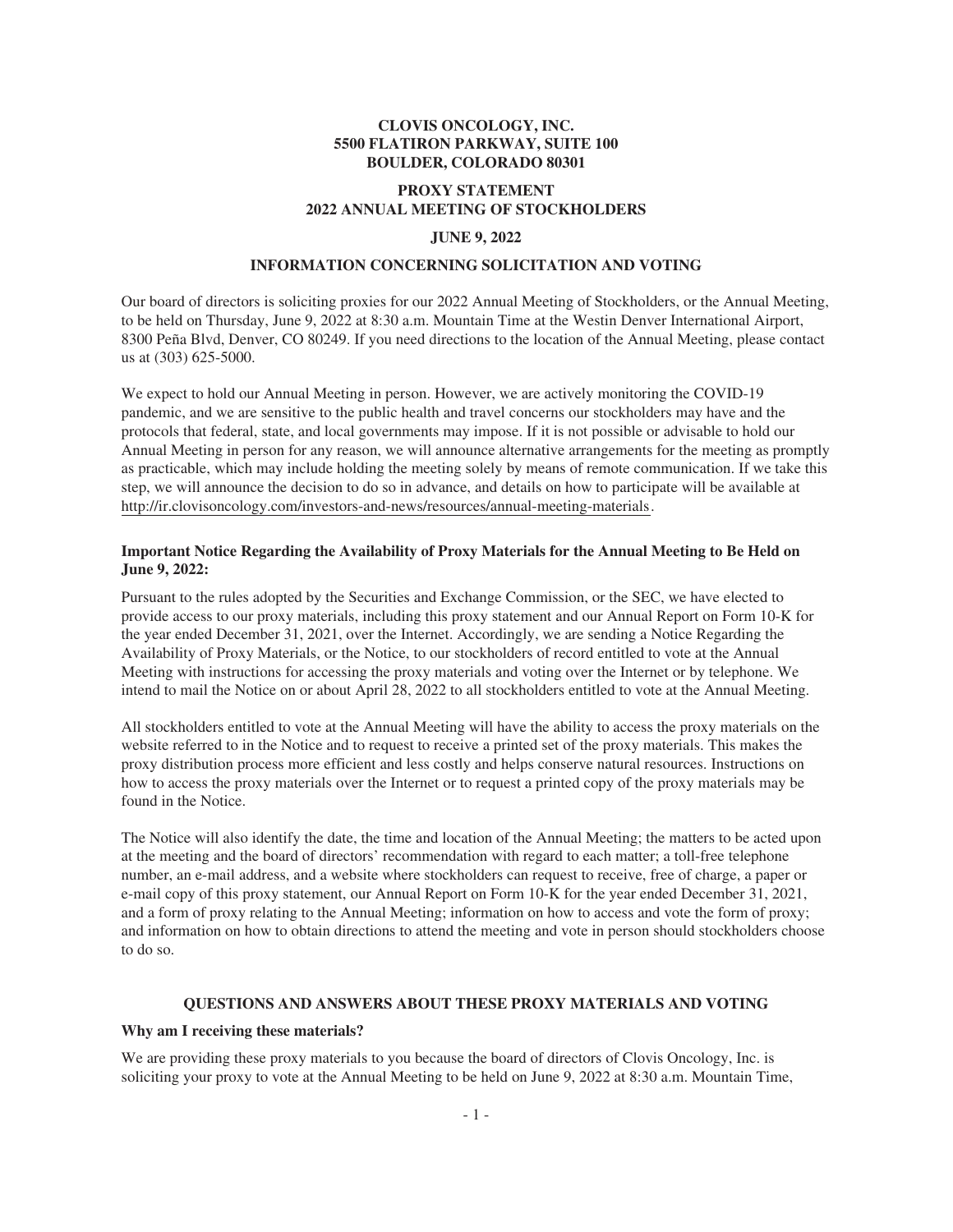including at any adjournments or postponements of the meeting. We intend to begin sending the Notice and making our proxy materials available on or about April 28, 2022 to all stockholders of record entitled to vote at the Annual Meeting. You are invited to attend the Annual Meeting to vote on the proposals described in this proxy statement. However, you do not need to attend the meeting to vote your shares. Instead, you may follow the instructions below to submit your proxy.

## **Can I vote my shares by filling out and returning the Notice?**

No. The Notice identifies the items to be voted on at the Annual Meeting, but you cannot vote by marking the Notice and returning it. The Notice provides instructions on how to vote over the Internet or by telephone, by requesting and returning a printed proxy card, or by submitting a ballot in person at the Annual Meeting.

# **How do I attend the Annual Meeting?**

The meeting will be held on Thursday, June 9, 2022 at 8:30 a.m. Mountain Time at the Westin Denver International Airport, 8300 Peña Blvd, Denver, CO 80249.

# **What am I voting on?**

There are seven matters scheduled for a vote:

- *Proposal 1: Election of Directors.* The election of Brian G. Atwood, James C. Blair, Richard A. Fair, and Paul H. Klingenstein as Class II directors to hold office until the 2025 annual meeting of stockholders;
- *Proposal 2: Reverse Stock Split.* The approval of an amendment to our Amended and Restated Certificate of Incorporation to effect a reverse stock split of our common stock at a ratio of 1-for-7;
- *Proposal 3: Approval of a Decrease in Authorized Shares of Common Stock.* The approval of an amendment to our Amended and Restated Certificate of Incorporation to decrease, concurrent with and conditioned upon the implementation of the Reverse Stock Split, the number of authorized shares of our common stock from 200,000,000 to 57,142,000 shares;
- *Proposal 4: Approval of an Amendment and Restatement of the 2020 Stock Incentive Plan*. The approval of an amendment and restatement of the Clovis Oncology, Inc. Amended and Restated 2020 Stock Incentive Plan to increase the number of common shares available for issuance under the Plan by 4,000,000 shares (prior to giving effect to the Reverse Stock Split), concurrent with and conditioned upon the implementation of the Reverse Stock Split;
- *Proposal 5: Vote on the Compensation of our Named Executive Officers.* The approval, on an advisory basis, of the compensation of our named executive officers, as disclosed in this proxy statement; and
- *Proposal 6: Ratification of Selection of Independent Registered Public Accounting Firm.* The ratification of the appointment of Ernst & Young LLP as our independent registered public accounting firm for the fiscal year ending December 31, 2022.
- *Proposal 7: Approval of an Adjournment of the Annual Meeting.* The approval of the adjournment of the Annual Meeting, if necessary or appropriate, to solicit additional proxies if there are not sufficient votes in favor of Proposal 2, Proposal 3 or Proposal 4.

# **How many votes do I have?**

On each matter to be voted upon, you have one vote for each share of common stock you own as of April 11, 2022.

# **How do I vote at the Annual Meeting?**

With respect to the election of directors, you may either vote "For" all of the nominees to the board of directors or you may "Withhold" your vote for any nominee you specify. With respect to each of the votes to approve the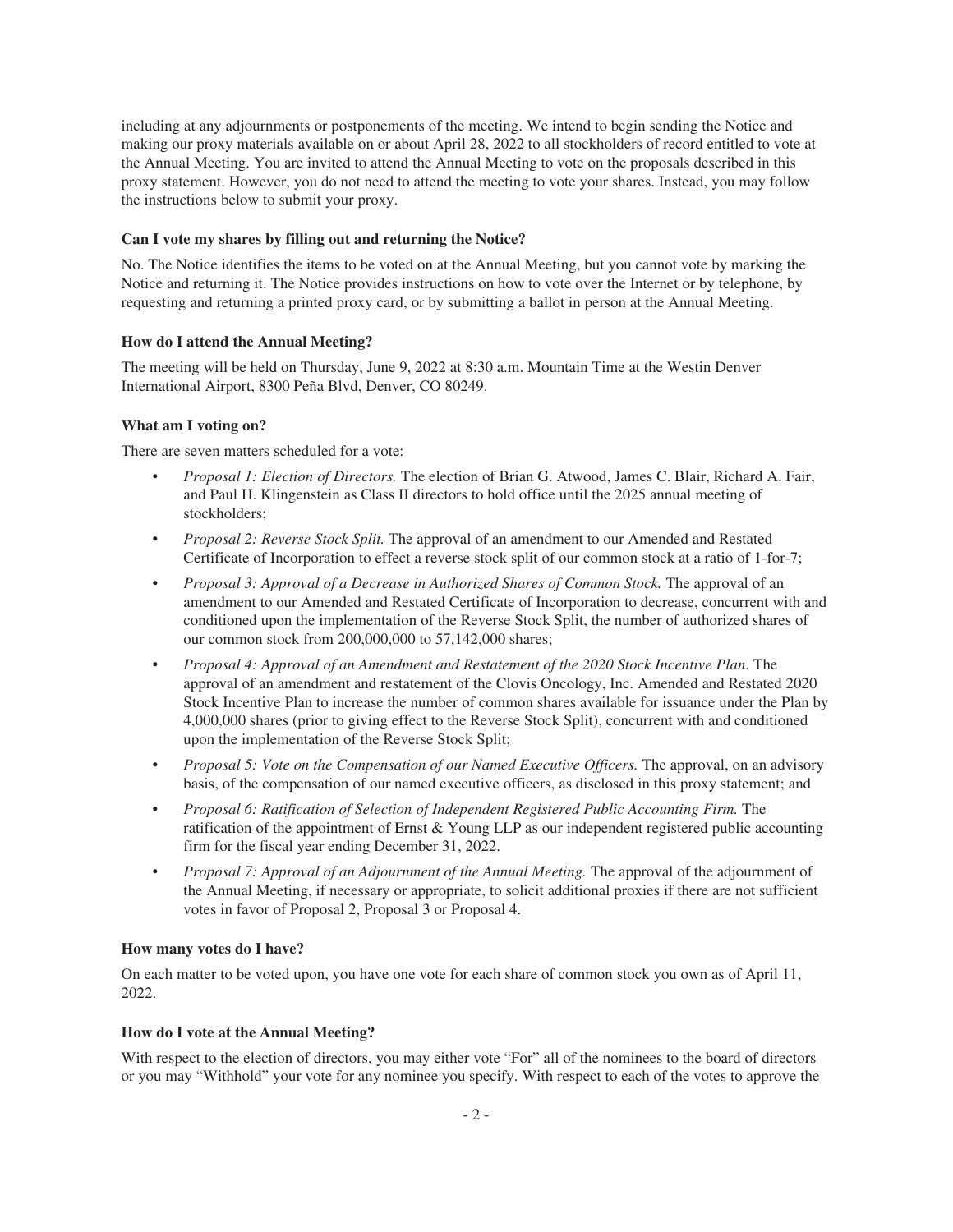amendments to our Amended and Restated Certificate of Incorporation to effect the Reverse Stock Split and to decrease the number of authorized shares of common stock (concurrent with and conditioned upon the implementation of the Reverse Stock Split), the vote to approve the amendment and restatement of the Amended and Restated 2020 Stock Incentive Plan, the advisory vote on the compensation of our named executive officers, the ratification of the selection of our independent registered public accountants, and the vote to approve an adjournment of the Annual Meeting to solicit additional proxies if necessary or appropriate, you may vote "For" or "Against" or abstain from voting.

Only stockholders of record at the close of business on April 11, 2022 will be entitled to vote at the Annual Meeting. The procedures for voting are as follows:

### *Stockholder of Record: Shares Registered in Your Name*

If on April 11, 2022 your shares were registered directly in your name with our transfer agent, Continental Stock Transfer & Trust Company, then you are a stockholder of record. As a stockholder of record, you may vote in person at the Annual Meeting or vote by proxy. Whether or not you plan to attend the Annual Meeting, we urge you to vote by proxy to ensure your vote is counted. You may still attend the meeting and vote in person even if you have already voted by proxy.

- To vote in person, come to the Annual Meeting, and we will give you a ballot when you arrive.
- To vote using the printed proxy card that may be delivered to you, simply complete, sign, and date the proxy card that may be delivered and return it promptly in the envelope provided. If you return your signed proxy card to us before the Annual Meeting, we will vote your shares as you direct.
- To vote by Internet or telephone, follow the instructions on the website referred to in the Notice previously sent to you. Your vote must be received by 11:59 p.m. Eastern Time on June 8, 2022 to be counted.

#### *Beneficial Owner: Shares Registered in the Name of a Broker or Bank*

If on April 11, 2022 your shares were registered, not in your name, but rather in an account at a brokerage firm, bank, dealer, or other similar organization, then you are the beneficial owner of shares held in "street name" and you should have received a Notice from that organization. Simply follow the voting instructions in the Notice to ensure that your vote is counted. Alternatively, you may vote by telephone or over the Internet as instructed by your broker or bank. To vote in person at the Annual Meeting, you must obtain a valid proxy from your broker, bank, or other agent. Follow the instructions from your broker or bank included with the proxy materials or contact your broker or bank to request a proxy form.

### **What if I return a proxy card or otherwise vote but do not make specific choices?**

If you return a signed and dated proxy card or otherwise vote without marking voting selections, your shares will be voted, as applicable, "For" the election of all four nominees for director, "For" the approval of an amendment to our Amended and Restated Certificate of Incorporation to effect the Reverse Stock Split, "For" the approval of an amendment to our Amended and Restated Certificate of Incorporation to decrease the number of shares of authorized common stock concurrent with and conditioned upon the implementation of the Reverse Stock Split, "For" the approval of an amendment and restatement of the Amended and Restated 2020 Stock Incentive Plan, "For" the advisory vote on the compensation of our named executive officers, "For" the ratification of selection of the independent registered public accounting firm, and "For" the approval to adjourn the Annual Meeting to solicit additional proxies if necessary or appropriate. If any other matter is properly presented at the meeting, your proxyholder (one of the individuals named on your proxy card) will vote your shares using his or her best judgment.

#### **What does it mean if I receive more than one Notice?**

If you receive more than one Notice, your shares may be registered in more than one name or in different accounts. Please follow the voting instructions on the Notices to ensure that all of your shares are voted.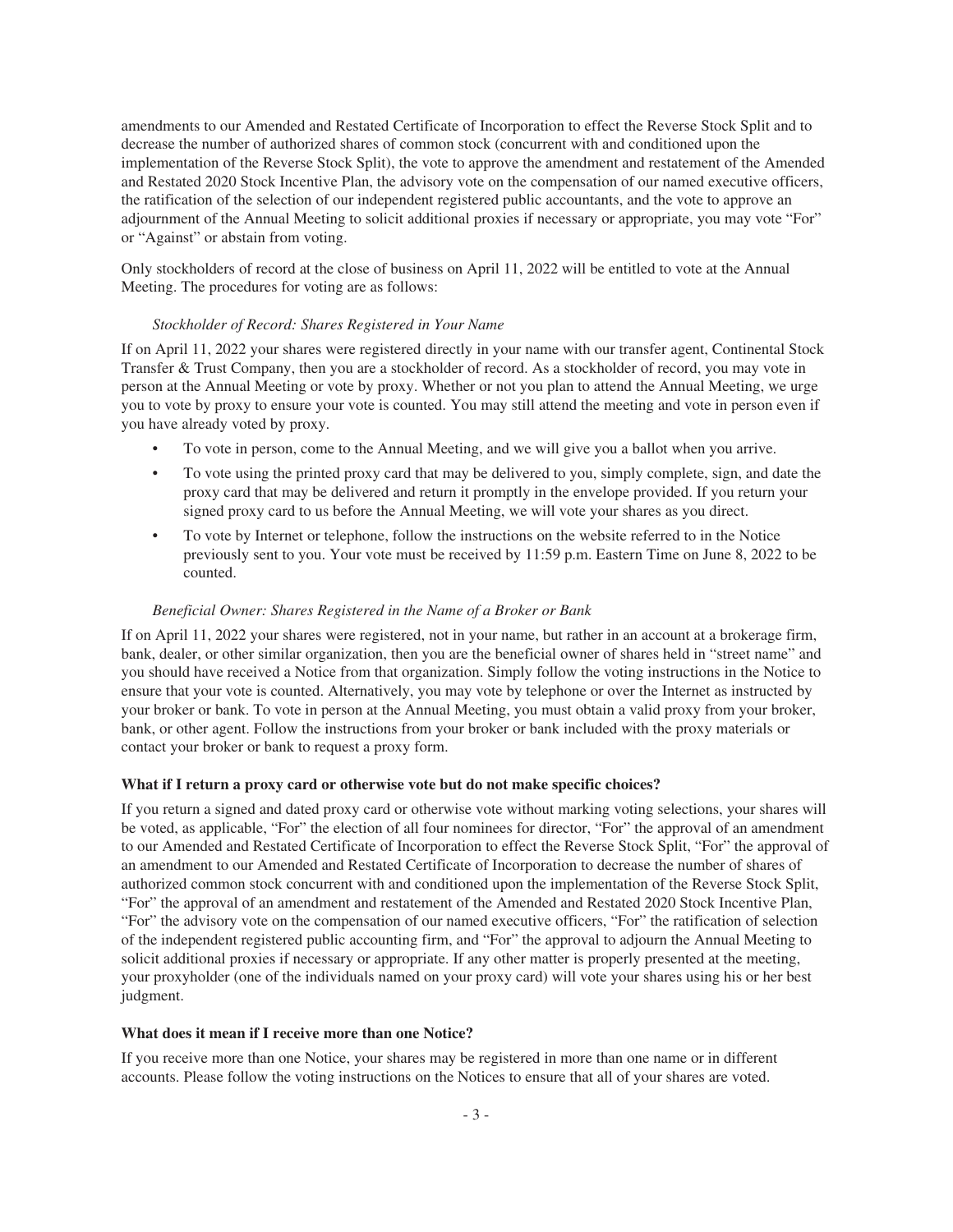## **Can I change my vote after submitting my proxy?**

Yes. You can revoke your proxy at any time before the final vote at the Annual Meeting. If you are the record holder of your shares, you may revoke your proxy in any one of the following ways:

- You may submit another properly completed proxy card with a later date.
- You may grant a subsequent proxy by telephone or over the Internet.
- You may send a timely written notice that you are revoking your proxy to our Secretary at 5500 Flatiron Parkway, Suite 100, Boulder, Colorado 80301.
- You may attend the Annual Meeting and vote in person. Simply attending the meeting will not, by itself, revoke your proxy.

Your most current proxy card or telephone or Internet proxy is the one that is counted.

If your shares are held by your broker or bank as a nominee or agent, you should follow the instructions provided by your broker or bank.

# **What is the quorum requirement?**

A quorum of stockholders is necessary to hold a valid meeting. A quorum will be present if stockholders holding at least a majority of the outstanding shares entitled to vote are present at the meeting in person or represented by proxy. On the record date, there were 143,879,140 shares outstanding and entitled to vote. Thus, the holders of 71,939,571 shares must be present in person or represented by proxy at the meeting to have a quorum.

# **What vote is required to approve each proposal?**

- *Proposal 1: Election of Directors.* The four nominees who receive the most "For" votes (among votes properly cast in person or by proxy) will be elected. Only votes "For" will affect the outcome.
- *Proposal 2: Approval of an Amendment to our Amended and Restated Certificate of Incorporation.* The approval of an amendment to our Amended and Restated Certificate of Incorporation to effect a Reverse Stock Split of our common stock at a ratio of 1-for-7 requires the affirmative ("For") vote from the holders of a majority of the shares of our common stock outstanding.
- *Proposal 3: Approval of an Amendment to our Amended and Restated Certificate of Incorporation.* The approval of an amendment to our Amended and Restated Certificate of Incorporation to decrease, concurrent with and conditioned upon the implementation of the Reverse Stock Split, the number of authorized shares of our common stock from 200,000,000 to 57,142,000 shares requires the affirmative ("For") vote from the holders of a majority of the shares of our common stock outstanding;
- *Proposal 4: Approval of an Amendment and Restatement of the Amended and Restated 2020 Stock Incentive Plan*. The approval of the amendment and restatement of the Clovis Oncology, Inc. Amended and Restated 2020 Stock Incentive Plan to increase the number of common shares available for issuance under the Plan by 4,000,000 shares (prior to giving effect to the Reverse Stock Split), concurrent with and conditioned upon the implementation of the Reverse Stock Split, requires the affirmative ("For") vote from the holders of a majority of the shares of our common stock present or represented by proxy and entitled to vote at the Annual Meeting.
- *Proposal 5: Vote on the Compensation of our Named Executive Officers.* The proposal to approve an advisory resolution regarding the compensation of our named executive officers requires the affirmative ("For") votes from the holders of a majority of the shares of our common stock present or represented by proxy and entitled to vote at the Annual Meeting.
- *Proposal 6: Ratification of Selection of Independent Registered Public Accounting Firm.* The proposal to ratify the appointment of Ernst & Young LLP, our independent registered public accounting firm, requires the affirmative ("For") votes from the holders of a majority of the shares of our common stock present or represented by proxy and entitled to vote at the Annual Meeting.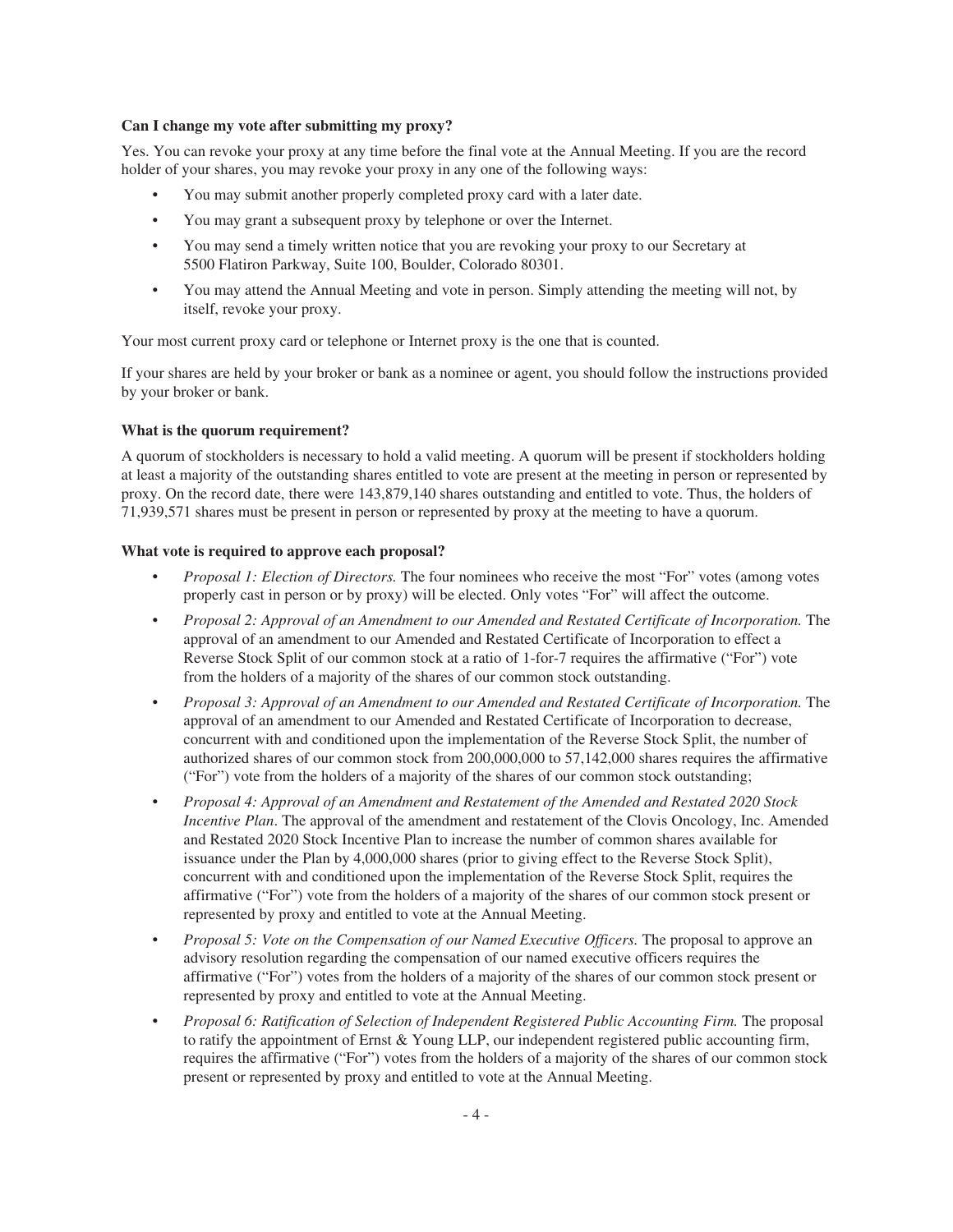• *Proposal 7: Approval of an Adjournment of the Annual Meeting, if Necessary or Appropriate, to Solicit Additional Proxies.* The proposal to approve the adjournment of the Annual Meeting, if necessary or appropriate, to solicit additional proxies if there are not sufficient votes in favor of Proposal 2, Proposal 3 or Proposal 4 requires the affirmative ("For") vote of the holders of a majority of the shares of our common stock present in person or represented by proxy and entitled to vote at the Annual Meeting.

### **What is the effect of abstentions and broker non-votes?**

Shares of common stock held by persons attending the Annual Meeting, but not voting, and shares represented by proxies that reflect abstentions as to a particular proposal will be counted as present for purposes of determining the presence of a quorum. Abstentions are treated as shares present in person or by proxy and entitled to vote, so abstaining has the same effect as a negative vote for purposes of the vote on the Reverse Stock Split, the decrease in the number of authorized shares of common stock, the vote to amend and restate the Amended and Restated 2020 Stock Incentive Plan, the advisory vote on the approval of the compensation of our named executive officers, the vote on the ratification of selection of independent registered public accounting firm, and the vote to adjourn the Annual Meeting to solicit additional proxies if necessary or appropriate. However, because the election of directors is determined by a plurality of votes cast, abstentions will not be counted in determining the outcome of such proposals.

Shares represented by proxies that reflect a "broker non-vote" will be counted for purposes of determining the presence of a quorum. A "broker non-vote" occurs when a nominee (such as a brokerage firm) holding shares for a beneficial owner has not received instructions from the beneficial owner and does not have discretionary authority to vote the shares for a particular matter. The election of directors (Proposal 1), the vote to approve an amendment and restatement of the Amended and Restated 2020 Stock Incentive Plan (Proposal 4), and the advisory vote on the compensation of our named executive officers (Proposal 5) are each proposals for which brokers do not have discretionary voting authority. If you do not instruct your broker or other nominee how to vote with respect to these proposals, those "broker non-votes" will not be counted as votes cast and will have no effect on the result of the vote. However, the Reverse Stock Split (Proposal 2), the decrease in the number of authorized shares of common stock (Proposal 3), the ratification of the selection of independent registered public accounting firm (Proposal 6), and the approval of the adjournment of the Annual Meeting to solicit additional proxies if necessary or appropriate (Proposal 7) are considered routine matters on which a broker or other nominee has discretionary authority to vote even if no instructions are received from you. Accordingly, no broker non-votes will likely result from these proposals.

### **Who is paying for this proxy solicitation?**

We will pay for the entire cost of soliciting proxies, including the preparation, assembly, printing, and mailing of the Notice, this proxy statement, the proxy card, and any other additional solicitation materials that we may provide to our stockholders. In addition to these proxy materials, Innisfree M&A Incorporated ("Innisfree") and our directors, officers, and employees may also contact you by telephone, via the Internet, in person, or by other means of communication to obtain your proxy. We have retained Innisfree as a proxy solicitor in connection with the Annual Meeting. We have agreed to pay to Innisfree a fee of \$25,000 plus reimbursement of customary out-of-pocket expenses incurred in connection with the services, and we have agreed to indemnify Innisfree and certain related persons against certain liabilities relating to or arising out of Innisfree's engagement. Our directors, officers, and employees will not be paid any additional compensation for soliciting proxies. We may also reimburse brokerage firms, banks, and other agents for the cost of forwarding proxy materials to beneficial owners.

### **How can I find out the results of the voting at the Annual Meeting?**

Preliminary voting results will be announced at the Annual Meeting. In addition, final voting results will be disclosed in a Current Report on Form 8-K, or Form 8-K, that we expect to file with the SEC, within four business days after the Annual Meeting. If final voting results are not available to us in time to file with the SEC a Form 8-K within four business days after the meeting, we intend to file with the SEC a Form 8-K to disclose preliminary results and, within four business days after the final results are known to us, file with the SEC an additional Form 8-K to disclose the final results.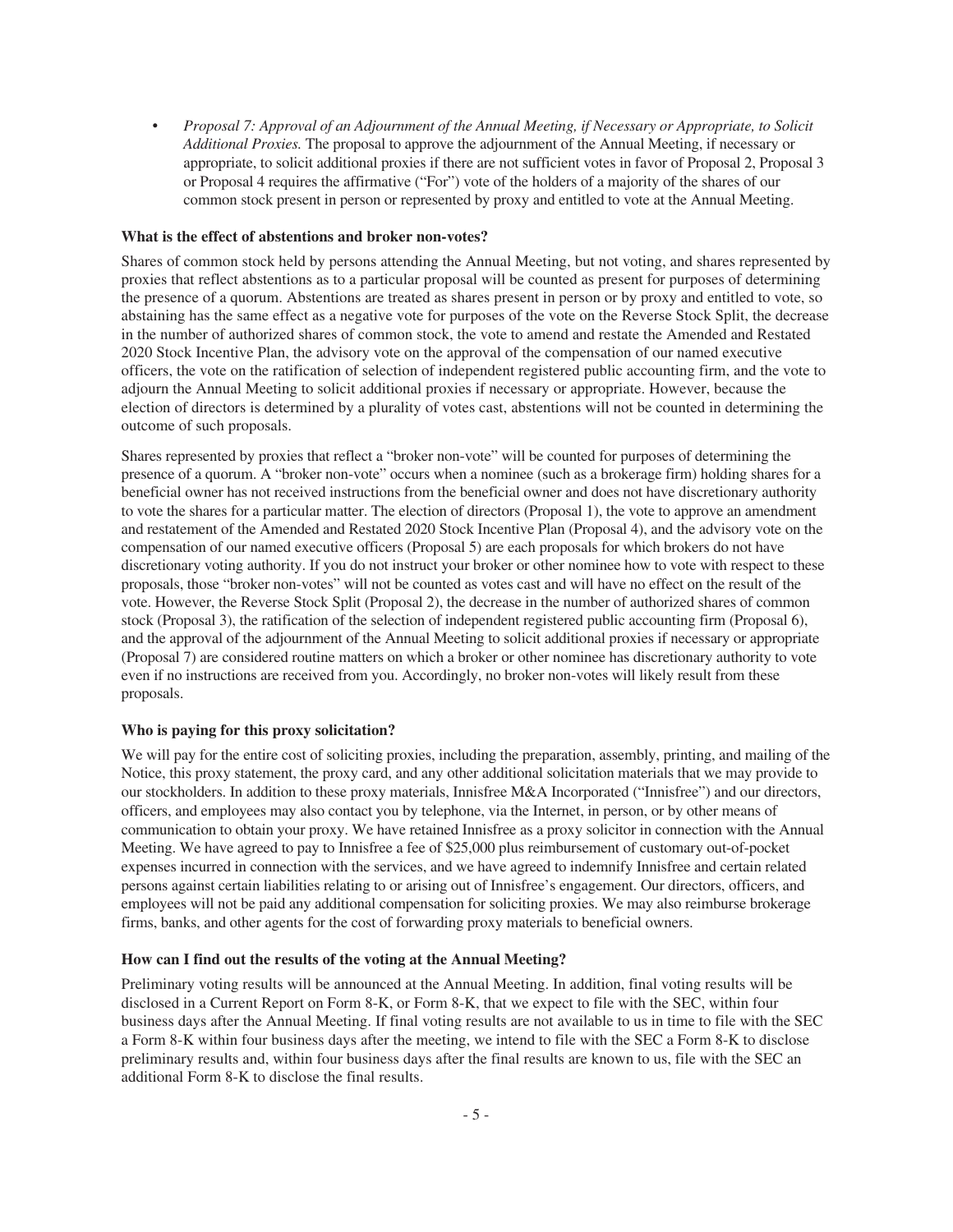### **ELECTION OF DIRECTORS**

<span id="page-7-0"></span>Our board of directors is divided into three staggered classes of directors of the same or nearly the same number, designated Class I, Class II, and Class III, with each class having a three-year term. Vacancies on the board of directors may be filled by the affirmative vote of a majority of the remaining directors. A director elected by the board of directors to fill a vacancy in a class, including vacancies created by an increase in the number of directors, shall serve for the remainder of the full term of that class and until the director's successor is duly elected and qualified.

There are four directors in Class II whose term of office expires in 2022. Each of the nominees for election to Class II, Brian G. Atwood, James C. Blair, Richard A. Fair, and Paul H. Klingenstein, has been recommended by the nominating and corporate governance committee of the board of directors for election and nominated by the board of directors for election at the Annual Meeting and is currently a member of our board of directors. If re-elected at the Annual Meeting, each of these nominees would serve until our 2025 annual meeting of stockholders and until his or her successor is duly elected and qualified, or, if sooner, until the director's death, resignation, or removal. If any nominee becomes unavailable for election as a result of an unexpected occurrence, shares that would have been voted for that nominee will instead be voted for the election of a substitute nominee proposed by us. Each person nominated for election has agreed to serve if elected. Our management has no reason to believe that any nominee will be unable to serve.

#### **Nominees for Election for a Three-Year Term Expiring at the 2025 Annual Meeting—Class II**

The following table sets forth the name, age, and position of each of our nominees as of March 31, 2022:

| <b>Name</b>           | Age | <b>Position</b> |
|-----------------------|-----|-----------------|
| Brian G. Atwood       | 69  | Director        |
| James C. Blair, Ph.D. | 82. | Director        |
| Richard A. Fair       | 53  | Director        |
| Paul H. Klingenstein  | 66. | Director        |

The following is biographical information as of March 31, 2022 for our nominees:

*Brian G. Atwood* has served as a member of our board of directors since our inception and serves as the chair of our nominating and corporate governance committee. Until December 2017, he was President and CEO as well as a co-founder of Cell Design Labs, Inc., a biotechnology company focused on developing human cell engineering technology for the treatment of multiple diseases, including cancer. In 1999, he co-founded and currently serves as a Managing Director for Versant Ventures, a healthcare-focused venture capital firm. Prior to founding Versant Ventures, Mr. Atwood served as a general partner of Brentwood Associates, a venture capital firm. Mr. Atwood also serves on the boards of the biotechnology company, Atreca, Inc. (NASDAQ: BCEL), and Locust Walk Acquisition Corp (NASDAQ: LWAC). Mr. Atwood also served on the boards of Five Prime Therapeutics (NASDAQ: FPRX), Cadence Pharmaceuticals, Inc. (NASDAQ: CADX) acquired in 2014, Immune Design (NASDAQ: IMDZ), acquired in 2019, Veracyte (NASDAQ: VCYT), Helicos Biosciences (NASDAQ: HLCS), Pharmion Corporation acquired in 2008, and Trius Therapeutics, Inc. (NASDAQ: TSRX) acquired in 2013. Mr. Atwood holds a B.S. in biological sciences from the University of California, Irvine, a M.S. in ecology from the University of California, Davis, and an M.B.A. from Harvard University. We believe that Mr. Atwood possesses specific attributes that qualify him to serve as a member of our board of directors, including his experience in the venture capital industry, his years of business and leadership experience, particularly in the biotechnology and biopharmaceutical industries, and his financial sophistication and expertise.

*James C. Blair, Ph.D.* has served as a member of our board of directors since our inception and serves as the chair of our compensation committee. Since 1985, he has served as a general partner of Domain Associates,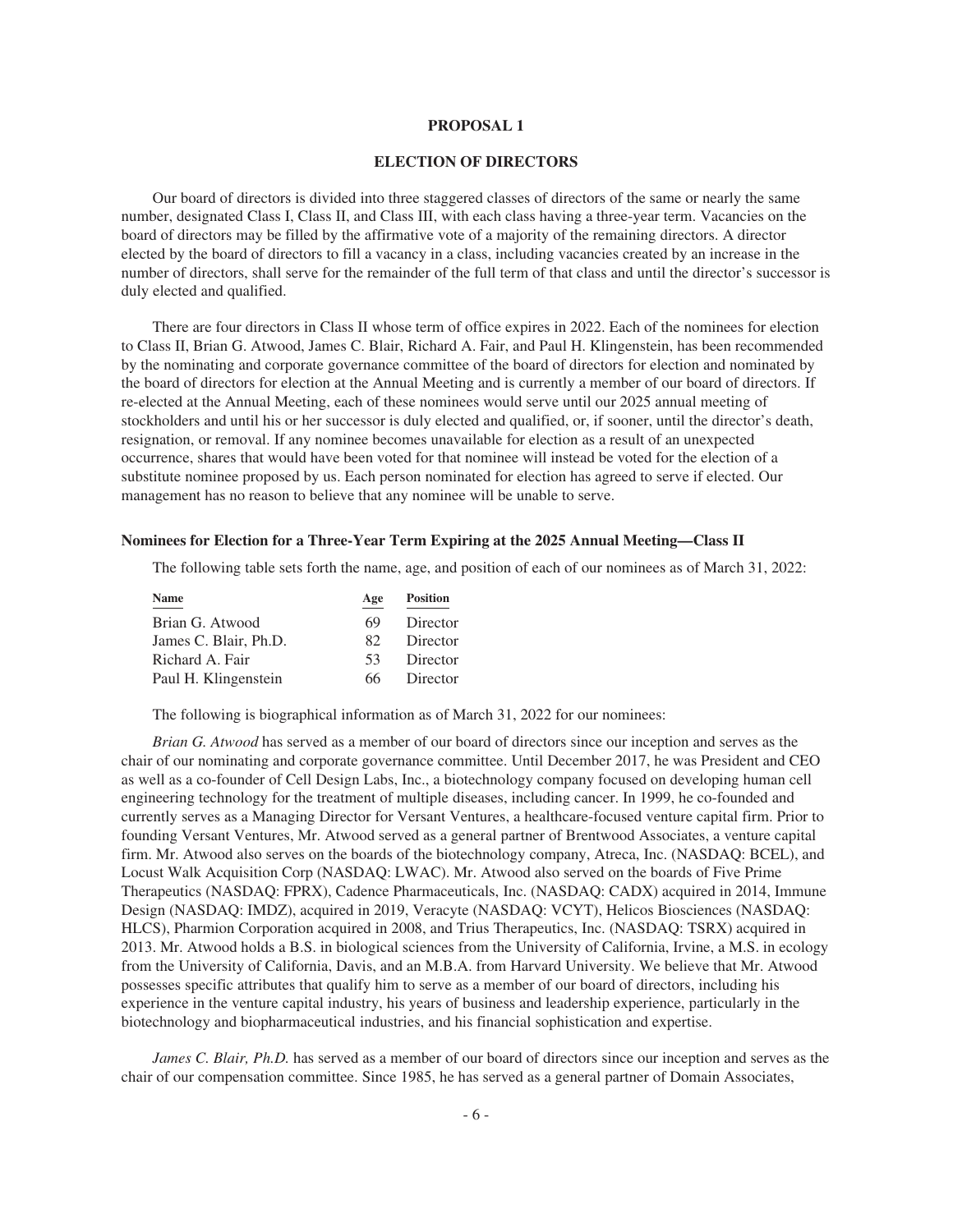L.L.C., a venture capital management company focused on life sciences. Dr. Blair currently serves on the boards of privately-held companies Axial Therapeutics, Inc., ChromaCode, Inc., Ocunexus Therapeutics, Inc. and InflammX Therapeutics, Inc. He has previously served on the boards of over 40 life science ventures including Amgen Inc. (NASDAQ: AMGN), Amylin Pharmaceuticals, Inc. (NASDAQ: AMLN), Applied Biosystems Inc., Aurora Biosciences Corp., Dura Pharmaceuticals, Inc., Nuvasive, Inc. (NASDAQ: NUVA), Pharmion Corporation (acquired in 2008), Volcano Corporation (NASDAQ: VOLC) and Zogenix, Inc. (NASDAQ: ZGNX). Dr. Blair currently serves as Chairman of the Board of the Sanford-Burnham Prebys Medical Discovery Institute. He received a B.S.E. from Princeton University and M.S.E. and Ph.D. degrees from the University of Pennsylvania, all in electrical engineering. We believe that Dr. Blair possesses specific attributes that qualify him to serve as a member of our board of directors, including his experience in the life science industry and his years of business and leadership experience.

*Richard A. Fair* has served as a member of our board of directors since October 2018. Mr. Fair has served as President and Chief Executive Officer, and a member of the board of directors, of Bellicum Pharmaceuticals, Inc. (NASDAQ: BLCM) since January 2017. Prior to joining Bellicum, from January 2014 through January 2017, Mr. Fair served as Senior Vice President, Therapeutic Head Oncology Global Product Strategy at Genentech, Inc., a subsidiary of Roche Holding AG. From April 2006 to January 2014, Mr. Fair held other positions at Genentech, including Vice President, Global Product Strategy Hematology & Signaling, from November 2012 through December 2013, and Vice President, Sales & Marketing, Oral Oncolytics, from May 2010 to November 2012. Prior to Genentech, Mr. Fair held positions at Johnson & Johnson, a pharmaceutical and medical device company. Mr. Fair received his B.S. in computer science from the University of Michigan and his MBA from Columbia University. We believe Mr. Fair possesses specific attributes that qualify him to serve as a member of the Company's board of directors, including his years of leadership and commercial experience in the oncology industry.

*Paul H. Klingenstein* has served as a member of our board of directors since our inception. He is the Managing Partner of Aberdare Ventures, a healthcare-focused venture capital firm he formed in 1999. Prior to founding Aberdare, Mr. Klingenstein worked in venture capital with Warburg Pincus and Accel Partners and was an advisor to the Rockefeller Foundation. Mr. Klingenstein currently serves on the boards of several private companies. Mr. Klingenstein has previously served on the boards of Anacor Pharmaceuticals, Inc. (NASDAQ: ANAC), Aviron Inc., Conatus Pharmaceuticals Inc. (NASDAQ: CNAT), EnteroMedics Inc. (NASDAQ: ETRM), Glycomed Inc., Isis Pharmaceuticals, Inc., now Ionis Pharmaceuticals, Inc. (NASDAQ: IONS), Pharmion Corporation (acquired in 2008), Viagene Inc., and Xomed Surgical Products Inc. He is currently a board member of the MacArthur Foundation, Nia Tero, and The Campaign Legal Center. He has also served on the boards of various educational and non-profit institutions. Mr. Klingenstein received an A.B. in anthropology from Harvard University and an M.B.A. from Stanford University. We believe that Mr. Klingenstein possesses specific attributes that qualify him to serve as a member of our board of directors, including his experience in the venture capital industry focused on biotechnology and biopharmaceutical companies and his years of business and leadership experience in the biopharmaceutical industry.

If a quorum is present and voting at the Annual Meeting, the four nominees receiving the highest number of votes will be elected to our board of directors. Votes withheld from any nominee, abstentions and broker non-votes will be counted only for purposes of determining a quorum. Broker non-votes will have no effect on this proposal as brokers or other nominees are not entitled to vote on such proposals in the absence of voting instructions from the beneficial owner.

# **THE BOARD OF DIRECTORS RECOMMENDS A VOTE "FOR" EACH NAMED NOMINEE.**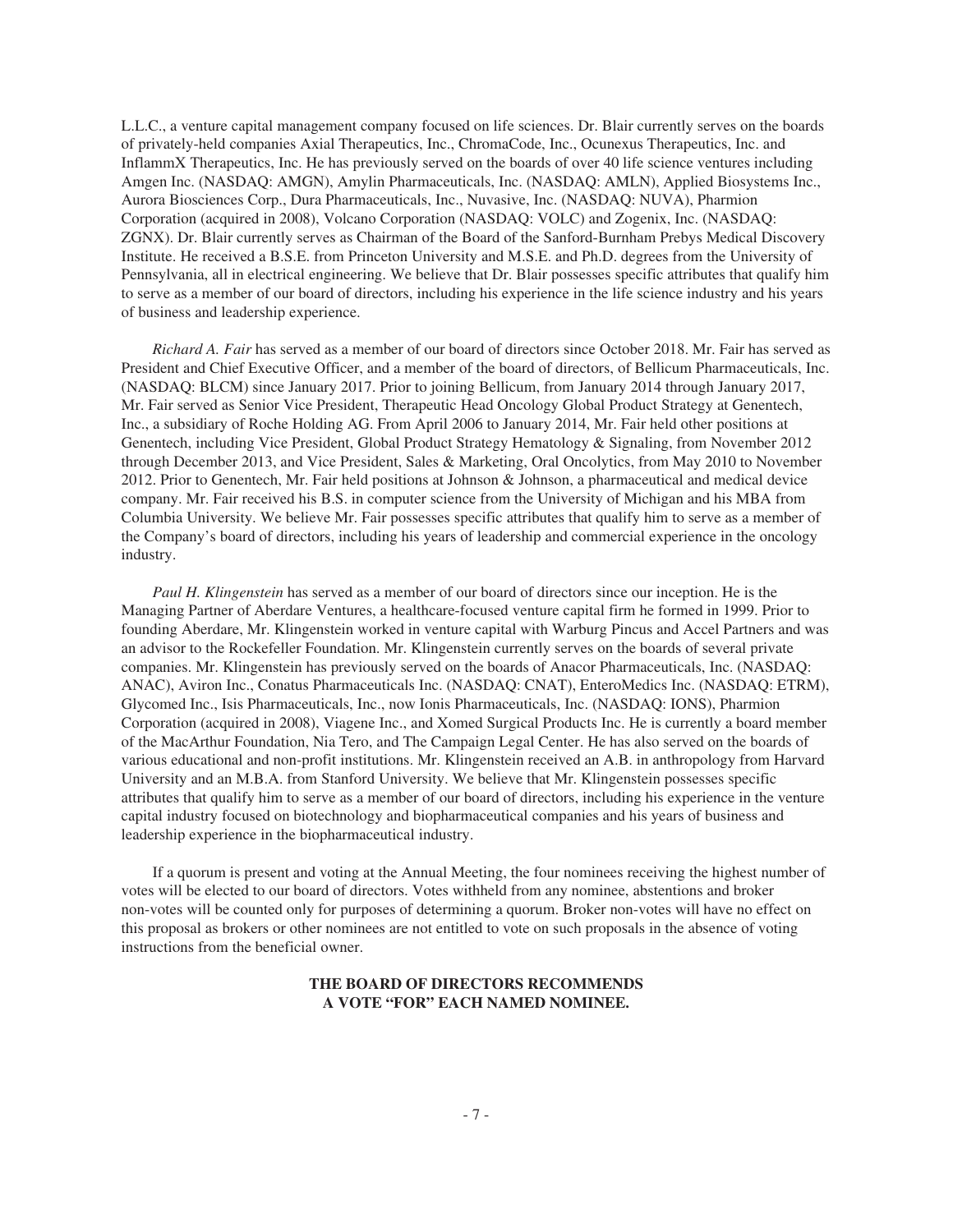### **Directors Continuing in Office Until the 2023 Annual Meeting—Class III**

The following table sets forth the name, age and position of each of our directors in Class III as of March 31, 2022:

| Name                  | Age | <b>Position</b>                 |
|-----------------------|-----|---------------------------------|
| Keith T. Flaherty     | 51. | Director                        |
| Ginger L. Graham      | 66. | Chair of the Board of Directors |
| Edward J. McKinley    | 70  | Director                        |
| <b>Ronit Simantov</b> | 57. | Director                        |

The following is biographical information as of March 31, 2022 for our directors in Class III:

*Dr. Keith Flaherty* has served as a member of our board of directors since 2013. He is a Professor of Medicine at Harvard Medical School, Associate Physician of Medicine, Hematology/Oncology at Massachusetts General Hospital, and Director of Clinical Research, Massachusetts General Hospital Cancer Center. Dr. Flaherty is also the Deputy Chair for Biomarker Sciences and the Chair of the Developmental Therapeutics Committee in the Eastern Cooperative Oncology Group. Dr. Flaherty has served as Principal Investigator for numerous first-in-human clinical trials with novel, targeted therapies, including the first in-human trials of the first prospectively developed selective BRAF inhibitors for metastatic melanoma and has published more than 300 peer-reviewed papers. He currently serves on the board of directors of Loxo Oncology, Inc. (NASDAQ: LOXO). Dr. Flaherty has a Bachelor of Science from Yale University and medical degree from Johns Hopkins University. Dr. Flaherty trained in internal medicine at Brigham and Women's Hospital and completed a medical oncology fellowship at the University of Pennsylvania. We believe that Dr. Flaherty possesses specific attributes that qualify him to serve as a member of our board of directors, including his scientific background and experience as a clinician in the field of oncology, as well as his expertise reflected in his significant scientific and medical journal publications.

*Ginger Graham* has served as a member of our board of directors since 2013, and as chair of the board since June 2019. She is the former President and CEO of Amylin Pharmaceuticals, a biopharmaceutical company based in San Diego, CA focused on diabetes and obesity. Previously, Ms. Graham was Group Chairman, Office of the President for Guidant Corporation. She is the former President and CEO of Two Trees Consulting, where she coached first-time CEOs of public and private companies. She has been a senior lecturer at Harvard University and a faculty member in its Entrepreneurship Unit. Ms. Graham serves on the Board of Directors for Walgreens Boots Alliance, Inc. (NASDAQ: WBA). She is also a co-founder and owner of Ginger and Baker, a food-hub and tourist destination in Fort Collins, Colorado. Ms. Graham has a Bachelor of Science, Agriculture with high honors from the University of Arkansas and a Master of Business Administration with distinction from Harvard Business School. We believe Ms. Graham possesses specific attributes that qualify her to serve as a member of our board of directors, including her years of business and leadership experience in the life sciences industry, and in particular, as the president and chief executive officer of a publicly-held biopharmaceutical company and her roles on boards of directors of other publicly-held life sciences companies.

*Edward J. McKinley* has served as a member of our board of directors since our inception and serves as the chair of our audit committee. Mr. McKinley spent 20 years serving in various roles at the private equity firm Warburg Pincus, including managing the firm's private equity activity in Europe and serving on the firm's Management Committee. Before joining Warburg Pincus, he was with the management consulting firm McKinsey & Company. Mr. McKinley also served on the board of Pharmion Corporation (acquired in 2008) and many other public and private companies. He currently serves as an advisory board member for an investment management firm, on the investment committee of a foundation, and on the board of a non-profit organization. He graduated Phi Beta Kappa with honors from Stanford University and holds a graduate management degree from Yale University. We believe that Mr. McKinley possesses specific attributes that qualify him to serve as a member of our board of directors, including his experience in the venture capital industry, his years of business and leadership experience, and his financial sophistication and expertise.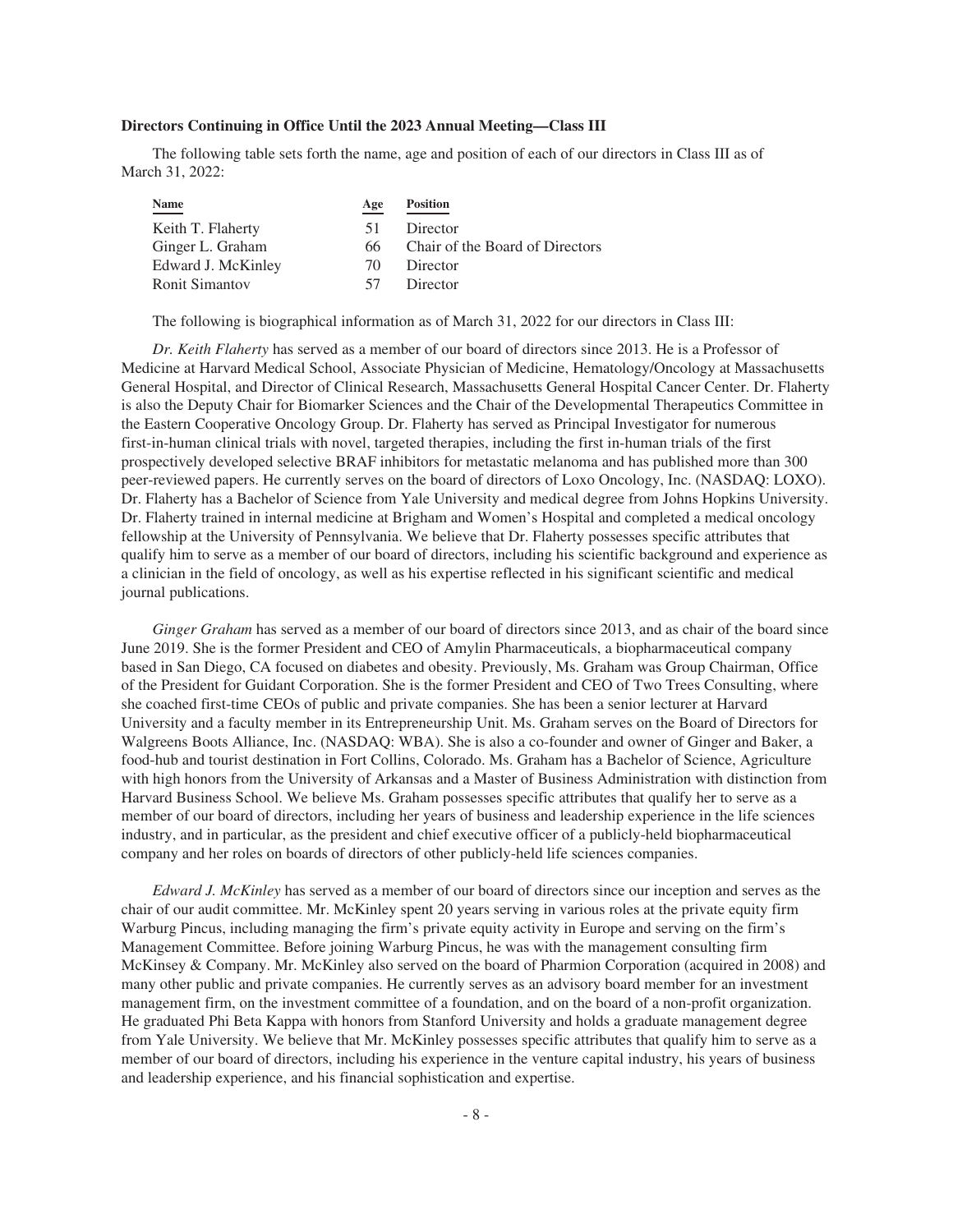*Dr. Ronit Simantov* has served as a member of our board of directors since July 2021. She is currently chief medical officer of Gamida Cell Ltd. Prior to joining Gamida Cell in July 2017, Dr. Simantov served as vice president, Oncology Global Medical Affairs at Pfizer Inc., where she was responsible for multiple oncology programs in various roles from 2011 to June 2017. Prior to Pfizer, Dr. Simantov served as vice president of clinical research at OSI Pharmaceuticals, as chief medical officer at CuraGen Corporation (acquired by Celldex) where she led development of small molecules and antibody-drug conjugates, and at Bayer HealthCare Pharmaceuticals, where she led the phase 3 study of Nexavar® (sorafenib) resulting in the first approval of a tyrosine kinase inhibitor in renal cell carcinoma. Dr. Simantov serves on the board of directors of Tempest Therapeutics. Prior to joining industry, Dr. Simantov spent seven years on the academic faculty at Weill Medical College of Cornell University, where she directed the fellowship program and conducted angiogenesis and vascular biology research. She has authored over 40 peer-reviewed manuscripts. Dr. Simantov holds an M.D. from New York University School of Medicine and a B.A. from Johns Hopkins University. She completed a residency in internal medicine at New York Hospital Cornell Medical Center, and a fellowship in hematology and oncology at Weill Cornell Medicine. We believe that Dr. Simantov possesses specific attributes that qualify her to serve on our board of directors, including her clinical development and research background in the field of oncology, as well as her expertise reflected in her academic experience and scientific and medical journal publications.

#### **Directors Continuing in Office Until the 2024 Annual Meeting—Class I**

The following table sets forth the name, age and position of each of our directors in Class I as of March 31, 2022:

| Name                   | Age | <b>Position</b>                                 |
|------------------------|-----|-------------------------------------------------|
| Patrick J. Mahaffy     | 59. | President and Chief Executive Officer; Director |
| Robert W. Azelby       | -54 | Director                                        |
| Dr. Thorlef Spickschen | 81  | Director                                        |

The following is biographical information as of March 31, 2022 for our directors in Class I:

*Patrick J. Mahaffy* is one of our co-founders and has served as our President and Chief Executive Officer and a member of our board of directors since our inception. Previously, Mr. Mahaffy served as President and Chief Executive Officer and as a member of the board of directors at Pharmion Corporation, which he founded in 2000 and sold to Celgene Corporation in 2008. From 1992 through 1998, Mr. Mahaffy was President and Chief Executive Officer of NeXagen, Inc. and its successor, NeXstar Pharmaceuticals, Inc., a biopharmaceutical company. Prior to that, Mr. Mahaffy was a Vice President at the private equity firm E.M. Warburg Pincus and Co. Mr. Mahaffy also serves on the board of directors of Flexion Therapeutics, Inc. (NASDAQ: FLXN). He is also a trustee of Lewis and Clark College. Mr. Mahaffy has a B.A. in international affairs from Lewis and Clark College and a M.A. in international affairs from Columbia University. We believe that Mr. Mahaffy possesses specific attributes that qualify him to serve as a member of our board of directors, including his understanding of our business and strategy in his role as our CEO, his experience in private equity, his historical knowledge, his operational and management expertise and his years of leadership experience at other biopharmaceutical companies.

*Robert W. Azelby* joined our board of directors in October 2018. Mr. Azelby has served as the President and CEO of Eliem Therapeutics, a private clinical stage neurology company, and a member of its board of directors since October 2020. Previously, he served as the President and Chief Executive Officer, and a member of the board of directors, of Alder BioPharmaceuticals, Inc. from June 2018 thru October 2019. From November 2015 to May 2018, Mr. Azelby served as executive vice president, chief commercial officer of Juno Therapeutics, Inc. From June 2012 to October 2015, Mr. Azelby served as vice president and general manager, oncology at Amgen Inc. From October 2010 to May 2012, he served as Amgen's vice president, Amgen Oncology Sales. Prior to that, he served in various positions at Amgen, including periods as vice president, commercial effectiveness unit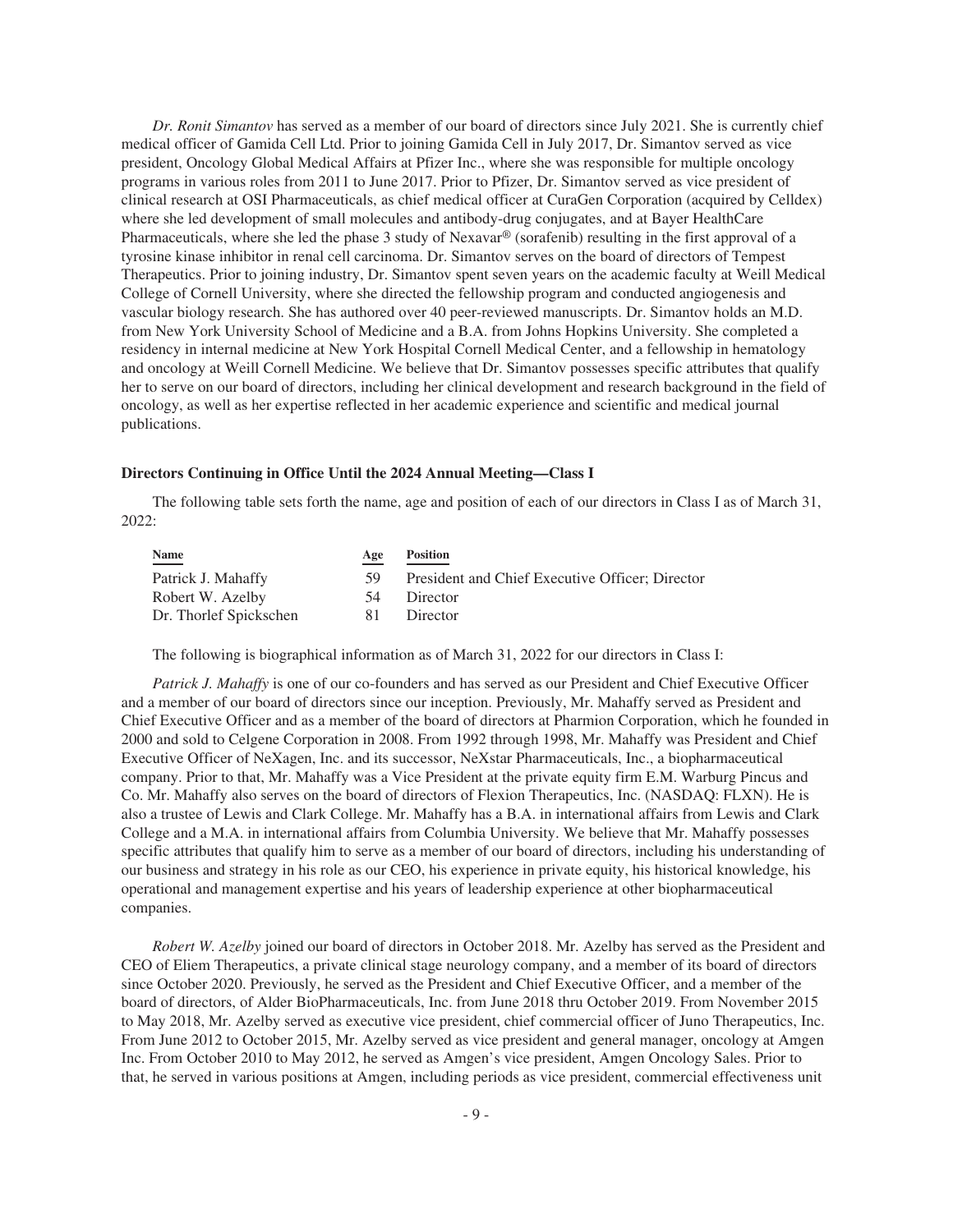and general manager of Amgen Netherlands. Mr. Azelby previously served on the boards of directors of Immunomedics, Inc. (acquired by Gilead Sciences, Inc.) and Cascadian Therapeutics, Inc. (acquired by Seagen Inc.). Mr. Azelby holds a B.A. in Economics and Religious Studies from the University of Virginia and an M.B.A. from Harvard Business School. We believe Mr. Azelby possesses specific attributes that qualify him to serve as a member of the Company's board of directors, including his years of leadership and commercial experience in the oncology industry.

*Dr. Thorlef Spickschen* has served as a member of our board of directors since our inception. From 2005 to 2012, Dr. Spickschen was chairman of Biotest AG, a publicly traded biotechnology company in Germany. From 1994 to 2001, he was chairman and chief executive officer of BASF Pharma/Knoll AG. From 1984 to 1994, Dr. Spickschen worked with Boehringer Mannheim GmbH, where he was responsible for sales and marketing and has been chairman of its Executive Board since 1990. From 1976 to 1984, Dr. Spickschen was Managing Director, Germany and Central Europe for Eli Lilly & Co. Dr. Spickschen is currently chairman of the advisory board of Heidelberg Innovation, a venture capital firm in life sciences/healthcare, and chairman of Verein Deutsche Nierenstiftung, sponsoring the German Kidney Foundation. Dr. Spickschen also served on the board of Pharmion Corporation from December 2001 through the company's acquisition in 2008. Dr. Spickschen received a Doctorate in business management from the University of Cologne. We believe that Dr. Spickschen possesses specific attributes that qualify him to serve as a member of our board of directors, including his business and leadership experience in the biomedical industry.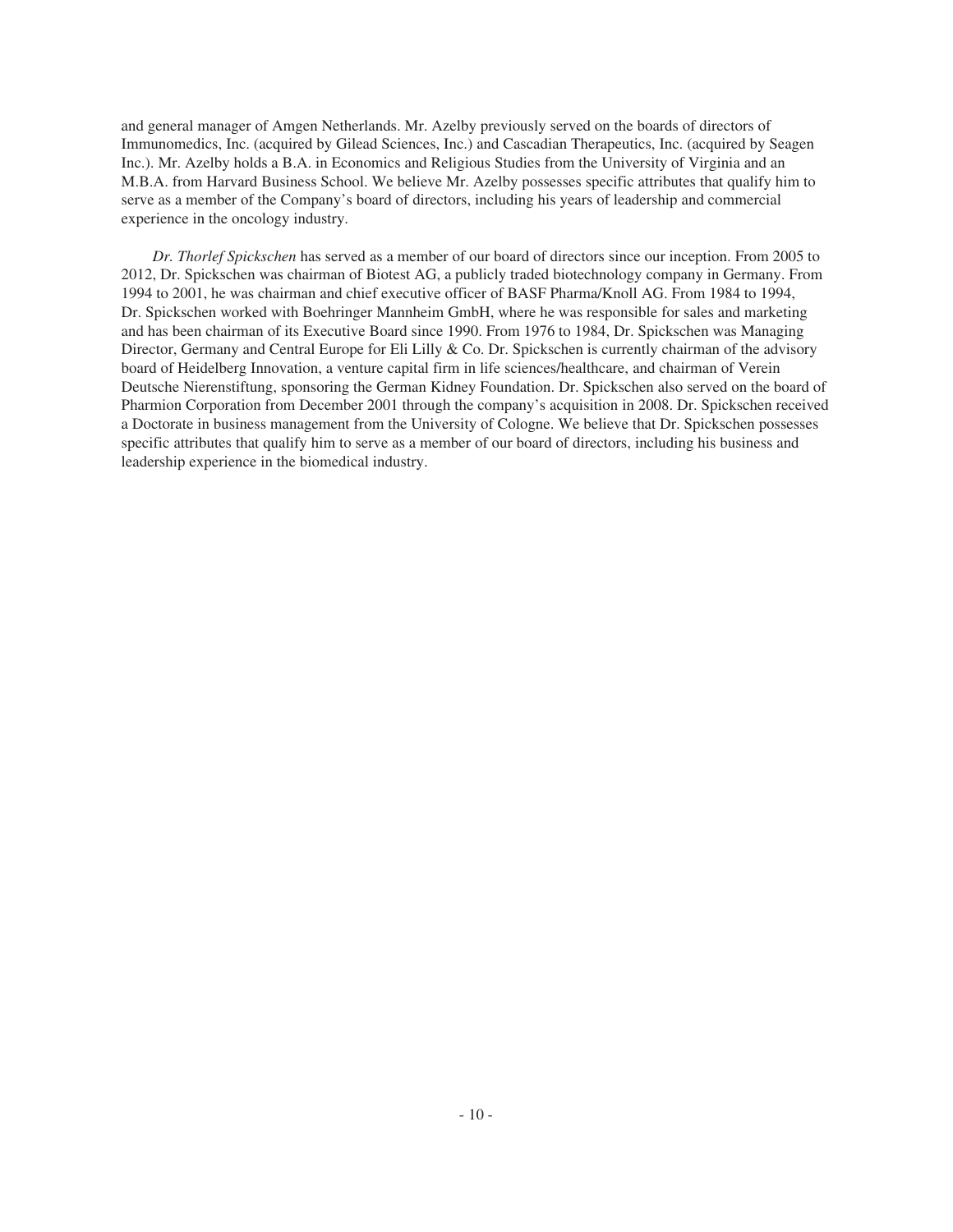# <span id="page-12-0"></span>**AMENDMENT TO OUR AMENDED AND RESTATED CERTIFICATE OF INCORPORATION TO EFFECT A 1-FOR-7 REVERSE STOCK SPLIT OF OUR COMMON STOCK**

## **General**

Our board of directors has unanimously approved, and recommended that our stockholders approve, an amendment to our Amended and Restated Certificate of Incorporation, as currently in effect, in substantially the form attached hereto as Appendix A (the "Reverse Split Amendment"), to effect a reverse stock split of our common stock at a ratio of 1-for-7. This proposal is referred to in this proxy statement as the "Reverse Stock Split Proposal." If the stockholders approve the reverse stock split and our board of directors decides to implement it, the reverse stock split will become effective at the effective time set forth in the Reverse Split Amendment to be filed with the Secretary of State of the State of Delaware.

The reverse stock split will be realized simultaneously for all outstanding shares of common stock and the ratio will be the same for all outstanding shares of common stock. The reverse stock split will affect all holders of our common stock uniformly and each stockholder will hold the same percentage of common stock outstanding immediately following the reverse stock split as that stockholder held immediately prior to the reverse stock split, except for adjustments that may result from the treatment of fractional shares as described below. The Reverse Split Amendment will not change the total number of shares of common stock that we are authorized to issue and the par value of the common stock will remain at \$0.001 per share. However, if the Reverse Stock Split is implemented and Proposal 3 described below relating to the proposed decrease in our authorized common stock is approved, we will amend our Amended and Restated Certificate of Incorporation to reduce the number of shares of common stock we are authorized to issue from 200,000,000 to 57,142,000 pursuant to and in accordance with Proposal 3 described below. The number of shares of preferred stock that we are authorized to issue will also remain the same.

Our board of directors unanimously approved and recommended seeking stockholder approval of this Reverse Stock Split Proposal on April 14, 2022. The board of directors may determine in its discretion not to effect any reverse stock split and not to file the Reverse Split Amendment. Subject to approval of the Reverse Split Amendment through the approval of this Reverse Stock Split Proposal, no further action on the part of our stockholders will be required to either implement or abandon the reverse stock split. As detailed below, if the board of directors does not effect the reverse stock split by filing the Reverse Split Amendment on or before March 31, 2023, the board of directors will no longer be permitted to effect the reverse stock split as the authority of the board of directors to effect the reverse stock split will expire on March 31, 2023.

Our board of directors' determination as to whether and when to effect a reverse stock split will be based on a number of factors, including the desire to effect one or more equity financings for which additional shares of common stock (made available as a result of the reverse stock split) are required, the closing bid price for our common stock, prevailing market conditions, existing and expected trading prices for our common stock, actual or forecasted results of operations, and the likely effect of such results on the market price of our common stock.

The reverse stock split is not being proposed in response to any effort of which we are aware to accumulate shares of our common stock or obtain control of the company, nor is it a plan by management to recommend a series of similar actions to our board of directors or our stockholders.

There are certain risks associated with a reverse stock split, and we cannot accurately predict whether, or assure that, the reverse stock split will produce or maintain the desired results (for more information on the risks, see the section below entitled "Certain Risks Associated with the Reverse Stock Split"). However, our board of directors believes that the benefits to the company and our stockholders outweigh the risks and recommends that you vote in favor of the Reverse Stock Split Proposal.

Unless specifically stated, share amounts and share prices **have not** been adjusted in this proxy statement to give effect to the proposed reverse stock split.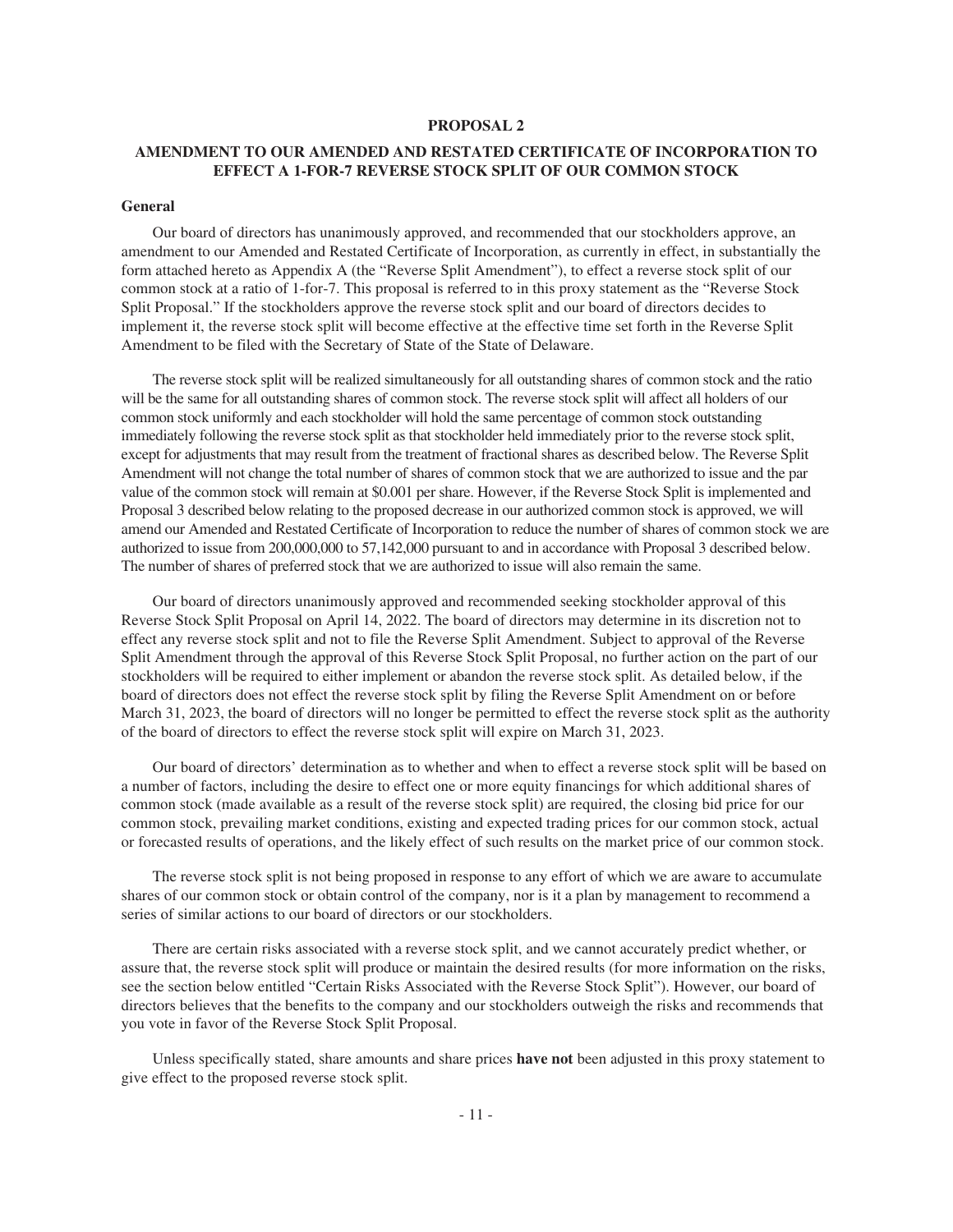### **Purposes of the Proposed Reverse Stock Split**

*Enhance the Appeal of Our Common Stock Among Investors.* We believe that the reverse stock split could enhance the appeal of our common stock to the financial community, including institutional investors and the general investing public. We believe that a number of institutional investors and investment funds are reluctant to invest in lower-priced securities and that brokerage firms may be reluctant to recommend lower-priced securities to their clients, which may be due in part to a perception that lower-priced securities are less promising as investments, are less liquid in the event that an investor wishes to sell its shares, or are less likely to be followed by institutional securities research firms and therefore more likely to have less third-party analysis of the company available to investors. We also believe that the investors who are unable to or choose not to invest in our company because of our share price may be investors who are more oriented towards fundamentals and have a longer-term investment horizon. We believe that a higher share price and lower outstanding share count will increase the perceived quality and appeal of our common stock for investment purposes and may expand our audience of potential investors in general and increase our shareholder base of investors with longer term investment horizons specifically. In accomplishing this goal, we may also reduce share price volatility.

Further, a variety of brokerage house policies and practices tend to discourage individual brokers within those firms from dealing in low-priced stocks. Some of those policies and practices pertain to the payment of brokers' commissions and to time-consuming procedures that function to make the handling of low-priced stocks unattractive to brokers from an economic standpoint. In addition, the structure of trading commissions also tends to have an adverse impact upon holders of low-priced stock because the brokerage commission on a sale of low-priced stock generally represents a higher percentage of the sales price than the commission on a relatively higher-priced issue. We believe that the reduction in the number of issued and outstanding shares of our common stock caused by the reverse stock split, together with the anticipated increased stock price immediately following and resulting from the reverse stock split, may encourage interest and trading in our common stock and thus possibly promote greater liquidity for our stockholders, thereby resulting in a broader market for our common stock than that which currently exists.

Even if this proposal is approved, our board of directors will have complete discretion as to whether or not to consummate the reverse stock split. We cannot assure you that all or any of the anticipated beneficial effects on the trading market for our common stock will occur. Our board of directors cannot predict with certainty what effect the reverse stock split will have on the market price of our common stock, particularly over the longer term. Some investors may view a reverse stock split negatively, which could result in a decrease in our market capitalization. Additionally, any improvement in liquidity due to increased institutional or brokerage interest or lower trading commissions may be offset by the lower number of outstanding shares. In addition, investors might consider the increased proportion of unissued authorized shares to issued shares to have an anti-takeover effect under certain circumstances because the proportion allows for dilutive issuances.

*Increase Shares Available For Future Issuance.* The reverse stock split would reduce the number of shares of our common stock issued and outstanding. The Reverse Stock Split Proposal will not proportionally reduce the number of shares of common stock that we are authorized to issue under our Amended and Restated Certificate of Incorporation. The number of shares of common stock that we are authorized to issue will remain at 200,000,000 (subject to reduction to 57,142,000 shares pursuant to Proposal 3 described below). Accordingly, the reverse stock split would provide the company with additional authorized, unissued and otherwise unreserved shares available for future corporate purposes and would allow us to take prompt action with respect to corporate opportunities that develop, without the delay and expense of convening a special meeting of stockholders for the purpose of approving an increase in our capitalization. The additional shares could be used for various purposes without further stockholder approval. These purposes may include: (i) raising capital, if we have an appropriate opportunity, through offerings of common stock or securities that are convertible into common stock, including though our previously established ATM Program;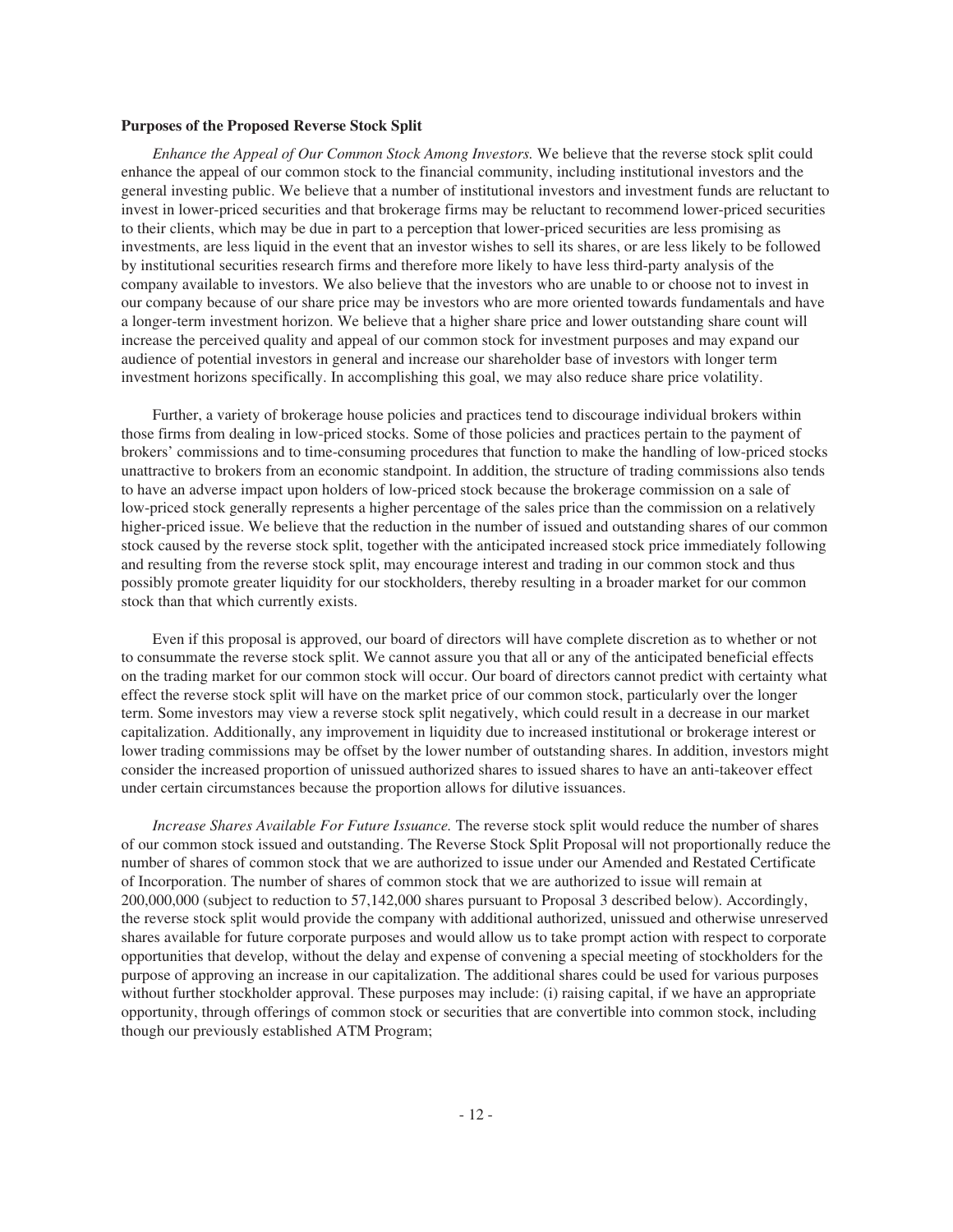(ii) exchanges of common stock or securities that are convertible into common stock for other outstanding securities; (iii) providing equity incentives to employees, officers or directors, which as described below would be severely limited if this Proposal 2 is not approved; (iv) establishing strategic relationships with other companies; (v) expanding our business or product lines through the acquisition of other businesses or products; and (vi) other purposes.

We have incurred significant net losses since inception and have relied on our ability to fund our operations through debt and equity financings. We expect operating losses and negative cash flows to continue for the foreseeable future even with Rubraca now generating revenues. We require significant cash resources to execute our business plans. Based on our current cash, cash equivalents and liquidity available under our ATHENA clinical trial financing agreement, together with current estimates for revenues generated by sales of Rubraca, we will need to raise additional capital in the near term in order to fund our operating plan for the next 12 months and to continue as a going concern. Our ability to obtain additional financing (including through collaborating and licensing arrangements) will depend on a number of factors, including, among others, our ability to generate positive data from our clinical studies, the condition of the capital markets and the other risks described under *Risk Factors* in our Annual Report on Form 10-K for the year ended December 31, 2021.

We expect to finance our operating plan through a combination of public or private equity or debt offerings, collaborations, strategic alliances and other similar licensing arrangements in both the short term and the long term. We cannot be certain that additional funding will be available on acceptable terms, or at all. However, in the event this Proposal 2 is not approved, our ability to raise additional capital through the sale of equity or securities convertible into equity will be severely curtailed, and alternative sources of financing may not be sufficient to fund our operating plan.

On April 11, 2022, we had 143,879,140 shares of common stock outstanding. 12,608,752 shares are reserved for issuance upon exercise of stock options and other equity awards that were outstanding on April 11, 2022, 4,652,993 shares are reserved for future issuances and grants made under our equity incentive and employee stock purchase plans, and 30,368,647 shares are reserved for the conversion of our convertible senior notes. As a result, without this Proposal 2 being approved and implemented, there would be only approximately 8.5 million shares of common stock available for issuance for other purposes following the Annual Meeting.

We currently have capacity to issue approximately \$49.1 million of additional shares of common stock under our previously established ATM Program, but unless this Proposal 2 is approved, we would only have the capacity to issue approximately \$20.5 million of additional shares of common stock assuming the remaining authorized but unissued shares of our common stock are sold at an offering price of \$2.42 per share, the closing price of our common stock on the Nasdaq Global Select Market on April 11, 2022. There can be no assurance that we will be able to sell any shares of our common stock under the ATM Program or regarding the price at which we will be able to sell any such shares.

Apart from potential sales of our common stock under this ATM Program, currently we do not have any specific plans or proposals to issue any of the shares of common stock that would become available for issuance in the event this Proposal 2 is adopted and implemented. However, in light of the need to raise additional cash to fund our operating plan and continue as a going concern, our board of directors believes it would be prudent and advisable to have the additional shares available to provide additional flexibility regarding the potential use of shares of common stock for business and financial purposes in the future. Consistent with our historical reliance on equity offerings to fund a significant portion of our operations, we expect that the increase in the authorized but unissued and unreserved shares would be used to raise cash in one or more financing transactions. In the event that this Proposal 2 is not approved, our ability to raise capital through potential public and private offerings of equity or securities convertible into equity will be extremely limited and certainly insufficient to fund our operating plan. In addition, if Proposal 2 is not approved and implemented, our ability to make equity incentive grants to our employees, which serves as a key component of our compensation policy and allows us to retain and compete for talent with our peers, will also be extremely limited.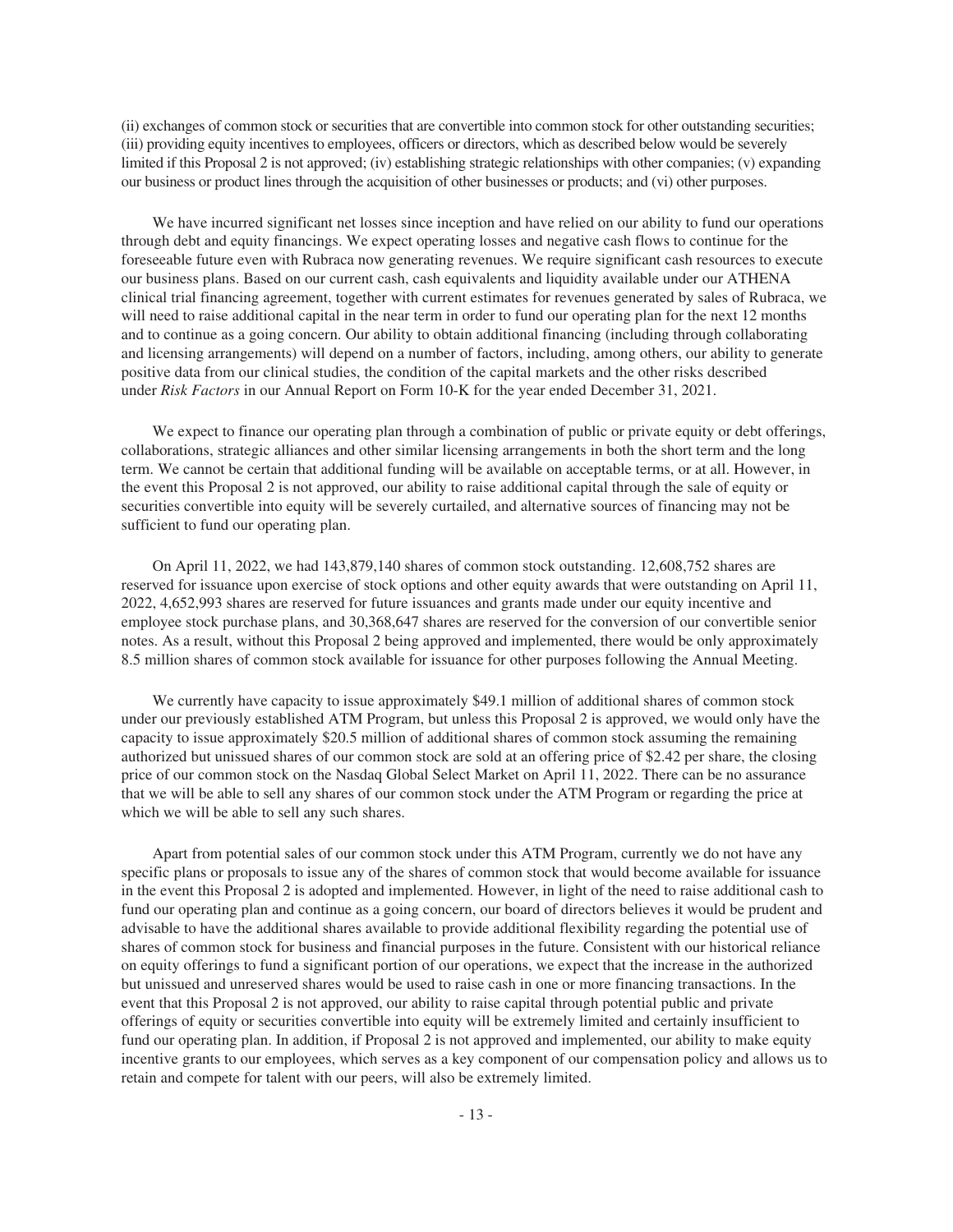In addition, and in light of the uncertainty about our ability to raise sufficient capital through equity offerings, especially in the event this Proposal 2 is not approved, we are also actively exploring various other sources of financings, including incurring further indebtedness or entering into strategic partnerships or licensing arrangements for one or more of our products or product candidates in which we may have to give up certain of our future commercialization rights for interim funding. In the event that we are unable to raise sufficient additional capital, which is dependent on factors outside of our control, we will need to cut expenses further, including potentially delaying, scaling back or eliminating certain of our pipeline development programs, and undertake a more significant restructuring of our operations, in order to continue as a going concern and fund our committed obligations and working capital requirements. There can be no assurances that we will be able to achieve such a restructuring or that such a restructuring will be successful over the long term to allow us to fund our requirements and our plan to invest sufficient amounts to fund the development of FAP-2286 to its potential.

*Compliance With Nasdaq Listing Standards*. To continue the listing of our common stock on The NASDAQ Global Select Market, we must comply with the applicable listing requirements under NASDAQ Marketplace Rules, which requirements include, among others, a minimum bid price of at least \$1.00 per share. The sales prices of our common stock on The NASDAQ Global Select Market has been highly volatile. During the first part of 2022 up to April 11, 2022, the price of our common stock on the NASDAQ Global Select Market ranged from \$1.35 per share to \$3.14. per share. We believe continued listing of our common stock on The NASDAQ Global Select Market is in the best interests of the company and our stockholders. The delisting of our common stock may cause a Fundamental Change under the indentures governing our convertible senior notes, may result in decreased liquidity, increased volatility in trading and prices for our common stock, a loss of current or future coverage by certain sell-side analysts and/or a diminution of institutional investor interest. Delisting could also cause a loss of confidence of our collaborators, vendors and employees, which could harm our business and future prospects.

*Employee Compensation and Retention*. The company compensates key employees through equity-based compensation programs. This compensation program is essential to the high-risk nature of the business and provides the ability to align the interests of key employees with stockholders. Without an increase in the number of available shares of our common stock, the company will not be able to recruit, retain and reward key employees, which includes nonemployee directors, officers, other employees, consultants, independent contractors and agents. In addition, Proposal 4, the proposal to increase the number of shares reserved for issuance under our Amended and Restated 2020 Stock Incentive Plan, is conditioned on the approval and implementation of this Reverse Stock Split Proposal.

### **Determination of Ratio**

The ratio of the reverse stock split, if approved and implemented, will be at an exchange ratio of 1-for-7. In determining the reverse stock split ratio, our board of directors considered numerous factors, including:

- the historical and projected performance of our common stock;
- prevailing market conditions;
- general economic and other related conditions prevailing in our industry and in the marketplace;
- the projected impact of the selected reverse stock split ratio on trading liquidity in our common stock;
- the number of additional authorized, unissued and otherwise unreserved shares of our common stock that would be available for issuance for future corporate purposes;
- our capitalization (including the number of shares of our common stock issued and outstanding);
- the prevailing trading price for our common stock and the volume level thereof; and
- potential devaluation of our market capitalization as a result of a reverse stock split.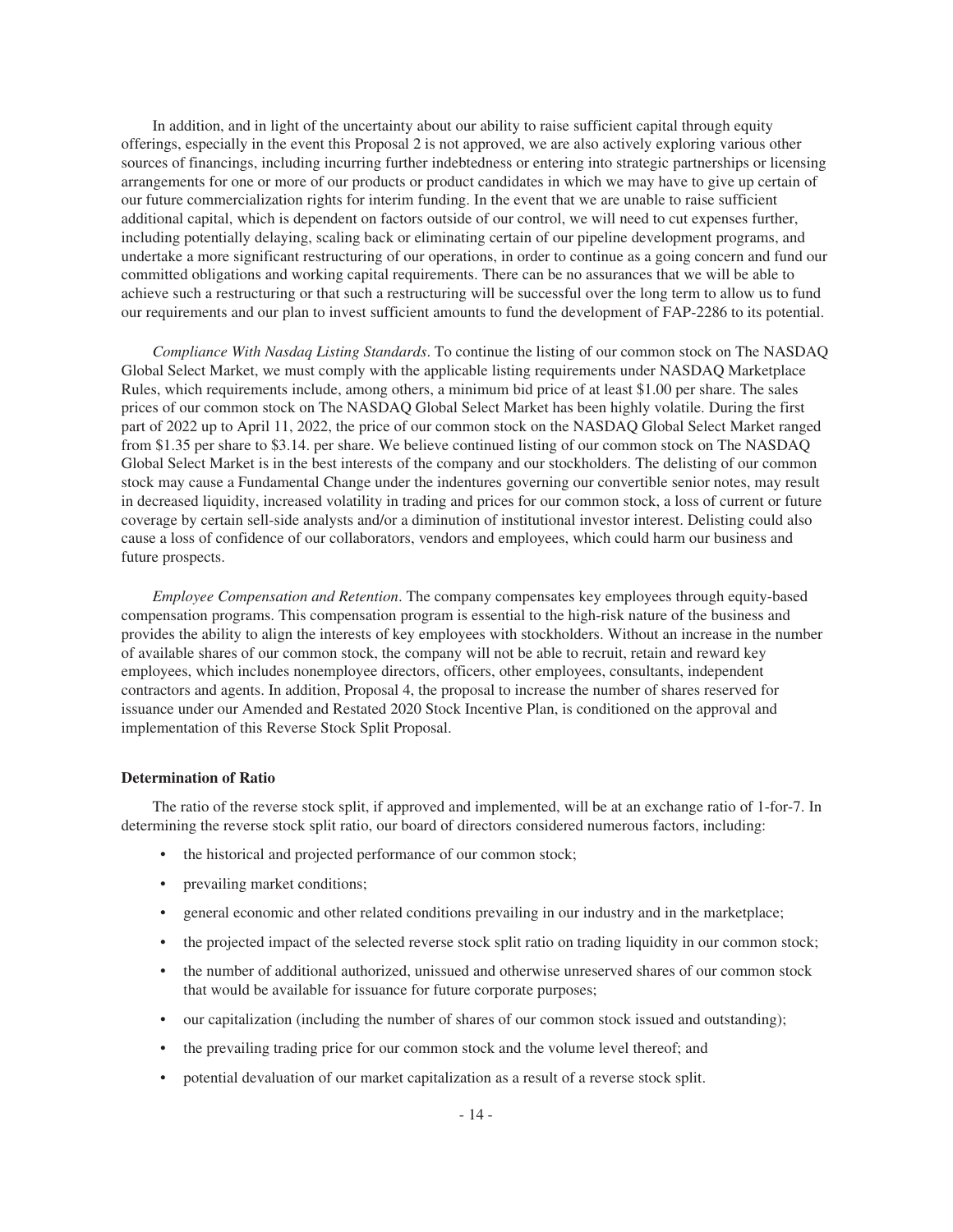#### **Principal Effects of the Reverse Stock Split**

A reverse stock split refers to a reduction in the number of outstanding shares of a class of a corporation's capital stock, which may be accomplished, as in this case, by reclassifying and combining all of our outstanding shares of common stock into a proportionately smaller number of shares. After the effective date of the proposed reverse stock split, each stockholder will own a reduced number of shares of common stock. For example, if our board of directors decides to implement the 1-for-7 reverse stock split, then a shareholder holding 7,000 shares of our common stock before the reverse stock split would instead hold 1,000 shares of our common stock immediately after the reverse stock split. However, the proposed reverse stock split will affect all stockholders uniformly and will not affect any stockholder's percentage ownership interest in our company (except to the extent that the reverse stock split would result in any stockholders receiving cash in lieu of fractional shares) or proportionate voting power as described below. All shares of common stock will also remain validly issued, fully paid and non-assessable.

The proposed reverse stock split will also reduce the number of shares of common stock reserved for future awards under our Amended and Restated 2020 Stock Incentive Plan (subject to increase pursuant to Proposal 4 described below). The per share exercise price of all outstanding option awards will be increased proportionately and the number of shares of common stock issuable upon the exercise of all outstanding option awards will be reduced proportionately. These adjustments will result in approximately the same aggregate exercise price being required to be paid for all outstanding option awards upon exercise, although the aggregate number of shares issuable upon exercise of such option awards will be reduced proportionately following the reverse stock split. The number of shares issuable upon settlement of restricted stock unit awards will also be reduced proportionately.

The proposed reverse stock split will also reduce the number of shares of common stock issued upon a conversion of our outstanding convertible senior notes. The conversion price applicable to a particular series of convertible notes will be increased proportionately, which will reduce the aggregate number of shares of our common stock issuable upon any such conversion proportionately with the reduction to the total number of shares of outstanding common stock.

We are currently authorized to issue up to 200,000,000 shares of common stock, par value \$0.001 per share. If we effect the proposed reverse stock split and file the Reverse Split Amendment, the number of shares of our authorized common stock will remain unchanged and the number of shares of our authorized preferred stock will remain unchanged. The Reverse Split Amendment will not affect the par value of our common stock, which, will remain at \$0.001 per share, or our preferred stock, which will remain at \$0.001 per share. However, if the Reverse Stock Split Amendment becomes effective and Proposal 3 described below relating to the proposed decrease in our authorized common stock is approved, we will file an amendment to our Amended and Restated Certificate of Incorporation to reduce the number of shares of common stock we are authorized to issue from 200,000,000 to 57,142,000 pursuant to and in accordance with Proposal 3 described below.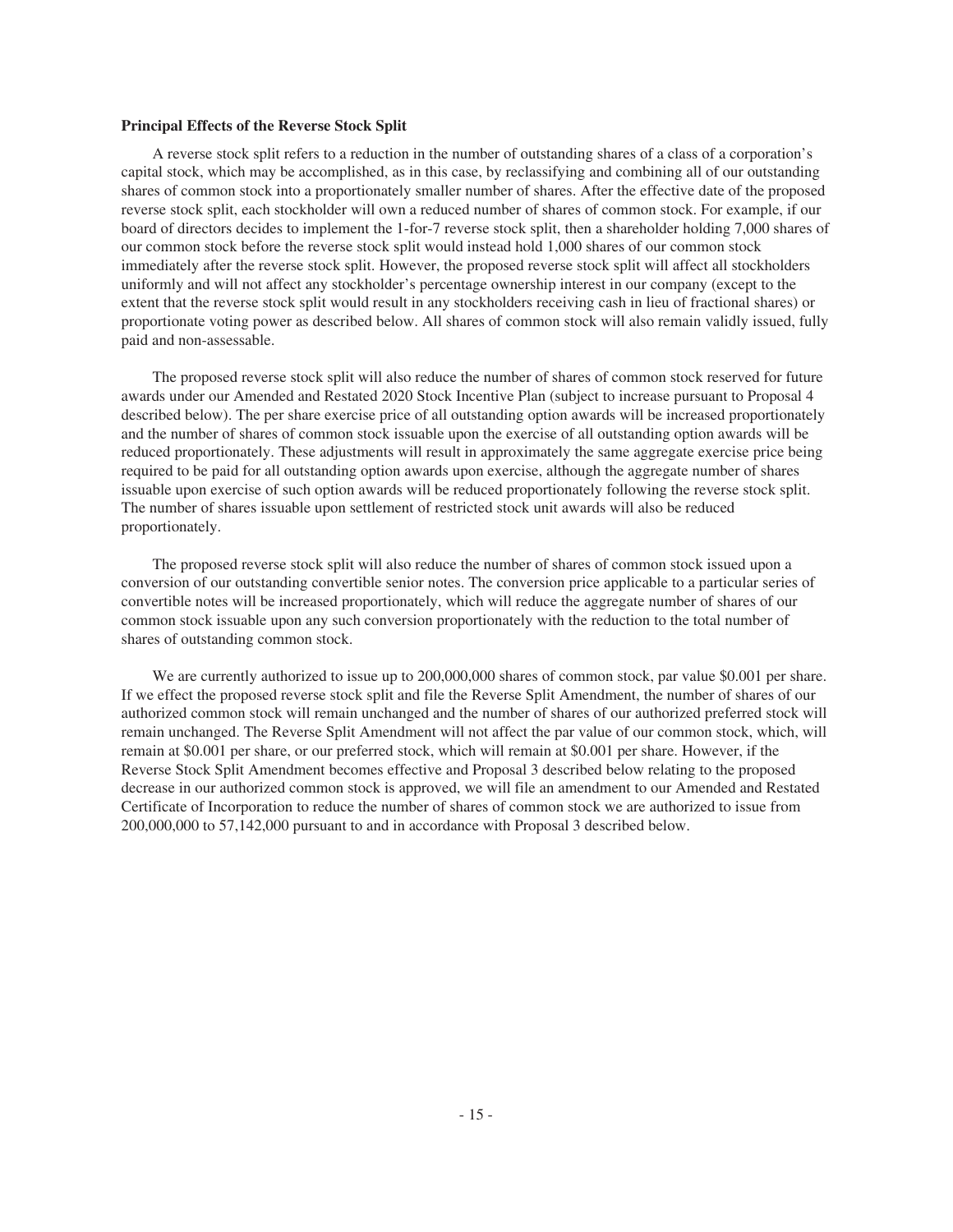The following table illustrates the effects of the reverse stock split at the 1-for-7 ratio, without giving effect to any adjustments for fractional shares of common stock, on our outstanding shares of common stock as of April 11, 2022.

|                                                                     | <b>Before Reverse Stock</b> | <b>After Reverse Stock</b><br><b>Split</b> |  |
|---------------------------------------------------------------------|-----------------------------|--------------------------------------------|--|
|                                                                     | <b>Split</b>                | $1$ -for- $7$                              |  |
| Shares Reserved for Future Grants of Awards under the Amended and   | 143,879,140                 | 20,554,162                                 |  |
| Shares Reserved for Issuance under the 2021 Employee Stock Purchase | 3.869.764                   | 552,823                                    |  |
| Shares Reserved for Issuance upon Conversion of Convertible Senior  | 783.229                     | 111.889                                    |  |
|                                                                     | 30.368.647                  | 4.338.378                                  |  |
| Shares Reserved for Issuance Upon Exercise of Outstanding Stock     | 7,180,428                   | 1,025,775                                  |  |
| Shares Reserved for Issuance Upon Settlement of Outstanding RSUs    | 5,428,324                   | 774,474                                    |  |
| Total Number of Shares of Common Stock Authorized to be Issued      | 200,000,000                 | $57,142,000^{(1)}$                         |  |
| Total Number of Shares of Common Stock Available to be Issued       | 8.490.468                   | 29,784,499(1)                              |  |

#### (1) After giving effect to Proposal 3, if approved

Because no fractional shares will be issued, holders of our common stock could be eliminated in the event that the proposed reverse stock split is implemented. As of April 11, 2022, we had approximately three record holders who held fewer than seven shares of our common stock, out of a total of approximately 27 record holders. Therefore, we believe that a reverse stock split, even if implemented and approved at a ratio of 1-for-7, would not have a significant effect on the number of holders of our common stock. Although the number of our outstanding shares of common stock would decrease as a result of the reverse stock split, our board of directors does not intend to use the reverse stock split as a part of, or a first step in, a "going private" transaction within the meaning of Rule 13e-3 of the Securities Exchange Act of 1934, as amended (the "Exchange Act"). There is no plan or contemplated plan by the company to take itself private as of the date of this proxy statement.

Our common stock is currently registered under Section 12(b) of the Exchange Act, and the company is subject to the periodic reporting and other requirements of the Exchange Act. The proposed reverse stock split will not affect the registration of our common stock under the Exchange Act. If the proposed reverse stock split is implemented, our common stock will continue to be reported on The Nasdaq Global Select Market under the symbol "CLVS". If the reverse stock split is implemented, our common stock will receive a new CUSIP number.

#### **Certain Risks Associated with the Reverse Stock Split**

Before voting on the Reverse Stock Split Proposal, you should consider the following risks associated with the implementation of the reverse stock split:

- Although we expect that the reverse stock split will result in an increase in the market price of our common stock, we cannot assure you that the reverse stock split, if implemented, will increase the market price of our common stock in proportion to the reduction in the number of shares of our common stock outstanding or result in a permanent increase in the market price. Accordingly, the total market capitalization of our common stock after the proposed reverse stock split may be lower than the total market capitalization before the proposed reverse stock split and, in the future, the market price of our common stock following the reverse stock split may not exceed or remain higher than the market price prior to the proposed reverse stock split.
- The effect the reverse stock split may have upon the market price of our common stock cannot be predicted with any certainty, and the history of similar reverse stock splits for companies in similar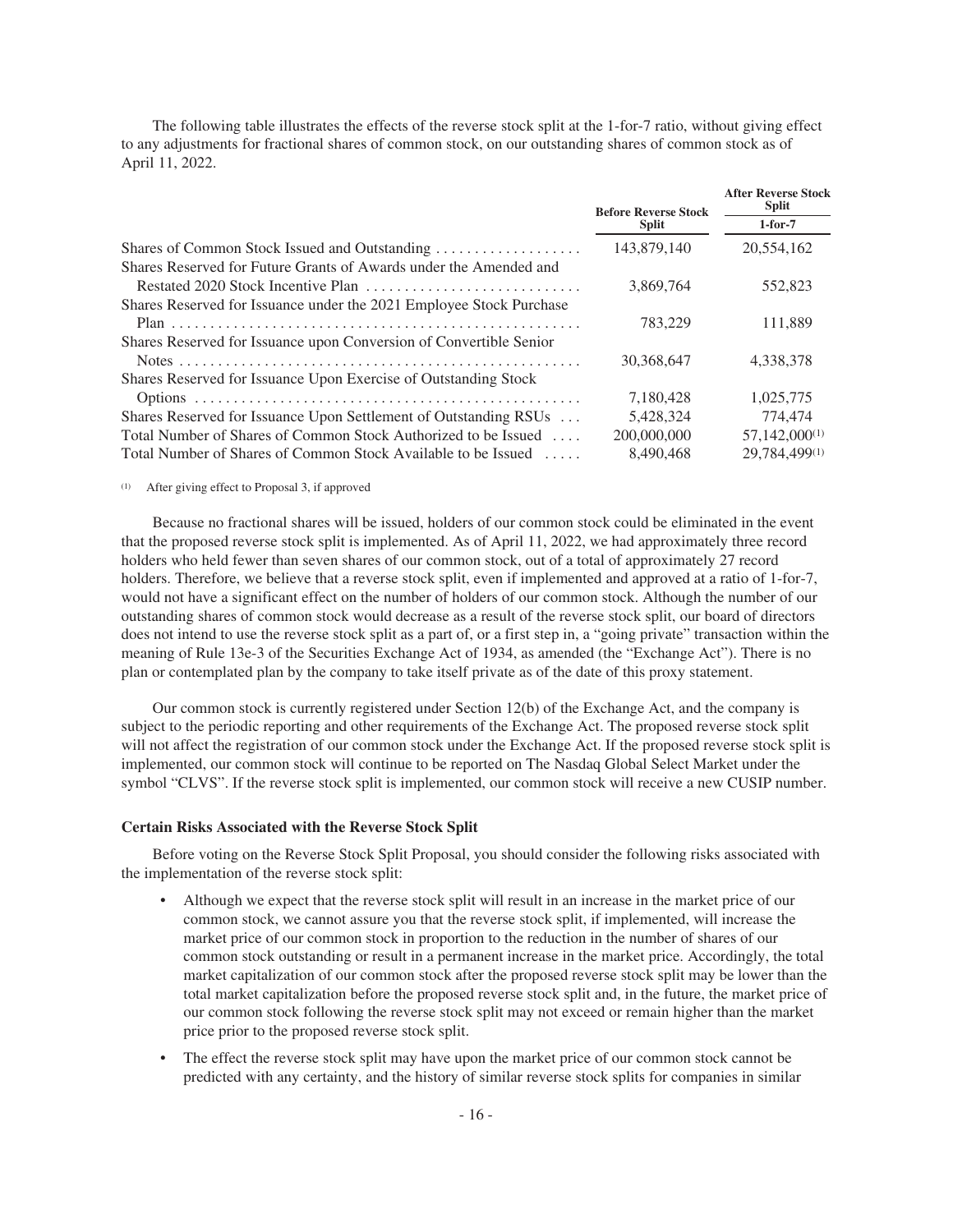circumstances to ours is varied. The market price of our common stock is dependent on many factors, including our business and financial performance, general market conditions, prospects for future success and other factors detailed from time to time in the reports we file with the SEC. If the reverse stock split is implemented and the market price of our common stock declines, the percentage decline as an absolute number and as a percentage of our overall market capitalization may be greater than would occur in the absence of the reverse stock split.

- The reverse stock split may result in some stockholders owning "odd lots" of less than 100 shares of our common stock on a post-split basis. These odd lots may be more difficult to sell, or require greater transaction costs per share to sell, than shares in "round lots" of even multiples of 100 shares.
- While our board of directors believes that a higher stock price may help generate investor interest, there can be no assurance that the reverse stock split will result in a per share price that will attract institutional investors or investment funds or that such share price will satisfy the investing guidelines of institutional investors or investment funds. As a result, the trading liquidity of our common stock may not necessarily improve.
- Although our board of directors believes that the decrease in the number of shares of our common stock outstanding as a consequence of the reverse stock split and the anticipated increase in the market price of our common stock could encourage interest in our common stock and possibly promote greater liquidity for our stockholders, such liquidity could also be adversely affected by the reduced number of shares outstanding after the reverse stock split.
- Furthermore, because implementation of the reverse stock split would not change the total number of shares of our common stock authorized for issuance, the number of shares of our common stock available for issuance following the implementation of the reverse stock split would increase to the extent the reverse stock split reduces the number of outstanding shares of our common stock (subject to reduction in the number of authorized shares of common stock we would be authorized to issue if Proposal 3 were to be approved). Such available shares may be used for future corporate purposes, including future acquisitions, investment opportunities, the establishment of collaboration or other strategic agreements, capital raising transactions involving equity or convertible debt securities, future at-the-market offerings of common stock, or issuance under current or future employee equity plans, and the issuance of equity securities in connection with such transactions may result in potentially significant dilution of our current stockholders' ownership interests in the company.

### **Treatment of Fractional Shares**

Stockholders will not receive fractional post-reverse stock split shares in connection with the reverse stock split. Instead, we will pay to each registered stockholder, in cash, the value of any fractional share interest in our common stock arising from the reverse stock split. Those registered stockholders who hold their shares in certificate form will receive a cash payment for their fractional interest, if applicable, following the surrender of their pre-reverse stock split stock certificates for post-reverse stock split shares. The cash payment would equal the fraction to which the stockholder would otherwise be entitled multiplied by the closing sales price of the common stock as reported on The Nasdaq Global Select Market (or other market on which the company's common stock is listed), as of the effective date of the reverse stock split. This cash payment may be subject to applicable U.S. federal, state and local income tax.

No transaction costs will be assessed on stockholders for the cash payment. Stockholders will not be entitled to receive interest for the period of time between the effective date of the reverse stock split and the date payment is made for their fractional share interest in our common stock. You should also be aware that, under the escheat laws of certain jurisdictions, sums due for fractional interests that are not timely claimed after the funds are made available may be required to be paid to the designated agent for each such jurisdiction. Thereafter, stockholders otherwise entitled to receive such funds may have to obtain the funds directly from the state to which they were paid.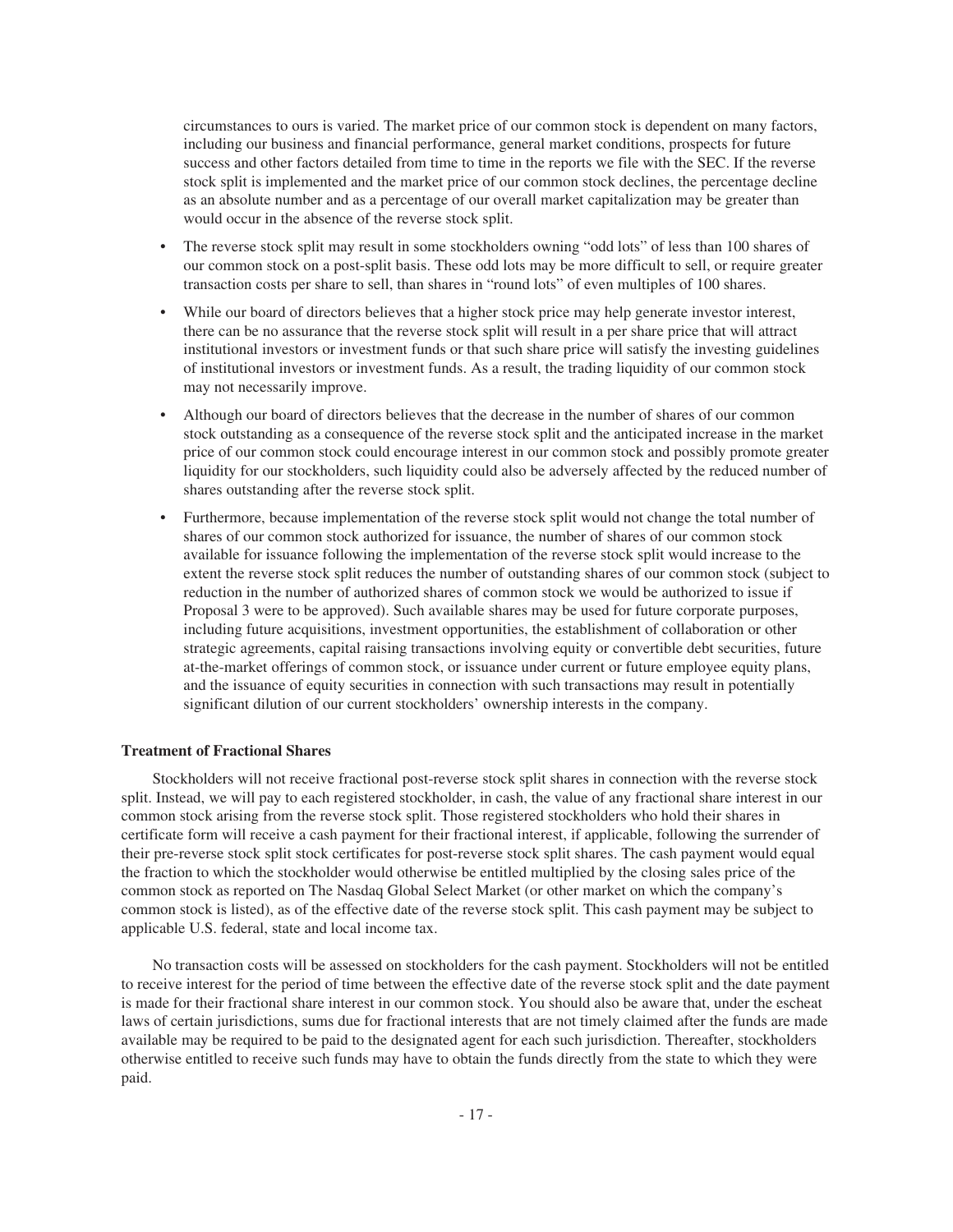If you believe that you may not hold sufficient shares of our common stock at the effective date of the reverse stock split to receive at least one share in the reverse stock split and you want to continue to hold our common stock after the split, you may do so by either:

- purchasing a sufficient number of shares of our common stock; or
- if you have shares of common stock in more than one account, consolidating your accounts, so that in each case you hold a number of shares of our common stock in each of your accounts prior to the reverse stock split that would entitle you to receive at least one share of our common stock on a postreverse stock split basis. Common stock held in registered form (that is, shares held by you in your own name on the company's share register maintained by its transfer agent) and common stock held in "street name" (that is, shares held by you through a bank, broker or other nominee) for the same investor would be considered held in separate accounts and would not be aggregated when implementing the reverse stock split. Also, shares of common stock held in registered form but in separate accounts by the same investor would not be aggregated when implementing the reverse stock split.

After the reverse stock split, then-current stockholders would have no further interest in the company with respect to their fractional shares. A person otherwise entitled to a fractional share interest would not have any voting, dividend or other rights in respect of his or her fractional interest except to receive the cash payment as described above. Such cash payments would reduce the number of post-split stockholders to the extent that there are stockholders holding fewer than that number of pre-split shares within the exchange ratio that is determined by our board of directors as described above. Reducing the number of post-split stockholders, however, is not the purpose of this proposal or the reverse stock split.

### **Effect on Beneficial Stockholders**

Stockholders holding our common stock through a bank, broker or other nominee should note that such banks, brokers or other nominees may have different procedures for processing the reverse stock split than those that would be put in place by the company for registered stockholders that hold such shares directly, and their procedures may result, for example, in differences in the precise cash amounts being paid by such nominees in lieu of a fractional share. If you hold your shares with such a bank, broker or other nominee and if you have questions in this regard, you are encouraged to contact your bank, broker or nominee.

#### **Effect on Registered Certificated Shares**

Some registered stockholders may hold their shares of common stock in certificate form or a combination of certificate and book-entry form. If any of your shares of our common stock are held in certificate form, you will receive a letter of transmittal from the company's transfer agent as soon as practicable after the effective date of the reverse stock split. The letter of transmittal will contain instructions on how to surrender your certificate(s) representing your presplit shares to the transfer agent. Upon receipt of your properly completed and executed letter of transmittal and your stock certificate(s), you will be issued the appropriate number of shares either in certificate form or electronically in book-entry form under the direct registration system. If you are entitled to a payment in lieu of any fractional share interest, payment will be made as described above under "Treatment of Fractional Shares." No new stock certificates or payments in lieu of fractional shares will be issued to a stockholder until such stockholder has surrendered such stockholder's outstanding certificate(s) together with the properly completed and executed letter of transmittal to the transfer agent.

Beginning on the effective date of the reverse stock split, each certificate representing pre-reverse stock split shares will be deemed for all corporate purposes to evidence ownership of post-reverse stock split shares.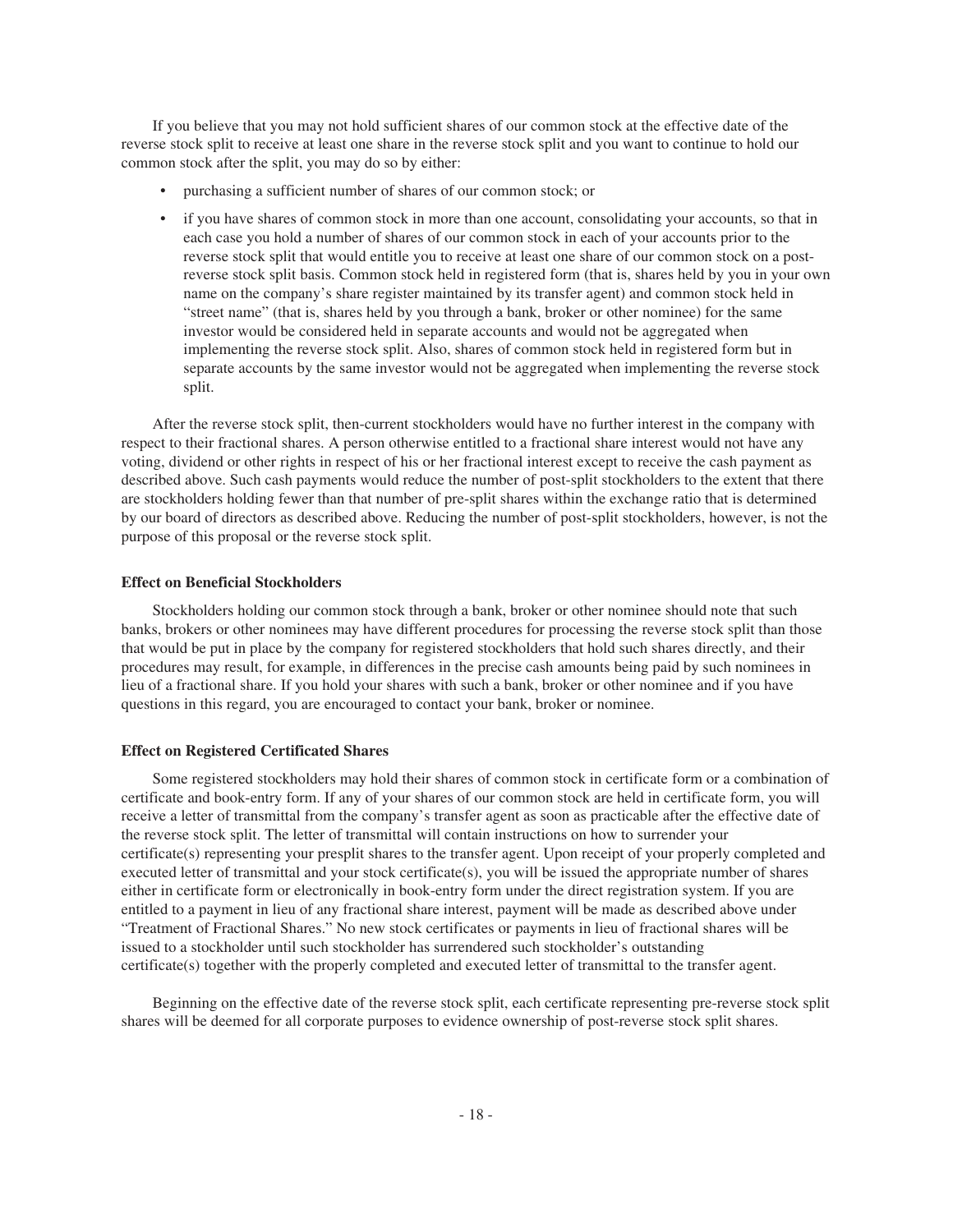# **STOCKHOLDERS SHOULD NOT DESTROY ANY PRE-SPLIT STOCK CERTIFICATES AND SHOULD NOT SUBMIT ANY CERTIFICATES UNTIL THEY ARE REQUESTED TO DO SO.**

## **Effect on Registered Book-Entry Holders**

The company's registered stockholders may hold some or all of their shares electronically in book-entry form under the direct registration system for securities. These stockholders will not have stock certificates evidencing their ownership of our common stock. They are, however, provided with a statement reflecting the number of shares registered in their accounts.

- If you hold shares in a book-entry form, you do not need to take any action to receive your post-split shares or your cash payment in lieu of any fractional share interest, if applicable. If you are entitled to post-split shares, a transaction statement will automatically be sent to your address of record indicating the number of shares you hold.
- If you are entitled to a payment in lieu of any fractional share interest, a check will be mailed to you at your registered address as soon as practicable after the company's transfer agent completes the aggregation and sale described above in "Treatment of Fractional Shares." By signing and cashing this check, you will warrant that you owned the shares for which you receive a cash payment.

#### **Procedure for Effecting the Reverse Stock Split**

If our stockholders approve this Proposal 2, and our board of directors elects to effect the reverse stock split, we will effect the reverse stock split by filing the Reverse Split Amendment with the Secretary of State of the State of Delaware. The reverse stock split will become effective, and the combination of, and reduction in, the number of our outstanding shares as a result of the reverse stock split will occur automatically, at the effective time set forth in the Reverse Split Amendment, without any action on the part of our stockholders and without regard to the date that stock certificates representing any certificated shares prior to the reverse stock split are physically surrendered for new stock certificates. Beginning at the effective time of the reverse stock split, each certificate representing pre-reverse stock split shares will be deemed for all corporate purposes to evidence ownership of post-reverse stock split shares. The text of the Reverse Split Amendment is subject to modification to include such changes as may be required by the office of the Secretary of State of the State of Delaware and as our board of directors deems necessary and advisable to effect the reverse stock split.

Our board of directors reserves the right, notwithstanding stockholder approval and without further action by the stockholders, to elect not to proceed with the reverse stock split if, at any time prior to filing the Reverse Split Amendment, our board of directors, in its sole discretion, determines that it is no longer in the best interests of the company and its stockholders to proceed with the reverse stock split. By voting in favor of the reverse stock split, you are expressly also authorizing our board of directors to delay (until March 31, 2023) or abandon the reverse stock split. If the Reverse Split Amendment has not been filed with the Secretary of State of the State of Delaware by the close of business on March 31, 2023, the board of directors will abandon the reverse stock split.

### **Material U.S. Federal Income Tax Consequences of the Reverse Stock Split**

The following is a summary of important tax considerations of the reverse stock split. It addresses only stockholders who hold our common stock as capital assets. It does not purport to be complete and does not address stockholders subject to special rules, such as financial institutions, tax-exempt organizations, insurance companies, dealers in securities, foreign stockholders, stockholders who hold their pre-reverse stock split shares as part of a straddle, hedge or conversion transaction, and stockholders who acquired their pre-reverse stock split shares pursuant to the exercise of employee stock options or otherwise as compensation. This summary is based upon current law, which may change, possibly even retroactively. It does not address tax considerations under state, local, foreign and other laws. The tax treatment of a stockholder may vary depending upon the particular facts and circumstances of such stockholder. Each stockholder is urged to consult with such stockholder's own tax advisor with respect to the tax consequences of the reverse stock split.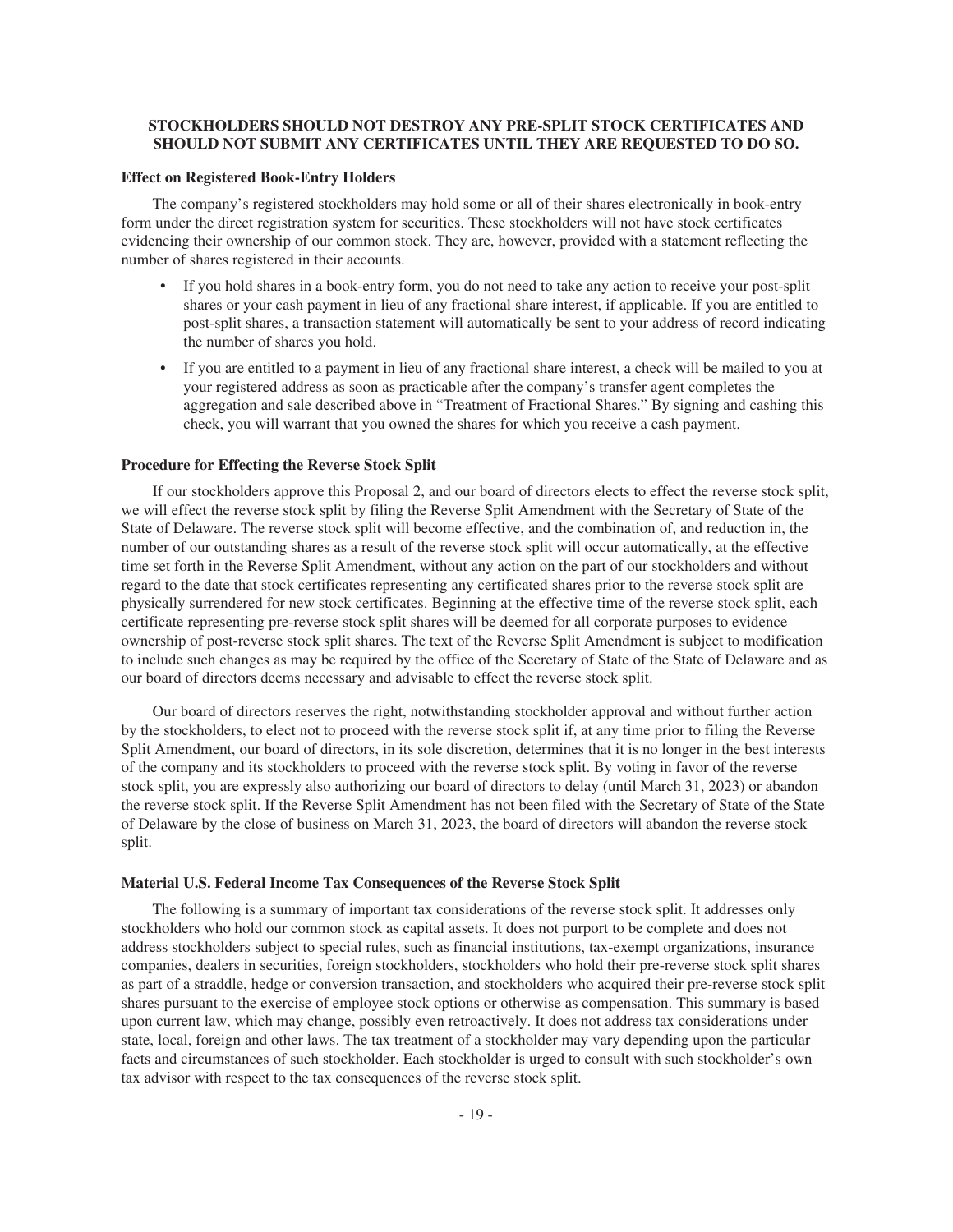The reverse stock split is intended to constitute a reorganization within the meaning of Section 368 of the Internal Revenue Code of 1986, as amended. Assuming the reverse stock split qualifies as reorganization, a stockholder generally will not recognize gain or loss on the reverse stock split, except to the extent of cash, if any, received in lieu of a fractional share interest. The aggregate tax basis of the post-reverse stock split shares received will be equal to the aggregate tax basis of the pre-reverse stock split shares exchanged therefor (excluding any portion of the holder's basis allocated to fractional shares), and the holding period of the postreverse stock split shares received will include the holding period of the pre-reverse stock split shares exchanged.

A holder of the pre-reverse stock split shares who receives cash will generally be treated as having exchanged a fractional share interest for cash in a redemption by us. The amount of any gain or loss will be equal to the difference between the portion of the tax basis of the pre-reverse stock split shares allocated to the fractional share interest and the cash received and generally should be capital gain or loss and generally would be a long-term gain or loss to the extent that the holder's holding period exceeds 12 months.

The foregoing views are not binding on the Internal Revenue Service or the courts. Accordingly, each stockholder should consult with his or her own tax advisor with respect to all of the potential tax consequences to him, her or it of the reverse stock split.

### **Accounting Matters**

The par value per share of our common stock will remain unchanged at \$0.001 per share after the reverse stock split. As a result, our stated capital, which consists of the par value per share of our common stock multiplied by the aggregate number of shares of our common stock issued and outstanding, will be reduced proportionately at the effective time of the reverse stock split. Correspondingly, our additional paid-in capital, which consists of the difference between our stated capital and the aggregate amount paid to us upon the issuance of all currently outstanding shares of our common stock, will be increased by a number equal to the decrease in stated capital. Further, net loss per share, book value per share and other per share amounts will be increased as a result of the reverse stock split because there will be fewer shares of our common stock outstanding.

#### **No Appraisal Rights**

The company's stockholders are not entitled to appraisal rights under Delaware law or the company's Amended and Restated Certificate of Incorporation with respect to the Reverse Split Amendment, and the company will not independently provide our stockholders with any such right.

#### **Interests of Directors and Executive Officers**

Our directors and executive officers do not have substantial interest, directly or indirectly, in the matters set forth in this proposal except to the extent of their ownership of shares of common stock or any other of our securities.

#### **Required Vote**

Stockholder approval of this Proposal 2 will require the affirmative vote of the holders of a majority of the outstanding shares of our common stock. Abstentions will be counted toward the tabulation of votes on this proposal and will have the same effect as negative votes. Proposal 2 is a routine matter on which a broker or other nominee has discretionary authority to vote. Accordingly, no broker non-votes will likely result from this proposal.

# **THE BOARD OF DIRECTORS RECOMMENDS A VOTE "FOR" THIS PROPOSAL 2.**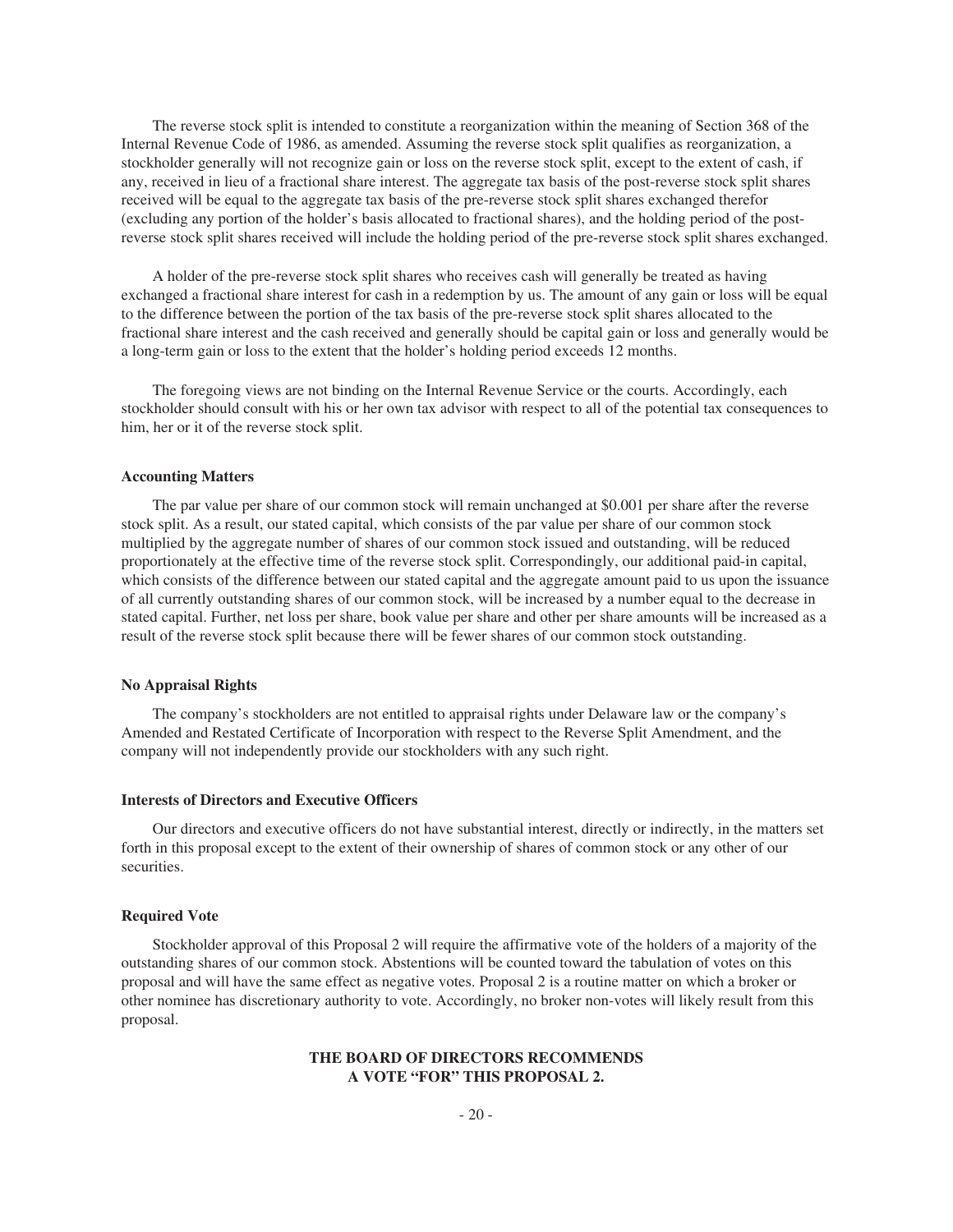# <span id="page-22-0"></span>**APPROVAL OF AN AMENDMENT TO OUR AMENDED AND RESTATED CERTIFICATE OF INCORPORATION TO DECREASE, CONCURRENT WITH AND CONDITIONED UPON THE IMPLEMENTATION OF THE REVERSE STOCK SPLIT, THE NUMBER OF AUTHORIZED SHARES OF OUR COMMON STOCK FROM 200,000,000 TO 57,142,000**

### **General**

Our board of directors has approved and declared advisable an amendment to our Amended and Restated Certificate of Incorporation, as currently in effect to decrease, concurrent with and conditioned upon the effectiveness of the Reverse Stock Split, the number of authorized shares of common stock from 200,000,000 to 57,142,000 shares substantially in the form attached hereto as Appendix B. The proposed amendment will not affect the number of authorized shares of preferred stock of the company, par value \$0.001, which is 10,000,000 shares. Currently there are no shares of the preferred stock outstanding.

On April 11, 2022, we had 143,879,140 shares of common stock outstanding. 12,608,752 shares are reserved for issuance upon exercise of stock options and other equity awards that were outstanding on April 11, 2022, 4,652,993 shares are reserved for future issuances and grants made under our equity incentive and employee stock purchase plans, and 30,368,647 shares are reserved for the conversion of our convertible senior notes. In addition, pursuant to Proposal 4, we are seeking stockholder approval of an amendment and restatement of the Clovis Oncology, Inc. Amended and Restated 2020 Stock Incentive Plan that will increase the number shares of common stock issuable under the plan by 4,000,000 shares (prior to giving effect to the Reverse Stock Split).

#### **Reason for the Proposal**

As a matter of Delaware law, implementation of the Reverse Stock Split does not require a change in the total number of shares of common stock authorized under our Amended and Restated Certificate of Incorporation. If the number of outstanding shares of common stock resulting from the Reverse Stock Split in Proposal 2 is approved by the stockholders and implemented by our board of directors, the company may no longer have a need for 200,000,000 authorized shares of common stock.

The proposed authorization to reduce the number of authorized shares of common stock is also intended to conform to the requirements of certain entities that make recommendations to stockholders regarding proposals submitted by the company and to ensure that the company does not have what some stockholders might view as an unreasonably high number of authorized but unissued shares of common stock. In the event that we need to increase our authorized shares of common stock in the future, we may, subject to stockholder approval, seek to amend the Amended and Restated Certificate of Incorporation to increase the number of authorized shares of common stock. In addition, our board of directors believes that the reduction in the number of authorized shares of common stock may also reduce certain of our costs, such as annual franchise taxes paid to the State of Delaware.

If our stockholders approve the Reverse Stock Split and our board of directors chooses to implement it, the board of directors would decrease the number of authorized shares by filing the amendment to our Amended and Restated Certificate of Incorporation, which is set forth in Appendix B to this proxy statement.

#### **Description of the Amendment**

Subject to stockholder approval of Proposal 2 and this Proposal 3, and concurrent with and conditioned upon the implementation of the Reverse Stock Split, the first sentence of Article IV of the Amended and Restated Certificate of Incorporation will be amended and restated to read as follows:

"The total number of shares of stock that the Corporation shall have authority to issue is 67,142,000 shares, consisting of 57,142,000 shares of Common Stock, \$0.001 par value per share (the "Common Stock"), and 10,000,000 shares of Preferred Stock, \$0.001 par value per share (the "Preferred Stock")."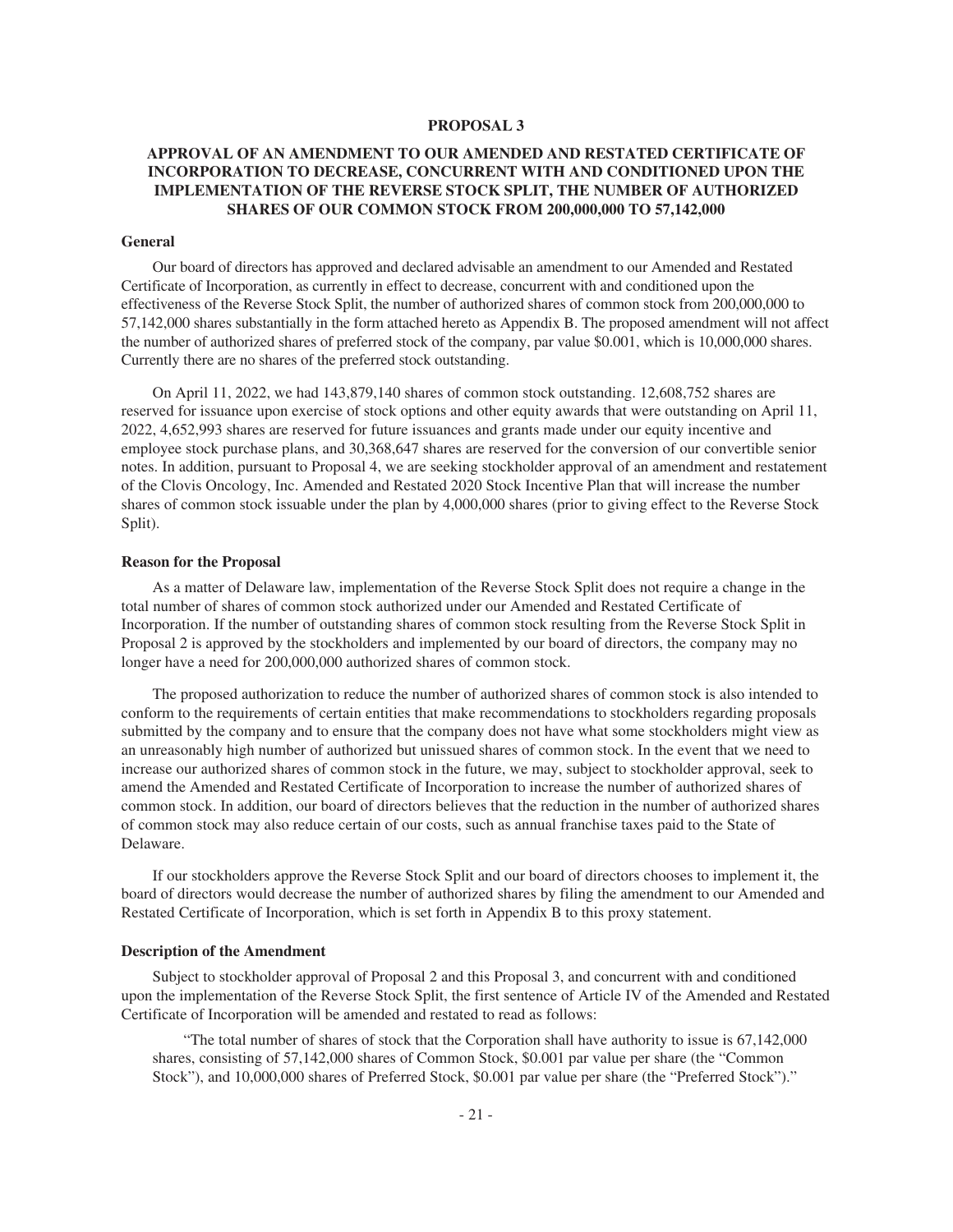### **Amendment Effective Date**

Concurrent with and conditioned upon the implementation of the Reverse Stock Split, if the proposed amendment to the Amended and Restated Certificate of Incorporation as described in this Proposal 3 is approved by the stockholders, the company will file the Third Certificate of Amendment reflecting the adopted amendment with the Secretary of State of the State of Delaware. The Third Certificate of Amendment will be effective upon its filing. If the stockholders do not approve Proposal 2 or this Proposal 3, the Third Certificate of Amendment will not be filed with the Secretary of State of the State of Delaware.

### **Interests of Directors and Executive Officers**

Our directors and executive officers do not have substantial interest, directly or indirectly, in the matters set forth in this proposal except to the extent of their ownership of shares of common stock or any other of our securities.

#### **Required Vote**

Stockholder approval of this Proposal 3 will require the affirmative vote of the holders of a majority of the outstanding shares of our common stock. Abstentions will be counted toward the tabulation of votes on this proposal and will have the same effect as negative votes. Proposal 3 is a routine matter on which a broker or other nominee has discretionary authority to vote. Accordingly, no broker non-votes will likely result from this proposal.

# **THE BOARD OF DIRECTORS RECOMMENDS A VOTE "FOR" THIS PROPOSAL 3.**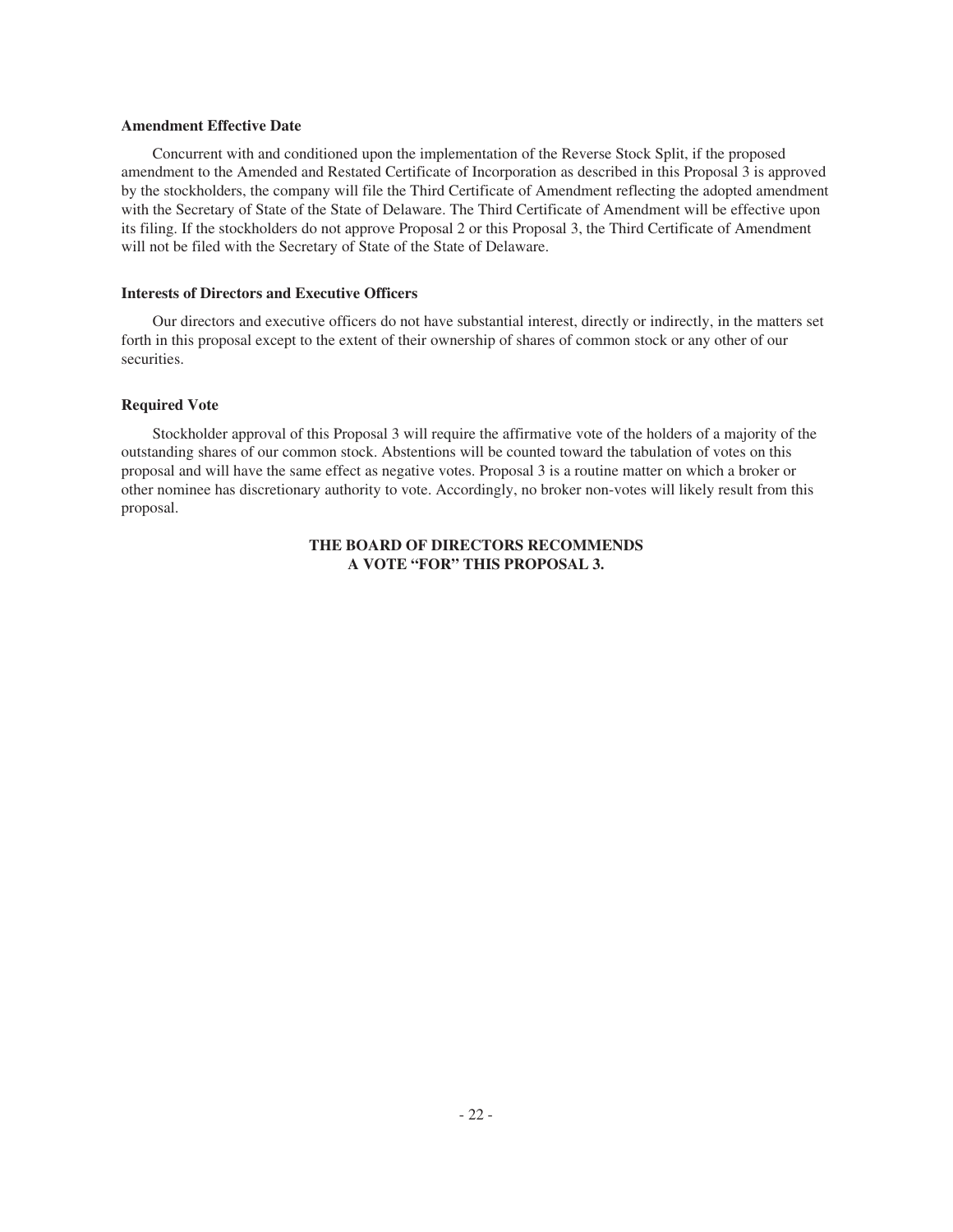# <span id="page-24-0"></span>**APPROVAL OF AN AMENDMENT AND RESTATEMENT OF THE CLOVIS ONCOLOGY, INC. AMENDED AND RESTATED 2020 STOCK INCENTIVE PLAN CONCURRENT WITH AND CONDITIONED UPON THE IMPLEMENTATION OF THE REVERSE STOCK SPLIT**

The company seeks stockholder approval of an amendment and restatement of the Clovis Oncology, Inc. Amended and Restated 2020 Stock Incentive Plan (the "2020 Plan") to increase, concurrent with and conditioned upon the implementation of the Reverse Stock Split, the number of shares of common stock reserved for issuance under the 2020 Plan by 4,000,000 shares (prior to giving effect to the Reverse Stock Split) of common stock (the "2020 Plan Amendment"), which, if approved by our stockholders, will enable the company to make future stock-based awards in furtherance of its broader compensation strategy, as discussed below.

### **Background**

The Clovis Oncology, Inc. Amended and Restated 2020 Stock Incentive Plan was originally adopted by the board of directors on April 22, 2020 and approved by the company's stockholders on June 4, 2020. On June 10, 2021 stockholders approved an amendment and restatement of the plan to increase the number of common shares available for issuance under the plan. The 2020 Plan provides for the grant of stock options, stock appreciation rights, restricted stock, restricted stock units, and other stock-based awards (collectively, "awards") to our current and prospective employees, non-employee members of the board of directors, and other service providers. No awards that are contingent upon the stockholder approval of the 2020 Plan Amendment will be granted pursuant to the 2020 Plan until the 2020 Plan Amendment is approved by the company's stockholders. On April 14, 2022, the board of directors adopted the 2020 Plan Amendment, subject to approval by the company's stockholders and subject to the implementation of the Reverse Stock Split.

A total of 10,970,000 shares of common stock were reserved and available for issuance under the 2020 Plan, as amended in 2021, of which, 3,869,764 shares of common stock remained available for issuance as of April 11, 2022. If the 2020 Plan Amendment is approved, an additional 4,000,000 shares (prior to giving effect to the Reverse Stock Split) of common stock will be reserved and available for issuance pursuant to the 2020 Plan, which represents approximately  $2.1\%$  of our outstanding common stock as of April 11, 2022 on a fully diluted basis, assuming the maximum number of shares are issued in connection with the conversion of all of our outstanding convertible notes and in connection with the exercise of all our outstanding stock options and settlement of outstanding restricted stock units. In the event this 2020 Plan Amendment is approved and the Reverse Stock Split is implemented, a total of 2,138,571 shares of our common stock would be reserved for issuance under the 2020 Plan as amended, of which 1,124,252 shares of common stock would be available for issuance as of April 11, 2022 (including the shares that are the subject of this 2020 Plan Amendment).

The compensation committee expects to continue to make equity award grants on an annual basis. The board of directors adopted the 2020 Plan Amendment because the number of shares currently available for grant under the 2020 Plan is insufficient to support the company's desire to compensate its named executive officers and other employees, as well as future employees, with equity-based compensation, which the company believes has been successful in aligning the interests of employees and the senior management team with those of the stockholders and instrumental in the company's ability to attract, motivate and retain team members. Based on a review of the company's historical practices, the board of directors believes that the amounts available under the 2020 Plan as a result of the 2020 Plan Amendment will be sufficient to cover equity awards for participants for the next two to three years. In 2019, 2020, and 2021, the number of shares of common stock underlying equity awards outstanding as of December 31 of each year (including stock options and shares of restricted stock) was approximately 8,458,372, 9,466,466 and 10,693,461 shares, respectively.

The board of directors believes that the 2020 Plan serves a critical role in attracting and retaining the high caliber employees essential to the company's success and in motivating these individuals to enhance our growth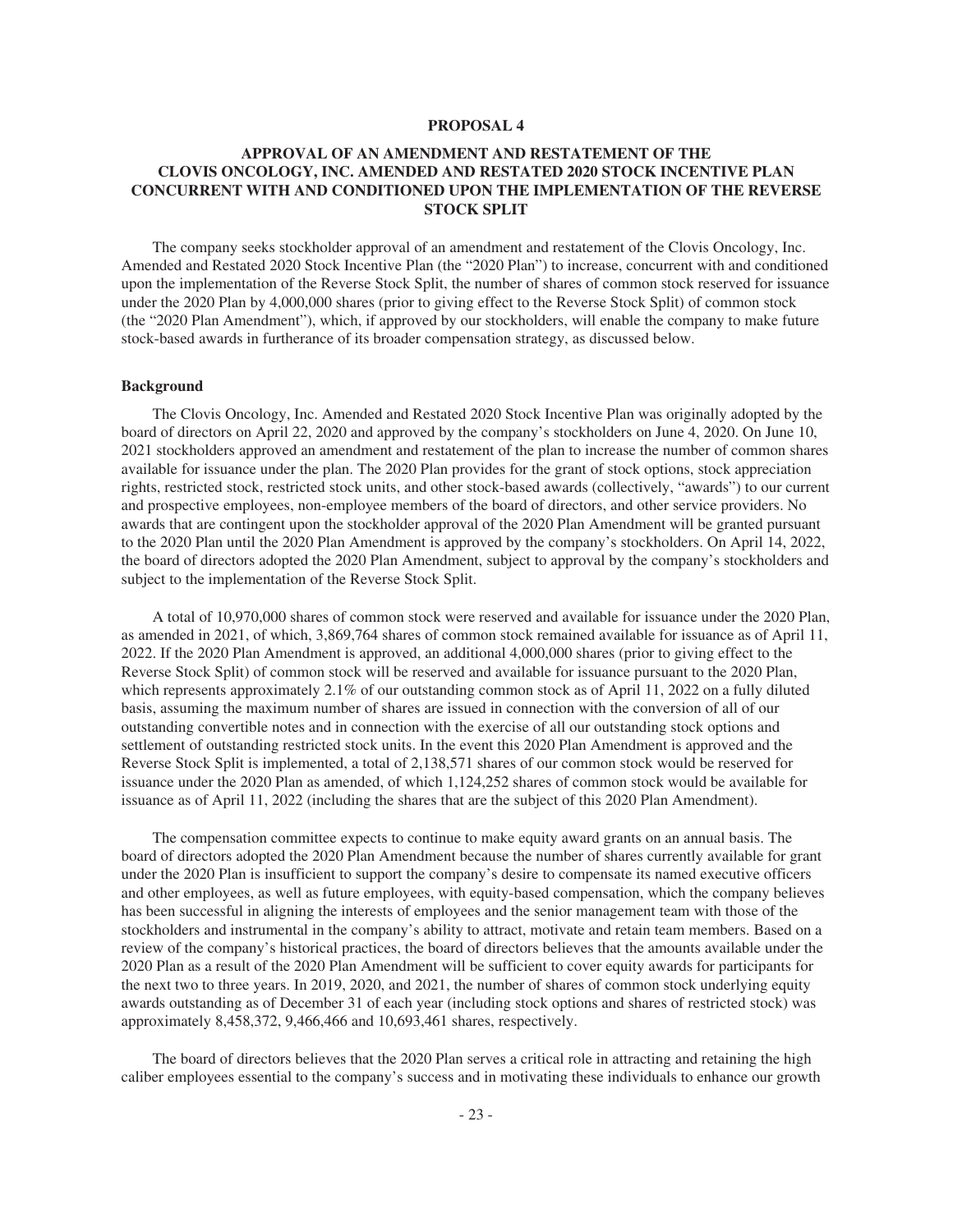and profitability. The board of directors also believes that stock ownership by employees provides performance incentives and fosters long-term commitment to our benefit and to the benefit of our stockholders. Therefore, the board of directors urges stockholders to approve the 2020 Plan Amendment.

The following is a summary of the material features of the Second Amended and Restated 2020 Plan, as amended and restated to reflect the 2020 Plan Amendment, the complete text of which is attached to this proxy statement as Appendix C.

### **Purpose**

The 2020 Plan is designed to aid in the company's ability to attract, retain and motivate qualified individuals to become and remain employees, officers, directors and consultants of the company, and to promote the creation of long-term value for the company's stockholders by aligning the interests of such individuals with those of the stockholders. Given the entrepreneurial culture of the company, the compensation committee and board of directors believe that talented employees create a competitive advantage and that recruiting, motivating, and retaining such talented employees requires that such individuals have a vested interest in the long-term success of the business. Accordingly, the board of directors has adopted the 2020 Plan Amendment as a part its broader compensation strategy, which has been and will continue to have a material portion of compensation in the form of long-term incentive opportunities.

### **Administration**

The 2020 Plan is administered by the compensation committee. The compensation committee has the authority to, among other things, designate participants, grant awards, determine the number of shares of common stock to be covered by awards and determine the terms and conditions of any awards, and construe and interpret the 2020 Plan and related award agreements. The compensation committee is also permitted to delegate its authority under the 2020 Plan to officers or employees of the company, although any award granted to any person who is not an employee of the company or who is subject to Section 16 of the Exchange Act must be expressly approved by the compensation committee.

### **Shares Subject to the 2020 Plan**

The company authorized 10,970,000 shares of common stock for issuance pursuant to awards under the 2020 Plan, of which, 3,869,764 shares remained available for issuance as of April 11, 2022. If the stockholders approve the 2020 Plan Amendment, an additional 4,000,000 shares (prior to giving effect to the Reverse Stock Split) of common stock will be authorized and available for issuance pursuant to awards under the 2020 Plan, which, as of April 11, 2022, had a fair market value of \$2.42 per share. In the event this 2020 Plan Amendment is approved and the Reverse Stock Split is implemented, a total of 2,138,571 shares of our common stock would be reserved for issuance under the 2020 Plan as amended, of which 1,124,252 shares of common stock would be available for issuance as of April 11, 2022 (including the shares that are the subject of this 2020 Plan Amendment). As discussed above, this proposed share reserve is based on the company's projections of internal share requirements over the next several years to provide competitive and meaningful long-term incentive opportunities to employees of the company. Awards and the shares authorized under the 2020 Plan are subject to adjustment as described below under "Changes in Capital Structure." Stock-based awards assumed or substituted by the company or its affiliates as part of a corporate transaction (including from an entity that the company merges with or into, acquires, or engages with in a similar corporate transaction) will not count against the number of shares of common stock reserved and available for issuance pursuant to the 2020 Plan except as may be required by Section 422 of the Internal Revenue Code. If any award granted under the 2020 Plan expires or is canceled, forfeited, settled in cash or otherwise terminated without delivery of shares to a participant, the undelivered shares will again become available for awards under the 2020 Plan except that shares surrendered or withheld in payment of the exercise price of a stock appreciate right shall be deemed to constitute shares delivered to a participant and will not be available for regrant pursuant to the 2020 Plan.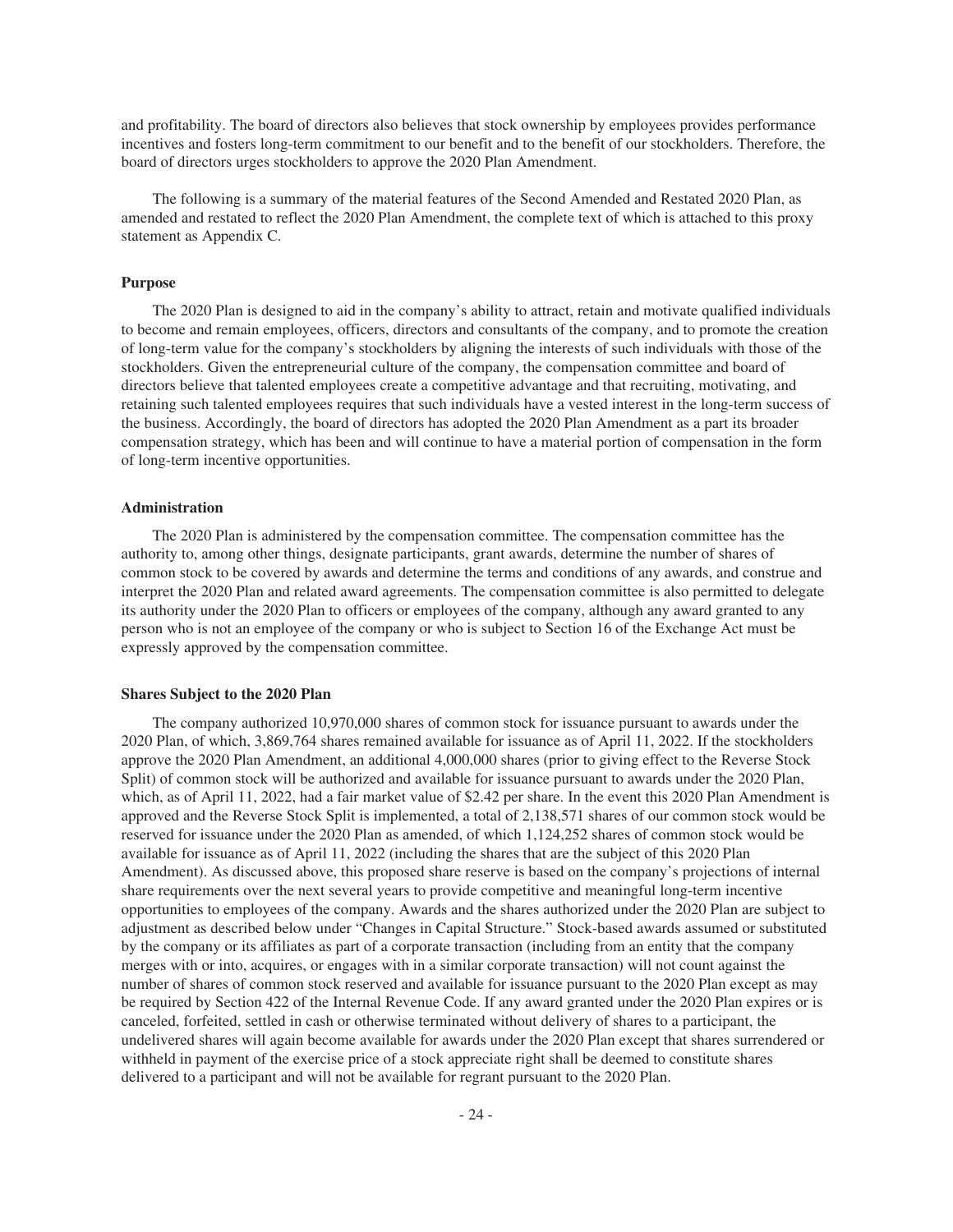#### **Eligibility**

The following individuals are eligible to participate in the 2020 Plan: (i) each employee and officer of the company or its affiliates, of which there are currently approximately 406, (ii) each non-employee director of the company or its affiliates, of which there are currently nine, (iii) individuals who are not employees or directors of the company or its affiliates but nonetheless provide substantial services to the company or its affiliates, and who are designated as eligible by the compensation committee, and (iv) prospective employees of the company or its affiliates, although such individuals may not receive any payment or exercise any rights relating to awards until they have actually commenced employment.

### **Grants of Awards**

The compensation committee may grant awards of non-qualified stock options, incentive stock options, stock appreciation rights, restricted stock awards, restricted stock unit awards, and other stock-based awards. Awards will vest in accordance with the terms of the applicable award agreement. Other than with respect to "substitute awards" (as defined in the 2020 Plan), awards granted in payment of cash (e.g., salary, bonus or other earned compensation), and awards in respect of a maximum of 5% of the shares authorized for grant under the 2020 Plan, no awards granted under the 2020 Plan may begin to vest prior to the one year anniversary of the date of grant, except in connection with a "corporate event," subject to the 2020 Plan's double-trigger vesting limitation. In addition, no dividends or dividend equivalents will be paid on unvested awards, stock options or stock appreciation rights, or on vested restricted stock units prior to the actual delivery of shares of common stock.

*Stock Options.* The 2020 Plan provides for the grant of both incentive stock options, within the meaning of Section 422(b) of the Internal Revenue Code, and non-qualified stock options. A stock option granted under the 2020 Plan provides a participant with the right to purchase, within a specified period of time, a stated number of shares of common stock at the price specified in the applicable award agreement. The exercise price applicable to a stock option will be set by the compensation committee at the time of grant, and to the extent intended to (i) avoid treatment as a "stock right" that does not provide for a "deferral of compensation" within the meaning of Section 409A of the Internal Revenue Code or (ii) be an incentive stock option, will not be less than the fair market value of a share of common stock on the date of grant. In the case of a stock option that is a "substitute award" (as such term is defined in the 2020 Plan), the exercise price for such stock option may be less than the fair market value of a share of common stock on the date of grant provided that such exercise price is determined in a manner consistent with the provisions of Section 409A of the Internal Revenue Code and, if applicable, Section 424(a) of the Internal Revenue Code. Further, stock options may not be repriced without stockholder approval. Stock options will vest over a period of at least one year, in accordance with the terms of the applicable award agreement. The maximum term of an option granted under the 2020 Plan is ten years from the date of grant (or five years in the case of an incentive stock option granted to a 10% stockholder). Payment of the exercise price of an option may be made in cash, common stock, pursuant to a broker-assisted cashless exercise in accordance with procedures approved by the compensation committee, pursuant to a delivery of a notice of "net exercise," or in any other form of consideration approved by the compensation committee. The 2020 Plan provides that participants terminated for "cause" (as such term is defined in the 2020 Plan) will forfeit all of their stock options, whether or not vested. Participants terminated for any other reason will forfeit their unvested options, retain their vested options, and will have one year (in the case of a termination by reason of death or disability) or 90 days (in all other cases) following their termination date to exercise their vested options. The 2020 Plan authorizes the compensation committee to provide for different treatment of stock options upon termination than that described above, as determined in its discretion.

No incentive stock options may be granted under the 2020 Plan following the 10th anniversary of the earlier of (i) the date the 2020 Plan was adopted by the board of directors and (ii) the date the stockholders of the company approved the 2020 Plan.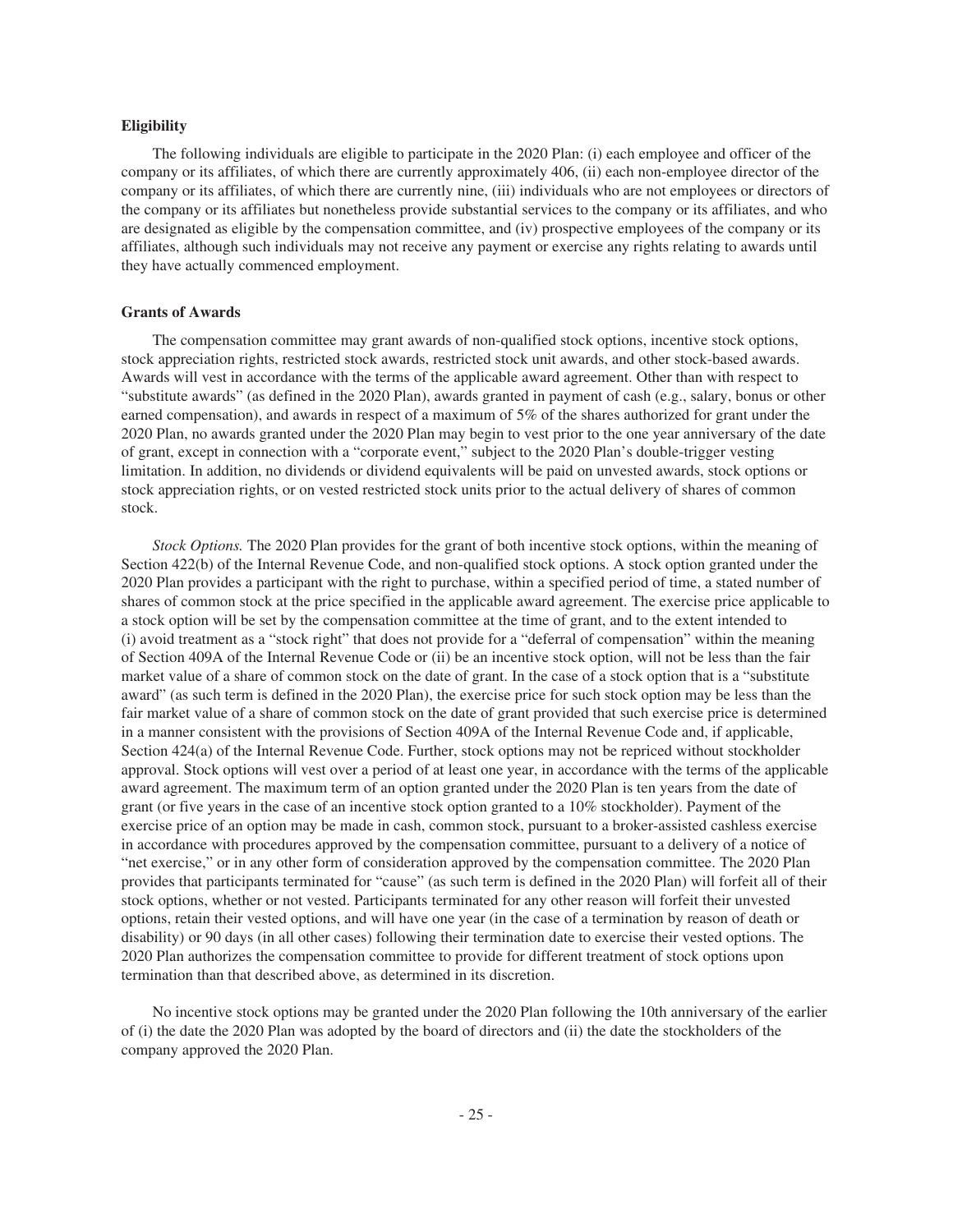*Stock Appreciation Rights*. A stock appreciation right is a conditional right to receive an amount equal to the value of the appreciation in the common stock over a specified period. Except under extraordinary circumstances, at the sole discretion of the compensation committee, or pursuant to the 2020 Plan, stock appreciation rights will be settled in shares of common stock. The base price applicable to a stock appreciation right will be set by the compensation committee at the time of grant, and to the extent intended to avoid treatment as a "stock right" that does not provide for a "deferral of compensation" within the meaning of Section 409A of the Internal Revenue Code, will not be less than the fair market value of a share of common stock on the date of grant. In the case of a stock appreciation right that is a "substitute award" (as such term is defined in the 2020 Plan), the base price for such stock appreciation right may be less than the fair market value of a share of common stock on the date of grant provided that such base price is determined in a manner consistent with the provisions of Section 409A of the Internal Revenue Code. The maximum term of a stock appreciation right granted under the 2020 Plan is ten years from the date of grant. Upon exercise of a stock appreciation right, payment in respect of such stock appreciation right may be made in cash, common stock, or property as specified in the applicable award agreement or as determined by the compensation committee, in each case having a value in respect of each share of common stock underlying the portion of the stock appreciation right so exercised, equal to the difference between the base price of such stock appreciation right and the fair market value of one share of common stock on the exercise date. The 2020 Plan provides that participants terminated for "cause" (as such term is defined in the 2020 Plan) will forfeit all of their stock appreciation rights, whether or not vested. Participants terminated for any other reason will forfeit their unvested stock appreciation rights, retain their vested stock appreciation rights, and will have one year (in the case of a termination by reason of death or disability) or 90 days (in all other cases) following their termination date to exercise their vested stock appreciation rights. The 2020 Plan authorizes the compensation committee to provide for different treatment of stock appreciation rights upon termination than that described above, as determined in its discretion.

*Restricted Stock*. An award of restricted stock is a grant of shares of common stock which are subject to limitations on transfer during a restricted period established in the applicable award agreement. Generally speaking, holders of restricted stock will generally have the rights and privileges of a stockholder with respect to their restricted stock. Except as otherwise provided by the compensation committee, in the event a participant is terminated for any reason, the vesting with respect to the participant's restricted stock will cease, and as soon as practicable following the termination, the company will repurchase all of such participant's unvested shares of restricted stock at a purchase price equal to the original purchase price paid for the restricted stock, or if the original purchase price is equal to \$0, the unvested shares of restricted stock will be forfeited by the participant to the company for no consideration.

*Restricted Stock Units*. The compensation committee may award restricted stock units under the 2020 Plan, which are notional units representing the right to receive one share of common stock (or the cash value of one share of common stock) on a specified settlement date. When a participant satisfies the conditions of the restricted stock unit award, which the compensation committee will establish in the applicable award agreement, the company may settle the award in shares, cash or property, as determined by the compensation committee in its discretion. Except as otherwise provided by the compensation committee, in the event a participant is terminated for any reason, the vesting with respect to the participant's restricted stock units will cease, each of the participant's outstanding unvested restricted stock units will be forfeited for no consideration as of the date of such termination, and any shares remaining undelivered with respect to the participant's vested restricted stock units will be delivered on the delivery date specified in the applicable award agreement.

*Other Stock-Based Awards*. The 2020 Plan authorizes the compensation committee to grant other awards that may be denominated in, payable in, valued in, or otherwise related to shares of common stock. Such awards and the terms applicable to such awards will be set forth in award agreements.

*General*. All awards granted under the 2020 Plan are subject to incentive compensation clawback and recoupment policies implemented by the board of directors from time to time. In addition, the compensation committee may adopt such procedures and sub-plans as are necessary or appropriate to permit participation in the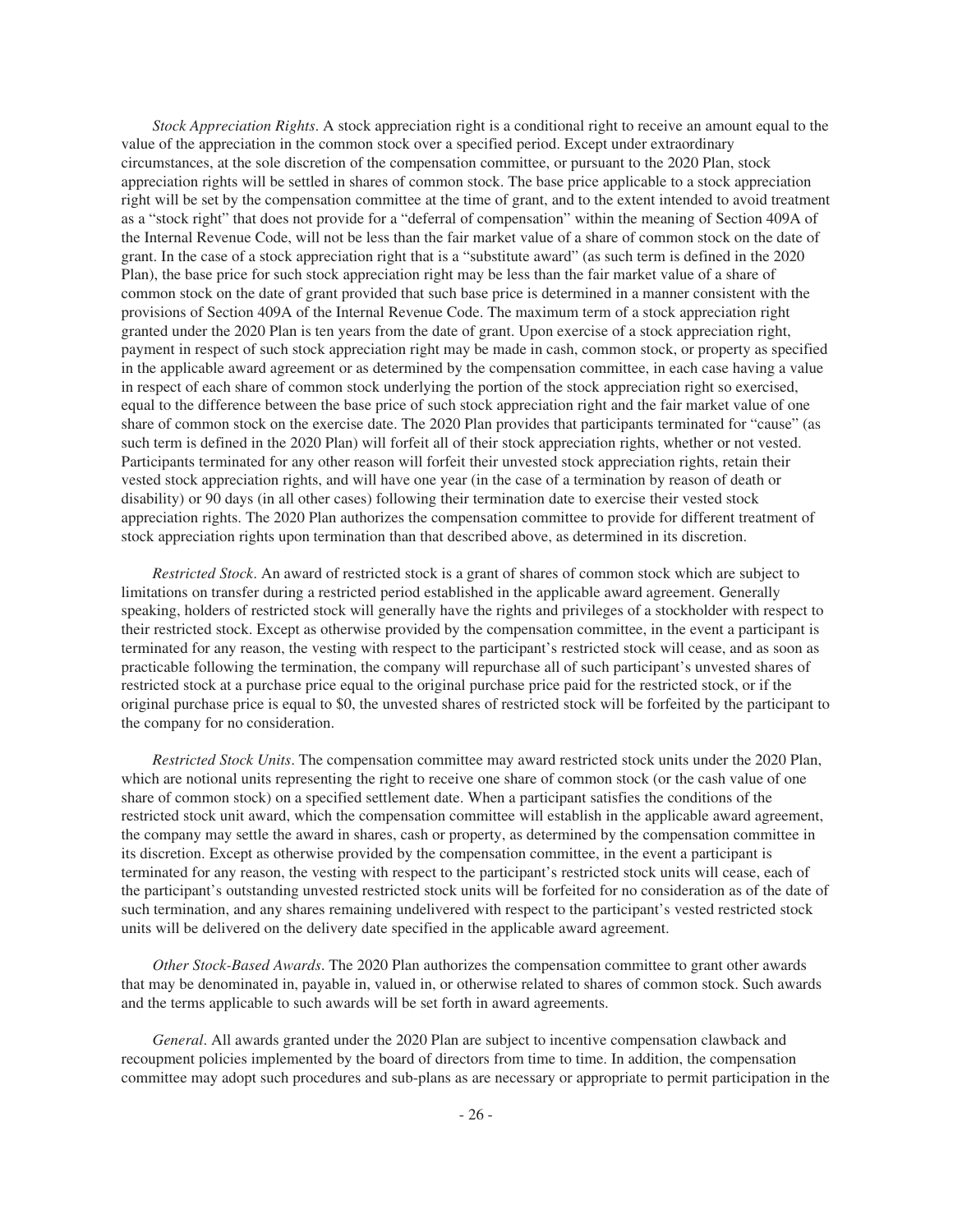2020 Plan by individuals who are non-United States nationals or are primarily employed or providing services outside the United States, and may modify the terms of any awards granted to such participants in a manner deemed by the compensation committee to be necessary or appropriate in order that such awards conform with the laws of the country or countries where such participants are located.

*No Repricing of Awards*. No awards may be repriced without shareholder approval. For purposes of the 2020 Plan, "repricing" means any of the following: (i) changing the terms of the award to lower its exercise price or base price (other than on account of capital adjustments as described below under "Changes in Capital Structure"), (ii) any other action that is treated as a repricing under "generally accepted accounting principles," and (iii) repurchasing for cash or canceling an award in exchange for another award at a time when its exercise price or base price is greater than the fair market value of the underlying common stock.

#### **Changes in Capital Structure**

In the event of any change in the outstanding common stock or the capital structure of the company, the declaration of any extraordinary dividend, or any change in applicable laws or circumstances which results or could result in the substantial dilution or enlargement of participants' rights under the 2020 Plan, the compensation committee shall adjust the aggregate number of shares of common stock which may be granted pursuant to awards, the number of shares of common stock covered by outstanding awards under the 2020 Plan, and the per-share price of outstanding awards under the 2020 Plan. The compensation committee may, in its discretion, provide that an adjustment take the form of a cash payment to the holder of an outstanding award with respect to all or part of an outstanding award, which payment will be subject to such terms and conditions (including timing of payment(s), vesting and forfeiture conditions) as the compensation committee may determine in its sole discretion.

### **Corporate Events**

Under the 2020 Plan, unless otherwise provided in an award agreement, in the event of a "corporate event" (as defined in the 2020 Plan), the compensation committee may, in its discretion, provide for any one or more of the following: (i) require that outstanding awards be assumed or substituted in connection with such event, (ii) accelerate the vesting of any outstanding awards upon the consummation of such event, (iii) cancel outstanding awards upon the consummation of such event and provide award holders with the per-share consideration being received by the company's stockholders in connection with such event in exchange for their awards, (iv) cancel all outstanding stock options, stock appreciation rights and other awards subject to exercise, whether vested or unvested, not assumed or substituted in connection with such event as of the consummation of such event, and provide award holders at least 10 days to exercise each such stock option, stock appreciation right or other such exercisable award, as applicable, or (v) replace outstanding awards with a cash incentive program that preserves the value of the replaced awards and contains identical vesting conditions. Pursuant to the 2020 Plan, no award agreement will provide that the vesting of any award that is assumed or substituted in connection with a "change in control" will be accelerated solely by reason of the "change in control," but rather will accelerate only if the participant experiences an "involuntary termination" of employment within two year of the "change in control."

### **Non-Transferability of Awards**

Except as otherwise provided by the compensation committee, the 2020 Plan provides that awards are generally nontransferable, including, without limitation, transfers to third party financial institutions, other than by will or the laws of descent and distribution, and that restricted stock is generally nontransferable.

#### **Termination and Amendment**

The board of directors or the compensation committee may amend or terminate the 2020 Plan at any time, except that no amendment may, without stockholder approval, violate the stockholder approval requirements of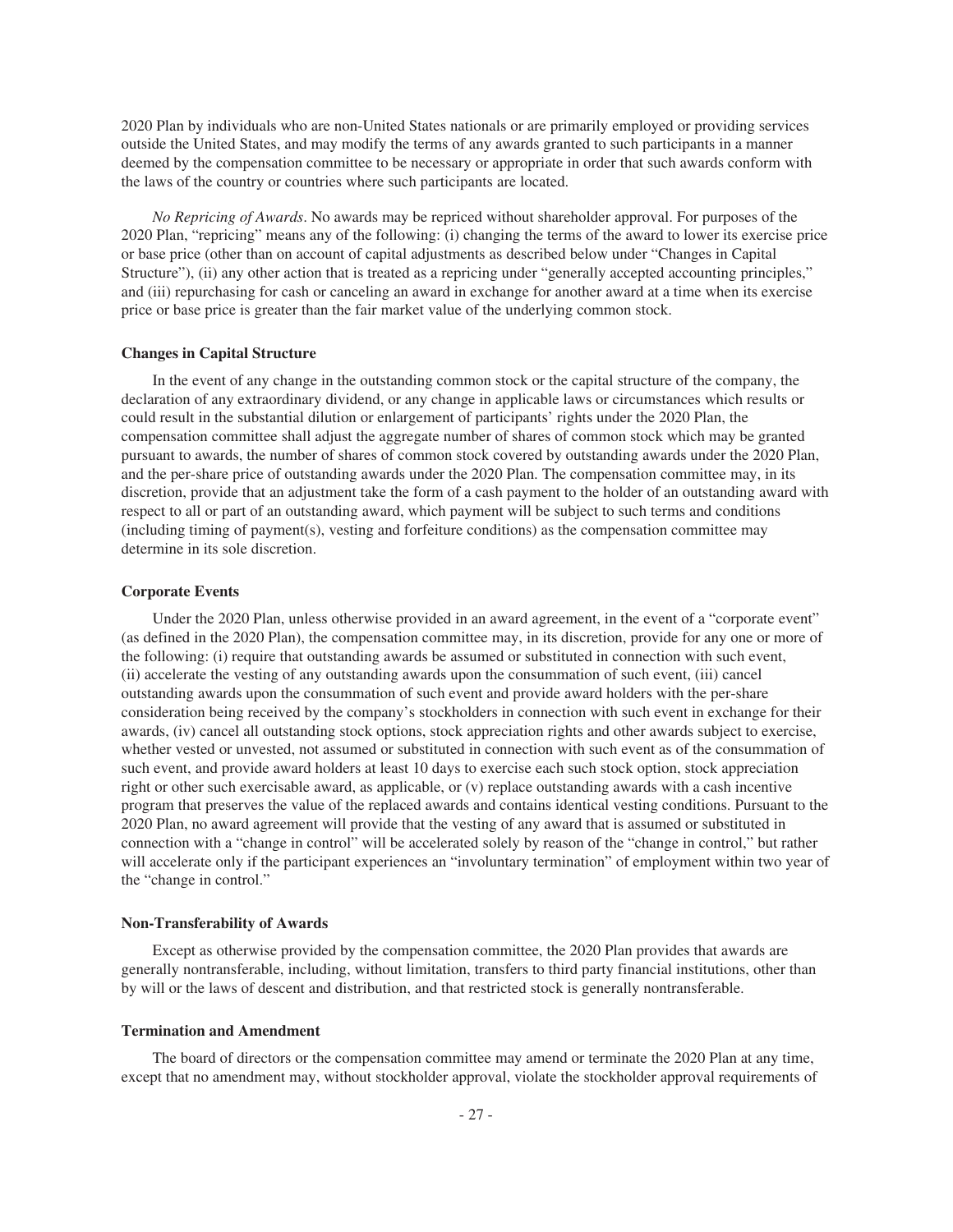the national securities exchange on which the common stock is principally listed. Unless sooner terminated, the 2020 Plan will terminate on the date before the tenth anniversary of the date the 2020 Plan was originally approved by the company's stockholders.

### **Certain U.S. Federal Income Tax Consequences**

The following is a brief discussion of the U.S. federal income tax consequences for awards granted under the 2020 Plan. The 2020 Plan is not subject to the requirements of the Employee Retirement Income Security Act of 1974, as amended, and it is not, nor is it intended to be, qualified under Section 401(a) of the Internal Revenue Code. This discussion is not intended to be exhaustive and, among other things, does not describe state local or foreign taxes consequences, which may be substantially different. Holders of awards under the 2020 Plan should consult with their own tax advisors.

*Non-Qualified Stock Options and Stock Appreciation Rights*. Except as noted below for corporate "insiders," with respect to nonqualified stock options and stock appreciation rights, (i) no income is realized by a participant at the time the award is granted; (ii) generally, at exercise, ordinary income is realized by the participant in an amount equal to the difference between the exercise or base price paid for the shares and the fair market value of the shares on the date of exercise, and the participant's employer is generally entitled to a tax deduction in the same amount subject to applicable tax withholding requirements; and (iii) upon a subsequent sale of the stock received on exercise, appreciation (or depreciation) after the date of exercise is treated as either short-term or long-term capital gain (or loss) depending on how long the shares have been held, and no deduction will be allowed to such participant's employer.

*Incentive Stock Options*. No income is realized by a participant upon the grant or exercise of an incentive stock option, however, such participant will generally be required to include the excess of the fair market value of the shares at exercise over the exercise price in his or her alternative minimum taxable income. If shares are issued to a participant pursuant to the exercise of an incentive stock option, and if no disqualifying disposition of such shares is made by such participant within two years after the date of grant or within one year after the transfer of such shares to such participant, then (i) upon sale of such shares, any amount realized in excess of the exercise price will be taxed to such participant as a long-term capital gain, and any loss sustained will be a longterm capital loss, and (ii) no deduction will be allowed to the participant's employer for federal income tax purposes.

Except as noted below for corporate "insiders," if shares acquired upon the exercise of an incentive stock option are disposed of prior to the expiration of either holding period described above, generally (i) the participant will realize ordinary income in the year of disposition in an amount equal to the excess (if any) of the fair market value of such shares at exercise (or, if less, the amount realized on the disposition of such shares) over the exercise price paid for such shares and (ii) the participant's employer will generally be entitled to deduct such amount for federal income tax purposes. Any further gain (or loss) realized by the participant will be taxed as short-term or long-term capital gain (or loss), as the case may be, and will not result in any deduction by the employer.

Subject to certain exceptions for disability or death, if an incentive stock option is exercised more than three months following termination of employment, the exercise of the option will generally be taxed as the exercise of a nonqualified stock option.

*Other Stock-Based Awards*. The tax effects related to other stock-based awards under the 2020 Plan are dependent upon the structure of the particular award.

*Withholding*. At the time a participant is required to recognize ordinary compensation income resulting from an award, as described above, such income will be subject to federal and applicable state and local income tax and applicable tax withholding requirements. The company will deduct or withhold, or require the participant to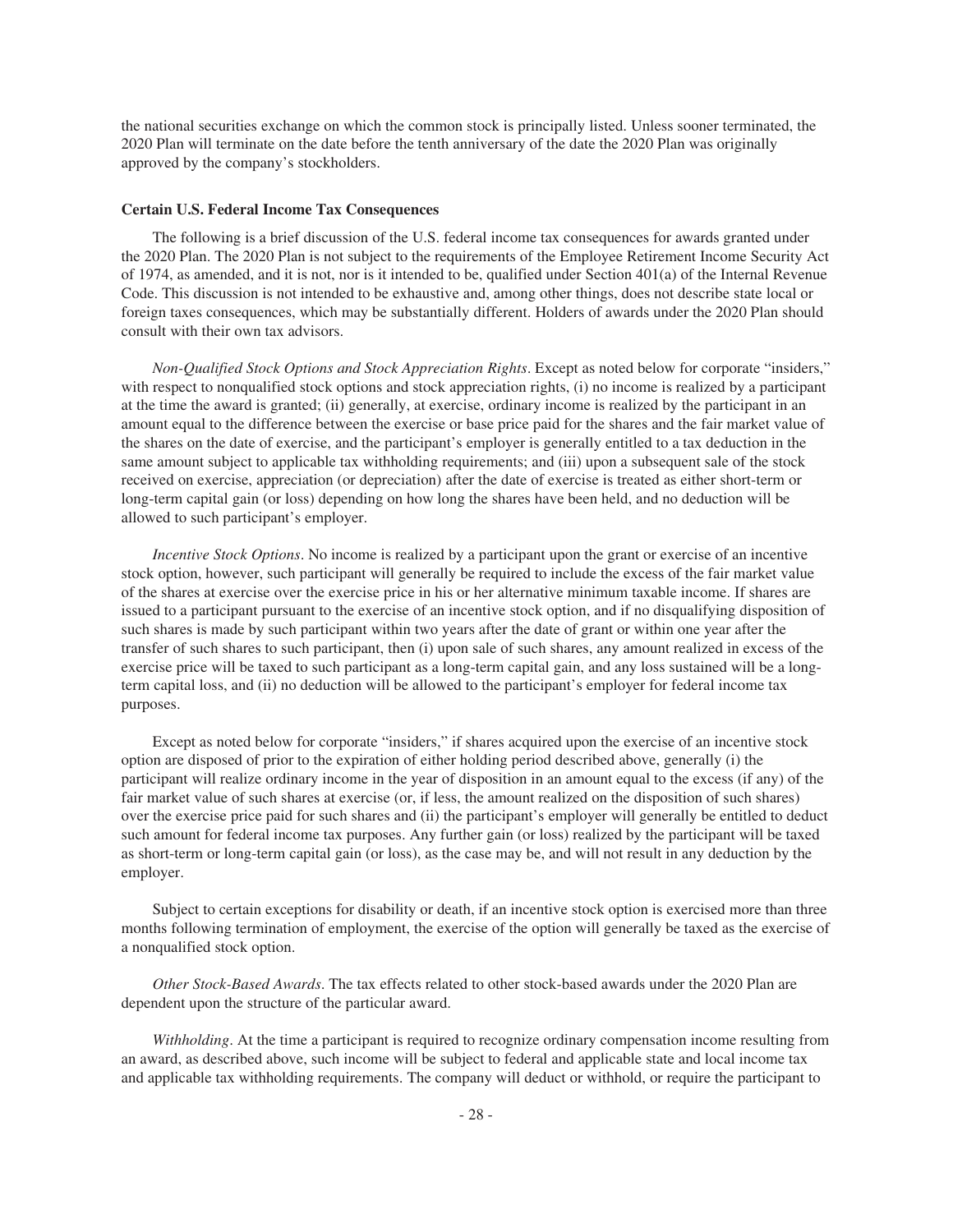remit to his or her employer, an amount sufficient to satisfy the minimum federal, state and local and foreign taxes required by law or regulation to be withheld with respect to any taxable event as a result of the 2020 Plan.

*Section 409A*. Certain awards under the 2020 Plan may be subject to Section 409A of the Internal Revenue Code, which regulates "nonqualified deferred compensation" (as defined in Section 409A). If an award under the 2020 Plan (or any other company plan) that is subject to Section 409A is not administered in compliance with Section 409A, then all compensation under the 2020 Plan that is considered "nonqualified deferred compensation" (and awards under any other company plan that are required pursuant to Section 409A to be aggregated with the award under the 2020 Plan) will be taxable to the participant as ordinary income in the year of the violation, or if later, the year in which the compensation subject to the award is no longer subject to a substantial risk of forfeiture. In addition, the participant will be subject to an additional tax equal to 20% of the compensation that is required to be included in income as a result of the violation, plus interest from the date that the compensation subject to the award was required to be included in taxable income.

*Certain Rules Applicable to "Insiders."* As a result of the rules under Section 16(b) of the Exchange Act, depending upon the particular exemption from the provisions of Section 16(b) utilized, "insiders" (as defined in Section 16(b)) may not receive the same tax treatment as set forth above with respect to the grant and/or exercise or settlement of awards. Generally, insiders will not be subject to taxation until the expiration of any period during which they are subject to the liability provisions of Section 16(b) with respect to any particular award. Insiders should check with their own tax advisers to ascertain the appropriate tax treatment for any particular award.

#### **New Plan Benefits**

Because awards to be granted in the future under the 2020 Plan are at the discretion of the compensation committee, it is not possible to determine the benefits or the amounts received or that will be received under the 2020 Plan by eligible participants.

# **Future Plan Awards**

No awards have been granted pursuant to the 2020 Plan that are contingent upon the stockholder approval of the 2020 Plan Amendment. The company anticipates that other equity-based awards may be granted in the discretion of the compensation committee under the 2020 Plan out of the additional shares of common stock to be reserved for issuance in connection with the approval of the 2020 Plan Amendment; however, the number of shares that may be so granted will be based upon various prospective factors, including the nature of services to be rendered by eligible participants under the 2020 Plan and their potential contributions to the company's success. Accordingly, the number, type, and grantee(s) of actual future awards cannot be determined at this time.

Stockholder approval of this Proposal 4 will require the affirmative vote of a majority of the votes cast in person or by proxy at the Annual Meeting. Abstentions will be counted toward the tabulation of votes on this proposal presented to the stockholders and will have the same effect as negative votes. Broker non-votes will have no effect on this proposal as brokers or other nominees are not entitled to vote on such proposals in the absence of voting instructions from the beneficial owner.

# **THE BOARD OF DIRECTORS RECOMMENDS A VOTE "FOR" THIS PROPOSAL 4.**

#### **Equity Compensation Plan Information**

The following table discloses information regarding the securities to be issued and the securities remaining available for issuance under the company's stock-based incentive plans as of December 31, 2021. The amounts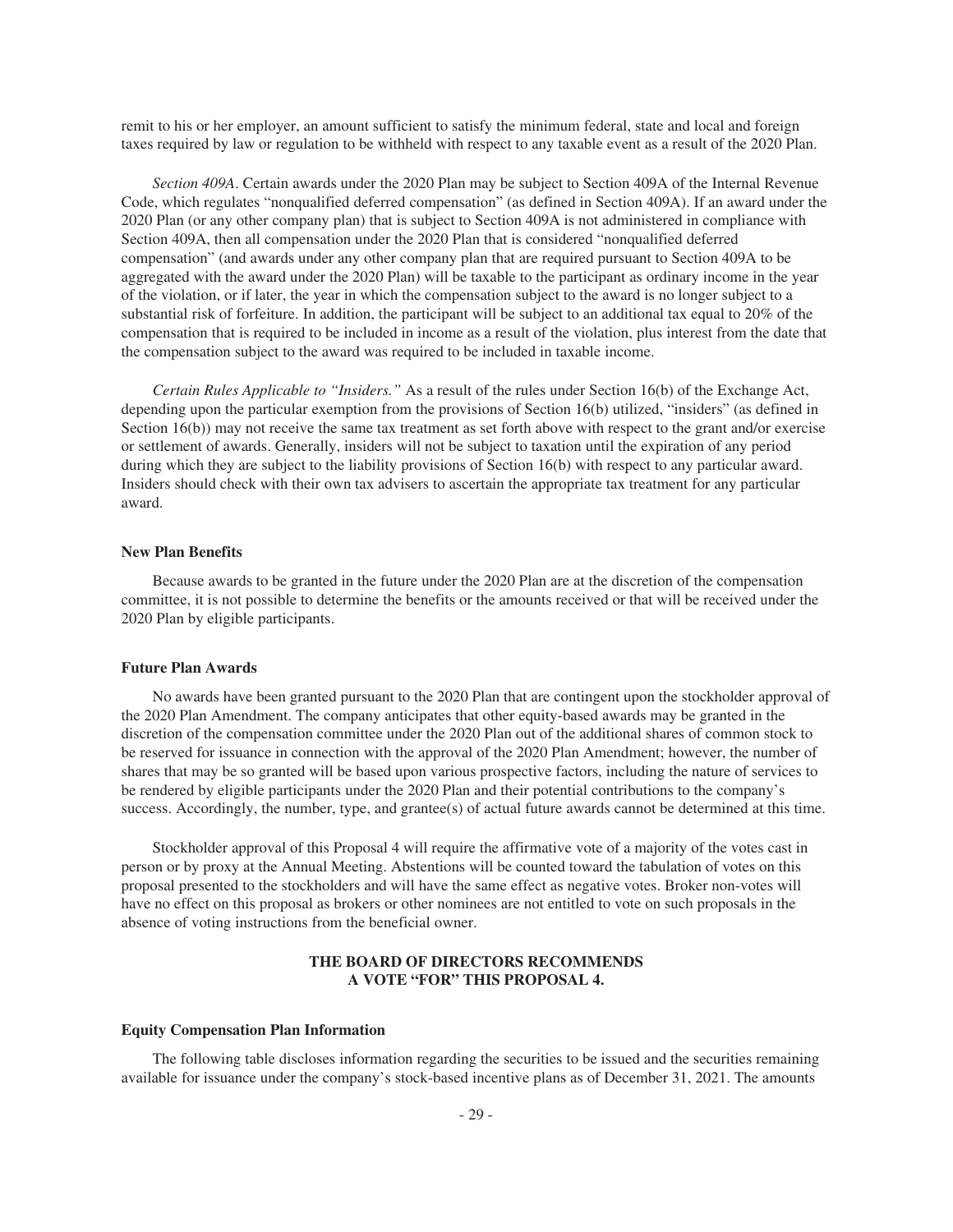shown do not include the shares of common stock that would be available for issuance under the 2020 Plan if the 2020 Plan Amendment is approved.

|                                                                                                      | (a)                                                                                                            | (b)                                                                                             | (c)                                                                                                                                                                   |
|------------------------------------------------------------------------------------------------------|----------------------------------------------------------------------------------------------------------------|-------------------------------------------------------------------------------------------------|-----------------------------------------------------------------------------------------------------------------------------------------------------------------------|
| <b>Plan category</b>                                                                                 | Number of<br>securities to<br>be issued upon<br>exercise of<br>outstanding<br>options, warrants,<br>and rights | <b>Weighted average</b><br>exercise price<br>of outstanding<br>options, warrants,<br>and rights | <b>Number of securities</b><br>remaining available<br>for future issuance<br>under equity<br>compensation plans<br>(excluding securities)<br>reflected in column (a)) |
| Equity compensation plans approved by security<br>Equity compensation plans not approved by security | $10.693,461^{(3)}$                                                                                             | $$33.36^{(4)}$                                                                                  | 9,832,300                                                                                                                                                             |
|                                                                                                      | 10.693.461                                                                                                     | \$33.36                                                                                         | 9,832,300                                                                                                                                                             |
|                                                                                                      |                                                                                                                |                                                                                                 |                                                                                                                                                                       |

(1) As of December 31, 2021, 10,970,000 shares were authorized for issuance under the 2020 Plan, which was adopted by the board of directors on April 22, 2020, as amended on April 18, 2021 and approved by our stockholders on June 4, 2020, and as amended on June 10, 2021. No further awards were made pursuant to the 2011 Stock Incentive Plan (the "2011 Plan") upon stockholder approval of the 2020 Plan. The adoption of the 2020 Plan did not affect the terms and conditions of any outstanding awards granted under the 2011 Plan.

- (2) As of December 31, 2021, 2,783,229 shares were reserved for issuance under the 2021 ESPP, which became effective June 10, 2021. On February 9, 2022, the compensation committee of our board of directors amended the 2021 ESPP to reduce the total number of shares issuable thereunder from 3,000,000 to 1,000,000 shares.
- (3) Includes 3,683,422 restricted stock units outstanding as of December 31, 2021 under the 2020 Plan. Restricted stock unit awards may be settled only for shares of common stock on a one-for-one basis.
- (4) The weighted-average remaining term is 5.4 years. Only outstanding option awards were used in computing the weighted-average exercise price.

The following table discloses information regarding the securities to be issued and the securities remaining available for issuance under the company's stock-based incentive plans as of April 11, 2022. The amounts shown do not include the shares of common stock that would be available for issuance under the 2020 Plan if the 2020 Plan Amendment is approved.

|                                                    | (a)                                                                                                            | (b)                                                                                             | (c)                                                                                                                                                                   |
|----------------------------------------------------|----------------------------------------------------------------------------------------------------------------|-------------------------------------------------------------------------------------------------|-----------------------------------------------------------------------------------------------------------------------------------------------------------------------|
| <b>Plan category</b>                               | Number of<br>securities to<br>be issued upon<br>exercise of<br>outstanding<br>options, warrants,<br>and rights | <b>Weighted average</b><br>exercise price<br>of outstanding<br>options, warrants,<br>and rights | <b>Number of securities</b><br>remaining available<br>for future issuance<br>under equity<br>compensation plans<br>(excluding securities)<br>reflected in column (a)) |
| Equity compensation plans approved by security     | $12,608,752^{(3)}$                                                                                             | \$31.45                                                                                         | 4,652,993                                                                                                                                                             |
| Equity compensation plans not approved by security | 12,608,752                                                                                                     | \$31.45                                                                                         | 4,652,993                                                                                                                                                             |

(1) As of April 11, 2022, 10,970,000 shares were authorized for issuance under the 2020 Plan, which was adopted by the board of directors on April 22, 2020, as amended on April 18, 2021, and approved by our stockholders on June 4, 2020, as amended on June 10, 2021. No further awards were made pursuant to the 2011 Plan upon stockholder approval of the 2020 Plan. The adoption of the 2020 Plan did not affect the terms and conditions of any outstanding awards granted under the 2011 Plan.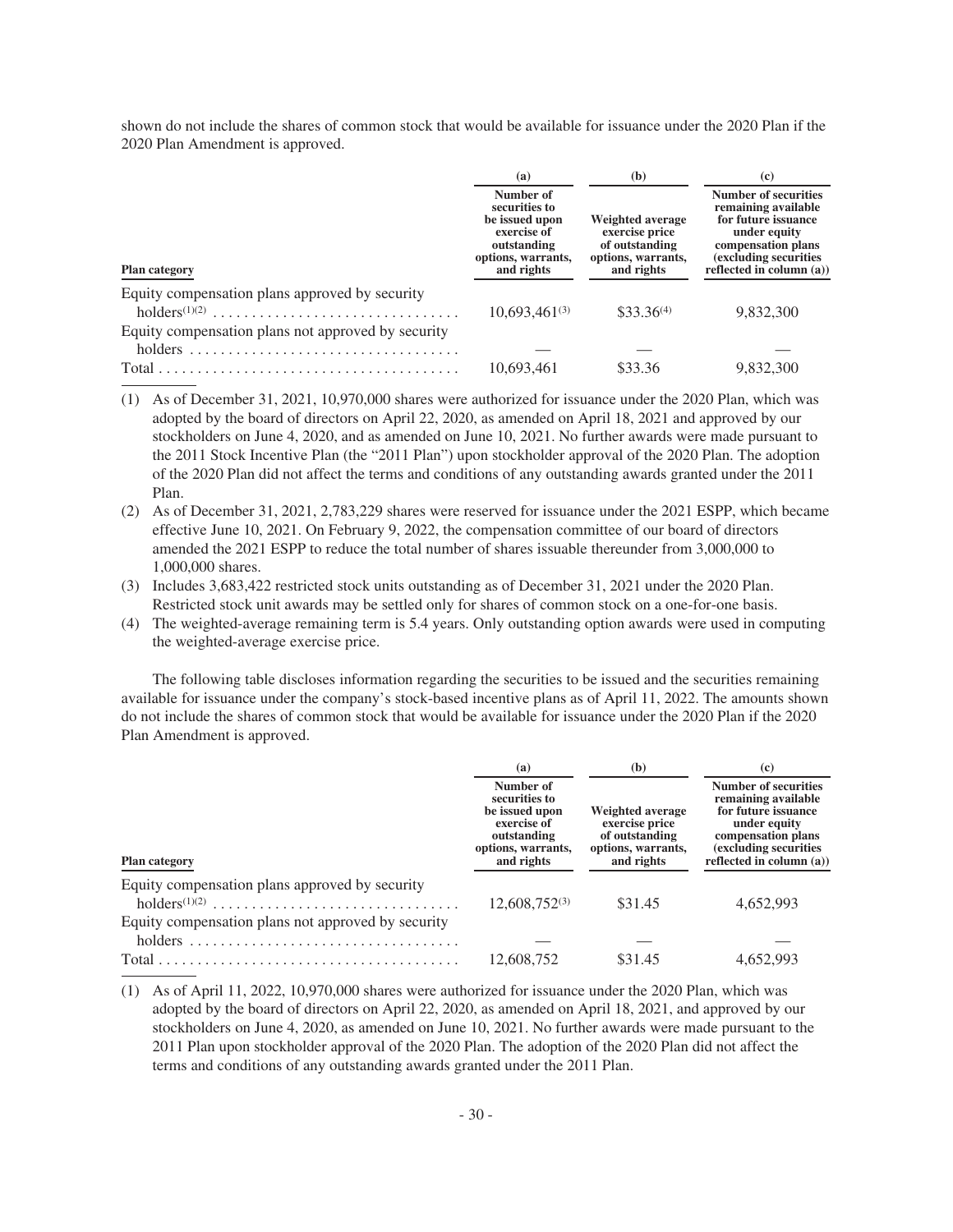- (2) As of April 11, 2022, 783,229 shares were reserved for issuance under the 2021 ESPP, which became effective June 10, 2021.
- (3) Includes 7,180,428 options and 5,428,324 restricted stock units outstanding as of April 11, 2022 under the 2020 Plan and the 2011 Plan. Restricted stock unit awards may be settled only for shares of common stock on a one-for-one basis.
- (4) The weighted-average remaining term is 5.7 years. Only outstanding option awards were used in computing the weighted-average exercise price and weighted-average remaining term.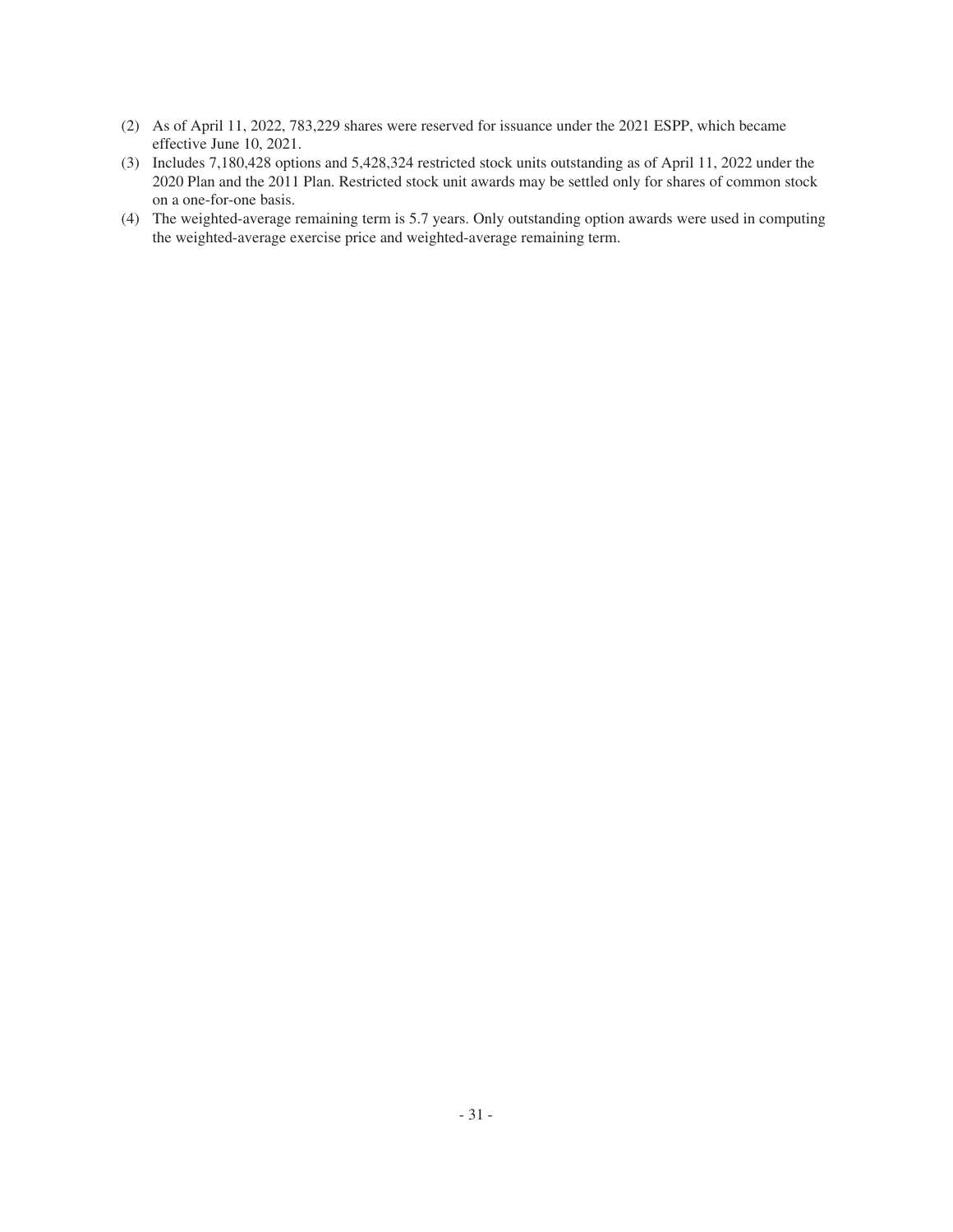## **ADVISORY VOTE ON EXECUTIVE COMPENSATION**

<span id="page-33-0"></span>Under the Dodd-Frank Wall Street Reform and Consumer Protection Act of 2010, or the Dodd-Frank Act, and Section 14A of the Securities Exchange Act of 1934, as amended, or the Exchange Act, at the Annual Meeting, our stockholders are entitled to vote, on an advisory (nonbinding) basis, on the compensation of our named executive officers as disclosed in this proxy statement. This proposal, commonly known as a "say-on-pay" proposal, gives our stockholders the opportunity to express their views on our named executive officers' compensation. This vote is not intended to address any specific item of compensation, but rather the overall compensation of our named executive officers and the philosophy, policies and practices described in this proxy statement.

A majority of the votes cast at the 2018 annual meeting were voted in favor of holding the advisory vote on executive compensation every year. The advisory vote on executive compensation was last held at the 2021 annual meeting.

Although the vote is advisory and, accordingly, the results are not binding on us, our compensation committee and board of directors value the input of our stockholders and will consider the results of the vote when making future compensation decisions for our named executive officers.

As described more fully under the heading "Compensation Discussion and Analysis" in this proxy statement, our executive compensation program is designed to attract, retain, and motivate individuals with superior ability, experience, and leadership capability to deliver on our annual and long-term business objectives necessary to create stockholder value. We urge stockholders to read the "Compensation Discussion and Analysis" section of this proxy statement, which describes in detail how our executive compensation policies and procedures operate and are intended to operate in the future. The compensation committee and the board of directors believe that our executive compensation program fulfills these goals and is reasonable, competitive and aligned with our performance and the performance of our executives.

We are asking our stockholders to indicate their support for the compensation of our named executive officers as described in this proxy statement. Accordingly, we ask that our stockholders vote "FOR" the following resolution:

"RESOLVED, that the stockholders of Clovis Oncology, Inc. approve, on an advisory basis, the compensation of the named executive officers, as disclosed in the Clovis Oncology, Inc. Proxy Statement for the 2022 Annual Meeting of Stockholders, pursuant to Item 402 of Regulation S-K, including the Compensation Discussion and Analysis, the Summary Compensation Table, and the other related tables and narrative disclosure."

Stockholder approval of this Proposal 5 will require the affirmative vote of a majority of the votes cast in person or by proxy at the Annual Meeting. Abstentions will be counted toward the tabulation of votes on this proposal presented to the stockholders and will have the same effect as negative votes. Broker non-votes will have no effect on this proposal as brokers or other nominees are not entitled to vote on such proposals in the absence of voting instructions from the beneficial owner.

# **THE BOARD OF DIRECTORS RECOMMENDS A VOTE "FOR" THIS PROPOSAL 5.**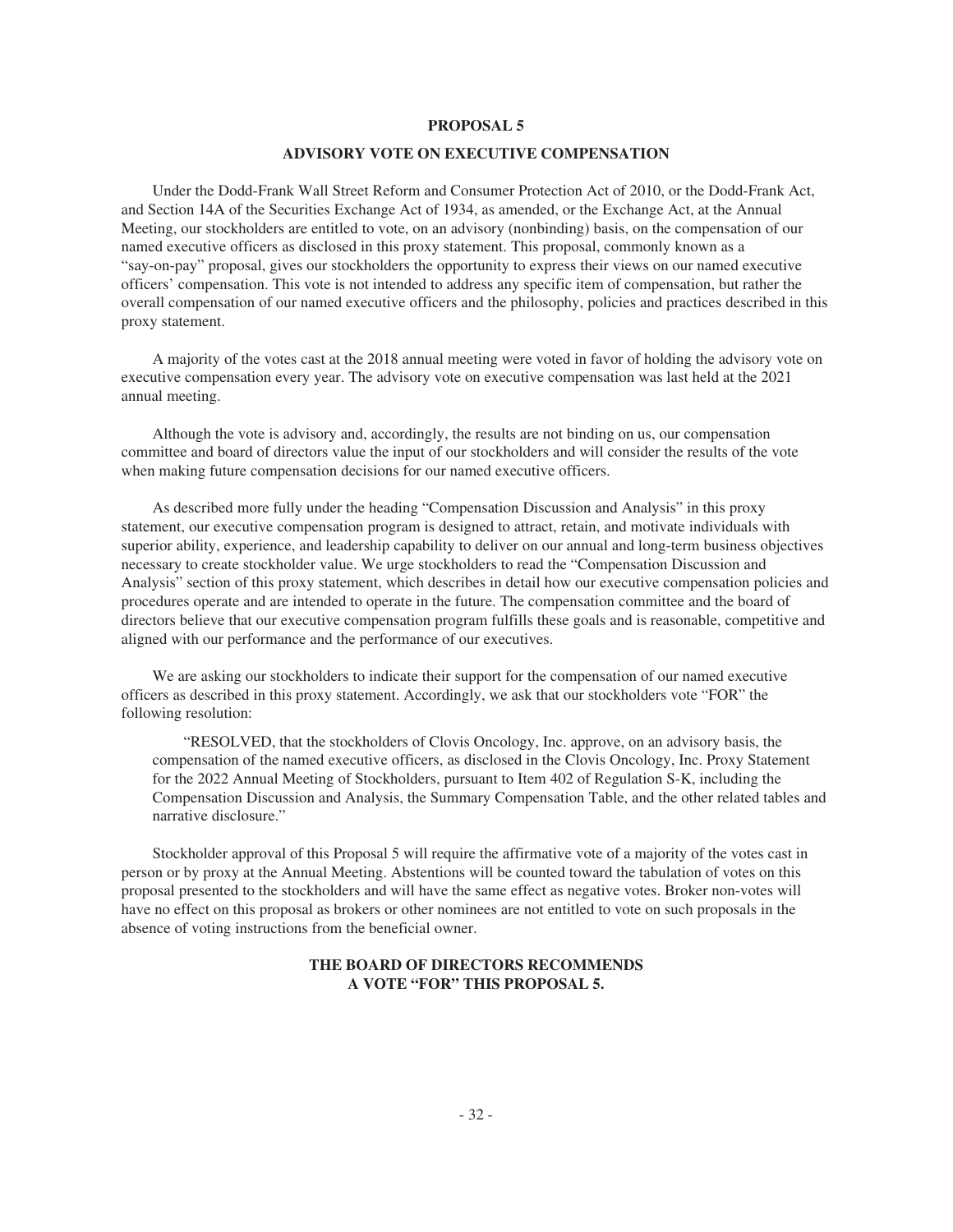### <span id="page-34-0"></span>**RATIFICATION OF SELECTION OF INDEPENDENT REGISTERED PUBLIC ACCOUNTING FIRM**

The audit committee of our board of directors has selected Ernst & Young LLP as our independent registered public accounting firm for the year ending December 31, 2022 and has further directed that management submit the selection of independent registered public accounting firm for ratification by the stockholders at the Annual Meeting. Ernst & Young LLP has audited our financial statements since 2009. Representatives of Ernst & Young LLP are expected to be present at the Annual Meeting. They will have an opportunity to make a statement if they so desire and will be available to respond to appropriate questions.

Neither our amended and restated bylaws nor our other governing documents or law require stockholder ratification of the selection of Ernst & Young LLP as our independent registered public accounting firm. However, the audit committee is submitting the selection of Ernst & Young LLP to the stockholders for ratification as a matter of good corporate practice. If the stockholders fail to ratify the selection, the audit committee will reconsider whether or not to retain that firm. Even if the selection is ratified, the audit committee in its discretion may direct the appointment of different independent auditors at any time during the year if they determine that such a change would be in our best interests or those of our stockholders.

#### **Principal Accountant Fees and Services**

The following table represents aggregate fees billed to us for the years ended December 31, 2021 and December 31, 2020, by Ernst & Young LLP, our principal accountant.

|                  | <b>Year Ended December 31,</b> |             |
|------------------|--------------------------------|-------------|
|                  | 2021                           | 2020        |
| Audit Fees $(1)$ | \$1,451,671                    | \$1,202,327 |
| Tax Fees $(2)$   | 197.321                        | 246.451     |
|                  | \$1,648,992                    | \$1,448,778 |

(1) Audit fees include fees associated with the annual audit of our financial statements, the reviews of our interim financial statements, professional services related to our public offerings of securities, and all services that are normally provided by the accounting firm in connection with statutory and regulatory filings or engagements.

(2) Tax fees include fees associated with tax compliance, tax advice, and tax planning.

All fees described above for the year ended December 31, 2021 were approved by our audit committee.

#### **Pre-Approval Policies and Procedures**

The audit committee has adopted a policy and procedures for the pre-approval of audit and non-audit services rendered by our independent registered public accounting firm, Ernst & Young LLP. Pre-approval may also be given as part of the audit committee's approval of the scope of the engagement of the independent auditor or on an individual, explicit, case-by-case basis before the independent auditor is engaged to provide each service. The pre-approval of services may be delegated to one or more of the audit committee's members, but the decision must be reported to the full audit committee at its next scheduled meeting.

The affirmative vote of the holders of a majority of the shares present in person or represented by proxy and entitled to vote at the Annual Meeting will be required to ratify the selection of Ernst  $\&$  Young LLP. Abstentions will be counted toward the tabulation of votes on this proposal presented to the stockholders and will have the same effect as negative votes. The approval of Proposal 6 is a routine proposal on which a broker or other nominee has discretionary authority to vote. Accordingly, no broker non-votes will likely result from this proposal.

# **THE BOARD OF DIRECTORS RECOMMENDS A VOTE "FOR" THIS PROPOSAL 6.**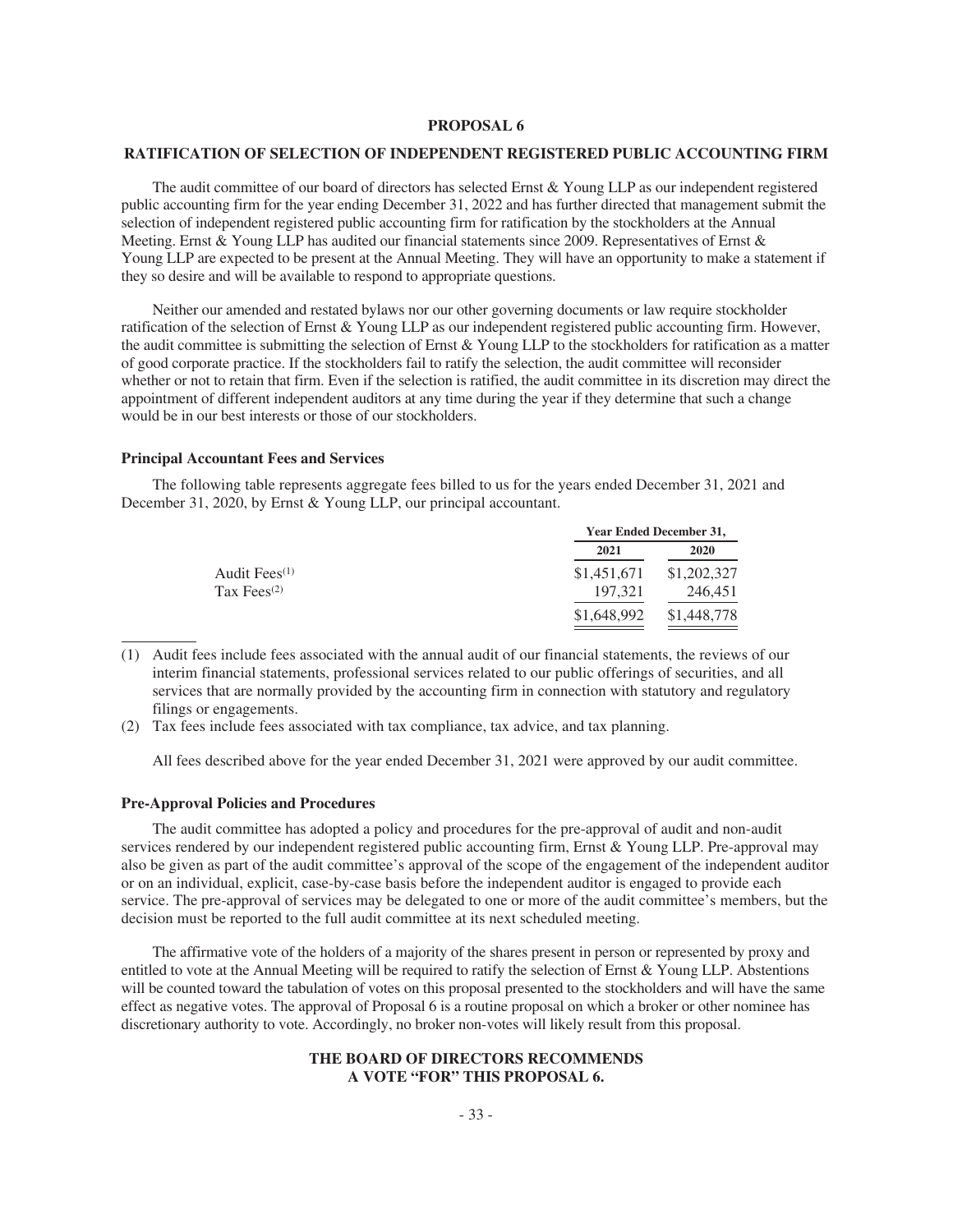# **APPROVAL OF AN ADJOURNMENT OF THE ANNUAL MEETING, IF NECESSARY OR APPROPRIATE, TO SOLICIT ADDITIONAL PROXIES**

#### <span id="page-35-0"></span>**General**

If the Annual Meeting is convened and a quorum is present, but there are not sufficient votes to approve Proposal 2, Proposal 3 or Proposal 4, or if there are insufficient votes to constitute a quorum, our proxy holders may move to adjourn the Annual Meeting at that time in order to enable our board of directors to solicit additional proxies for such proposal.

In this proposal, we are asking our stockholders to authorize the holder of any proxy solicited by our board of directors to vote in favor of granting discretionary authority to the proxy holders, and each of them individually, to adjourn the Annual Meeting to another time and place, if necessary or appropriate, to solicit additional proxies in the event there are not sufficient votes to approve Proposal 2, Proposal 3 or Proposal 4. If our stockholders approve this proposal, we could adjourn the Annual Meeting and any adjourned or postponed session of the Annual Meeting and use the additional time to solicit additional proxies, including the solicitation of proxies from our stockholders that have previously voted. Among other things, approval of this proposal could mean that, even if we had received proxies representing a sufficient number of votes to defeat any of the foregoing proposals, we could adjourn the Annual Meeting without a vote on such proposal and seek to convince our stockholders to change their votes in favor of such proposal. Additionally, the chairperson of the Annual Meeting may adjourn the Annual Meeting in his or her discretion under the terms of our bylaws.

If it is necessary or appropriate to adjourn the Annual Meeting, no notice of the adjourned meeting is required to be given to our stockholders, other than an announcement at the Annual Meeting of the time and place to which the Annual Meeting is adjourned, so long as the meeting is adjourned for 30 days or less and no new record date is fixed for the adjourned meeting. At the adjourned meeting, we may transact any business which might have been transacted at the original meeting.

#### **Vote Required**

Stockholder approval of this Proposal 7 will require the affirmative vote of the holders of a majority of the shares present in person or represented by proxy and entitled to vote at the Annual Meeting. Abstentions will be counted toward the tabulation of votes on this proposal presented to the stockholders and will have the same effect as negative votes. The approval this Proposal 7 is a routine matter on which a broker or other nominee has discretionary authority to vote. Accordingly, no broker non-votes will likely result from this proposal.

# **THE BOARD OF DIRECTORS RECOMMENDS A VOTE "FOR" THIS PROPOSAL 7.**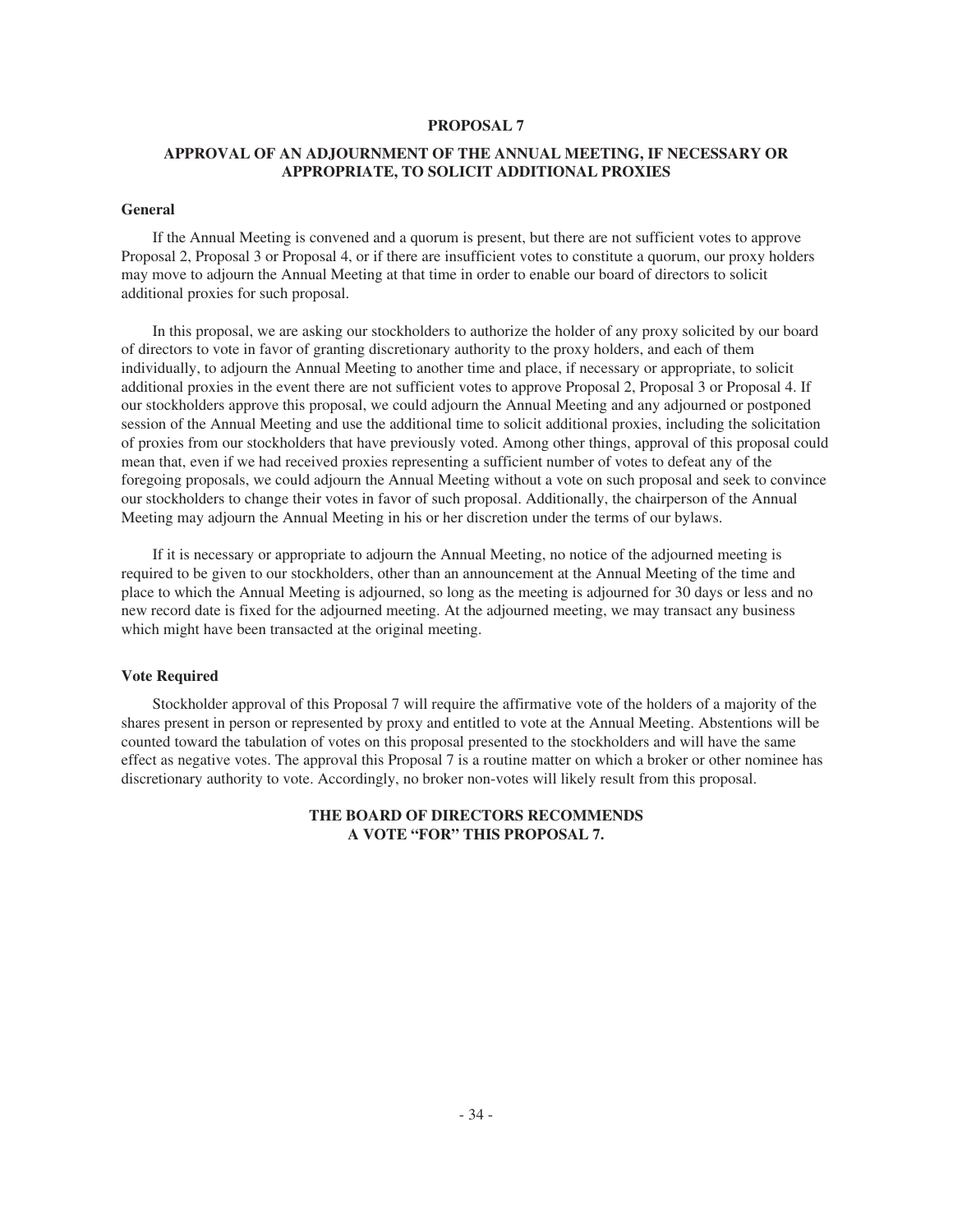# **INFORMATION REGARDING THE BOARD OF DIRECTORS AND CORPORATE GOVERNANCE**

## **Board Independence**

Rule 5605 of the NASDAQ Marketplace Rules requires a majority of a listed company's board of directors to be comprised of independent directors within one year of listing. In addition, the NASDAQ Marketplace Rules require that, subject to specified exceptions, each member of a listed company's audit, compensation and nominating and governance committees be independent and that audit committee members also satisfy independence criteria set forth in Rule 10A-3 under the Exchange Act. Under Rule  $5605(a)(2)$ , a director will only qualify as an "independent director" if, in the opinion of our board of directors, that person does not have a relationship that would interfere with the exercise of independent judgment in carrying out the responsibilities of a director. In order to be considered independent for purposes of Rule 10A-3, a member of an audit committee of a listed company may not, other than in his or her capacity as a member of the audit committee, the board of directors, or any other board committee: (1) accept, directly or indirectly, any consulting, advisory, or other compensatory fee from the listed company or any of its subsidiaries; or (2) be an affiliated person of the listed company or any of its subsidiaries.

Our board of directors has undertaken a review of the composition of our board of directors and its committees and the independence of each director. Based upon information requested from and provided by each director concerning his or her background, employment, and affiliations, including family relationships, our board of directors has determined that none of Drs. Blair, Flaherty, Simantov, and Spickschen, Ms. Graham, or Messrs. Atwood, Azelby, Fair, Klingenstein, and McKinley, representing ten of our eleven directors, has a relationship that would interfere with the exercise of independent judgment in carrying out the responsibilities of a director and that each of these directors is "independent" as that term is defined under Rule  $5605(a)(2)$  of the NASDAQ Marketplace Rules.

Our board of directors also determined that Messrs. Atwood, Klingenstein, and McKinley, who comprise our audit committee, Drs. Blair and Spickschen, Ms. Graham and Mr. Fair, who comprise our compensation committee, and Drs. Blair and Flaherty, and Messrs. Atwood and Azelby, who comprise our nominating and corporate governance committee, satisfy the independence standards for such committees established by the SEC and the NASDAQ Marketplace Rules, as applicable. In making such determination, our board of directors considered the relationships that each such non-employee director has with our company and all other facts and circumstances our board of directors deemed relevant in determining independence, including the beneficial ownership of our capital stock by each non-employee director.

## **Board Leadership Structure**

Our board of directors has an independent Chair, Ginger Graham. Ms. Graham was elected our Chair of the board to succeed Dr. M. James Barrett following his resignation from our board of directors on June 5, 2019. Our board of directors recognizes that it is important to determine an optimal board leadership structure to ensure the independent oversight of management as we continue to grow. We separate the roles of Chief Executive Officer and Chair of the board of directors in recognition of the differences between the two roles. The Chief Executive Officer is responsible for setting our strategic direction, day-to-day leadership, and performance, while the Chair of the board of directors provides guidance to the Chief Executive Officer and presides over meetings of the full board of directors. We believe that this separation of responsibilities provides a balanced approach to management of our board of directors and oversight of us. However, no single leadership model is right for all companies and at all times. The board of directors recognizes that depending on the circumstances, other leadership models, such as combining the role of Chair with the role of Chief Executive Officer, might be appropriate. Accordingly, the board of directors may periodically review its leadership structure.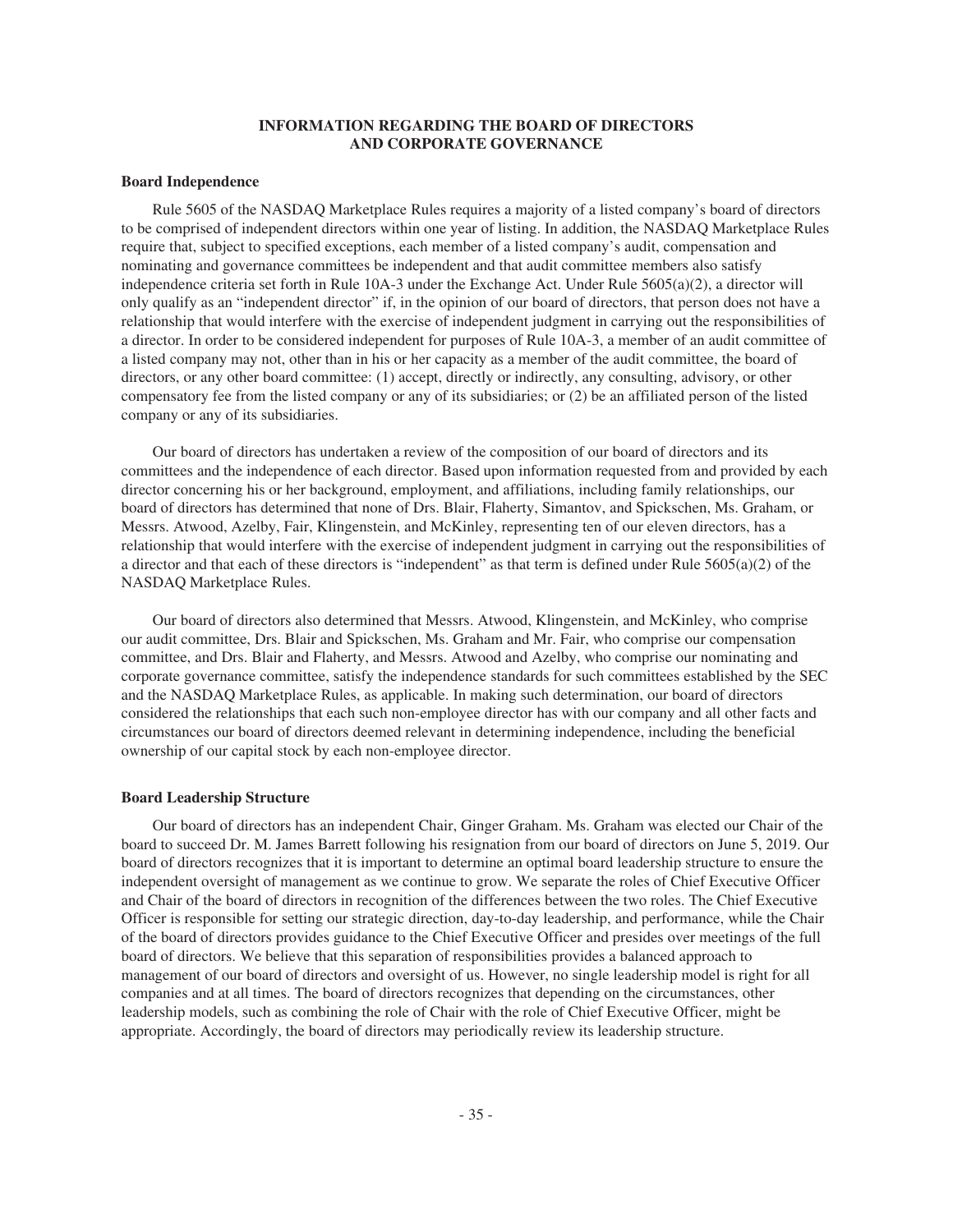## **Board Diversity**

The following presents diversity statistics for our board of directors in accordance with Nasdaq Rule 5606, as self-disclosed by our directors. As we pursue future board of directors recruitment efforts, our nominating and corporate governance committee will continue to seek out candidates who can contribute to the diversity of views and perspectives of the board of directors.

**Board Diversity Matrix as of March 31, 2022**

| <b>Total Number of Directors</b>                                                                           |               |      | 11                |                                   |
|------------------------------------------------------------------------------------------------------------|---------------|------|-------------------|-----------------------------------|
| <b>Part I: Gender Identity</b>                                                                             | <b>Female</b> | Male | <b>Non-Binary</b> | Did Not<br><b>Disclose Gender</b> |
|                                                                                                            | $\mathcal{D}$ | 9    |                   |                                   |
| <b>Part II: Demographic Background</b>                                                                     |               |      |                   |                                   |
| African American or Black $\ldots$ $\ldots$ $\ldots$ $\ldots$ $\ldots$ $\ldots$ $\ldots$ $\ldots$ $\ldots$ |               |      |                   |                                   |
|                                                                                                            |               |      |                   |                                   |
|                                                                                                            |               |      |                   |                                   |
|                                                                                                            |               |      |                   |                                   |
| Native Hawaiian or Pacific Islander $\dots \dots \dots \dots \dots \dots \dots$                            |               |      |                   |                                   |
|                                                                                                            | $\mathcal{L}$ | 9    |                   |                                   |
|                                                                                                            |               |      |                   |                                   |
|                                                                                                            |               |      |                   |                                   |
| Did Not Disclose Demographic Background                                                                    |               |      |                   |                                   |

#### **Board's Role in Risk Oversight**

Our audit committee is primarily responsible for overseeing our risk management processes on behalf of the full board of directors, with a focus on financial and reporting risks. The audit committee receives reports from management at least quarterly regarding our assessment of risks. Our nominating and corporate governance committee is responsible for overseeing our non-financial risk management and compliance processes on behalf of the full board of directors, and receives reports from management at least quarterly on a range of risk management areas, including, but not limited to cybersecurity, regulatory matters related to review and approval of our drug candidates in the U.S. and Europe, conduct of clinical trials, drug safety monitoring and reporting, privacy, and a range of other regulatory compliance areas including anti-corruption and anti-kickback laws related to pharmaceutical marketing and sales. In addition, the audit committee and the nominating and corporate governance committee report regularly to the full board of directors, which also considers our risk profile. The audit committee, the nominating and corporate governance committee, and the full board of directors focus on the most significant risks we face and our general risk management strategies. The board of directors and each standing committee also perform an annual self-evaluation process, the results of which are collected and reported back to the nominating and corporate governance committee and the full board of directors. These selfevaluations permit members to anonymously provide feedback on the performance of the board of directors and each committee on areas such as strategic focus, management reporting to the board and committees, board tenure and diversity and risk oversight. While our board of directors oversees our risk management, company management is responsible for day-to-day risk management processes. Our board of directors expects company management to consider risk and risk management in each business decision, to proactively develop and monitor risk management strategies and processes for day-to-day activities, and to effectively implement risk management strategies adopted by the audit committee and the board of directors. We believe this division of responsibilities is the most effective approach for addressing the risks we face and that our board leadership structure, which also emphasizes the independence of the board of directors in its oversight of our business and affairs, supports this approach.

## **Board Meetings**

During the fiscal year 2021, our board of directors met eight times, including telephonic meetings. In that year, each director attended at least 75% of the aggregate of the meetings held by the board of directors, and each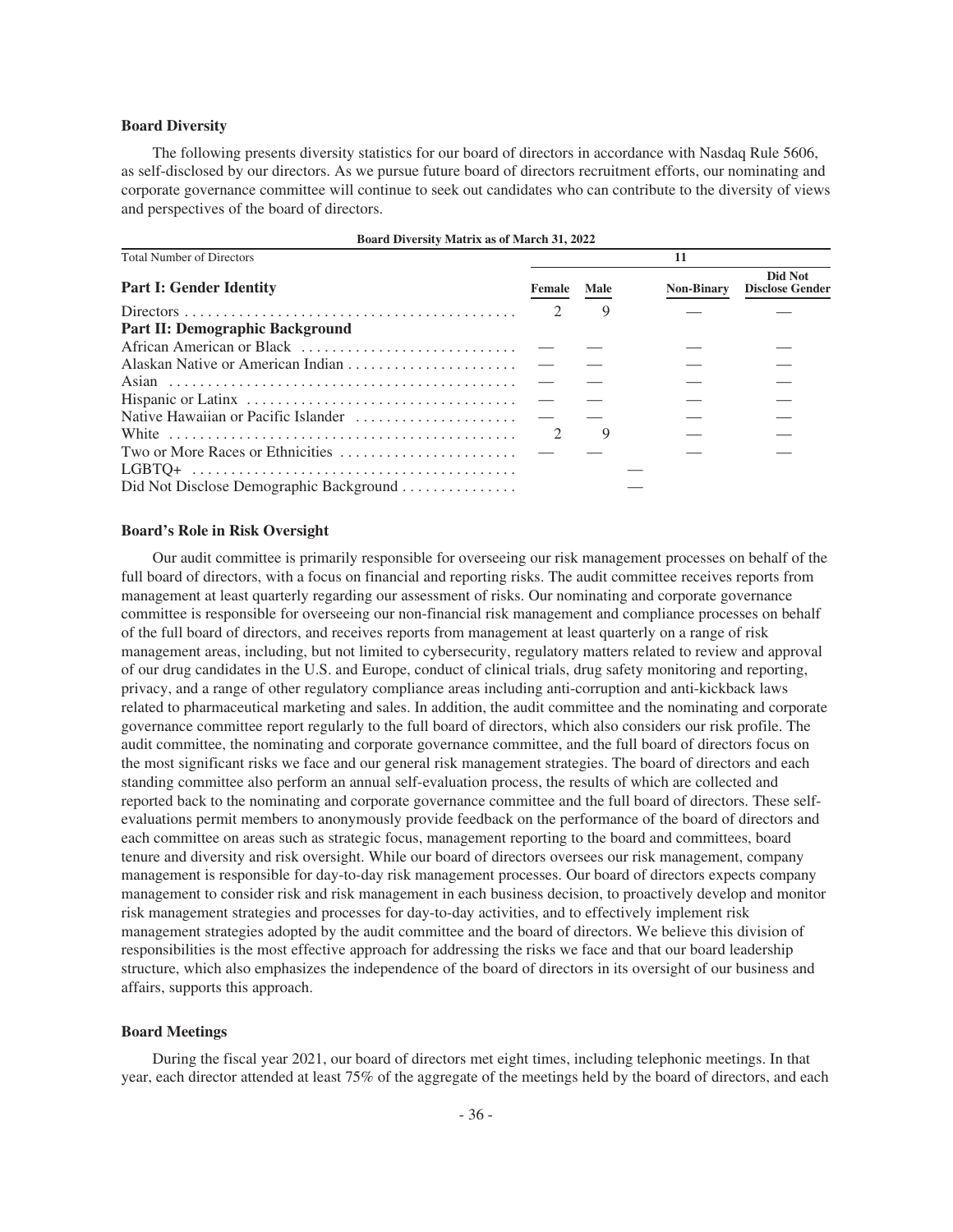director who is a member of a committee attended at least 75% of the meetings the committees of our board of directors held on which the director served. None of our independent directors then serving attended our annual meeting of stockholders in 2021. Although we do not have a formal policy regarding attendance by members of the board of directors at our annual meetings of stockholders, directors are encouraged to attend.

## **Information Regarding Board Committees**

Our board of directors has established four standing committees: an audit committee, a compensation committee, a nominating and corporate governance committee, and a scientific review committee. As disclosed in our Annual Report on Form 10-K for the year ended December 31, 2021, the company's board of directors formed a Special Litigation Committee in December 2019. The following table provides membership and meeting information for 2021 for each of the standing committees of the board of directors:

| Name                           | Audit | Compensation | <b>Nominating</b><br>and<br>Corporate<br>Governance | <b>Scientific</b><br><b>Review</b> |
|--------------------------------|-------|--------------|-----------------------------------------------------|------------------------------------|
| <b>Employee Director:</b>      |       |              |                                                     |                                    |
| Patrick J. Mahaffy             |       |              |                                                     |                                    |
| <b>Non-Employee Directors:</b> |       |              |                                                     |                                    |
| Brian G. Atwood                | X     |              | $X^*$                                               |                                    |
| Robert W. Azelby               |       |              | X                                                   |                                    |
| James C. Blair                 |       | $X^*$        | X                                                   |                                    |
| Richard A. Fair                |       | X            |                                                     |                                    |
| Keith Flaherty                 |       |              | X                                                   | $X^*$                              |
| Ginger L. Graham               |       | X            |                                                     |                                    |
| Paul H. Klingenstein           | X     |              |                                                     |                                    |
| Edward J. McKinley             | $X^*$ |              |                                                     |                                    |
| <b>Ronit Simantov</b>          |       |              |                                                     | X                                  |
| Thorlef Spickschen             |       | X            |                                                     |                                    |
| Total meetings in 2021:        | 4     | 5            | 5                                                   | $\mathfrak{D}$                     |

\* Committee Chair

Below is a description of each standing committee of the board of directors.

## **Audit Committee**

The members of the audit committee are Messrs. Atwood, Klingenstein, and McKinley, each of whom qualifies as an independent director under the corporate governance standards of the NASDAQ Stock Market and the independence requirements of Rule 10A-3 of the Exchange Act. Our board of directors has determined that Mr. McKinley qualifies as an "audit committee financial expert" as such term is defined in Item 407(d)(5) of Regulation S-K. Mr. McKinley serves as chairman of this committee. During the fiscal year 2021, our audit committee met four times, including telephonic meetings.

Our audit committee oversees a broad range of issues surrounding our accounting and financial reporting processes and audits of our financial statements and assists our board of directors by: (1) overseeing and monitoring the quality and integrity of our financial statements, our compliance with legal and regulatory requirements, and our internal accounting procedures and systems of internal controls (2) assuming direct responsibility for the appointment, compensation, retention, and oversight of work of any independent registered public accounting firm engaged for the purpose of performing any audit, review, or attestation services, for overseeing and monitoring our independent registered public accounting firm's qualifications and independence, and for dealing directly with any such accounting firm, including resolving disagreements between management and our independent auditor;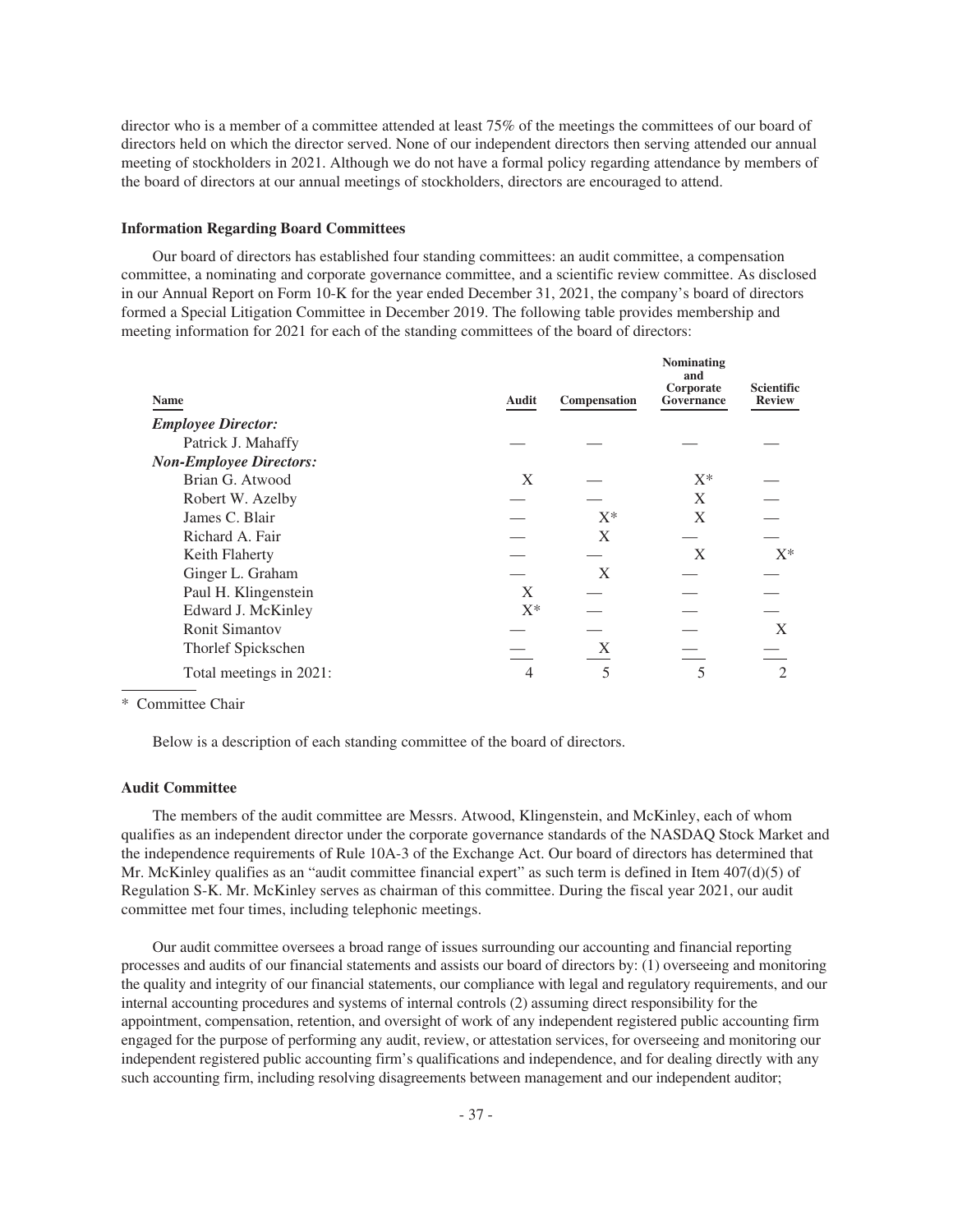(3) providing a medium for consideration of matters relating to any audit issues; and (4) preparing the audit committee report required to be included in our filings under the rules and regulations of the SEC. The written charter for the audit committee is available on our website at http://ir.clovisoncology.com under "Corporate Governance."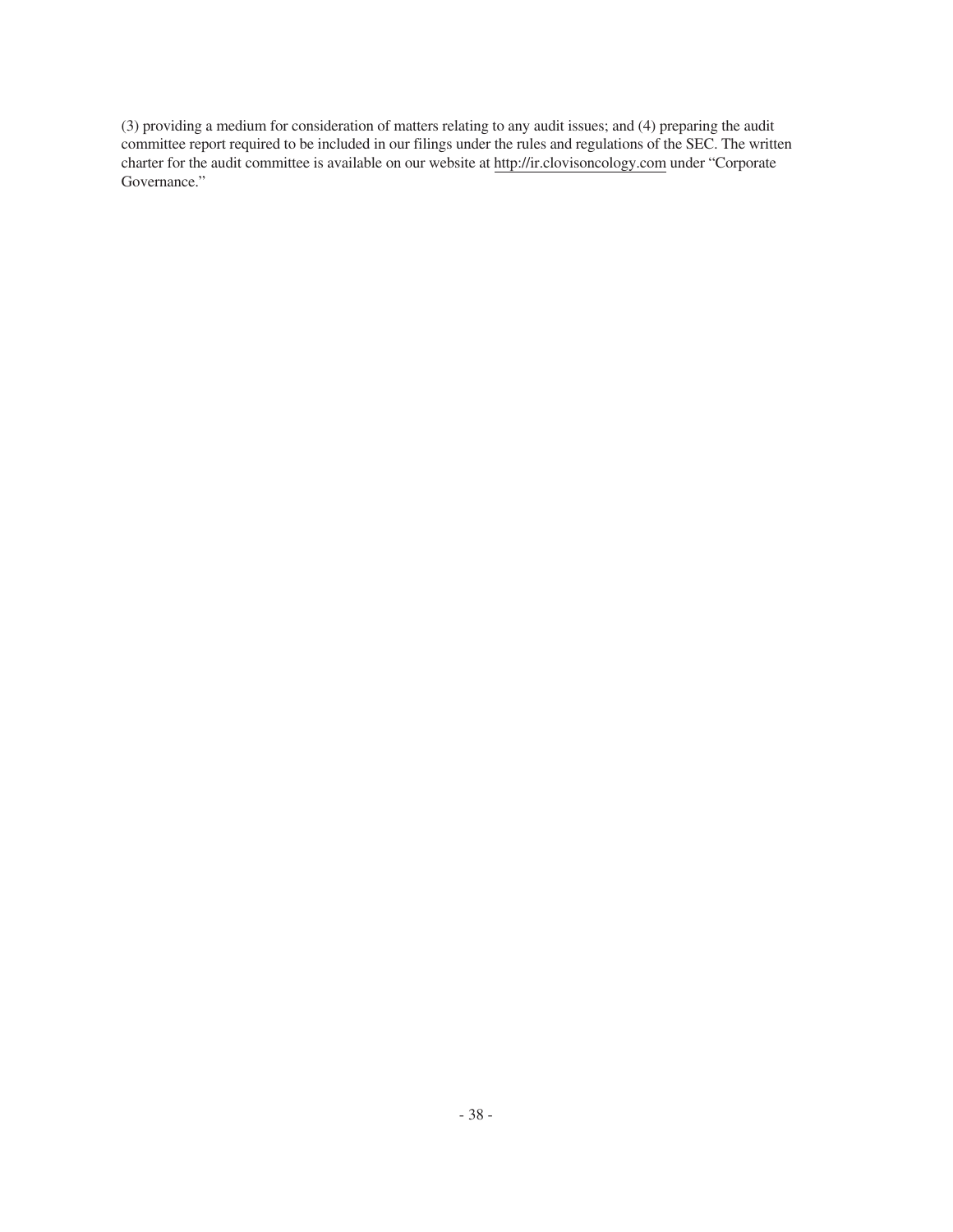## **REPORT OF THE AUDIT COMMITTEE**

Our audit committee has reviewed our audited financial statements for the fiscal year ended December 31, 2021 and discussed them with our management and our independent registered public accounting firm, Ernst &Young LLP.

Our audit committee has also received from, and discussed with, Ernst &Young LLP various communications that Ernst  $&$  Young LLP is required to provide to our audit committee, including the matters required to be discussed by Auditing Standard No. 16, *Communications with Audit Committees*, as adopted by the Public Company Accounting Oversight Board.

In addition, our audit committee has received the written disclosures and the letter from Ernst & Young LLP required by applicable requirements of the Public Company Accounting Oversight Board regarding Ernst & Young LLP's communications with our audit committee concerning independence and has discussed with Ernst & Young LLP their independence.

Based on the review and discussions referred to above, our audit committee has recommended to the board of directors that the audited financial statements be included in the Annual Report on Form 10-K for the year ended December 31, 2021, filed by us with the SEC.

> Respectfully submitted, **The Audit Committee of the Board of Directors**

Brian G. Atwood Paul H. Klingenstein Edward J. McKinley

*The material in this report is not "soliciting material," shall not be deemed "filed" with the SEC and shall not to be incorporated by reference in any filing of Clovis Oncology, Inc. under the Securities Act of 1933, as amended, or the "Securities Act," or the Exchange Act, whether made before or after the date hereof and irrespective of any general incorporation language in any such filing.*

#### **Compensation Committee**

The members of the compensation committee are Drs. Blair and Spickschen, Ms. Graham, and Mr. Fair, each of whom qualifies as an independent director under the corporate governance standards of the NASDAQ Stock Market. Each member of our compensation committee is a non-employee director, as defined in Rule 16b-3 promulgated under the Exchange Act and is an outside director, as defined pursuant to Section 162(m) of the Code. Dr. Blair serves as chairman of this committee. During fiscal year 2021, our compensation committee met five times, including telephonic meetings.

The compensation committee assists our board of directors in discharging its responsibilities relating to (1) setting our compensation program and compensation and benefits of all of our executive officers and directors; (2) providing oversight for our incentive and equity-based compensation plans; (3) establishing and reviewing general policies relating to compensation and benefits of our employees; and (4) preparing the compensation committee report required to be included in our filings under the rules and regulations of the SEC. The compensation committee may form and delegate authority to subcommittees consisting of one or more members when appropriate, except that it shall not delegate to a subcommittee any power or authority required by any law, regulation, or listing standard to be exercised by the compensation committee as a whole. The compensation committee will review and evaluate, at least annually, the performance of the compensation committee and its members, including compliance of the compensation committee with its charter. The written charter for the compensation committee is available on our website at http://ir.clovisoncology.com under "Corporate Governance."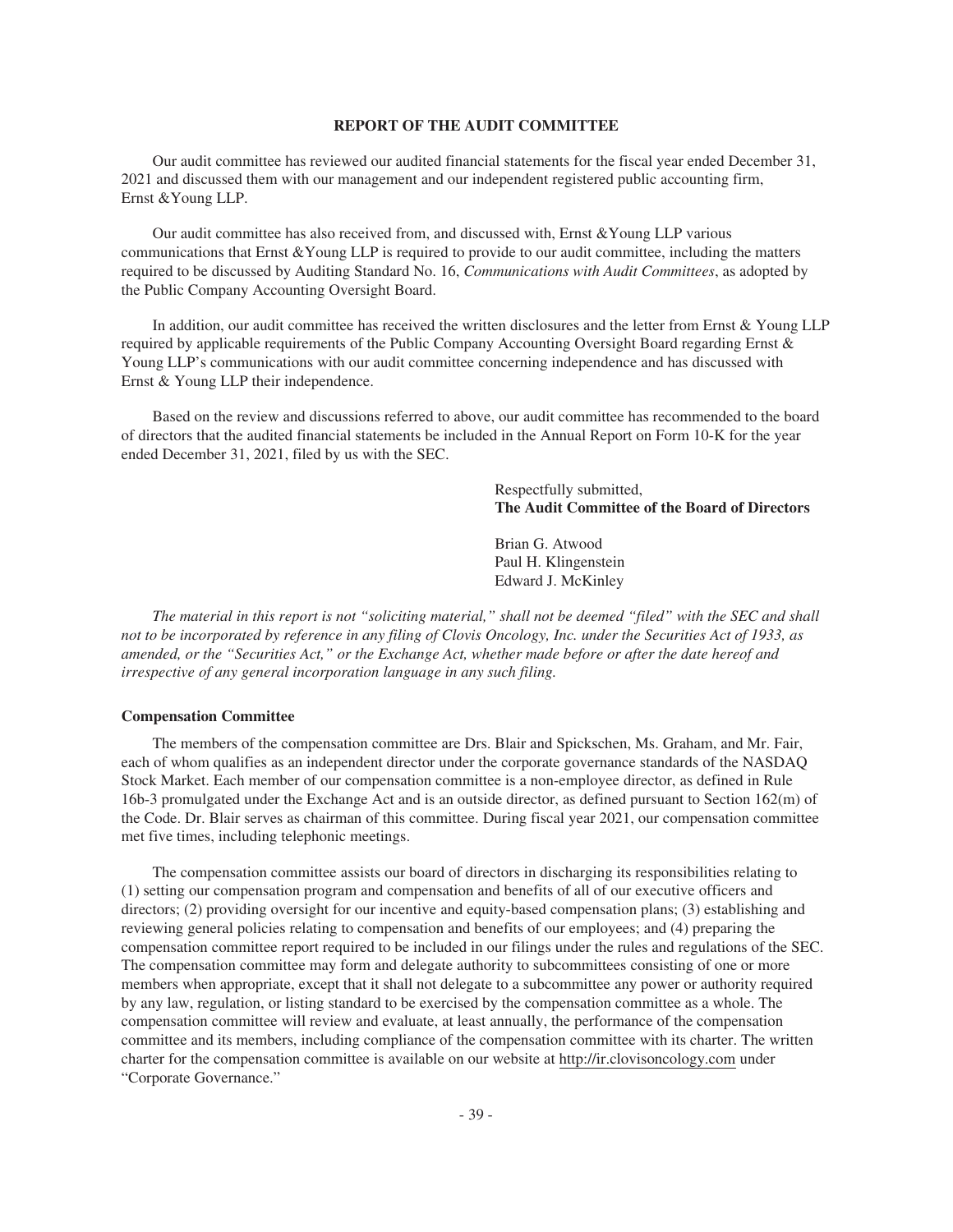## **Compensation Committee Interlocks and Insider Participation**

No member of our compensation committee has ever been an executive officer or employee of ours. For a description of certain transactions between us and certain members of our compensation committee and their affiliated entities, see "Certain Relationships and Related Party Transactions" below. None of our officers currently serves, or has served during the last completed fiscal year, on the compensation committee or board of directors of any other entity that has one or more officers serving as a member of our board of directors or compensation committee.

#### **Nominating and Corporate Governance Committee**

The members of the nominating and corporate governance committee are Drs. Blair and Flaherty and Messrs. Atwood and Azelby, each of whom qualifies as an independent director under the corporate governance standards of the NASDAQ Stock Market. Mr. Atwood serves as chairman of this committee. During fiscal year 2021, our nominating and corporate governance committee met five times, including telephonic meetings.

The nominating and corporate governance committee assists our board of directors in discharging its responsibilities relating to (1) developing and recommending criteria for selecting new directors, and identifying, screening and recommending nominees for election as directors; (2) screening and recommending to the board of directors individuals qualified to become executive officers; (3) evaluating our board of directors and its dealings with management; (4) developing, reviewing and recommending corporate governance guidelines and a code of business ethics; (5) generally advising our board of directors on other corporate governance and related matters; and (6) overseeing non-financial compliance. The written charter for the nominating and corporate governance committee is available on our website at http://ir.clovisoncology.com under "Corporate Governance."

#### **Director Nomination Process**

Our nominating and corporate governance committee is responsible for identifying, considering, and recommending director candidates to fill new positions or vacancies on our board of directors, including candidates proposed by our stockholders, except where the right to nominate a director legally belongs to a third party. Our board of directors is responsible for recommending a slate of directors for election by our stockholders.

In identifying individual candidates, our nominating and corporate governance committee considers current members of our board of directors, as well as candidates referred or recommended to it by directors, members of management, stockholders, and others. We may also engage, and have in the past used, professional search firms to identify director candidates for consideration. In evaluating the suitability of individual candidates (both new candidates and current directors), our nominating and corporate governance committee, in recommending candidates for election, and our board of directors, in approving (and, in the case of vacancies, appointing) such candidates, takes into account many factors, including personal and professional integrity, ethics, and values; experience in corporate management, such as serving as an officer or former officer of a publicly held company; commercialization experience in pharmaceutical companies; strong finance experience; experience relevant to us; experience as a board member of another publicly held company; diversity of expertise and experience in substantive matters pertaining to our business relative to other board members; diversity of background and perspective, including with respect to age, gender, race, place of residence, and specialized experience; and practical and mature business judgment, including the ability to make independent analytical inquiries. The board of directors evaluates each individual in the context of the board of directors as a whole, with the objective of assembling a group that can best perpetuate the success of the business and represent stockholder interests through the exercise of sound judgment using its diversity of experience in these various areas. In determining whether to recommend a director for re-election, the nominating and corporate governance committee may also consider the director's past attendance at meetings and participation in and contributions to the activities of the board of directors. The nominating and corporate governance committee is responsible for reviewing with the board of directors, on an annual basis, the appropriate characteristics, skills, and experience required for the board of directors as a whole and its individual members.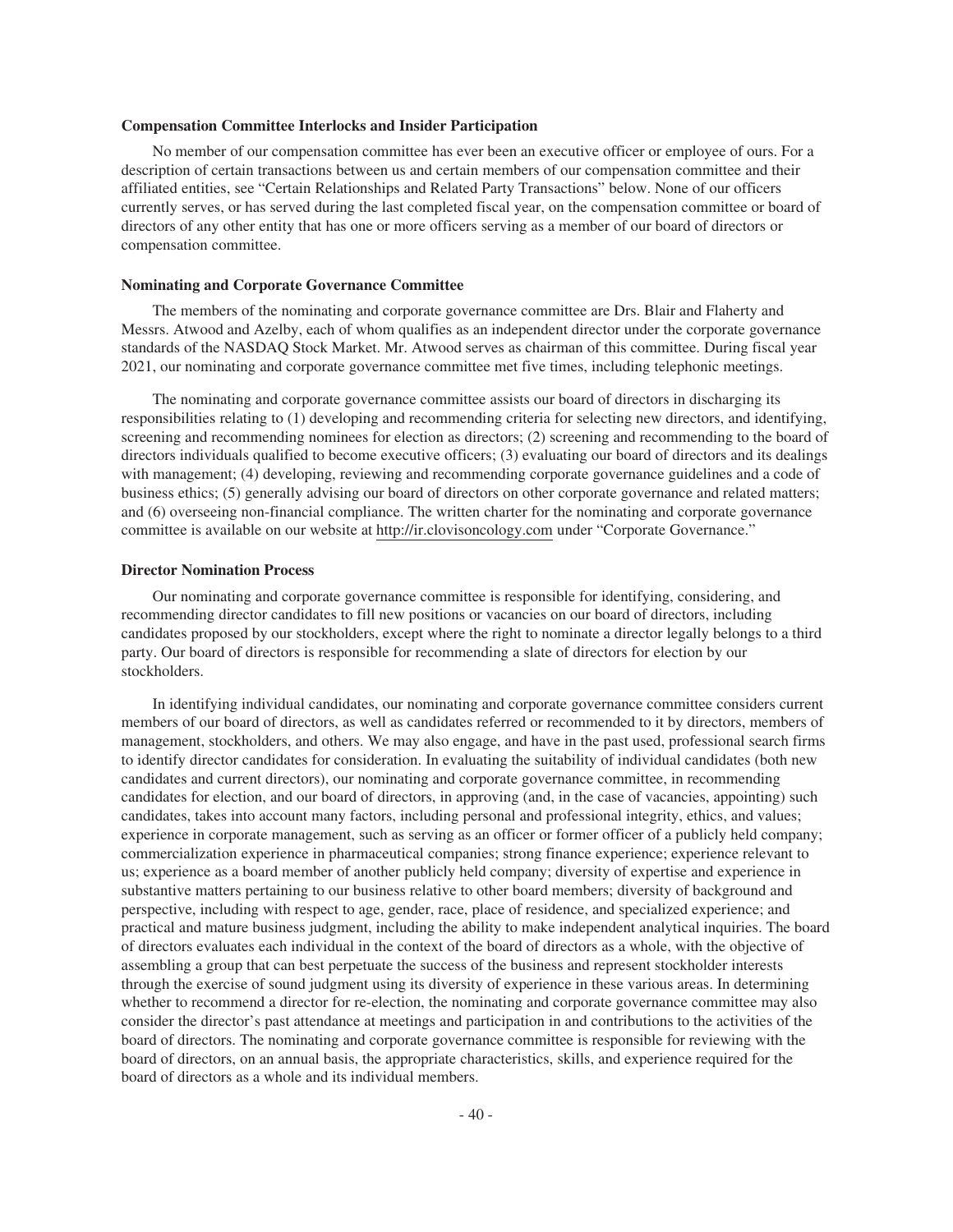In 2018, we determined that we could benefit from directors with more specific commercial experience in the oncology field, and we initiated a search to identify qualified candidates. We engaged a professional search firm to assist in identifying qualified candidates. In addition to the factors above that our nominating and corporate governance committee takes into account in recommending candidates, we directed the search firm to emphasize recent commercial oncology experience and diversity, while ensuring that a candidate was not currently in a position that would create the appearance of, or an actual conflict of interest. Our search firm identified multiple candidates, and our nominating and corporate governance committee ultimately selected Robert Azelby and Richard Fair for recommendation to the board of directors. In October 2018, the board of directors increased its size from nine members to eleven members and appointed both Robert Azelby and Richard Fair to the board of directors to fill the newly created vacancies.

It is a priority of our board of directors to increase the diversity, including ethnic, gender, age, and experience, among the members of our board. In 2021 we engaged a search firm to identify and present new candidates for director, with the priorities of increasing the gender and ethnic diversity of the board and adding additional expertise in the area of pharmaceutical development and clinical research. As an outcome of that search, the board of directors appointed Dr. Ronit Simantov to the board of directors to fill a vacancy. This increased the number of female directors on our board to two. Our board of directors remains committed to continuing to increase the diversity of our board with respect to women and underrepresented classes and continues to retain a search firm with the priority of identifying and presenting candidates that will increase diversity while also bringing other core skills to our board of directors. Our board of directors has committed to adding another independent director who will increase the gender or underrepresented minority diversity on the board of directors prior to the 2023 Annual Meeting of stockholders.

We have not received director candidate recommendations from our stockholders. We do not have a formal policy regarding consideration of such recommendations because any recommendations received from stockholders will be evaluated in the same manner that potential nominees suggested by board members, management or other parties are evaluated. We do not intend to treat stockholder recommendations in any manner different from other recommendations.

Stockholders wishing to make director candidate recommendations should address such recommendations to our corporate secretary, Paul E. Gross, at Clovis Oncology, Inc., 5500 Flatiron Parkway, Suite 100, Boulder, Colorado 80301, in accordance with the procedures detailed under the heading "Stockholder Proposals to be Presented at Next Annual Meeting" below.

## **Scientific Review Committee**

The members of the scientific review committee are Drs. Flaherty and Simantov. Dr. Flaherty serves as chairman of this committee. The committee was established in July 2021 and during fiscal year 2021 met two times, including telephonic meetings.

The scientific review committee assists our board of directors by overseeing and advising management on the company's research and development strategy and the public release of data from our clinical trials. The written charter for the scientific review committee is available on our website at http://ir.clovisoncology.com under "Corporate Governance."

# **Stockholder Communications with the Board of Directors**

Stockholders seeking to communicate with our board of directors should submit their written comments to our corporate secretary, Paul E. Gross, at Clovis Oncology, Inc., 5500 Flatiron Parkway, Suite 100, Boulder, Colorado 80301. The corporate secretary will forward such communications to each member of our board of directors; provided that, if in the opinion of our corporate secretary it would be inappropriate to send a particular stockholder communication to a specific director, such communication will only be sent to the remaining directors (subject to the remaining directors concurring with such opinion).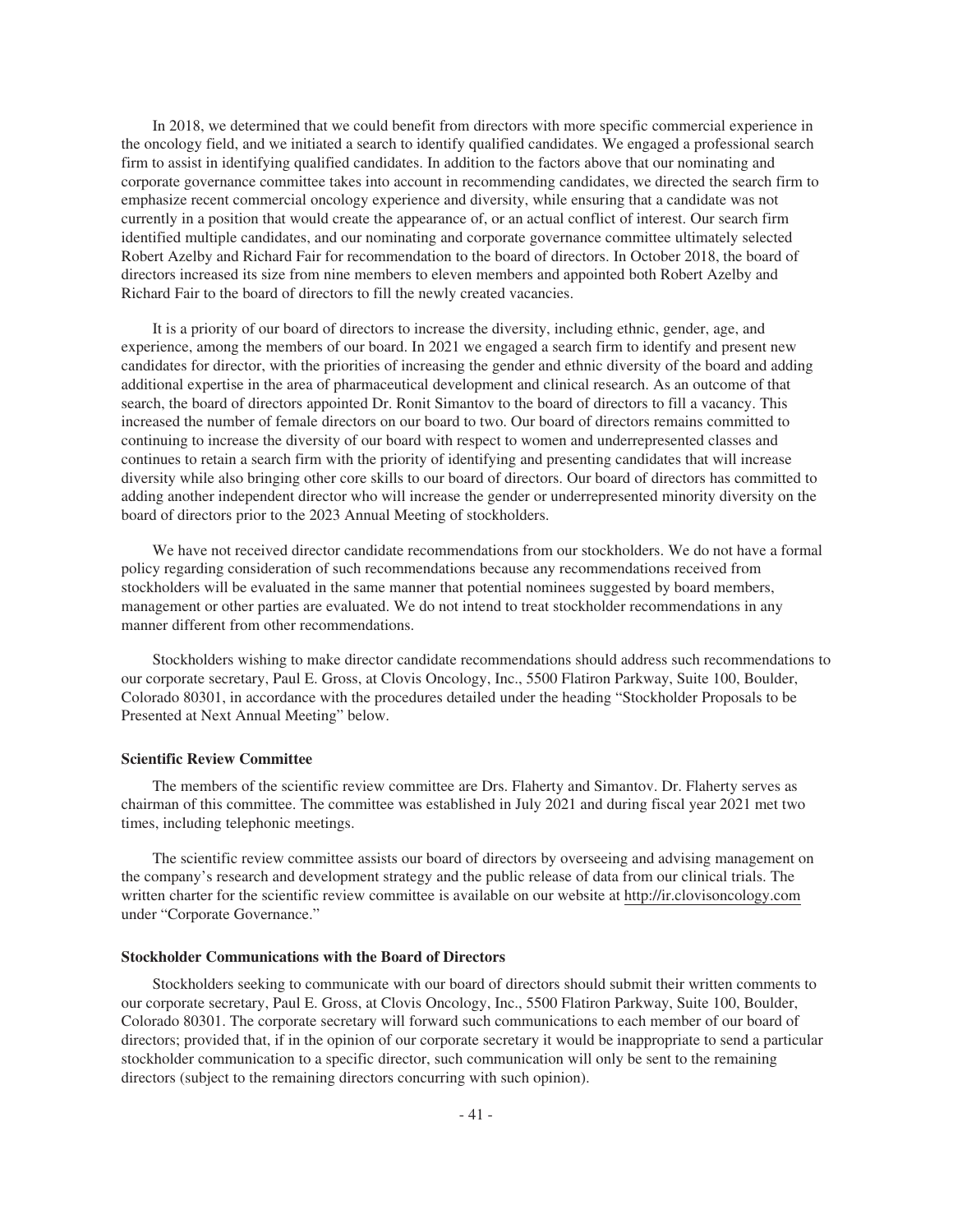## **Corporate Governance Guidelines**

As a part of the board of directors' commitment to building long-term stockholder value with an emphasis on corporate governance, the board of directors has adopted a set of Corporate Governance Guidelines, which guides the operation of the board of directors and its committees. Our Corporate Governance Guidelines cover, among other topics, board composition, structure and functioning, board membership criteria, director independence, board self-evaluations, committees of the board of directors, board access to management and independent advisers, stock ownership guidelines for members of the board of directors and our executive officers, and succession and leadership development. A copy of the Corporate Governance Guidelines can be viewed on our website at http://ir.clovisoncology.com under "Corporate Governance."

#### **Code of Business Ethics**

We have adopted the Clovis Oncology, Inc. Code of Business Ethics that contains the ethical principles by which all directors, officers and employees of Clovis Oncology, Inc. are expected to conduct themselves when carrying out their duties and responsibilities. We intend to satisfy the disclosure requirements under Item 5.05 of Form 8-K regarding amendments to, or waivers from, a provision of our Code of Business Ethics by posting such information on our website at *www.clovisoncology.com*. Our Code of Business Ethics is available on our website at http://ir.clovisoncology.com under "Corporate Governance."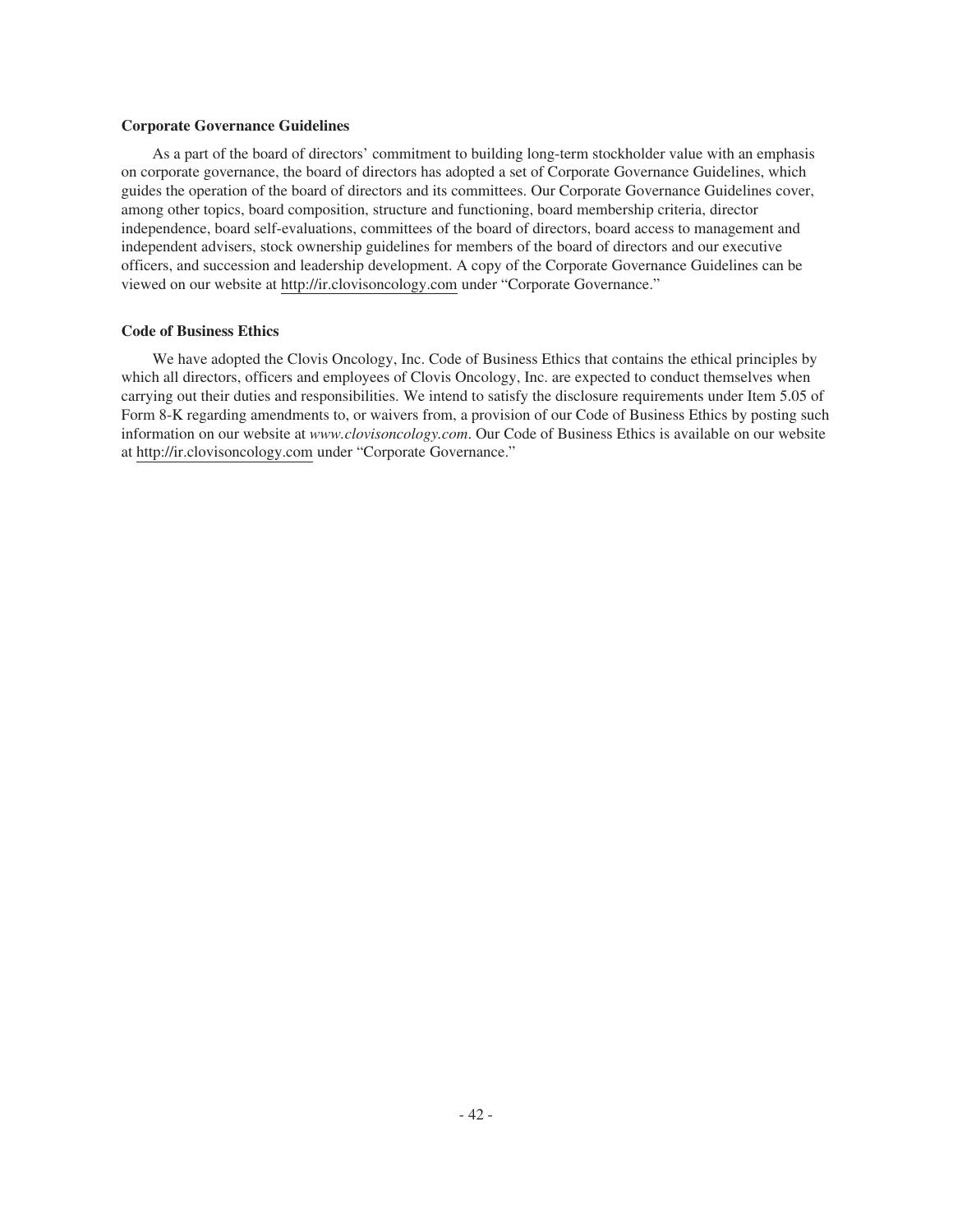## **EXECUTIVE AND DIRECTOR COMPENSATION**

## **Executive Officers**

The following table sets forth the name, age and position of each of our executive officers as of March 31, 2022:

| <b>Name</b>           | $Age$ | <b>Position</b>                                          |
|-----------------------|-------|----------------------------------------------------------|
| Patrick J. Mahaffy    | 59.   | President and Chief Executive Officer; Director          |
| Lindsey Rolfe         | 54    | Executive Vice President of Clinical Development and     |
|                       |       | Pharmacovigilance and Chief Medical Officer              |
| Gillian C. Ivers-Read |       | 68 Executive Vice President and Chief Regulatory Officer |
| Daniel W. Muehl       | 59.   | Executive Vice President and Chief Financial Officer     |
| Paul E. Gross         | 57    | <b>Executive Vice President and General Counsel</b>      |
| Thomas Harding        |       | 48 Executive Vice President and Chief Scientific Officer |

The following is biographical information as of March 31, 2022 for our executive officers other than Mr. Mahaffy, whose biographical information appears above in Proposal 1, Election of Directors.

*Dr. Lindsey Rolfe* has served as our Executive Vice President of Clinical Development and Pharmacovigilance and Chief Medical Officer since August 2015. Dr. Rolfe joined Clovis in April 2010 and served as Senior Vice President of Clinical Development until her promotion. Dr. Rolfe has 20 years of drug development experience and previously served in senior oncology development roles at Celgene Corporation, Pharmion Corporation (acquired in 2008), Cambridge Antibody Technology, UCB Inc., and Celltech Group plc. Dr. Rolfe also serves on the board of directors of Atreca, Inc. (NASDAQ: BCEL). Dr. Rolfe qualified in medicine at the University of Edinburgh. She undertook post graduate medical training in London, U.K. and obtained her post-graduate internal medicine qualification as a Member of the Royal College of Physicians (MRCP). She has specialist accreditation in Pharmaceutical Medicine from the U.K. General Medical Council and is a Fellow of the Faculty of Pharmaceutical Medicine.

*Gillian C. Ivers-Read* is one of our co-founders and has served as our Executive Vice President and Chief Regulatory Officer since our inception. Previously, Ms. Ivers-Read served as Executive Vice President, Development Operations at Pharmion Corporation (acquired in 2008), beginning in 2002. From 1996 to 2001, Ms. Ivers-Read held various regulatory positions with Hoechst Marion Roussel and its successor, Aventis Pharmaceuticals, Inc., where she most recently held the position of Vice President, Global Regulatory Affairs. From 1994 to 1996, Ms. Ivers-Read was Vice President, Development and Regulatory Affairs for Argus Pharmaceuticals, and from 1984 to 1994, she served as a regulatory affairs director for Marion Merrell Dow. Ms. Ivers-Read received a B.Sc. in pharmacology from University College London.

*Daniel W. Muehl* has served as our Executive Vice President and Chief Financial Officer since May 2019, and prior to that, as our Principal Accounting Officer and Principal Financial Officer since March 2016, as our Senior Vice President of Finance since September 2016 and as our Vice President of Finance since 2015. Previously, Mr. Muehl was the Chief Financial Officer of biotechnology company Somalogic, Inc. from 2014 to 2015 and prior to that the Chief Financial Officer of bio-industrial company OPX Biotechnologies, Inc. from 2010 to 2014. He earned a Bachelor of Science degree in accounting from the University of Massachusetts— Amherst and received his Certified Public Accountant certificate in 1990.

*Paul E. Gross* has served as our Executive Vice President, General Counsel since February 2019 and, prior to that, as our Senior Vice President, General Counsel since January 2016. Mr. Gross also served as our Chief Compliance Officer from January 2016 to February 2020. Previously, Mr. Gross was the General Counsel for Datalogix, Inc. from 2014 to 2015 and from 2015 to 2016 was a Director of Business Operations with Oracle Corporation following the acquisition of Datalogix by Oracle in 2015. From 2010 to 2014, Mr. Gross was founding partner of the law firm Gross Cutler Seiler Dupont LLC and prior to that a partner with Cooley LLP. Mr. Gross earned a Bachelor of Science degree from the U.S. Naval Academy and a Juris Doctor from King Hall School of Law, University of California, Davis.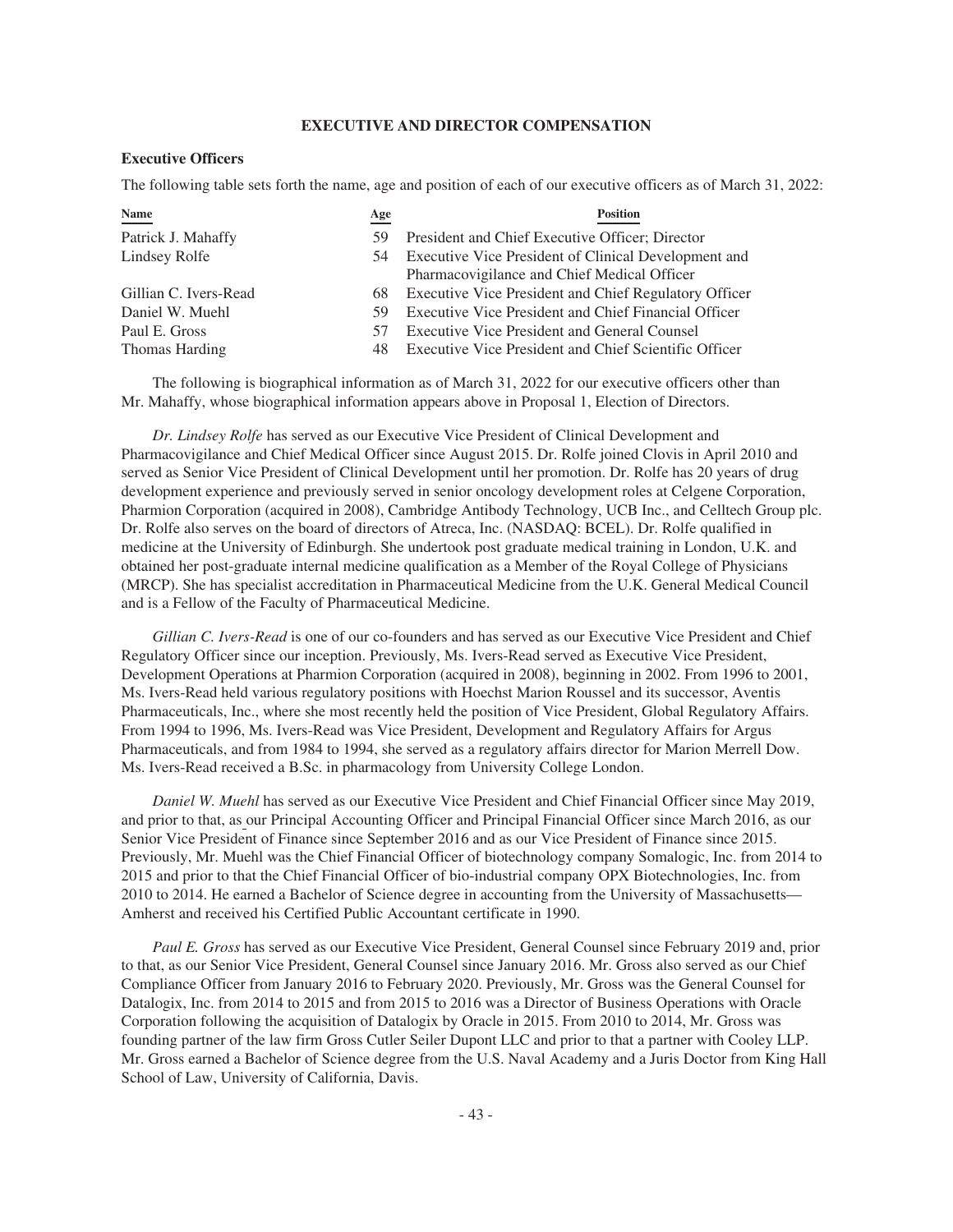*Dr. Thomas Fuglsang Harding* has served as our Executive Vice President since March 2021 and Chief Scientific Officer since October 2019. Dr. Harding joined Clovis in June 2012 as a Senior Director of Preclinical Research & Translational Medicine, and since joining, he was promoted through multiple levels, before taking the role of CSO. Dr. Harding has 20 years of oncology drug discovery and development experience and previously served in research leadership positions at FivePrime Therapeutics and Cell Genesys, Inc. Dr. Harding received a Ph.D. and completed post-doctoral training at the University of Bristol, U.K. in Molecular Neuroscience, in addition to a BSc in Microbiology.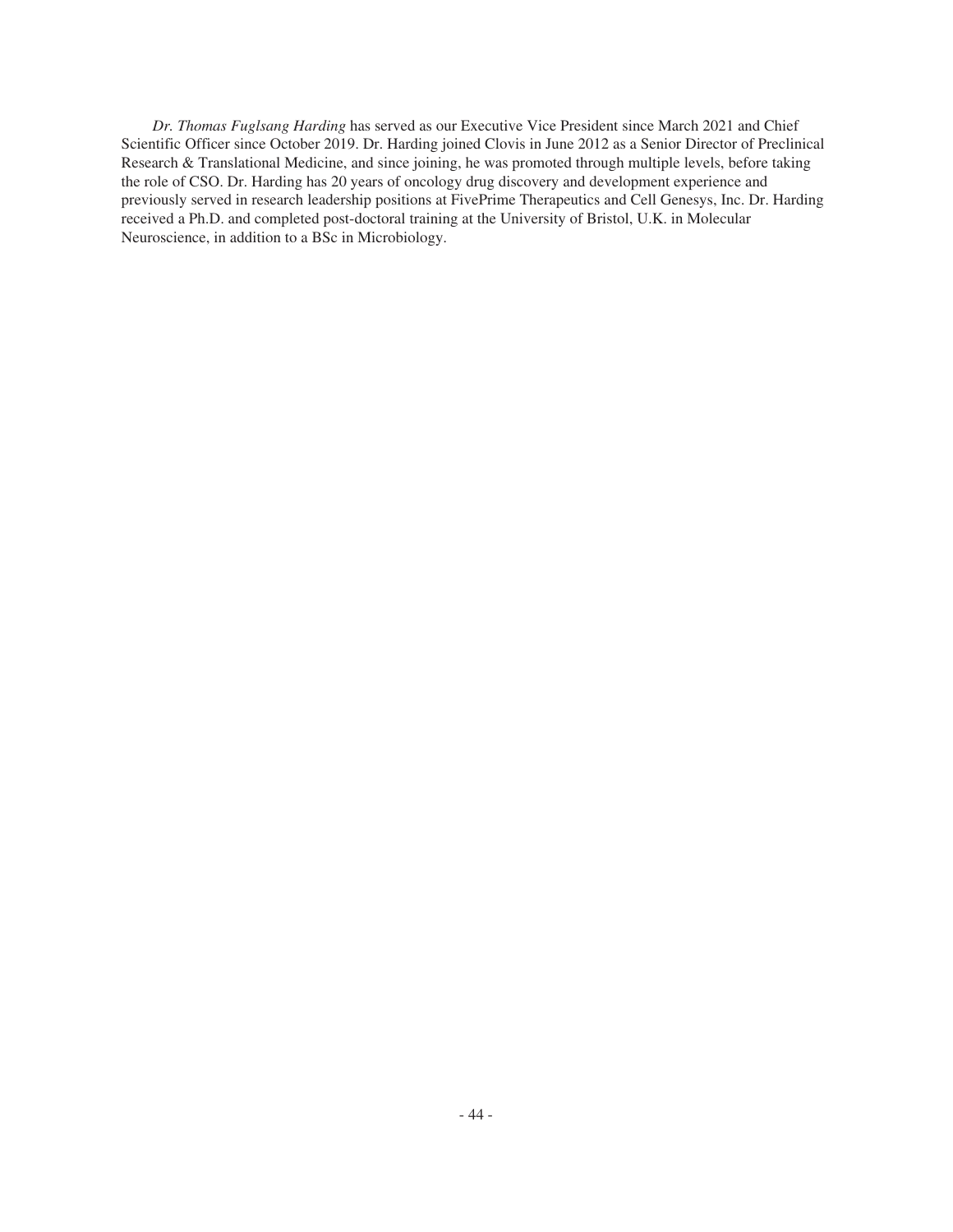# **COMPENSATION DISCUSSION AND ANALYSIS**

## **EXECUTIVE SUMMARY**

We are a biopharmaceutical company focused on acquiring, developing and commercializing innovative anticancer agents in the United States, Europe and additional international markets. In our pursuit to improve the lives of people living with cancer, Clovis is committed to realizing the promise of precision medicines for cancer. We seek to develop targeted therapies to better serve patients and ensure the right drug gets to the right patient. To support this business strategy, we believe in rewarding our employees for helping us achieve our goals and delivering exceptional performance. Consistent with this general philosophy, we have designed our executive compensation program to tie a significant portion of an executive's overall compensation to the achievement of our corporate goals and to drive stockholder value.

To help ensure our executives' pay is aligned with our overall business strategy, our executive compensation program is driven by a core set of objectives which are supported by our overall compensation philosophy:

| <b>Objectives</b>                                                                                                        | Philosophy                                                                                             |  |  |  |
|--------------------------------------------------------------------------------------------------------------------------|--------------------------------------------------------------------------------------------------------|--|--|--|
| Our executive compensation program is designed to:                                                                       | Our executive compensation philosophy is built on                                                      |  |  |  |
| $\checkmark$ Attract, motivate and retain talented executives who                                                        | the following principles:                                                                              |  |  |  |
| have the skills to drive our future growth and<br>development.                                                           | $\checkmark$ Position compensation competitively in the<br>marketplace.                                |  |  |  |
| $\checkmark$ Align executive and stockholder interests and our<br>long-term interests through equity ownership           | $\checkmark$ Motivate our executives to achieve the greatest<br>possible returns for our stockholders. |  |  |  |
| requirements and grants of equity-based awards.                                                                          | $\checkmark$ Reward results for achieving strong company-wide                                          |  |  |  |
| $\checkmark$ Motivate the achievement of key strategic financial<br>and operational goals that maximize rational growth. | and individual performance (pay-for-performance).                                                      |  |  |  |

## **2021 Named Executive Officers**

The following individuals were the named executive officers of Clovis for 2021:

| <b>Named Executive Officer</b> | Role                                                                                                                 | <b>Tenure</b>              |
|--------------------------------|----------------------------------------------------------------------------------------------------------------------|----------------------------|
| Mr. Patrick J. Mahaffy         | President and Chief Executive Officer; Director                                                                      | $Co$ -Founder <sup>1</sup> |
| Mr. Daniel W. Muehl            | Executive Vice President and Chief Financial Officer                                                                 | 6 years                    |
| Ms. Gillian C. Ivers-Read      | Executive Vice President and Chief Regulatory Officer                                                                | $Co$ -Founder <sup>1</sup> |
| Dr. Lindsey Rolfe              | Executive Vice President of Clinical and Pre-Clinical<br>Development and Pharmacovigilance and Chief Medical Officer | 12 years                   |
| Mr. Paul E. Gross              | Executive Vice President, General Counsel and Chief<br>Compliance Officer                                            | 6 years                    |

<sup>1</sup> Clovis Oncology, Inc. was founded in 2009.

## **2021 Achievements**

Over the past year, our company has continued to navigate the significant challenges presented by an unprecedented global health pandemic and adapt rapidly – understanding that our employees, our investigators, clinicians and patients, our communities, and our stockholders all have been impacted in a material way.

In the face of extraordinary operational challenges, our senior leadership team led us through a period of substantial uncertainty and responded timely and successfully to the challenges we faced as a result of the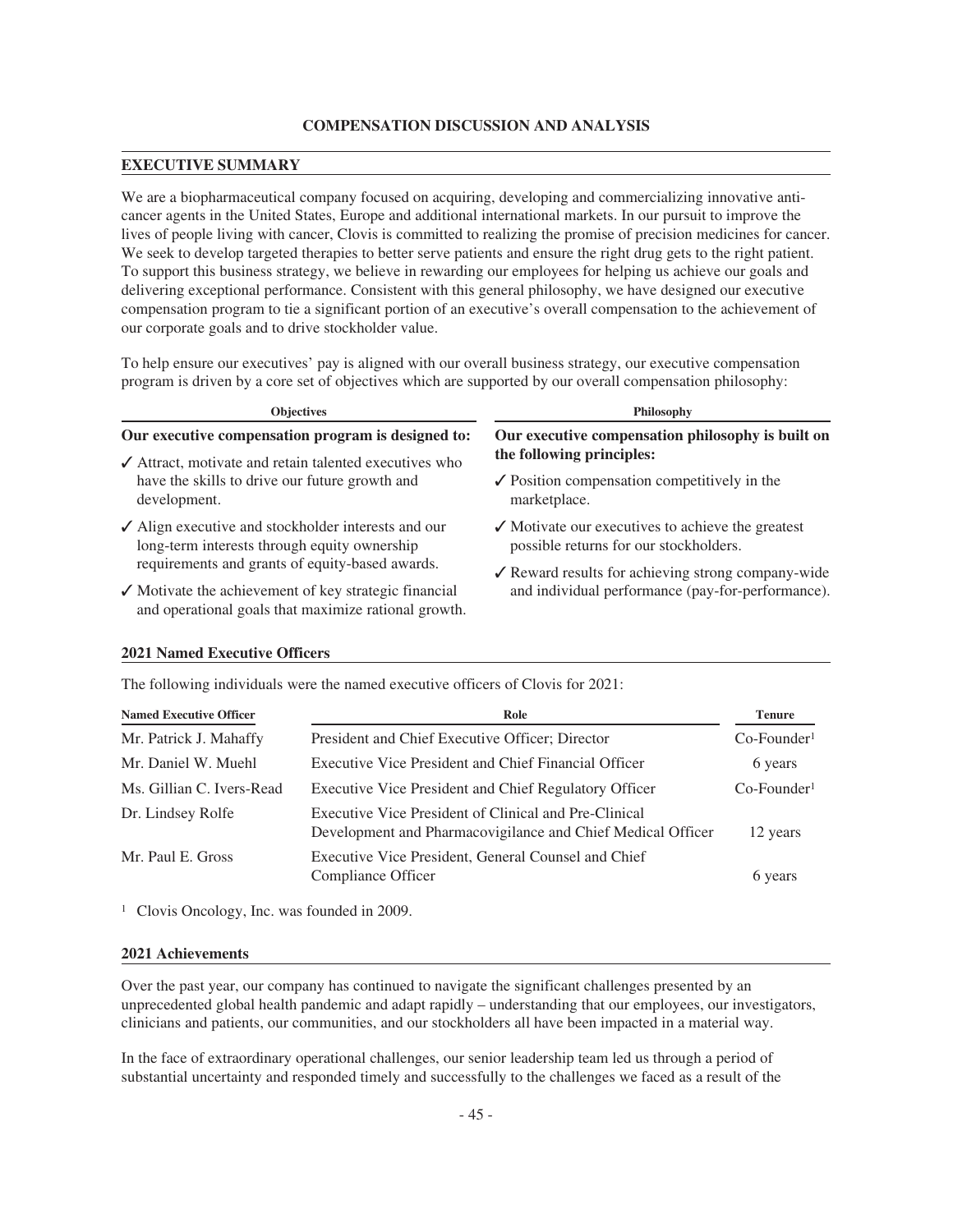COVID-19 pandemic, including taking steps to protect the health, well-being and safety of our employees and other stakeholders, while ensuring our ability to fulfill our essential business activities and responsibly manage cash flow and expenses without sacrificing long-term growth opportunities and maximization of stockholder value.

Despite the continued challenges presented by the COVID-19 pandemic, 2021 was a year of continued execution on our previously announced key strategies of pursuing label expansion to drive Rubraca revenue growth, emerging as a leader in targeted radionuclide therapy and working to achieve long-term financial stability. In support of our key strategies, we achieved the following corporate goals:

- Enrolled fifty patients into our LODESTAR clinical trial to support FDA discussions regarding a possible supplemental NDA filing for an additional Rubraca indication;
- Selected an alpha-emitter agent to explore for possible expansion of our FAP-2286 program;
- Achieved results for each Phase 2 cohort in our LIO-1 trial of lucitanib and determine a potential registration strategy; and
- While one of our corporate goals was to report data from the monotherapy portion of our Phase 3 ATHENA clinical study of Rubraca, insufficient progression events had occurred by December 31 to read out the data in 2021. However, in March 2022, we were pleased to report that the monotherapy portion of this trial successfully achieved the primary endpoint of improved PFS in both populations in the primary efficacy analyses.

Throughout 2021, the company has focused on three key strategies, which the annual corporate goals are intended to support. These three strategies are: pursue label expansion to drive Rubraca revenue growth; emerge as the leader in targeted radionuclide therapy; and achieve long-term financial stability. In addition to achieving the specific corporate goals noted above, the company took numerous other financial, development and human capital steps during 2021 in support of these key strategies and towards preserving and strengthening the business.

We submitted two Investigational New Drug (IND) applications to the FDA for FAP-2286, the lead compound in our peptide-targeted radionuclide therapy (PTRT) development program, before the end of 2020. Following the clearance of these INDs by FDA in 2021, we initiated our LuMIERE phase 1/2 clinical study of FAP-2286 to determine the dose and tolerability of the FAP-targeting therapeutic agent. While we fell short of our enrollment target for 2021 in the phase 1 portion of LuMIERE phase 1/2 clinical trial of FAP-2286, we completed the initial dose cohort and were enrolling the second dose cohort at the end of 2021. We are committed to maintaining our lead in the clinical development of an FAP-targeted radionuclide therapeutic candidate, and we expect to present initial data at nuclear medicine meetings in 2022 and initiate the phase 2 portion of LuMIERE also in 2022. Additionally, while the LuMIERE trial focuses on FAP-2286, we are evaluating a number of FAP-2286 drug combinations preclinically.

The health, well-being and professional satisfaction of our employees has always been a priority for our company and our board of directors seeks regular updates from management on initiatives aimed at improving employee satisfaction and retention. As the disruption from the COVID-19 pandemic continued into 2021, we saw the need to continue efforts begun in 2020 and extend those efforts with new initiatives. During 2021, as we and many other companies considered a return to the office environment, a critical part of our decision was considering the impact on our employees and their families. Therefore, we conducted a company-wide survey of office-based employees to understand their personal and family considerations and safety concerns in returning to the office. Partly as a result of the feedback received, we are continuing to operate in a hybrid work model.

We implemented new interactive technologies to not only support the health, well-being and safety of our employees, but also to provide flexible training and development for all employees. We provided all employees with access to LinkedIn Learning and our intranet now has a dedicated training and development content that is regularly updated. We developed and implemented a successful project management training program to enhance this core professional skill for our employees.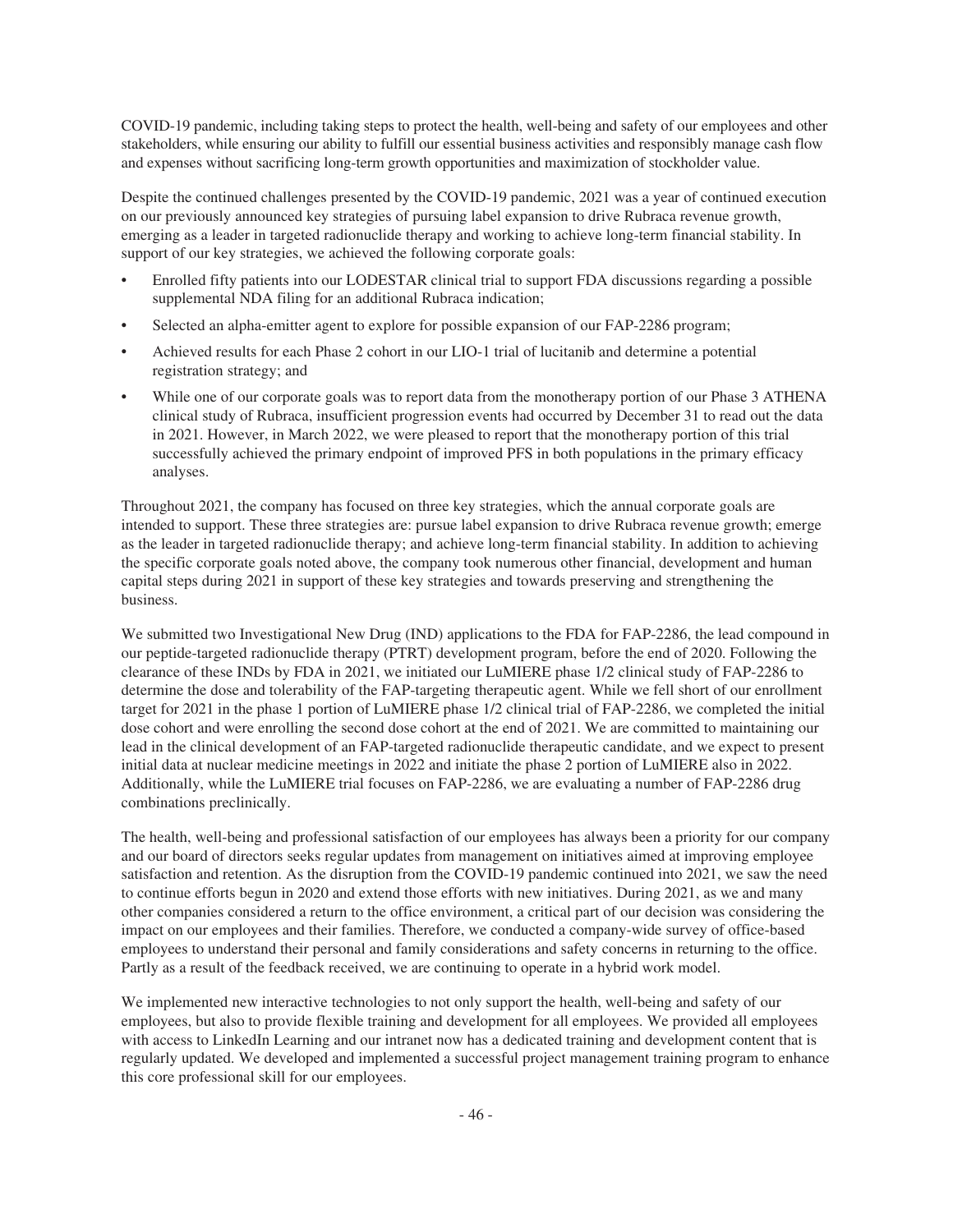In July we revised our wellbeing program to give employees flexibility to purchase equipment or memberships suitable for their health and well-being needs. Dedicated well-being content on our intranet is updated regularly and our monthly newsletter was revamped to included sharing of uplifting achievements and activities. The company is committed to a healthier and more sustainable community for all, and in 2021 employees were provided up to three days off as part of our volunteer program to support local charities, ovarian cancer charities or respond to disaster relief. We ended 2021 with a "10 Days of Gratitude" program that gave employees the opportunity to highlight fellow colleagues who motivated, supported, and inspired them in 2021.

Throughout 2021, we continued our efforts at improving our balance sheet and working to achieve long-term financial stability. Throughout 2021 we focused on reducing operating expenses, and as a result, our operating expenses for 2021 were reduced by approximately 20% from the prior year 2020. In September 2021, we retired the remaining \$64.4 million in principal amount of 2021 Notes. During 2021, we also raised a total of \$116.9M net proceeds from our "at-the-market" equity offering programs.

We did fall short of our key product revenue goal for 2021, which we believe was primarily a result of the ongoing effects of the pandemic on oncology treatment and practice and in particular, in ovarian cancer. While we fully expect this to reverse when the pandemic finally abates, and as reported by other oncology-focused companies, it has clearly had an impact on new patient diagnoses and new patient starts throughout 2021.

As a result of our financial performance, the target cash bonuses for named executive officers paid out below target levels for the year, and the CEO's revenue performance-based stock options granted at the outset of 2020 did not vest and therefore these options were forfeited. This is in keeping with our long-standing commitment to pay executives based on achieving ambitious goals that benefit the company as well as our stockholders. This financial performance is reflected in the volatility of our stock price in 2021, which drove a five-year annualized total shareholder return (TSR) of -42.84%.

# **Overview of 2021 Compensation Decisions and Actions**

The table below summarizes the decisions that the compensation committee made for 2021 relative to our named executive officers' compensation, as well as updates to the compensation programs for 2022.

| <b>Factors</b>                         | Executive compensation program objectives and philosophy (see page 57);<br>٠                                                                                                                                                                                                                                                                             |
|----------------------------------------|----------------------------------------------------------------------------------------------------------------------------------------------------------------------------------------------------------------------------------------------------------------------------------------------------------------------------------------------------------|
| <b>Guiding Our</b><br><b>Decisions</b> | Degree of achievement of key strategic financial and operational goals for 2020 (for<br>$\bullet$<br>salary and long-term incentive grant decisions made in early 2021) and for 2021 (for<br>annual incentive plan payments made in early 2022 and long-term incentive grant<br>decisions made in 2022). See page 59 for our 2021 goals and performance; |
|                                        | Recommendations of our President and Chief Executive Officer (CEO) (other than with<br>$\bullet$<br>respect to his own compensation) (see page 54);                                                                                                                                                                                                      |
|                                        | Advice of an independent outside compensation consultant (see page 55);<br>$\bullet$                                                                                                                                                                                                                                                                     |
|                                        | Stockholder input (see page 49);<br>$\bullet$                                                                                                                                                                                                                                                                                                            |
|                                        | Market pay practices of our peer group as benchmarked by our independent consultant,<br>$\bullet$<br>including examining trends; and                                                                                                                                                                                                                     |
|                                        | Current and historical compensation, including pay decisions made for the broader<br>$\bullet$<br>Clovis employee population.                                                                                                                                                                                                                            |
| <b>Key 2021</b>                        | <b>Base Salary</b>                                                                                                                                                                                                                                                                                                                                       |
| Compensation                           | All named executive officers received hase salary increases of 3.0% effective March 1, 2021                                                                                                                                                                                                                                                              |

Co<sup>n</sup> **Decisions** orncers received base salary increases of 3.0% effective March 1, 2021. (This was the same base salary increase percentage that all employees in the Company were eligible to receive and was in line with merit pay increases for our peer group.) See page 58 for details.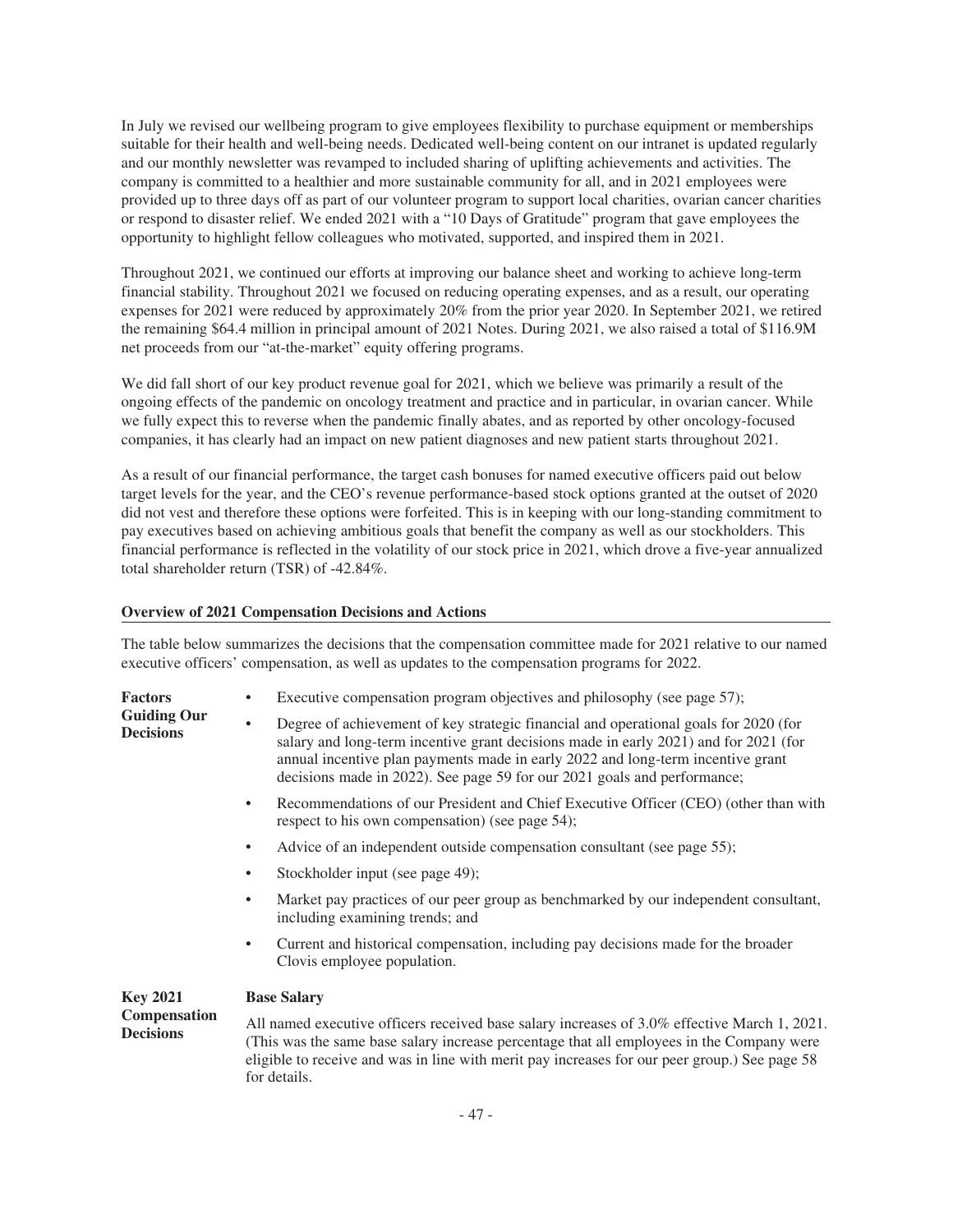## **Annual Performance Bonus**

Based on the overall corporate-wide performance we achieved in 2021 compared to the goals we set at the beginning of the year, the compensation committee awarded bonus payouts at 75% of target for the named executive officers, including the CEO, in March 2022.

At Mr. Mahaffy's request, the compensation committee chose to defer the payment of his 2021 bonus until such time as the company announces in its public filings that it has sufficient cash to meet its obligations for the next 12 months. If such condition is met before the end of calendar year 2022, his annual bonus will be paid prior to the end of calendar year 2022.

See page 59 for details.

# **Equity Grants**

On March 1, 2021, named executive officers other than Mr. Mahaffy received annual equity grants in the form of 81,000 Restricted Stock Units (RSUs), vesting in installments over a four-year period. The compensation committee decided to grant only RSUs for the named executive officers, except the CEO. The compensation committee believes that RSUs are a less dilutive equity vehicle than stock options, as generally a fewer number of RSUs can be granted than stock options having an equivalent grant date fair value, and are a key retention tool for executives in an increasingly competitive talent market.

On March 1, 2021, as CEO, Mr. Mahaffy received stock options to purchase 380,000 shares of our common stock. While the number of options that Mr. Mahaffy was granted increased from the 300,000 granted in 2020, the fair value of these 2021 options was lower due to a decrease in stock price (approximately \$1.99 million in 2020 compared to approximately \$1.88 million in 2021).

Mr. Mahaffy's stock options granted in March 2021 vested under the following conditions:

- 80,000 vested if product revenues for fiscal year 2021 met or exceeded the budgeted amount in the company's budget as approved by our board of directors on December 8, 2020; however, this target was not achieved, and therefore these options did not vest and were forfeited;
- 40,000 vested if the company selected an alpha-emitter agent for use in the study of its product candidate FAP-2286 by December 31, 2021; this target was achieved, and therefore these options did vest;
- 40,000 vested if the company completed enrollment of three dose cohorts in the Phase 1 study of 177Lu-FAP-2286 by December 31, 2021; however, this target was not achieved, and therefore these options did not vest and were forfeited; and
- 220,000 shares will vest over a four-year period, with 25% vesting at the one-year anniversary of the grant date and the remainder vesting monthly over the remaining three years.

As CEO, Mr. Mahaffy continues to receive 100% of his equity grants as stock options to ensure his pay is closely tied to shareholder return, as options have value only to the extent of increases to the price of the stock from the date of grant, and the time- and performancebased vesting ensures that he receives economic benefit from these options over a longer term and as the company meets corporate objectives. See page 60 for details.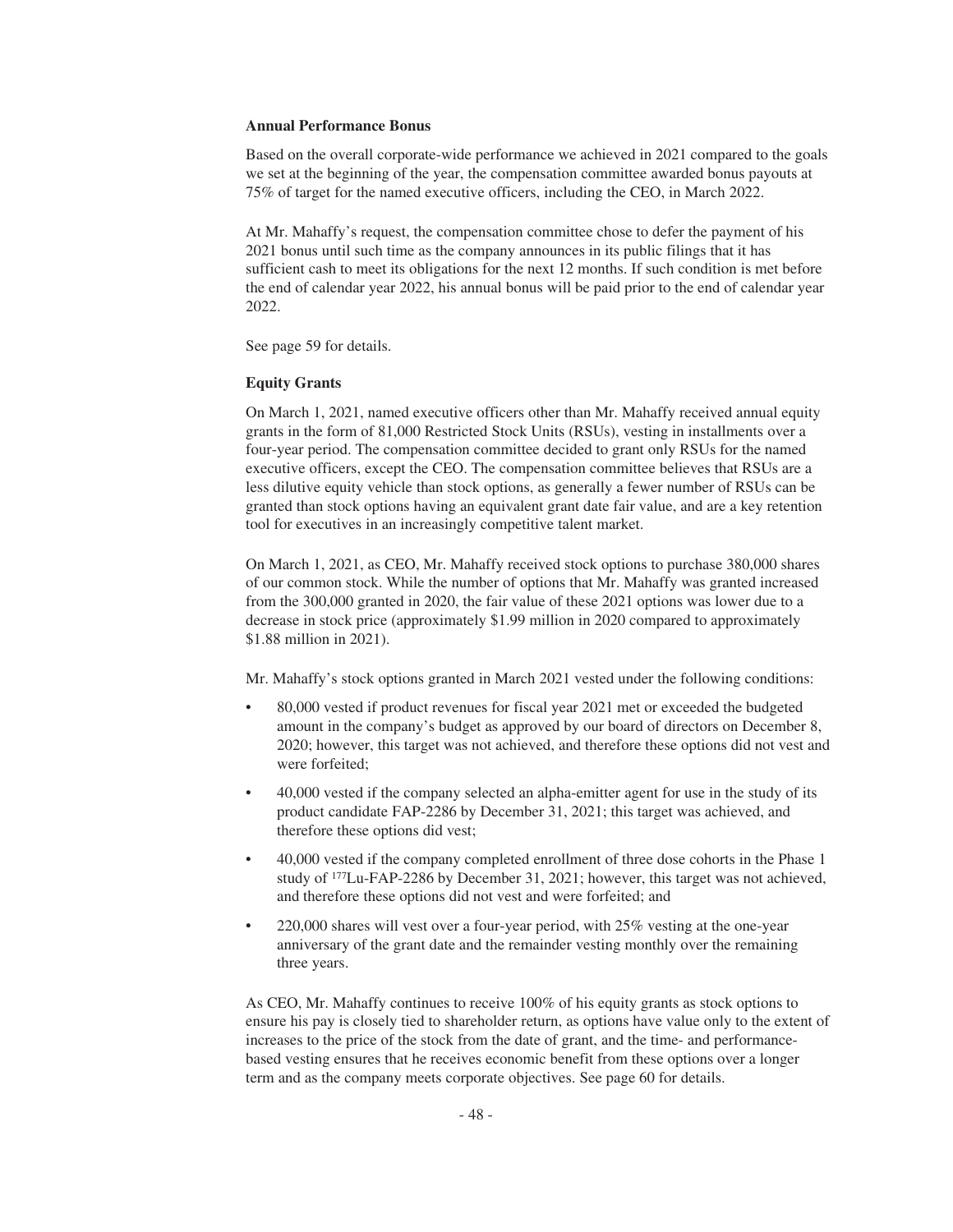# **Base Salary**

**Compensation Decisions**

**Key 2022**

All named executive officers received base salary increases of 3.5% effective March 1, 2022. (This was less than the 4% base salary increase percentage that all employees in the company below the level of Vice President were eligible to receive.) See page 59 for details.

# **Equity Grants**

On March 1, 2022, named executive officers other than Mr. Mahaffy received annual equity grants in the form of 81,000 RSUs, vesting in installments over a four-year period. Given the current landscape, and the need to retain executives during this challenging and critical time for the business, the compensation committee again decided to grant only RSUs for the named executive officers, except the CEO. The compensation committee believes that RSUs are a less dilutive equity vehicle than stock options. We will continue to revisit this decision in future years.

On March 1, 2022, as CEO, Mr. Mahaffy received stock options to purchase 380,000 shares of our common stock under the following conditions:

- 80,000 will vest if product revenues for fiscal year 2022 meet or exceed the budgeted amount in the company's budget as approved by the board on December 2, 2021;
- 80,000 will vest if, as of December 31, 2022, the company has sufficient available cash and cash equivalents or available sources of borrowings to fund the operating plan approved by that same date into 2024;
- 220,000 shares will vest over a four-year period, with 25% vesting at the one-year anniversary of the grant date and the remainder vesting monthly over the remaining three years.

In 2022, the compensation committee chose not to increase the number of RSUs and options granted to our named executive officers beyond what was granted in 2021. Consequently, the grant date fair value of equity awards granted to our named executive officers has decreased in value sequentially since the prior year. This is consistent with grants made over the last few years, which have not materially increased in size despite a material reduction in our stock price. While this decision by the compensation committee has negatively affected total compensation for the named executive officers, it reflects the realities of a continued challenging business climate for the company.

# **Updated Peer Group**

We reassessed and updated our peer group for 2021, removing two companies that no longer match our size and adding two new companies that reflect our industry, stage of development, market capitalization, revenues and number of employees. See page 56 for details.

# **Stockholder Input on Executive Compensation**

Our board of directors and the members of our compensation committee value the opinions of our stockholders regarding compensation and other issues. This includes the opinions received via the "say-on-pay" vote at our annual meeting.

In 2022, we reached out to our top 30 stockholders, who held approximately 44% of our shares at the time. We viewed this as a valuable opportunity to discuss compensation and governance measures important to them.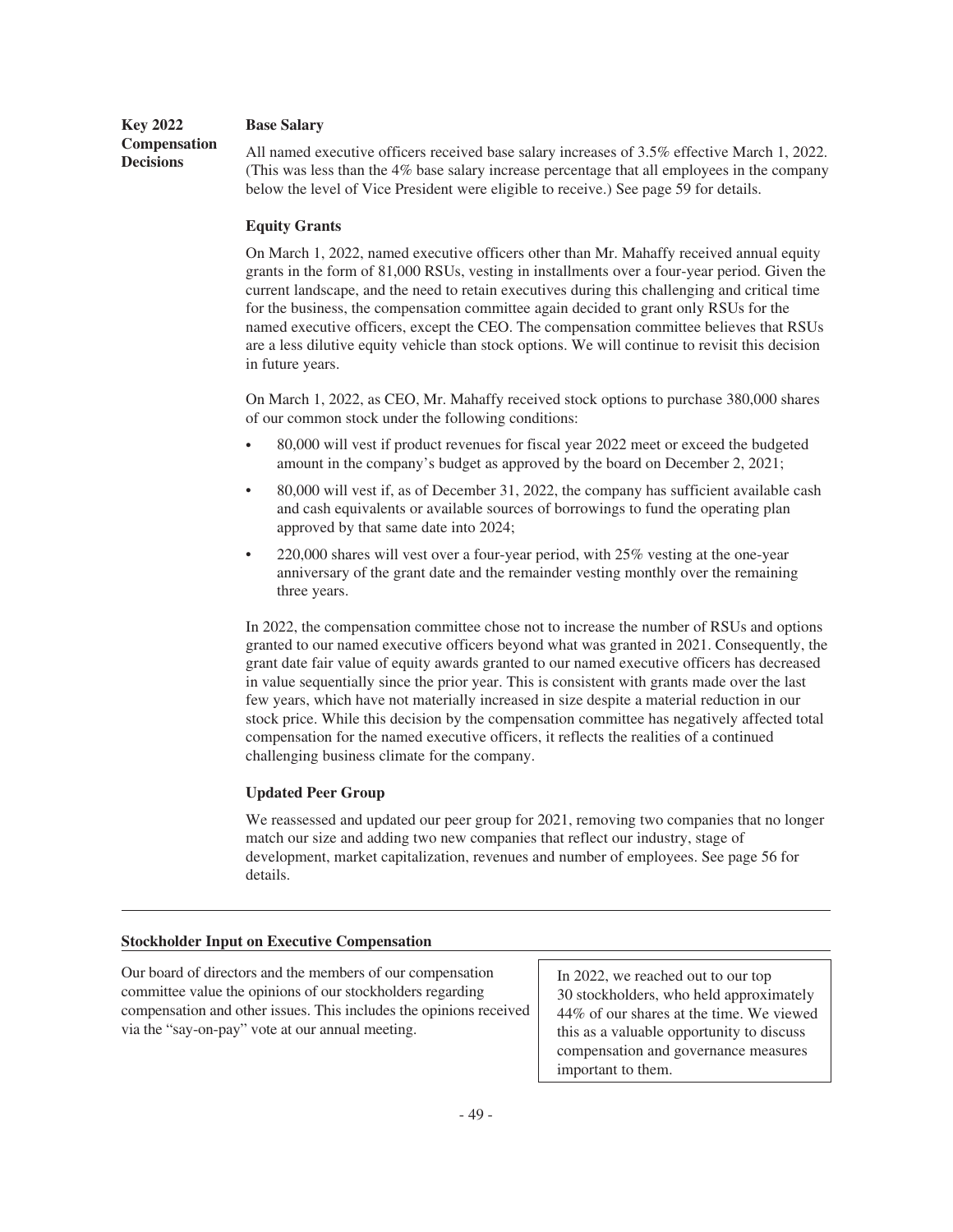In 2021, both Glass Lewis (GL) and Institutional Shareholder Services (ISS), two of the largest institutional proxy advisors, recommended a vote in favor of our advisory say-on-pay vote. Subsequently, 64.6% of the advisory say-on-pay votes cast approved the compensation of our named executive officers. This is not a result we are satisfied with, so we followed up with another outreach to our top 30 stockholders, representing in the aggregate approximately 44% of outstanding shares at the time.

We initiated our outreach in the fall of 2021, in order to have feedback from our top stockholders in advance of the deliberation and decisions by the compensation committee on our executive compensation decisions made in early 2022. As compared to the outreach conducted the year prior, we solicited input from a higher percentage of the top stockholders. We offered these large investors an opportunity to have a dialogue with senior executives about a variety of substantive issues, including executive compensation, the vote at the 2021 meeting on an increase to our authorized common stock and social and governance priorities.

No significant concerns were raised by those stockholders on those topics. Additionally, the compensation committee reviewed the responses of GL and ISS to our executive compensation program with a focus on the areas in which GL and ISS expressed minor concerns and recent changes to their policies:

- Currently, the majority of long-term incentive compensation is time-based for named executive officers other than Mr. Mahaffy and performance-based for Mr. Mahaffy himself. While the committee has considered how equity is delivered, at this time, our focus remains on time-based compensation for most executives.
- GL and ISS also raised concerns about the short performance period for executives' long-term incentive program. We currently focus on a one-year period because performance measures are tied to goals that we can realistically plan for within the next year, given the significant uncertainty around the continuing relevance of multi-year performance goals based on evolving development plans.

We discussed these topics as part of the stockholder engagement, and those representatives understood our concerns about our next 12 months of operations and how current compensation is tied to key short-term objectives.

While no immediate changes to the compensation committee were viewed as necessary in light of our discussions during stockholder outreach and the reports of the institutional proxy advisors, it is the compensation committee's future goal to implement a more formulaic approach to objective-setting for annual bonuses, which we have heard would alleviate stockholder concerns about bonus payouts. We continue to set annual concrete and measurable objectives for named executive officers, but given the headwinds and unpredictability of the last two years in health care and pharma, the compensation committee has not fully implemented a formula-based approach. Retention remains a real concern for the board of directors and the compensation committee.

Our compensation philosophy continues to target compensation for our CEO and other named executive officers at the 50th percentile of our peer group. However, in recognition of challenges facing the business and our TSR, long-term incentives to named executive officers were made at or below the 25<sup>th</sup> percentile of our peer group in both 2021 and 2022 and bonuses paid were below target for both years. At the request of the CEO, the compensation committee deferred payment of 2021 bonus until the company is in a better cash position.

We remain committed to soliciting and considering stockholder input as we evaluate the design and direction of our executive compensation program and the specific compensation decisions for each of our named executive officers.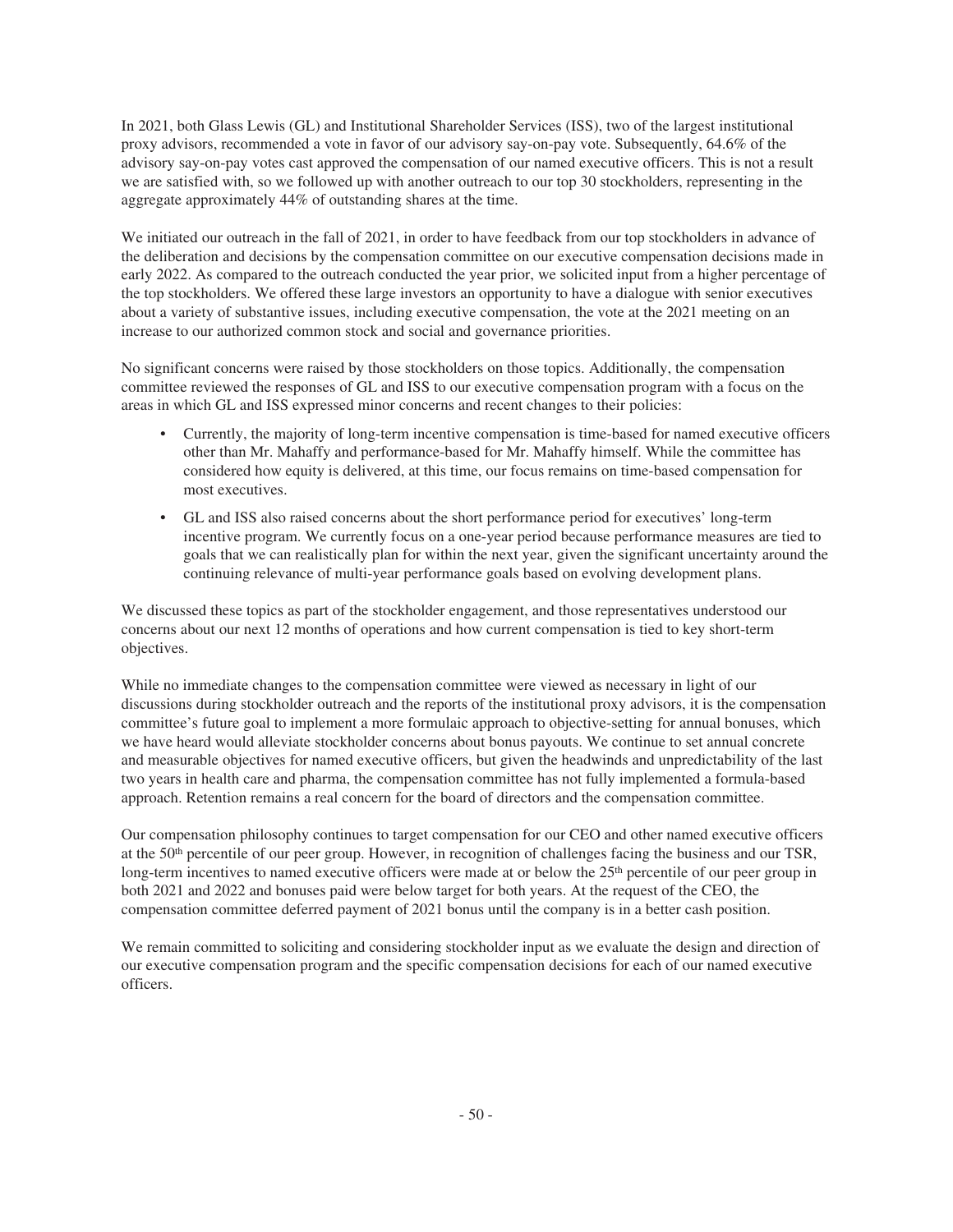## **PAY-FOR-PERFORMANCE FOCUS**

## **Aligning Pay with Performance**

Our executive compensation program is designed to link pay and performance—an important principle of our compensation philosophy—whereby executives earn target compensation only to the extent we achieve our company-wide performance goals, some of which are short-term, while others take several years to achieve.

Our success depends largely on the contributions of motivated, focused and energized people all working to achieve our company-wide performance goals. Therefore, our annual and long-term incentive plans each have performance measures that apply to our 2021 named executive officers to foster teamwork and maximize our performance. The annual performance bonus plan also takes into account individual performance and contributions.

## **Targeting Compensation to Market**

The compensation committee targeted 2021 cash compensation for each executive near the 50th percentile, and long-term incentives at or below the 25th percentile, of his or her counterparts in our publicly traded peer companies.

# **Performance-Based Compensation**

To the extent target performance measures are not achieved, or they are exceeded, the named executive officers generally will earn compensation below or above the target total compensation, respectively, supporting our pay-for-performance objectives.

|                     | <b>Annual Performance Bonus</b>                                     | <b>Equity Compensation</b>                                     | <b>Equity Compensation</b>                                     |  |
|---------------------|---------------------------------------------------------------------|----------------------------------------------------------------|----------------------------------------------------------------|--|
|                     | <b>Short-Term Incentive</b><br>(Cash)                               | <b>Long-Term Incentive</b><br>(Stock Options)                  | <b>Long-Term Incentive</b><br>(Restricted Stock Units)         |  |
| <b>Objective</b>    | Short-term operational<br>and financial business<br>priorities      | Longer-term strategic<br>goals and stock price<br>appreciation | Longer-term strategic<br>goals and stock price<br>appreciation |  |
| <b>Time Horizon</b> | 1 Year                                                              | 4 Years                                                        | 4 Years                                                        |  |
| <b>Metrics</b>      | Achievement of strong<br>company-wide and<br>individual performance | Stock price<br>appreciation                                    | Stock price<br>appreciation                                    |  |

In order to support our pay-for-performance philosophy and our achievement of strong company-wide performance, the vast majority of the total compensation our CEO receives is at risk, as shown below:

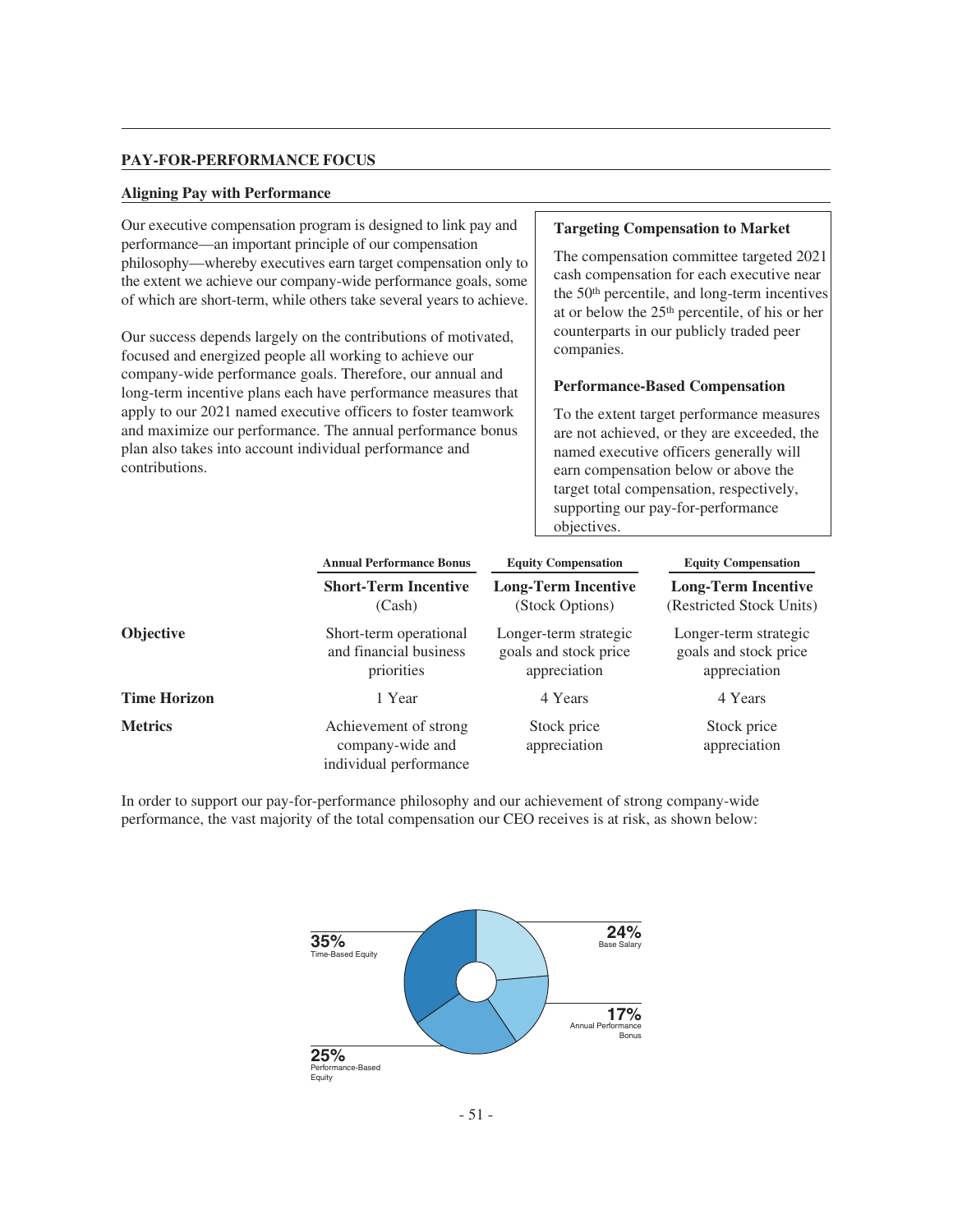# **President and Chief Executive Officer Pay**

This section presents supplemental information to the Summary Compensation Table that begins on page 65. The following chart shows realizable long-term compensation paid to our CEO for the past three years and indicates what we believe are more accurate statements of our CEO's actual compensation value as compared to the compensation reported in the Summary Compensation Table, which is tied to the grant date fair value of awards.

The primary difference between the total amounts shown in the chart below (realizable pay) and in the Summary Compensation Table (reported pay) is that the chart below reflects the intrinsic value of our CEO's equity awards based on our closing stock price on December 31, 2021 of \$2.71 per share, as opposed to the reported pay in the Summary Compensation Table, which represents the grant date fair value of the applicable stock awards.

Since the vast majority of our CEO's reported pay represents potential pay, the chart below highlights the alignment of our at-risk compensation with the value of our stock and hence, the long-term interests of our CEO with those of our stockholders. For 2019, 2020 and 2021, our CEO's realizable compensation is significantly less than the grant date fair value compensation, reinforcing the performance orientation of our program and the alignment of interests between our executives and our stockholders. This reflects our intended approach to pay for our executives: when performance goals aren't met, compensation is reduced.

Additionally, our CEO, who is a founder, continues to hold all of the equity he has been granted since our IPO, apart from small gifts to his children and to a donor-advised fund for the purpose of charitable contributions, reflecting his long-term commitment to building value for our stockholders. Because of this, our CEO has not realized any gains from any equity-based compensation since our inception, as evidenced in his realized pay in the chart below.



# **CEO Target Total Direct Compensation and Realizable Pay (Dollars in Millions as of 12/31/2021)**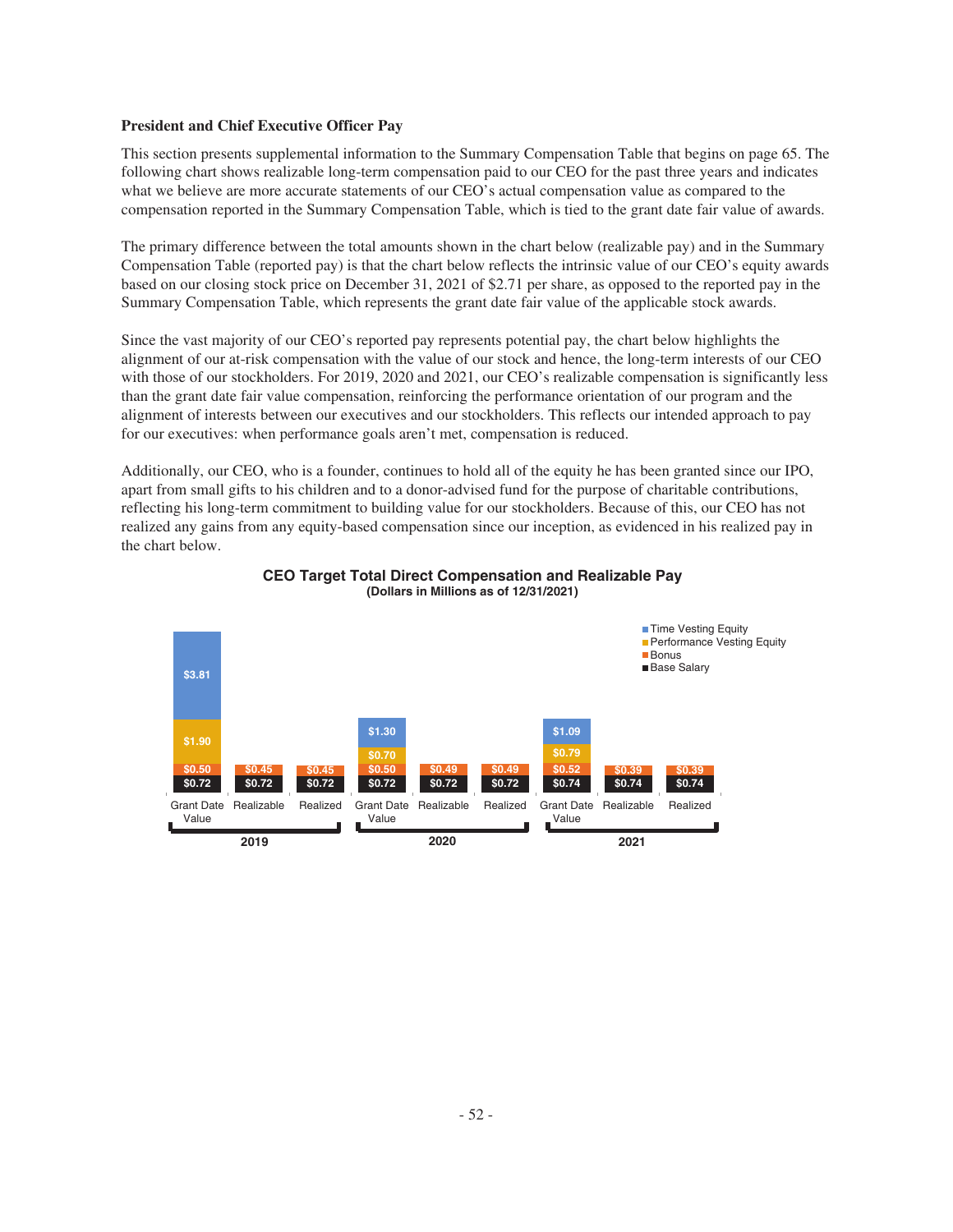In the chart above, the value of Mr. Mahaffy's 2021 bonus has been captured under the realizable and realized compensation categories. However, the compensation committee and Mr. Mahaffy have chosen to temporarily defer payment of his 2021 bonus until such time as the company announces in its public filings that it has sufficient cash to meet its obligations for the next 12 months.

## **Realizable pay includes:**

*Base Salary:* Yearly pay based on role, skills, experience and performance in the role

*Annual Performance Bonus:* Annual cash award payout amounts for 2019, 2020 and 2021

*Equity Compensation:* Represents the current intrinsic value of the stock options granted during that year using the stock price on December 31, 2021

# **Realized pay includes:**

*Base Salary:* Yearly pay based on role, skills, experience and performance in the role

*Annual Performance Bonus:* Annual cash award payout amounts for 2019, 2020 and 2021

*Equity Compensation:* Gains received from exercised stock options

# **GOVERNANCE OF EXECUTIVE COMPENSATION**

We have developed our executive compensation program to align with current governance and best practices while being able to achieve our stated objectives and support our ambitious business goals:

| <b>What We Do</b>                                                                                                                               | What We Don't Do                                                              |
|-------------------------------------------------------------------------------------------------------------------------------------------------|-------------------------------------------------------------------------------|
| $\checkmark$ Maintain an industry-specific peer group for<br>benchmarking pay                                                                   | * No guaranteed bonus payments                                                |
| ✔ Target pay based on market norms                                                                                                              | * No hedging or pledging of equity<br><b>★</b> No re-pricing of stock options |
| $\checkmark$ Deliver executive compensation primarily through<br>performance-based pay                                                          | * No 280G tax gross-ups upon change in control                                |
| $\checkmark$ Award bonuses commensurate with performance                                                                                        | <b>*</b> No excessive perquisites                                             |
| ✔ Set challenging short- and long-term incentive award<br>goals                                                                                 | <b><sup>★</sup></b> No supplemental executive retirement plans                |
| $\checkmark$ Provide strong oversight that ensures adherence to<br>incentive grant regulations and limits                                       |                                                                               |
| $\checkmark$ Maintain a clawback policy for equity and incentive<br>compensation                                                                |                                                                               |
| ✔ Require minimum levels of stock ownership by<br>executives and directors                                                                      |                                                                               |
| $\checkmark$ Require holding period for shares realized by<br>executives from stock option exercises or equity<br>award settlement              |                                                                               |
| $\checkmark$ Offer market-competitive benefits for executives that<br>are consistent with the benefits provided to the rest of<br>our employees |                                                                               |
| $\checkmark$ Consult with an independent advisor on compensation<br>levels and practices                                                        |                                                                               |
|                                                                                                                                                 |                                                                               |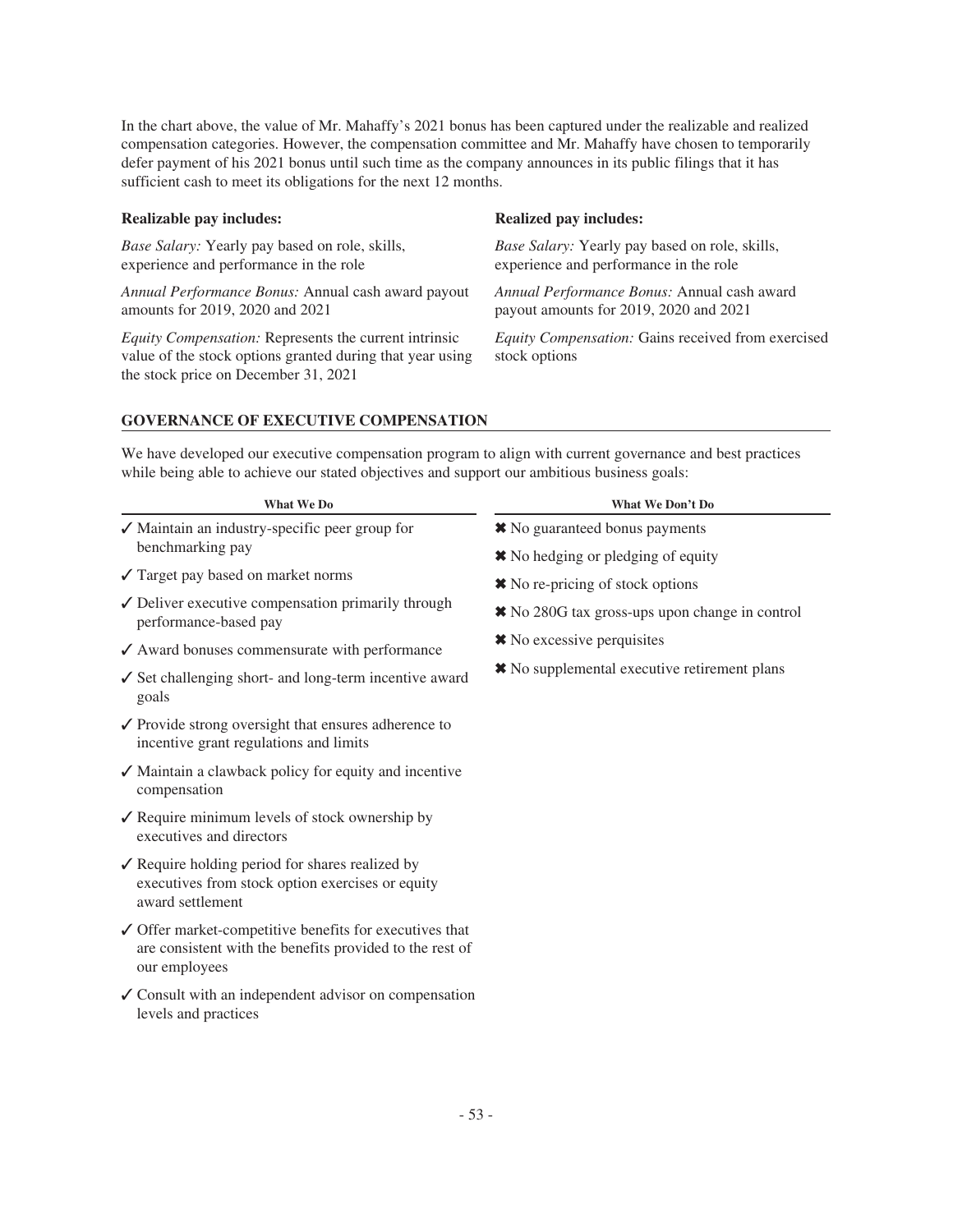# *Role of the Compensation Committee*

The compensation committee of our board of directors is responsible for determining appropriate compensation levels and arrangements for our named executive officers, ensuring they are consistent with our compensation philosophy and objectives, and support the successful recruitment, development and retention of executive talent and leadership required to achieve our business objectives.

The compensation committee reviews all the components of annual compensation (including base salary, annual performance bonus and equity compensation) for the named executive officers and determines that each individual's total compensation is reasonable and consistent with our compensation philosophy.

In making this determination, the compensation committee considers each named executive officer's individual performance and contributions to our growth and success, as well as overall achievement of performance goals. The compensation committee also considers the recommendations of our CEO, market data provided by the compensation committee's external independent compensation consultant and additional factors, such as the named executive officer's operating responsibilities, experience level, retention risk, tenure and performance in the position. In addition, the committee reviews compensation decisions made for the general employee population and considers executive pay in light of these broader salary adjustments.

In determining the levels and mix of compensation, our compensation committee has not generally relied on formulaic guidelines, but rather has maintained a flexible approach to compensation determinations, which allows it to adapt the various elements of compensation to motivate individual executives and achieve our specific strategic and financial goals.

The compensation committee then approves, with any modifications it deems appropriate, base salaries, target annual performance bonus opportunities, equity compensation opportunities and grants for our named executive officers.

In reviewing our compensation program, the compensation committee considers whether the programs encourage unnecessary or excessive risk-taking that could have a material adverse effect on us and has concluded that they do not.

# *Role of the President and Chief Executive Officer*

Our CEO periodically reviews each named executive officer's overall performance and makes recommendations to the compensation committee on the elements of the named executive officers' compensation (other than for the CEO). These recommendations are based on our CEO's personal review of the other named executive officers' performance, job responsibilities and importance to our overall business strategy, as well as our compensation philosophy. Although these recommendations are given significant weight, the compensation committee retains full discretion when determining compensation.

The compensation package for our CEO is determined by the compensation committee in its sole discretion. Our CEO does not participate in discussions regarding his compensation.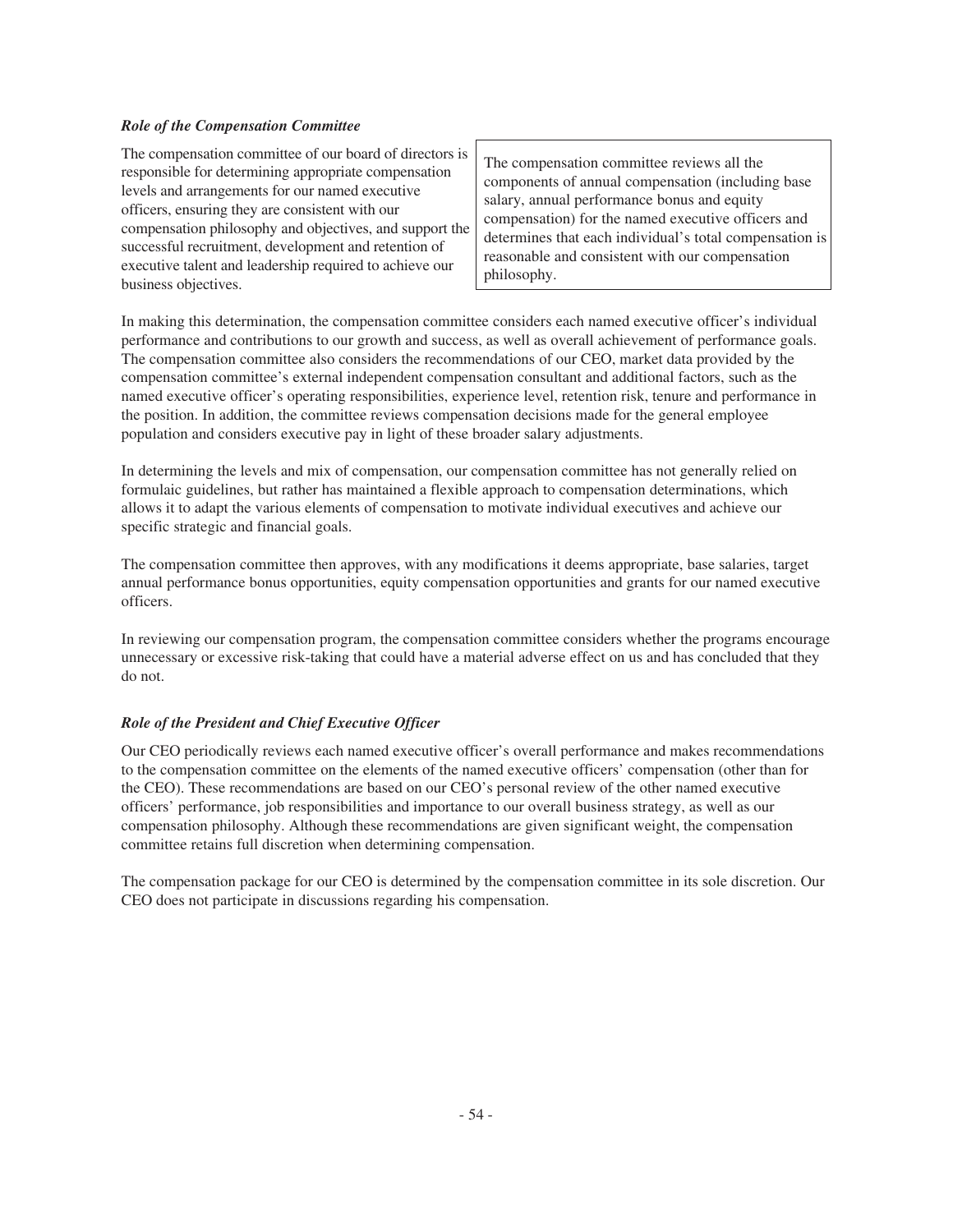# *Role of the Compensation Consultant*

The compensation committee retains ultimate responsibility for compensation-related decisions. The compensation committee has the power to hire and fire independent compensation consultants, legal counsel, and financial or other advisors as it may deem necessary to assist it in the performance of its duties and responsibilities, without consulting or obtaining the approval of our senior management. The compensation committee recognizes the importance of objective, independent expertise and advice in carrying out its responsibilities.

The compensation committee has assessed the independence of Willis Towers Watson pursuant to SEC and NASDAQ rules and concluded that no conflict of interest exists that would prevent Willis Towers Watson from independently representing the compensation committee.

To add rigor to the review process and to inform the compensation committee of market trends, the compensation committee engages an independent compensation consultant to review and advise on our compensation practices and to assess whether our compensation program is competitive and supports the compensation committee's goal to align the interests of executive officers with those of stockholders. The independent compensation consultant also provides market data directly to the compensation committee, which the compensation committee references when determining compensation for executive officers. Since June 2018, the compensation committee has retained Willis Towers Watson as its independent compensation consultant.

The compensation committee has the sole authority to approve the independent compensation consultant's fees and terms of the engagement. The compensation committee regularly reviews its relationship with, and assesses the independence of, Willis Towers Watson to ensure executive compensation consulting independence.

The process includes a review of the services Willis Towers Watson provides, the quality of those services, and fees associated with the services during the year.

# **Executive Compensation Peer Group**

We believe that stockholders are best served when the compensation packages of senior executives are competitive and fair. By fair, we mean that the executives will be able to understand that the compensation package reflects their market value and their personal contribution to the business. To help ensure we provide our named executive officers with fair and market-competitive compensation and to support retention of our key leaders, we annually review compensation we offer our executives against executives within our peer group.

Our 2021 peer group was approved in October 2020 with the following three characteristics:

- Market capitalization in the range of \$170 million to \$1.7 billion (approximately 0.3 to 3 times the company's market capitalization);
- Commercial companies with revenues under \$500 million (or recent new drug applications with breakthrough therapy designation by the Food and Drug Administration); and
- Generally between 150 and 1,600 employees.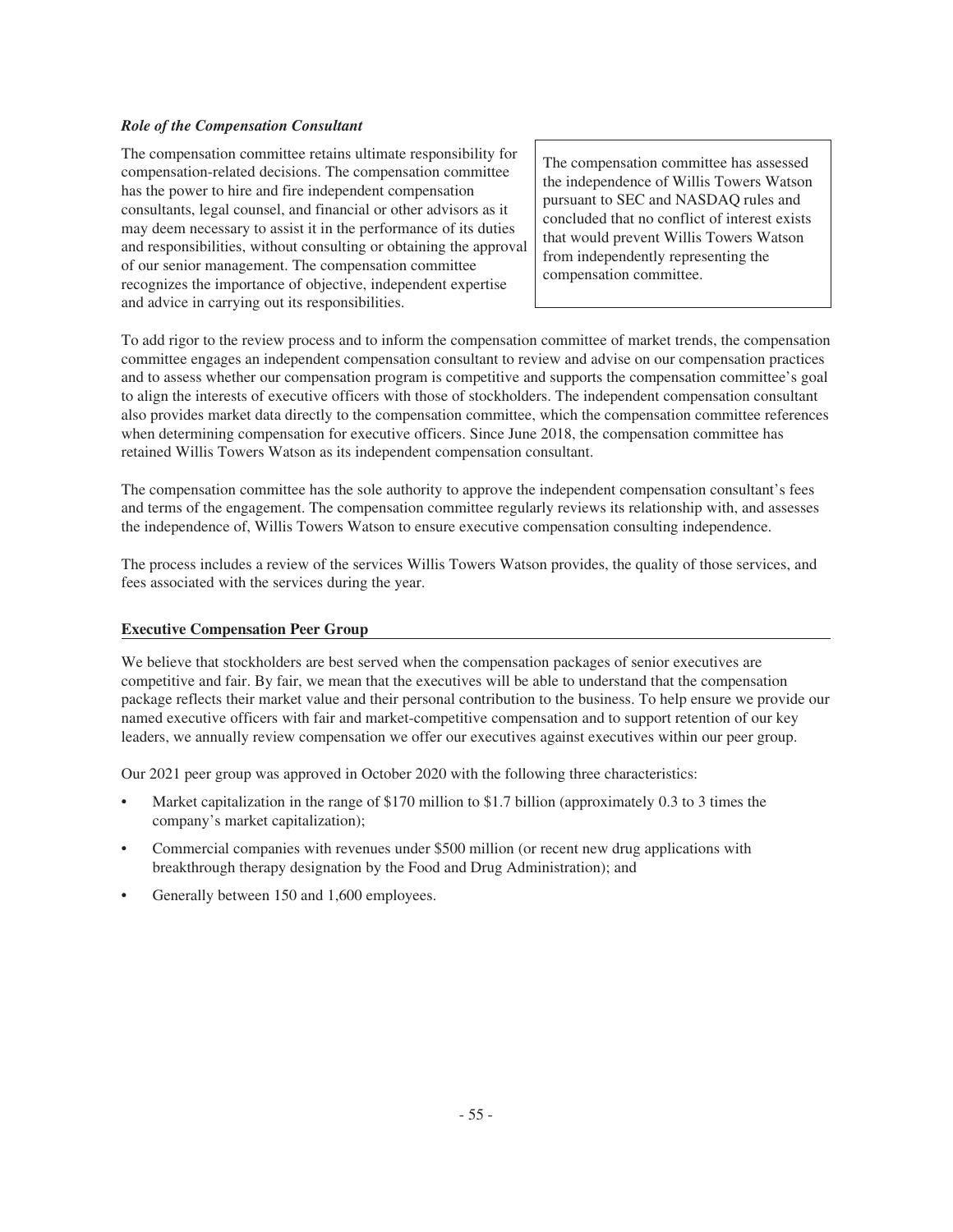Our peer group is regularly reviewed by our compensation committee with consideration given to our strategy and the advice of our compensation committee's independent advisor. Our compensation committee approved the following 17 companies as part of the peer group used for our compensation decisions made in 2021:

#### **2021 Executive Compensation Peer Group** Adaptimmune Therapeutics plc Agenus, Inc. Athenex, Inc. CytomX Therapeutics, Inc. ImmunoGen, Inc. Intercept Pharmaceuticals, Inc. Ironwood Pharmaceuticals, Inc. Karyopharm Therapeutics, Inc. MacroGenics, Inc. NGM Biopharmaceuticals, Inc. Pacira BioSciences, Inc.1 Puma Biotechnology, Inc. Radius Health, Inc. Rigel Pharmaceuticals, Inc. Sorrento Therapeutics, Inc.2 Supernus Pharmaceuticals, Inc. Theravance Biopharma, Inc.

<sup>1</sup> Pacira BioSciences has a market capitalization materially above the criteria range.

<sup>2</sup> Sorrento Therapeutics, Inc. has a market capitalization materially above the criteria range.

Our compensation committee approved changes to the peer group for 2022, removing two companies (above) that are no longer considered comparable in size and adding two others that better reflect our current size and revenue. Our 2022 peer group was approved in October 2021, consisting of companies determined to have or be:

- Market capitalization in the range of \$200 million to \$1.9 billion
- Commercial companies with revenues under \$530 million (or recent new drug applications with breakthrough therapy designation by the Food and Drug Administration); and
- Generally between 100 and 1,400 employees.

This revised peer group was used by the compensation committee in making the compensation decisions for 2022 that are discussed herein:

| 2022 Executive Compensation Peer Group |                                |  |  |  |  |
|----------------------------------------|--------------------------------|--|--|--|--|
| Intercept Pharmaceuticals, Inc.        | Puma Biotechnology, Inc.       |  |  |  |  |
| Ironwood Pharmaceuticals, Inc.         | Radius Health, Inc.            |  |  |  |  |
| Jounce Therapeutics, Inc.              | Rigel Pharmaceuticals, Inc.    |  |  |  |  |
| Karyopharm Therapeutics Inc.           | Supernus Pharmaceuticals, Inc. |  |  |  |  |
| MacroGenics, Inc.                      | Theravance Biopharma, Inc.     |  |  |  |  |
| NGM Biopharmaceuticals, Inc.           |                                |  |  |  |  |
|                                        |                                |  |  |  |  |

# **Using Peer Group Data to Set Target Opportunity**

In setting 2022 compensation, the compensation committee reviewed the market data for our peer group and compared each named executive officer's base salary, target annual performance bonus and equity compensation value, separately and in the aggregate, to amounts paid to similarly situated executives at our peer companies. We believe using our peer group (selected based on the criteria above, which represents companies closely aligned with our company profile and with which we expect to compete more directly for recruiting and retention of key employees and executives) as opposed to a group that comprises a more diverse and broad set of companies (such as an industry group recognized within the S&P 400, a broader industry GICS code, or some other broad-based index) is a better comparator for setting compensation for our employees and a better barometer of competing opportunities for our employees.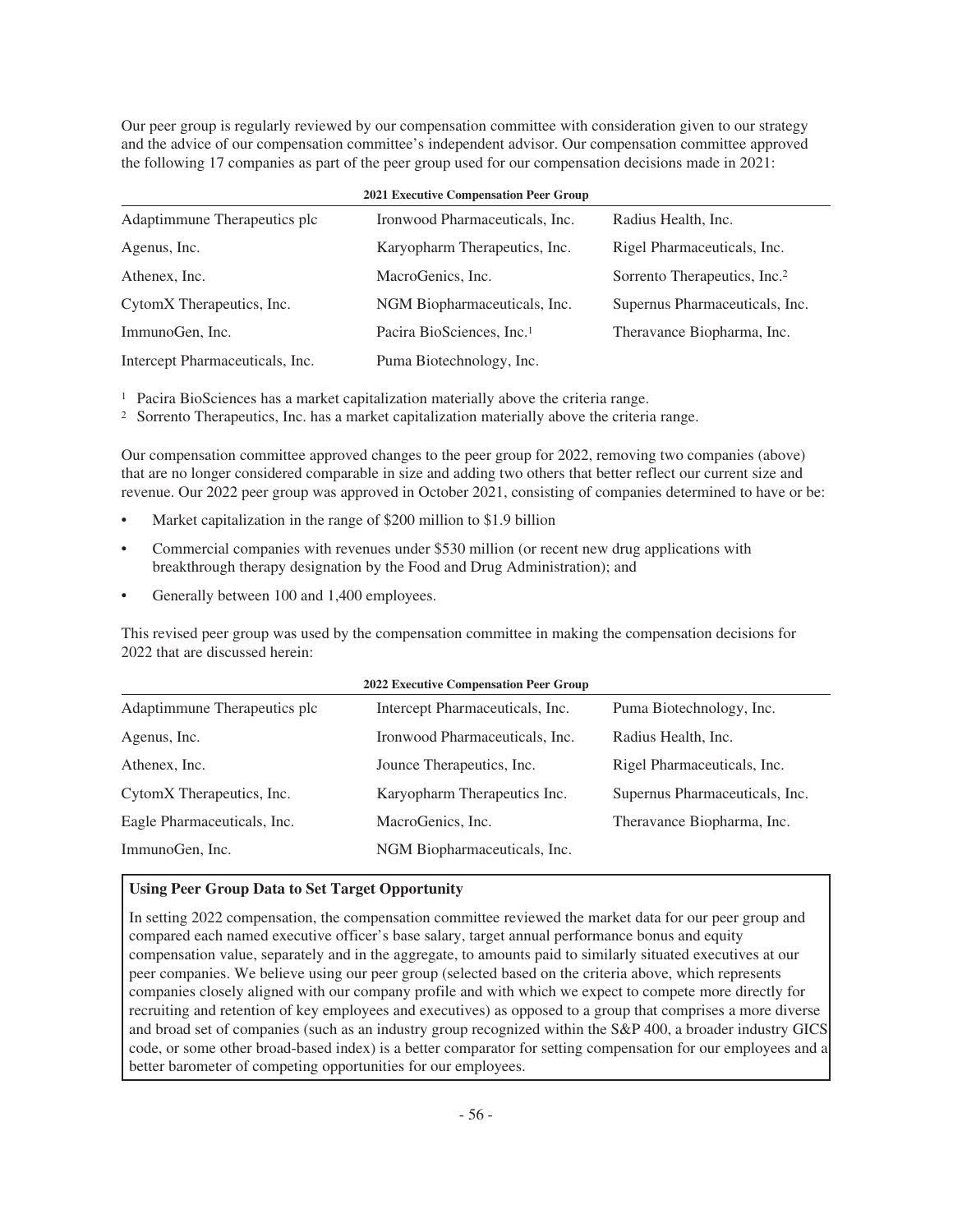Compensation for each executive may vary from this range depending on other factors, such as internal pay equity among our named executive officers or levels of authority, responsibility and experience of our named executive officers that exceed the norms for individuals holding comparably titled positions at other companies.

# **ELEMENTS OF THE EXECUTIVE COMPENSATION PROGRAM**

Our executive compensation program is designed to align the interests of our named executive officers and stockholders and to encourage both personal and collective contributions to support our growth. The following chart highlights the key elements of our executive compensation program and how each is linked to program objectives.

|                                              | Type of<br>Compensation          | <b>Link to Program Objectives</b>                                                                                                                                                                                            |
|----------------------------------------------|----------------------------------|------------------------------------------------------------------------------------------------------------------------------------------------------------------------------------------------------------------------------|
| <b>Base Salary</b>                           | Cash                             | Fixed level of cash compensation to support attraction and<br>retention of key executives in a competitive marketplace                                                                                                       |
|                                              |                                  | Allows us to pay our executives competitively with compensation<br>٠<br>levels in the biopharmaceutical market                                                                                                               |
| Annual<br><b>Performance</b><br><b>Bonus</b> | Cash                             | Target cash incentive opportunity (set as a percentage of base<br>salary) that encourages executives to achieve strong annual<br>company-wide performance                                                                    |
|                                              |                                  | Assists in retaining, attracting and motivating employees in the<br>٠<br>near-term                                                                                                                                           |
| <b>Equity</b><br>Compensation                | <b>Stock Options</b><br>and RSUs | Focuses executives on achievement of long-term company<br>٠<br>strategic goals and total stockholder return, thereby creating long-<br>term stockholder value (pay-for-performance)                                          |
|                                              |                                  | Four-year vesting promotes retention, helping to maintain a<br>٠<br>stable, continuous management team                                                                                                                       |
|                                              |                                  | Promotes ownership in the company<br>٠                                                                                                                                                                                       |
|                                              |                                  | Performance-based equity for the CEO<br>٠                                                                                                                                                                                    |
| <b>Retirement</b><br><b>Benefits</b>         | Benefit                          | Named executive officers participate in the $401(k)$ plan available<br>٠<br>to all employees                                                                                                                                 |
|                                              |                                  | Retirement benefits are a standard element of a total rewards<br>$\bullet$<br>package that helps attract and retain executive talent                                                                                         |
| <b>Other Benefits</b>                        | Benefit                          | Named executive officers participate in the benefit plans available<br>٠<br>to all employees, including health benefits and taxable life<br>insurance premiums (also applicable to all employees)                            |
|                                              |                                  | Benefit plans are a standard element of a total rewards package<br>٠<br>that helps attract and retain executive talent                                                                                                       |
|                                              |                                  | Named executive officers, similar to all employees, can also<br>٠<br>participate in the Employee Stock Purchase Plan to purchase our<br>ordinary shares at a discount on a tax-qualified basis through<br>payroll deductions |
|                                              |                                  | Perquisites are limited in amount and the compensation<br>٠<br>committee limits eligibility and use; named executive officers<br>receive supplemental long-term disability coverage (also available<br>to all employees)     |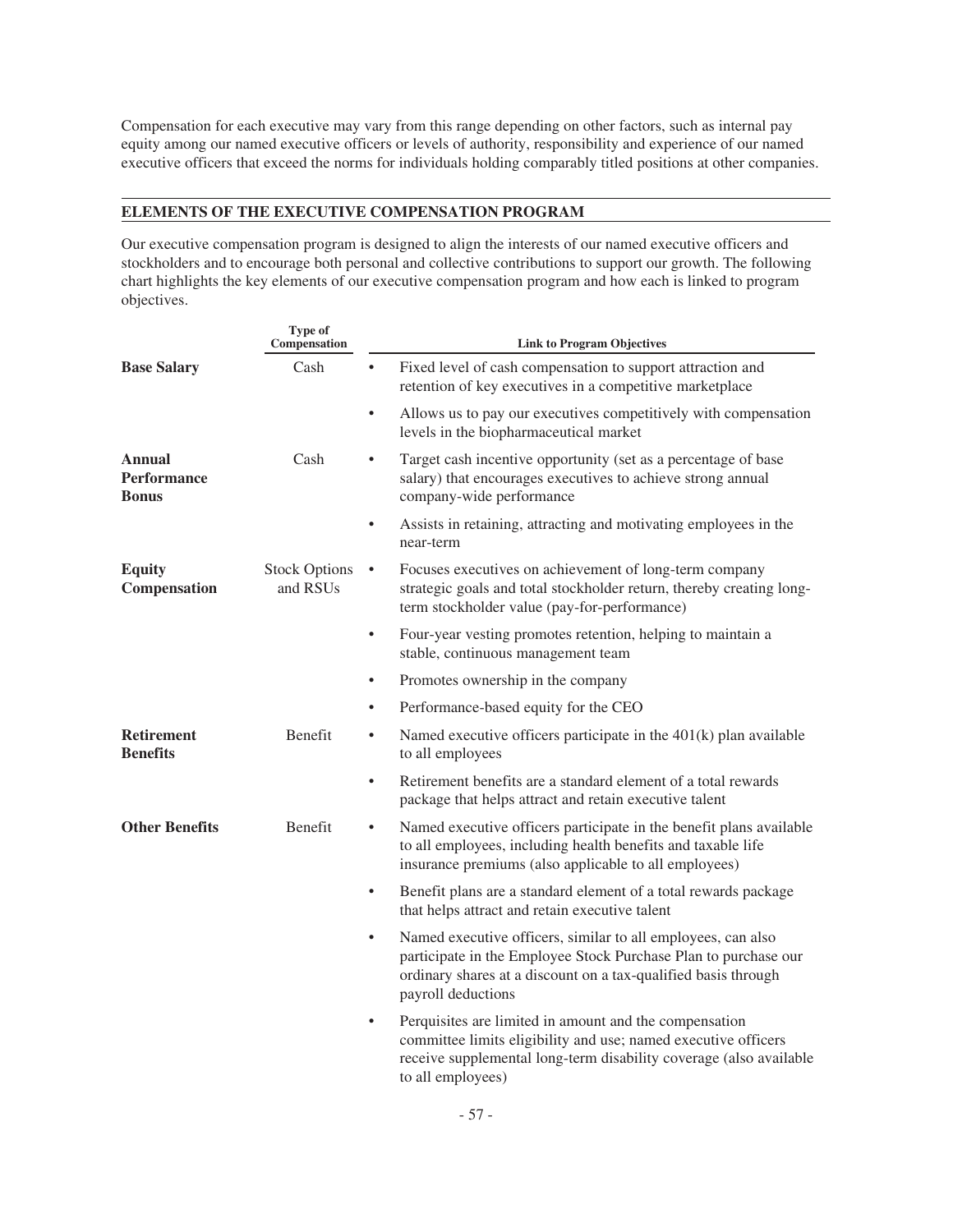|                                       | Type of<br>Compensation |  | <b>Link to Program Objectives</b>                                                                                                                    |
|---------------------------------------|-------------------------|--|------------------------------------------------------------------------------------------------------------------------------------------------------|
| <b>Severance</b><br><b>Agreements</b> | Benefit                 |  | Helps ensure named executive officers remain focused on creating<br>sustainable performance in case of personal uncertainties or risk<br>of job loss |
|                                       |                         |  | Provides confidentiality, non-compete and non-solicit protections                                                                                    |

# **ANALYSIS OF 2021 COMPENSATION DECISIONS**

Compensation packages for our named executive officers generally consist of base salary, an annual performance bonus and equity compensation. In determining the levels and mix of compensation, we have not generally relied on formulaic guidelines, but rather have maintained a flexible approach to compensation determinations based on specific strategic and financial goals deemed important to our long-term success. We believe that the relationship of fixed to performance-based compensation is properly balanced and provides us with an effective means to attract, motivate and retain our named executive officers, as well as reward them for increases in the value of our common stock.

## **Base Salary**

Base salaries for the named executive officers are intended to reflect their skill set, experience, role and responsibilities. The compensation committee initially determines base salary for named executive officers at the time of their appointment based on their position. The compensation committee periodically reviews base salaries for the named executive officers and may make adjustments based on individual performance, overall company performance and, when appropriate, to maintain consistency with our compensation objectives, including being market competitive.

## **Establishing Base Salaries**

When reviewing base salaries for named executive officers for 2021, the compensation committee used a guideline near the 50th percentile of the general industry and peer company data for comparable roles. Individual and company performance are also considered.

# *2021 Base Salary Decisions*

Effective March 1, 2021, all of the named executive officers received base salary increases of 3.0%, consistent with the annual budget increase for all employees. The following table lists the compensation of our named executive officers for 2020 and 2021.

|                                                                  | 2021 Base Salary |             |                       |  |
|------------------------------------------------------------------|------------------|-------------|-----------------------|--|
|                                                                  | 2020 Salary      | 2021 Salary | <b>Percent Change</b> |  |
| Patrick J. Mahaffy                                               | \$720,670        | \$742.290   | $3.0\%$               |  |
| Daniel W. Muehl $\ldots, \ldots, \ldots, \ldots, \ldots, \ldots$ | \$470,066        | \$484,168   | $3.0\%$               |  |
| Gillian C. Ivers-Read                                            | \$480,917        | \$495,345   | $3.0\%$               |  |
| Lindsey Rolfe                                                    | \$522,632        | \$538,311   | $3.0\%$               |  |
|                                                                  | \$474,400        | \$488,632   | $3.0\%$               |  |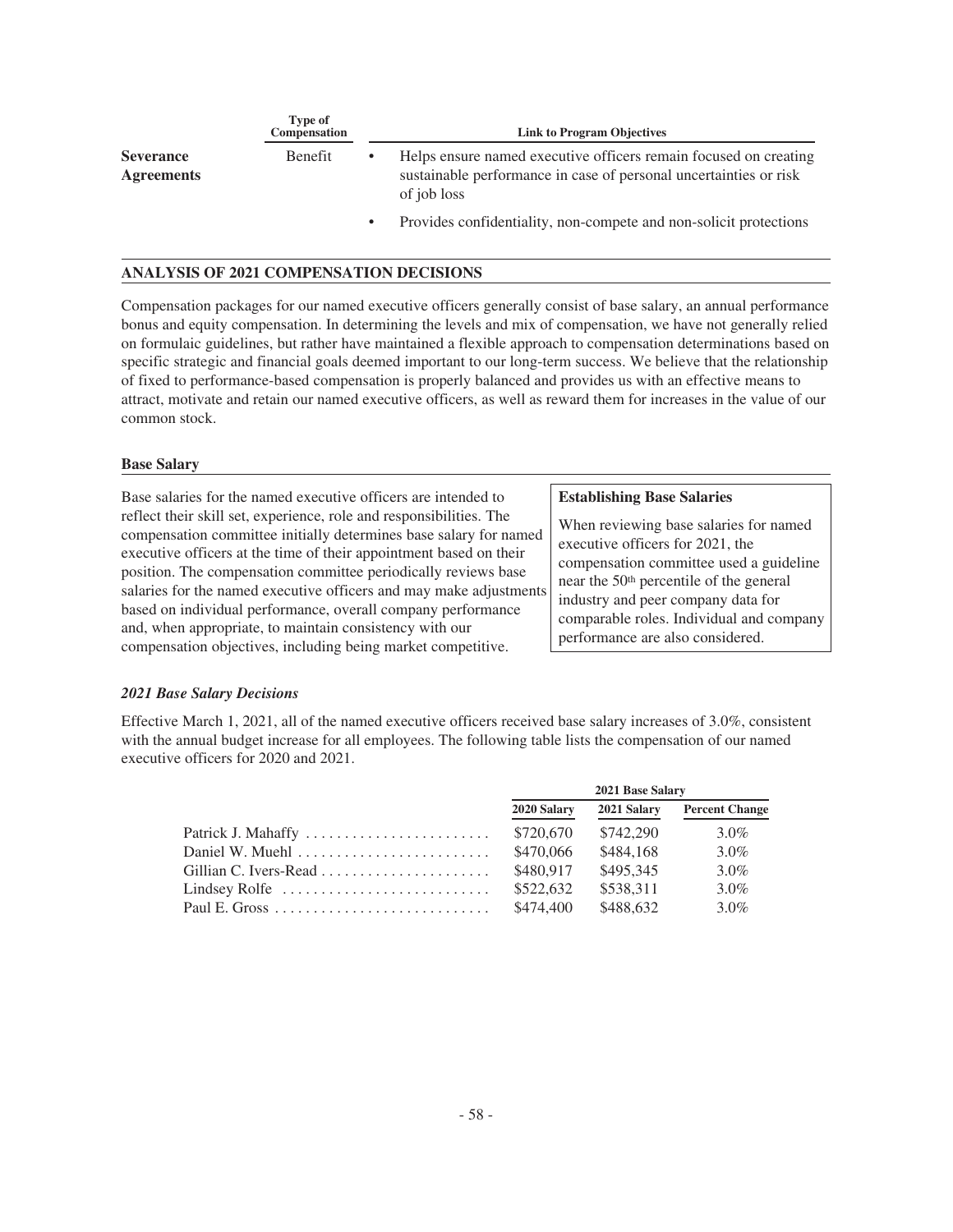## *2022 Base Salary Decisions*

Effective March 1, 2022, all of the named executive officers received base salary increases of 3.5%, below the 4% annual budget increase for all employees. Base salary increases are generally tied to inflation and the need to keep executives at market-competitive levels of base pay. The larger increase in 2022 compared to 2021 is reflective of current inflationary trends.

|                       | 2022 Base Salary |             |                       |  |  |
|-----------------------|------------------|-------------|-----------------------|--|--|
|                       | 2021 Salary      | 2022 Salary | <b>Percent Change</b> |  |  |
| Patrick J. Mahaffy    | \$742,290        | \$768,270   | $3.5\%$               |  |  |
| Daniel W. Muehl       | \$484,168        | \$501,114   | $3.5\%$               |  |  |
| Gillian C. Ivers-Read | \$495,345        | \$512,682   | $3.5\%$               |  |  |
| Lindsey Rolfe         | \$538.311        | \$557.152   | $3.5\%$               |  |  |
| Paul E. Gross         | \$488,632        | \$505,734   | $3.5\%$               |  |  |

# **Annual Performance Bonus**

Our annual performance bonus provides named executive officers with the opportunity to earn rewards based on the achievement of strong corporate-wide performance.

J.

| <b>2021 Annual Performance Bonus Decisions</b>                                                                                                                                                                           | <b>Linking Compensation to Performance</b>                                                                                                                               |  |  |  |
|--------------------------------------------------------------------------------------------------------------------------------------------------------------------------------------------------------------------------|--------------------------------------------------------------------------------------------------------------------------------------------------------------------------|--|--|--|
| During the first quarter of 2022, the compensation committee<br>reviewed our performance against our 2021 corporate goals, as well<br>as the overall progress of the company. The 2021 corporate-wide<br>goals included: | The compensation committee believes that<br>linking pay to performance will motivate<br>our executives to achieve the greatest<br>possible returns for our stockholders. |  |  |  |
| 2021 Corporate Goals                                                                                                                                                                                                     | Status as of Dec 31, 2021                                                                                                                                                |  |  |  |
| Achieve 2021 budgeted product revenues (Rubraca)                                                                                                                                                                         | <b>PARTIALLY COMPLETED</b>                                                                                                                                               |  |  |  |
| Athena monotherapy data in less than 3 months of events (Rubraca)                                                                                                                                                        | N/A (EVENTS NOT YET                                                                                                                                                      |  |  |  |
|                                                                                                                                                                                                                          | <b>REACHED</b> )                                                                                                                                                         |  |  |  |
| Lodestar: enroll 50 pts (2Q21) to support FDA discussions regarding a sNDA                                                                                                                                               |                                                                                                                                                                          |  |  |  |
| (Rubraca)                                                                                                                                                                                                                | <b>COMPLETED</b>                                                                                                                                                         |  |  |  |
| 177Lu-FAP-2286: Enroll 3 dose cohorts in phase 1 study (FAP-2286)                                                                                                                                                        | <b>NOT COMPLETED</b>                                                                                                                                                     |  |  |  |
| Alpha Emitter FAP-2286: Choose agent (FAP-2286)                                                                                                                                                                          | <b>COMPLETED</b>                                                                                                                                                         |  |  |  |
| Achieve results for each phase 2 cohort and determine potential registration                                                                                                                                             |                                                                                                                                                                          |  |  |  |
| strategy (Lucitanib)                                                                                                                                                                                                     | <b>COMPLETED</b>                                                                                                                                                         |  |  |  |

In addition to the 2021 corporate goals set by our board of directors, we accomplished some other notable achievements during 2021, as discussed in the "2021 Achievements" section on page 45.

For purposes of annual performance bonus, Mr. Mahaffy is measured on corporate performance goals and the other named executive officers are measured on a combination of corporate and individual performance goals. Based on the overall corporate-wide performance we achieved in 2021 compared to the goals we set at the beginning of the year and our operational and financial performance, the compensation committee awarded bonus payouts at 75% of target for all of the named executive officers in March 2022.

Extend cash runway into 2024 **NOT COMPLETED**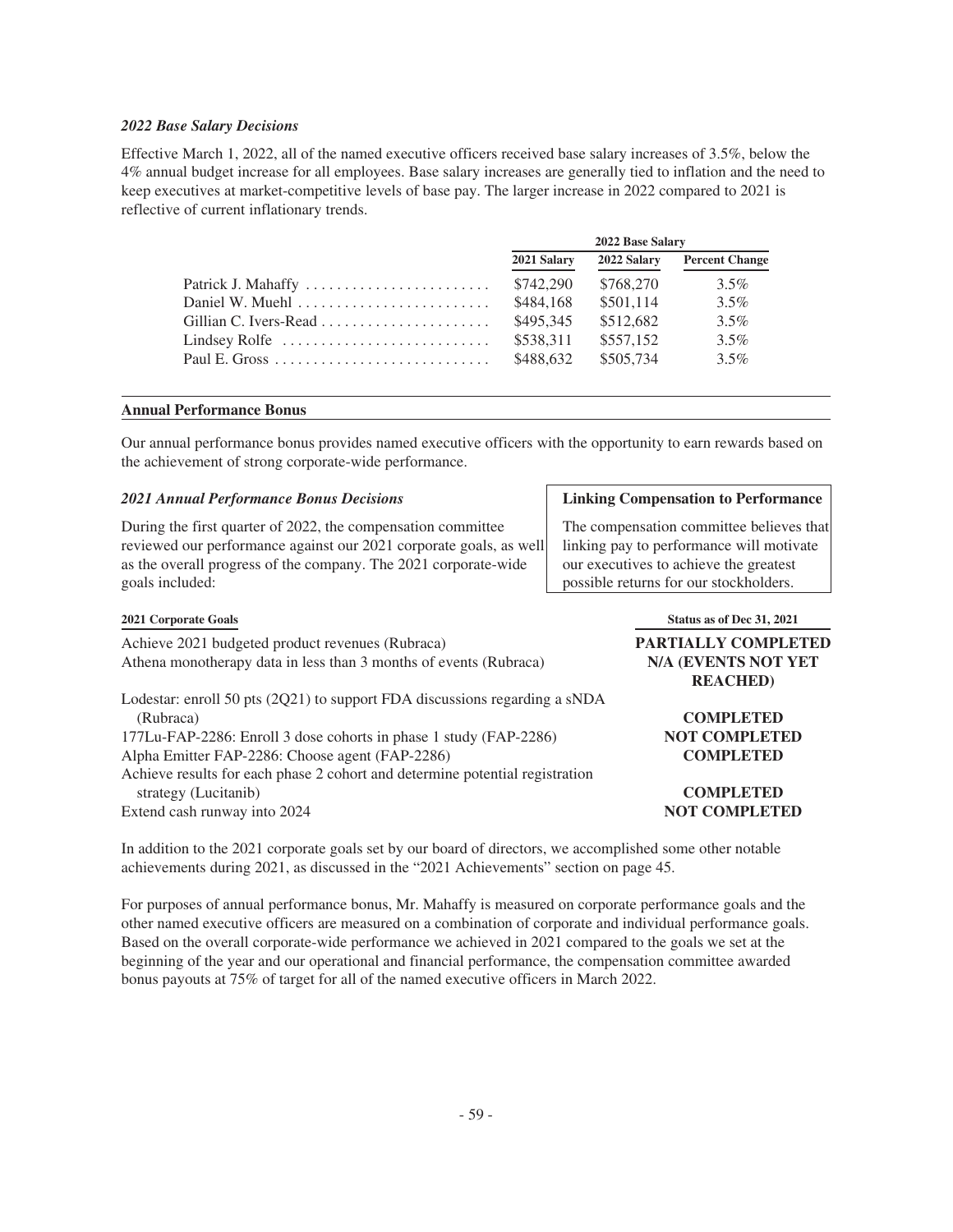At Mr. Mahaffy's request, the compensation committee chose to defer the payment of his 2021 bonus until such time as the company announces in its public filings that it has sufficient cash to meet its obligations for the next 12 months. If such condition is met before the end of calendar year 2022, his annual bonus will be paid prior to the end of calendar year 2022.

|                       | 2021 Annual Incentive (paid in 2022) |                     |                                          |                                   |  |  |  |  |
|-----------------------|--------------------------------------|---------------------|------------------------------------------|-----------------------------------|--|--|--|--|
|                       | Target as a % of Base Salary         | <b>Target Award</b> | <b>Opportunity</b> Actual Amount Awarded | Actual as a % of<br><b>Target</b> |  |  |  |  |
| Patrick J. Mahaffy    | 70%                                  | \$519,603           | \$389,702                                | 75%                               |  |  |  |  |
| Daniel W. Muehl       | 50%                                  | \$242,084           | \$181,563                                | 75%                               |  |  |  |  |
| Gillian C. Ivers-Read | 50%                                  | \$247,673           | \$185,754                                | 75%                               |  |  |  |  |
| Lindsey Rolfe         | 50%                                  | \$269,156           | \$201,867                                | 75%                               |  |  |  |  |
| Paul E. Gross         | 50%                                  | \$244,316           | \$183,237                                | 75%                               |  |  |  |  |

# **Equity Compensation**

| As with the other elements of compensation, the compensation         | <b>Determining Equity Grants</b>            |
|----------------------------------------------------------------------|---------------------------------------------|
| committee determines the amount of long-term incentive               | The compensation committee took into        |
| compensation opportunities for our executive officers as part of its | account both the grant date fair value and  |
| annual compensation review. In order to align the interests of our   | the actual realizable value of the stock    |
| named executive officers with those of our stockholders, as well as  | options and restricted stock units then     |
| to provide sufficient retention incentives to our executives, the    | outstanding. We believe realizable value is |
| compensation committee deemed it appropriate to grant stock          | a more accurate statement of our named      |
| options and restricted stock units, or RSUs, pursuant to our Clovis  | executive officers' actual compensation     |
| Oncology, Inc. Amended and Restated 2020 Stock Incentive Plan,       | value as compared to the grant date fair    |
| or the 2020 Plan, to our named executive officers.                   | value of these awards.                      |

Stock-settled restricted stock units are "full value grants," meaning that, upon vesting, the recipient is awarded the full share. While the value executives realize in connection with an award of restricted stock units does depend on our stock price, time-vested restricted stock units generally have some value even if our stock price significantly decreases following the grant. As a result, time-vested restricted stock units help to secure and retain executives and instill an ownership mentality, regardless of whether our stock price increases or decreases, although the value of restricted stock units is lower if our stock price decreases. In contrast, stock options provide an effective performance incentive and align the executives' interest with that of stockholder interests because our executive officers derive value from their options only if our stock price increases following their grant (which benefits all stockholders) and they remain employed with us beyond the date that their options "vest" (that is, become exercisable).

# *2021 Equity Compensation Decisions*

On March 1, 2021, named executive officers other than Mr. Mahaffy received annual equity grants in the form of RSUs, vesting in installments over a four-year period. The compensation committee made this decision to grant RSUs beginning in 2020 for two reasons: to ensure executive continuity during a challenging time for the company, and to utilize a less dilutive equity vehicle than stock options.

• 25% of the shares of common stock subject to the RSUs vest and settle on the one-year anniversary of the grant, and the remainder vest and settle in substantially equal quarterly installments over the 12 quarters immediately following the first anniversary of the grant, subject to continued employment through such date.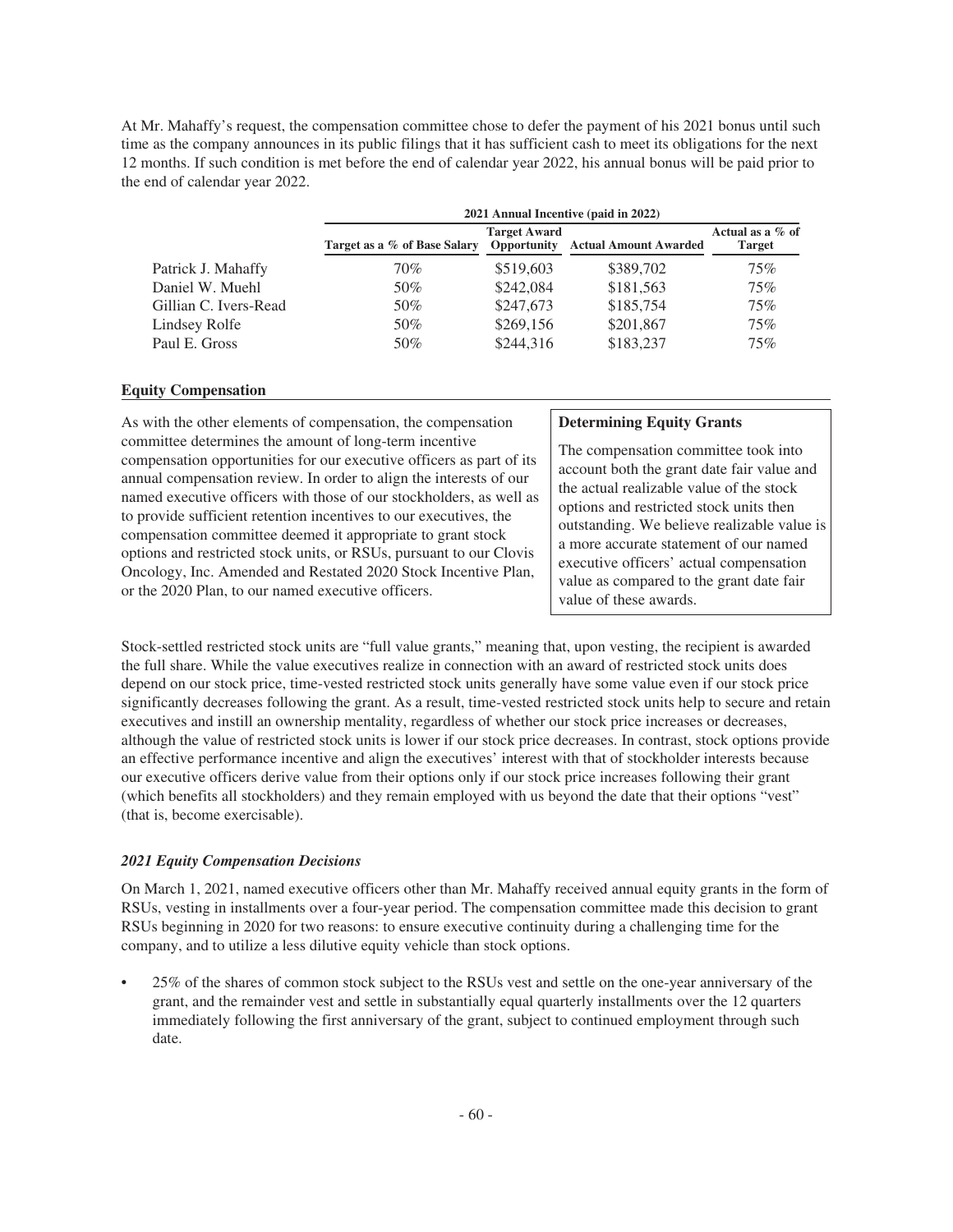On March 1, 2021, as CEO, Mr. Mahaffy received stock options to purchase 380,000 shares of our common stock under the following conditions:

- 80,000 vested if product revenues for fiscal year 2021 met or exceeded amounts budgeted in the company's budget as approved by the board on December 8, 2020; however, this target was not achieved, and therefore these options did not vest and were forfeited;
- 40,000 vested if the company selected an alpha-emitter agent for use in the study of its product candidate FAP-2286 by December 31, 2021; this target was achieved, and these options vested;
- 40,000 vested if the company completed enrollment of three dose cohorts in the Phase 1 study of 177Lu-FAP-2286 by December 31, 2021; however, this target was not achieved, and therefore these options did not vest and were forfeited; and
- 220,000 shares will vest over a four-year period, with 25% vesting at the one-year anniversary of the grant date and the remainder vesting monthly over the remaining three years.

The following table provides information about the number of stock options and RSUs granted in March 2021, and the value of those stock options and RSUs:

|                       | 2021 Equity Awards             |                                                               |                       |                      |  |  |  |
|-----------------------|--------------------------------|---------------------------------------------------------------|-----------------------|----------------------|--|--|--|
|                       | <b>Number of Stock Options</b> | <b>Grant Date Fair Value</b><br>of Stock Options <sup>1</sup> | <b>Number of RSUs</b> | <b>Value of RSUs</b> |  |  |  |
| Patrick J. Mahaffy    | 380,000                        | \$1,878,150                                                   | 0                     | N/A                  |  |  |  |
| Daniel W. Muehl       | $\theta$                       | N/A                                                           | 81,000                | \$504,630            |  |  |  |
| Gillian C. Ivers-Read | $\theta$                       | N/A                                                           | 81,000                | \$504,630            |  |  |  |
| Lindsey Rolfe         | $\theta$                       | N/A                                                           | 81,000                | \$504,630            |  |  |  |
| Paul E. Gross         | $\theta$                       | N/A                                                           | 81,000                | \$504,630            |  |  |  |

<sup>1</sup> Grant date fair value is a value determined at the time of grant for accounting purposes, which is based on Black-Scholes modelling to value options.

# *2022 Equity Compensation Decisions*

On March 1, 2022, named executive officers other than Mr. Mahaffy received annual equity grants in the form of RSUs, vesting in installments over a four-year period. Given the current landscape, and the need to retain executives during this challenging and critical time for the business, the compensation committee again decided to grant only RSUs – a less dilutive equity vehicle than stock options. We will continue to revisit this decision in future years.

• 25% of the shares of common stock subject to the RSUs vest and settle on the one-year anniversary of the grant, and the remainder vest and settle in substantially equal quarterly installments over the 12 quarters immediately following the first anniversary of the grant, subject to continued employment through such date.

On March 1, 2022, as CEO, Mr. Mahaffy received stock options to purchase 380,000 shares of our common stock under the following conditions:

- 80,000 will vest if product revenues for fiscal year 2022 meet or exceed the budgeted amount in the company's budget as approved by the board on December 2, 2021;
- 80,000 will vest if the company has sufficient available cash and cash equivalents or available sources of borrowing as of December 31, 2022 to fund the operating plan approved by that same date into 2024;
- 220,000 shares will vest over a four-year period, with 25% vesting at the one-year anniversary of the grant date and the remainder vesting monthly over the remaining three years.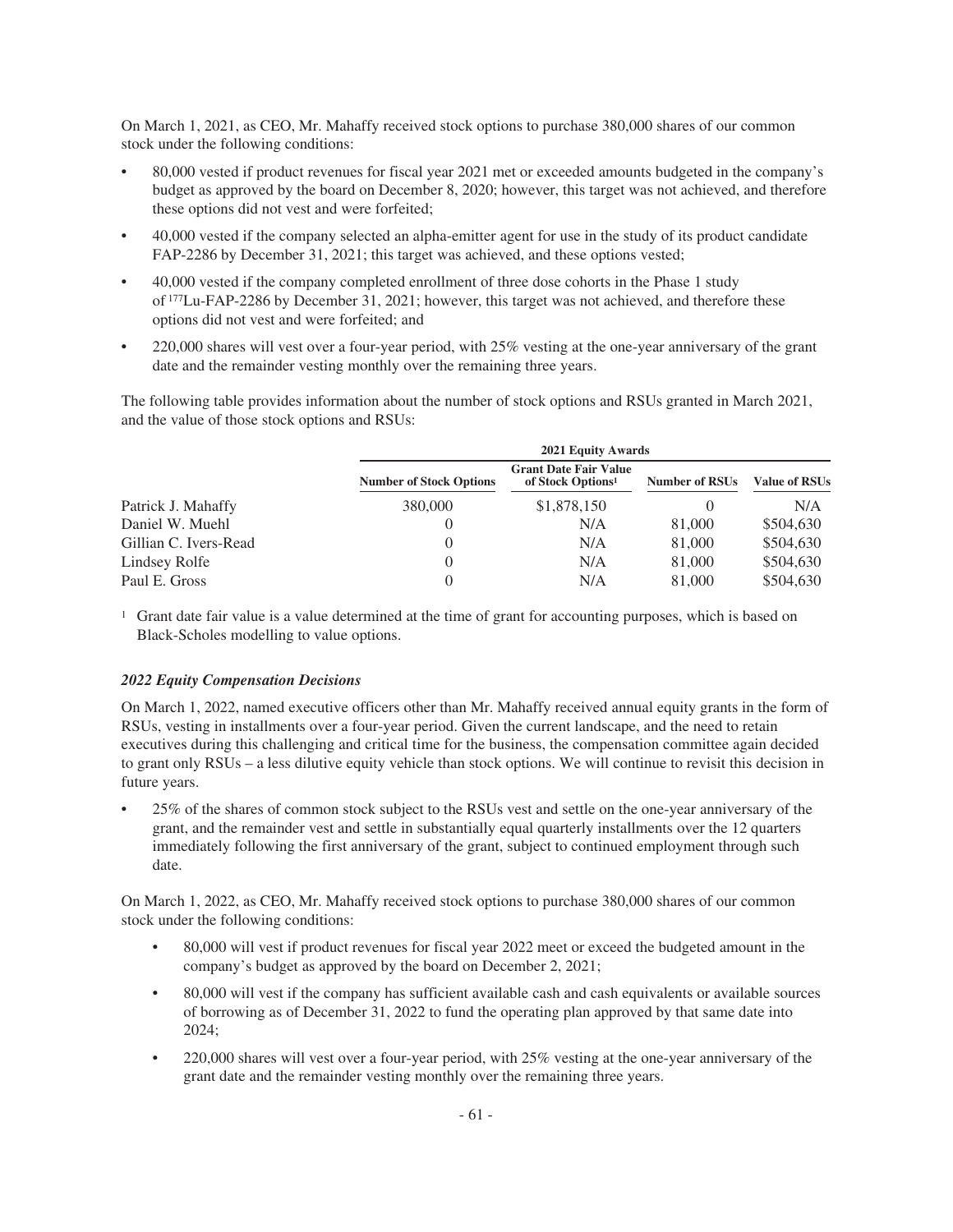The following table provides information about the number of stock options and RSUs granted in March 2022, and the value of those stock options and RSUs:

|                       | 2022 Equity Awards             |                                                               |                       |                      |  |  |  |
|-----------------------|--------------------------------|---------------------------------------------------------------|-----------------------|----------------------|--|--|--|
|                       | <b>Number of Stock Options</b> | <b>Grant Date Fair Value</b><br>of Stock Options <sup>1</sup> | <b>Number of RSUs</b> | <b>Value of RSUs</b> |  |  |  |
| Patrick J. Mahaffy    | 380,000                        | \$557,878                                                     |                       | N/A                  |  |  |  |
| Daniel W. Muehl       | $\theta$                       | N/A                                                           | 81,000                | \$157,950            |  |  |  |
| Gillian C. Ivers-Read | $\theta$                       | N/A                                                           | 81,000                | \$157,950            |  |  |  |
| Lindsey Rolfe         | $\theta$                       | N/A                                                           | 81,000                | \$157,950            |  |  |  |
| Paul E. Gross         | $\theta$                       | N/A                                                           | 81,000                | \$157,950            |  |  |  |

<sup>1</sup> Grant date fair value is a value determined at the time of grant for accounting purposes, which is based on Black-Scholes modelling to value options.

## **Retirement Savings Programs**

In 2021, we provided retirement benefits to our named executive officers, other than Dr. Rolfe, through the Clovis Oncology, Inc. 401(k) plan, a defined contribution retirement savings plan. The named executive officers participate in these plans on the same terms and conditions as our other employees. For the 401(k) plan, we make matching contributions to the account of each eligible employee of 100% on the first 4% of gross wages that an employee contributes to his or her account. In 2021, each named executive officer, other than Dr. Rolfe, received matching contributions of \$11,600 to his or her 401(k) plan account.

Contributions to Clovis retirement plans support an important part of our executive compensation program objectives: retention.

#### **Other Benefits**

In 2021, all of the named executive officers were eligible to participate in a number of broad-based benefit programs, including health benefits and a life insurance benefit equal to two times their base salary, subject to an overall cap. Because the U.S. Internal Revenue Code imputes income on life insurance benefits above a threshold (\$50,000 in 2021), we include an amount of income attributable to the taxable insurance premiums we pay. This life insurance benefit is provided to all employees and consequently applies to our named executive officers.

We maintain an employee stock purchase plan, the ESPP, which provides our employees, including our named executive officers, with an opportunity to purchase our ordinary shares at a discount on a tax-qualified basis through payroll deductions. The ESPP is designed to qualify as an "employee stock purchase plan" under Section 423 of the Internal Revenue Code.

The named executive officers also received certain perquisites, including supplemental long-term disability coverage, which we believe are necessary in light of the competitive market for talent in our industry. The total cost of these benefits is a small percentage of each named executive officers' total compensation. The value of these benefits is reflected in the All Other Compensation column in the Summary Compensation Table.

## **Other Key Features of Our Executive Compensation Program**

As we look to the future of the company, we have adopted policies to help drive sustainable growth by further aligning the financial interests of our executives and stockholders with long-term stock price performance, which will help limit excessive risk-taking and executive misconduct through stock ownership guidelines, minimum holding requirements, a clawback policy and an enhanced anti-hedging policy, as outlined below.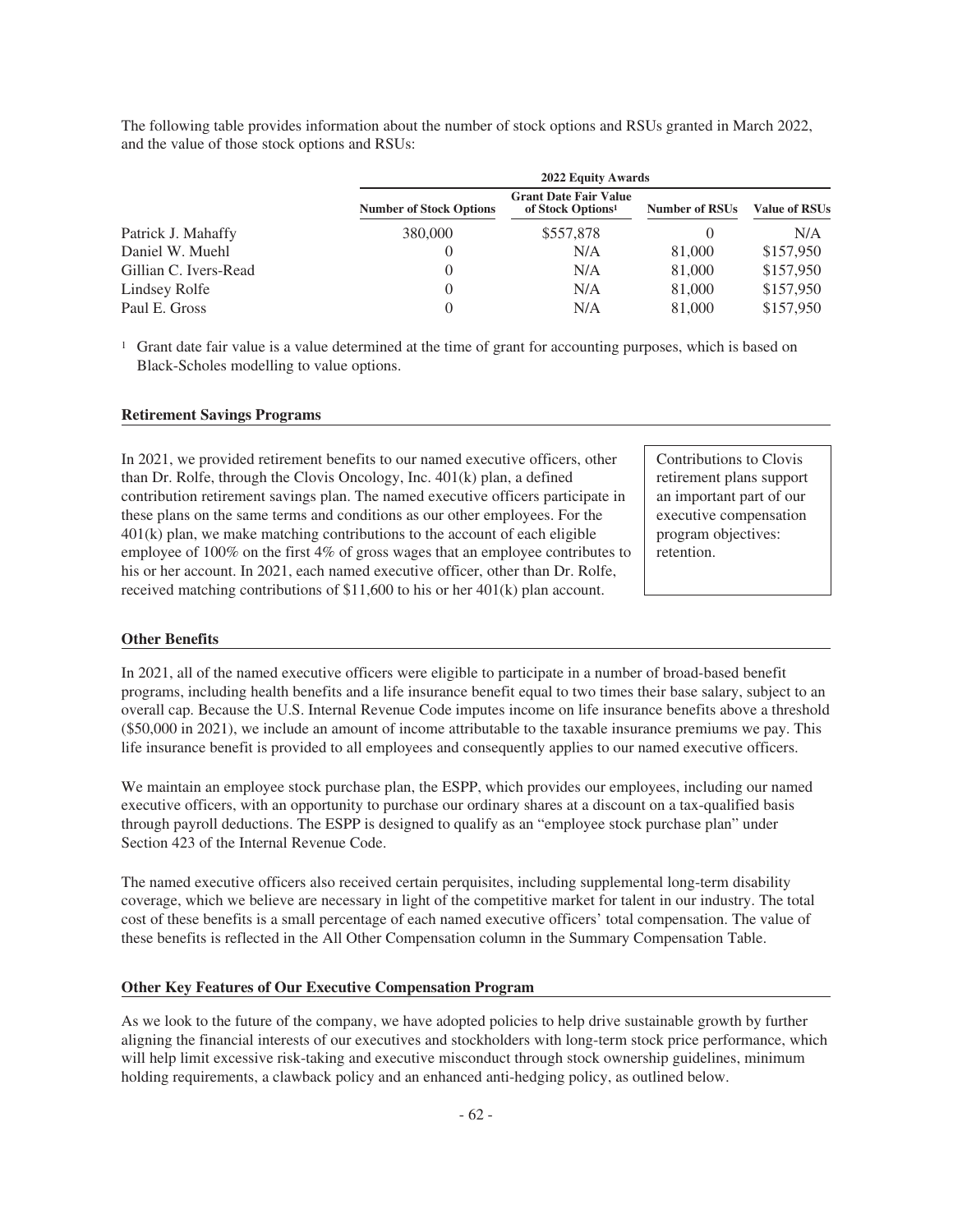# *Stock Ownership Guidelines*

Our stock ownership guidelines require all executive officers to hold a minimum number of shares of our stock while serving as an executive officer. The guidelines are intended to further align the interests of executive management with those of our stockholders by requiring executives to be subject to the same long-term stock price volatility our stockholders experience. The minimum threshold is based on a multiple of base compensation, equal to three times base salary for our CEO and one times base salary for all other executive officers.

When determining whether the executive officers have met the minimum threshold requirements under the policy, calculations include all shares held outright by the executive and any vested equity awards. Each executive initially has five years in order to meet his or her minimum ownership threshold (and one year after a salary increase). During this five-year phase-in period, the executive is not allowed to sell more than 50% of any vested equity awards until he or she has met the applicable minimum threshold. The policy is administered and monitored by our Chief Financial Officer under the direction of the compensation committee.

Currently, two of our named executive officers are not in compliance with our stock ownership guidelines. As neither of the two named executive officers have sold any stock, the primary reason for the lack of compliance is the devaluation of the stock price. The compensation committee discussed the situation and considered alternatives for remedying it, ultimately determining that the named executive officers in question will not be allowed to sell any of their shares until they are back in compliance (with an exception to sell shares to cover taxes on their RSUs).

# *Minimum Holding Requirements*

All new equity awards are subject to minimum holding requirements. This requires all executive officers to hold any shares obtained upon the exercise of a stock option or the vesting or settlement of other share-based awards for at least six months, except as necessary to cover the exercise price, taxes and broker commissions.

# *Clawback Policy*

We maintain specific provisions regarding the recovery ("clawback") of awards to deter certain types of conduct, including conduct that could affect the accuracy of our financial statements. If the board of directors determines that an executive officer has engaged in detrimental conduct that directly or indirectly results in a material misstatement in our financial statements or performance metrics, which affects the executive officer's compensation, the board of directors may, in its discretion, seek reimbursement of any portion of performancebased equity awards earned by or incentive cash compensation paid or awarded to the executive that is greater than what would have been earned by, paid or awarded to the executive if calculated based on the restated financial statements or performance metrics. If the board of directors determines that it is appropriate to recoup incentive cash compensation or performance-based equity awards from an executive officer under this policy, the board of directors will, in its sole discretion, determine the following:

- The amount of incentive-based cash compensation or equity compensation provided to the executive officer that is subject to recoupment, and
- The method of recoupment, including whether to seek the return of incentive-based compensation already paid or to withhold or otherwise recoup (totally or partially) compensation that has not vested or has not been paid.

# *Anti-Hedging and Anti-Pledging Policies*

Our Insider Trading Policy prohibits hedging, pledging, short sales and transactions involving puts, calls and other derivative securities on an exchange by any employee or director.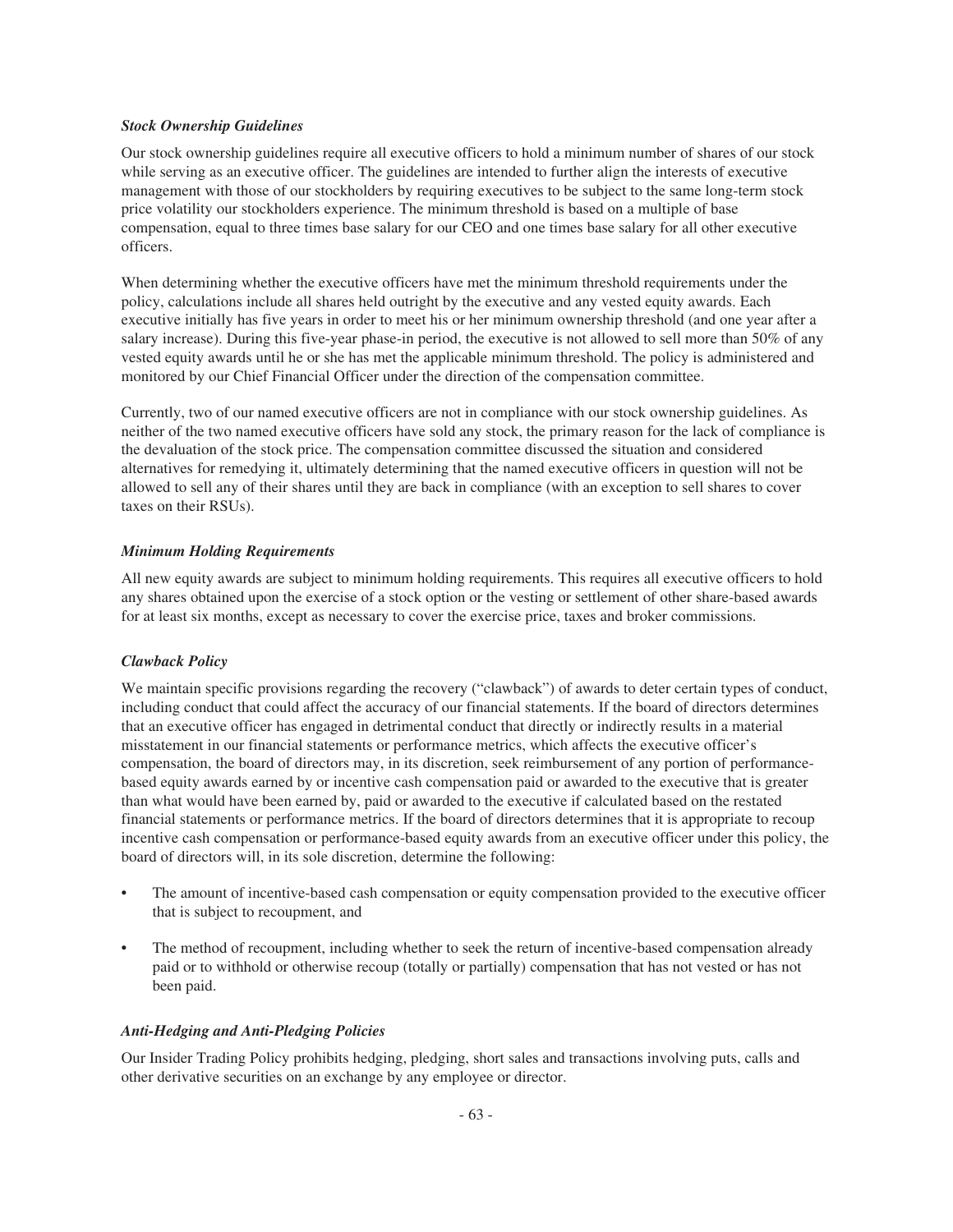# *Impact of Accounting and Tax Requirements on Compensation*

Section 162(m) of the Internal Revenue Code, or Section 162(m), generally disallows public companies a tax deduction for compensation in excess of \$1 million paid to their chief executive officers and three other highly compensated executive officers (other than the chief financial officer) unless an exemption applies. The Tax Cuts and Jobs Act, enacted on December 22, 2017, substantially modified Section 162(m) and, among other things, beginning in 2018, expanded the scope of the executive officers subject to Section 162(m), or the Covered Employees, to include any individual who served as the chief executive officer and chief financial officer at any time during the taxable year and the three other most highly compensated officers (other than the chief executive officer and chief financial officer) for the taxable year, and now provides that once an individual becomes a Covered Employee for any taxable year beginning after December 31, 2016, that individual will remain a Covered Employee for all future years, including following any termination of employment.

The compensation committee periodically reviews the potential consequences of Section 162(m) with respect to the elements of our compensation program; however, given that the impact of Section 162(m) on taxes currently payable by us is mitigated by our net operating loss carryforwards and in order to maintain flexibility in compensating executive officers in a manner designed to promote varying corporate goals in the best interest of the company, the compensation committee has not limited compensation to those levels or types of compensation that would be deductible by us.

# **Employment Agreements**

Each of our named executive officers is party to substantially similar employment agreements (described in more detail below) with the company. With the assistance of our compensation consultants, the compensation committee determined that it was advisable to enter into employment agreements with each named executive officer to ensure that the compensation and benefits provided to such executives was competitive with our publicly traded peer companies and to ensure that we have adequate protection in the form of restrictive covenants following a termination of employment. The employment agreements with each of our named executive officers also provide for severance payments and benefits upon certain qualifying terminations of employment. For additional information about these employment agreements, see "—Narrative Disclosure Relating to Summary Compensation Table and Grants of Plan-Based Awards Table" on page 67.

# **REPORT OF THE COMPENSATION COMMITTEE**

Our compensation committee has reviewed and discussed with management the Compensation Discussion and Analysis set forth in this proxy statement. Based on such review and discussions, our compensation committee has recommended to the board of directors that the Compensation Discussion and Analysis be included in this proxy statement and in the Annual Report on Form 10-K for the year ended December 31, 2021, filed by us with the SEC.

# **Respectfully submitted, The Compensation Committee of the Board of Directors**

James C. Blair, Chair Richard A. Fair Ginger Graham Thorlef Spickschen

*The material in this report is not "soliciting material," shall not be deemed "filed" with the SEC and shall not to be incorporated by reference in any filing of Clovis Oncology, Inc. under the Securities Act or the Exchange Act, whether made before or after the date hereof and irrespective of any general incorporation language in any such filing.*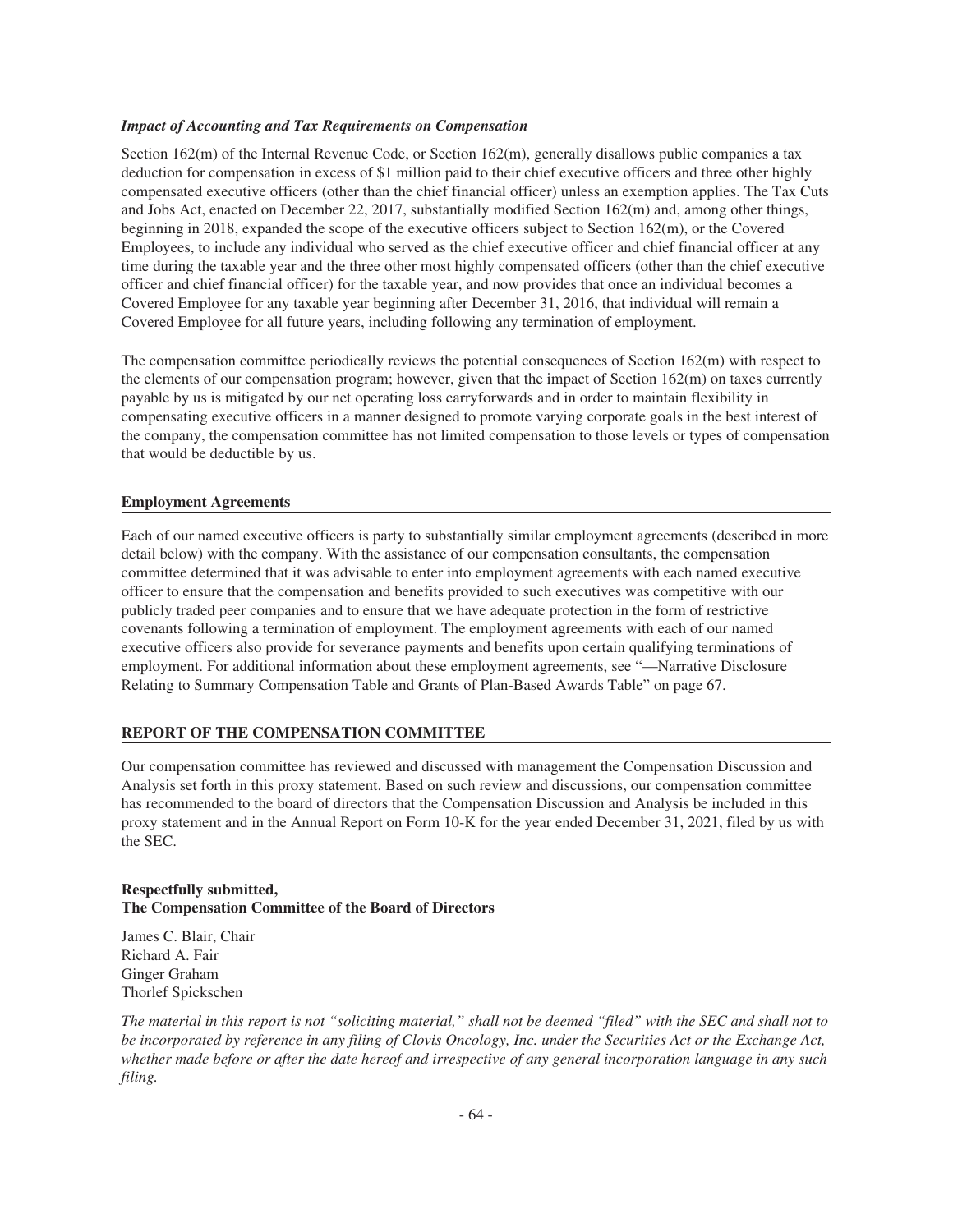## **Summary Compensation Table**

The following table shows the compensation of our principal executive officer, our principal financial officer and our other named executive officers for the years ended 2021, 2020, and 2019.

| <b>Name and Principal Position</b>             | Year | <b>Salary</b><br>$(\$)$ <sup>(1)</sup> | <b>Bonus</b><br>$($ \$ $)(2)$ | Option<br>Awards<br>$$^{(3)}$$ | <b>Stock</b><br>Awards<br>$$^{(4)}$$ | <b>All Other</b><br>Compensation<br>$($ \$ $)($ <sup>5</sup> $)$ | Total $(\$)$ |
|------------------------------------------------|------|----------------------------------------|-------------------------------|--------------------------------|--------------------------------------|------------------------------------------------------------------|--------------|
| Patrick J. Mahaffy                             | 2021 | 738,687                                | $\frac{1}{2}$                 | 1,878,150                      |                                      | 22,246                                                           | 2,639,083    |
| President and Chief                            | 2020 | 720,670                                |                               | 491,858 1,994,945              | $\overbrace{\phantom{aaaaa}}$        | 22,046                                                           | 3,229,519    |
| <i>Executive Officer</i>                       |      |                                        |                               | 2019 718,640 454,024 5,712,960 | $\overline{\phantom{0}}$             | 21,846                                                           | 6,907,470    |
| Daniel W. Muehl                                |      | 2021 481,818 181,563                   |                               | $\overline{\phantom{m}}$       | 504,630                              | 22,670                                                           | 1,190,681    |
| <b>EVP</b> and Chief Financial Officer         |      | 2020 468,851 229,158                   |                               |                                | 613,460                              | 21,969                                                           | 1,333,438    |
|                                                |      | 2019 453,683 216,359                   |                               |                                | 571,182 2,317,037                    | 21,410                                                           | 3,579,671    |
| Gillian C. Ivers-Read                          | 2021 | 492,940                                | 185,754                       | $\overline{\phantom{m}}$       | 504,630                              | 28,368                                                           | 1,211,692    |
| EVP and Chief                                  |      | 2020 479,674 234,448                   |                               | $\overline{\phantom{m}}$       | 613,460                              | 27,820                                                           | 1,355,402    |
| Regulatory Officer                             |      | 2019 464,692 221,354                   |                               |                                | 380,788 1,544,691                    | 27,368                                                           | 2,638,893    |
| Lindsey Rolfe <sup>(6)</sup>                   |      | 2021 535,630                           | 201,867                       | $\overline{\phantom{m}}$       | 504,630                              | $\hspace{0.05cm}$                                                | 1,242,127    |
| <b>EVP</b> of Clinical Development and         |      | 2020 518,294 254,784                   |                               |                                | 613,460                              | $\overline{\phantom{m}}$                                         | 1,386,538    |
| Pharmacovigilance and<br>Chief Medical Officer |      | 2019 504,656 240,553                   |                               |                                | 380,788 1,544,691                    | 14,822                                                           | 2,685,510    |
| Paul E. Gross                                  | 2021 | 486,260                                | 183,237                       | $\overline{\phantom{m}}$       | 504,630                              | 22,385                                                           | 1,196,512    |
| <b>EVP</b> and General Counsel                 | 2020 | 473,174                                | 231,272                       |                                | 613,460                              | 21,704                                                           | 1,339,610    |
|                                                |      | 2019 457,866 218,354                   |                               |                                | 571,182 2,317,037                    | 21,159                                                           | 3,585,598    |

(1) The amounts reported in this column reflect mid-year pay increases. For additional information, please see "—Compensation Discussion and Analysis—Analysis of 2021 Compensation Decisions—Base Salary" above.

(2) The amounts reported in this column represent the bonuses earned by each executive with respect to performance in 2021. For additional information, please see "—Compensation Discussion and Analysis— Analysis of 2021 Compensation Decisions—Annual Performance Bonus" above.

- (3) The amounts reported in this column represent the aggregate grant date fair value of option awards granted to our named executive officers in 2021, calculated in accordance with FASB ASC Topic 718, disregarding for this purpose the estimate of forfeitures related to service-based vesting conditions and assuming, for performance-based options, the probable outcome of the performance conditions as of the grant date. For a discussion of the assumptions made in the valuation, see Note 11 to our consolidated financial statements included in our Annual Report on Form 10-K for the year ended December 31, 2021. The amounts above reflect our aggregate accounting expense for these awards and do not necessarily correspond to the actual value that will be recognized by the named executive officers.
- (4) The amounts reported in this column represent the aggregate grant date fair value of restricted stock units granted to our named executive officers in 2021, calculated in accordance with FASB ASC Topic 718, disregarding for this purpose the estimate of forfeitures related to service-based vesting conditions. The grant date fair value is calculated using the closing price of our common stock on the date of grant. For a discussion of the assumptions made in the valuation, see Note 11 to our consolidated financial statements included in our Annual Report on Form 10-K for the year ended December 31, 2021. The amounts above reflect our aggregate accounting expense for these awards and do not necessarily correspond to the actual value that will be recognized by the named executive officers.
- (5) The amounts reported in this column include the cost of the following perquisites and other benefits received by our named executive officers:
	- *Mr. Mahaffy*. The amount reported represents an employer matching contribution to our 401(k) plan equal to \$11,600, payment by us of taxable life insurance premiums equal to \$2,838, and supplemental long-term disability coverage equal to \$7,808.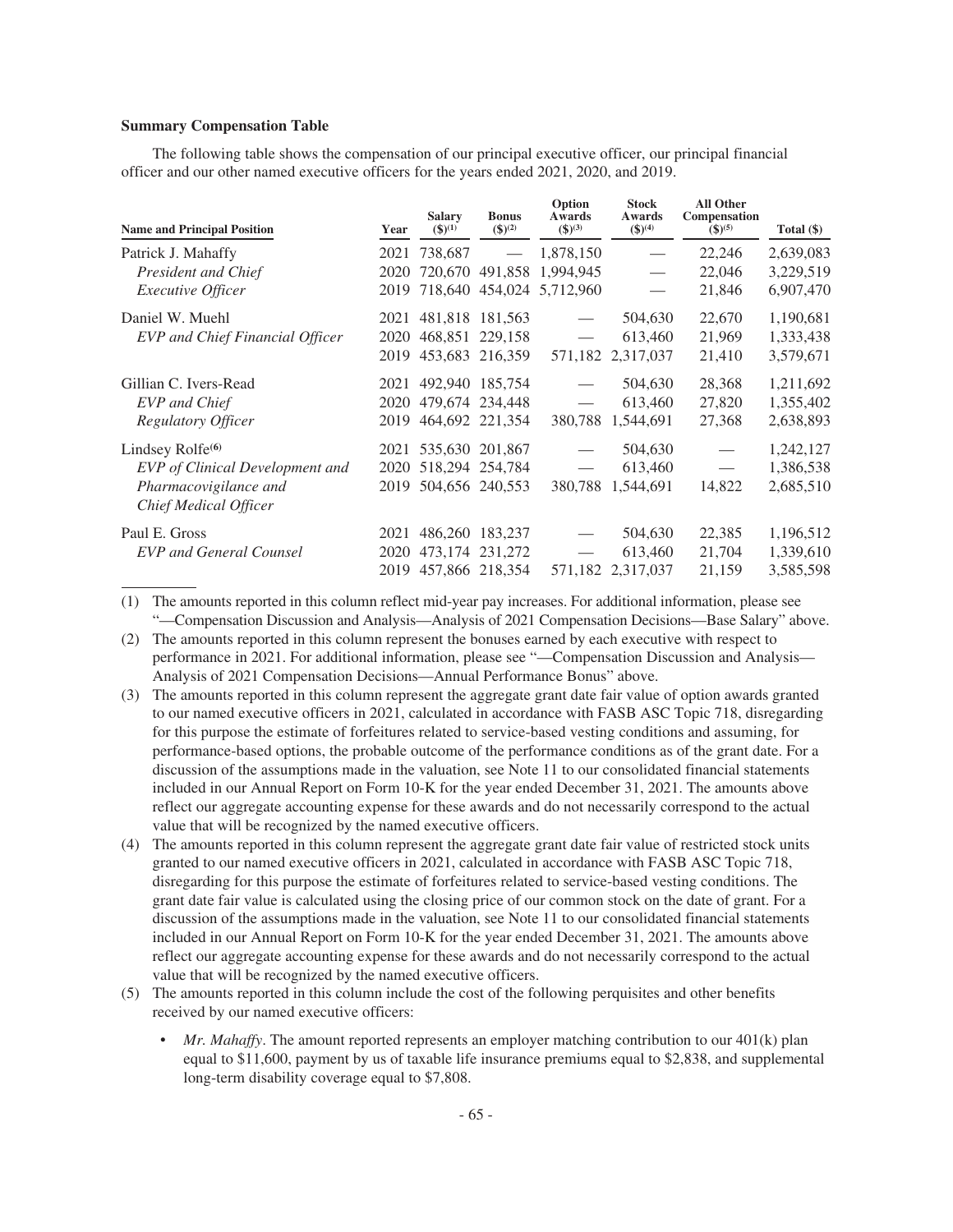- *Mr. Muehl*. The amount reported represents an employer matching contribution to our 401(k) plan equal to \$11,600, payment by us of taxable life insurance premiums equal to \$2,838, and supplemental long-term disability coverage equal to \$8,232.
- *Ms. Ivers-Read*. The amount reported represents an employer matching contribution to our 401(k) plan equal to \$11,600, payment by us of taxable life insurance premiums equal to \$6,096, and supplemental long-term disability coverage equal to \$10,672.
- *Mr. Gross*. The amount reported represents an employer matching contribution to our 401(k) plan equal to \$11,600, payment by us of taxable life insurance premiums equal to \$2,838, and supplemental long-term disability coverage equal to \$7,947.
- (6) Dr. Rolfe's cash compensation was denominated in pounds sterling and was converted into U.S. dollars using the December 31, 2021 year-to-date 2021 average exchange rate of 1.375 U.S. dollars per pound.

# **Grants of Plan-Based Awards Table**

The following table sets forth summary information regarding all grants of plan-based awards made to our named executive officers for the year ended December 31, 2021.

|                       |               |                               | Awards           | <b>Estimated Future Payouts</b><br><b>Under Equity Incentive Plan</b> | <b>All Other</b><br>Option<br>Awards:<br>Number of<br><b>Securities</b><br><b>Underlying Base Price</b><br>Option | <b>Exercise</b><br>Price or<br>of Option | <b>Grant Date</b><br><b>Fair Value</b>         | <b>All Other</b><br><b>Stock</b><br>Awards:<br><b>Shares</b><br>of Stock | <b>Grant Date</b><br><b>Number of Fair Value of</b><br><b>Stock and</b><br>Option |
|-----------------------|---------------|-------------------------------|------------------|-----------------------------------------------------------------------|-------------------------------------------------------------------------------------------------------------------|------------------------------------------|------------------------------------------------|--------------------------------------------------------------------------|-----------------------------------------------------------------------------------|
| <b>Name</b>           | Grant<br>Date | #)                            | $(\#)$           | <b>Threshold Target Maximum</b><br>#)                                 | Awards<br>$(H^{(1)}$                                                                                              | Awards<br>$(\frac{\xi}{\rm Sh})^{(2)}$   | of Option<br>Awards $(\text{$}^{\circ})^{(3)}$ | or Units<br>$(H)^{(4)}$                                                  | Awards<br>$($ \$ $)($ <sup>5</sup> $)$                                            |
| Patrick J. Mahaffy    | 3/1/2021      |                               |                  |                                                                       | 220,000                                                                                                           | 6.23                                     | 1,087,350                                      |                                                                          |                                                                                   |
|                       | 3/1/2021      |                               | $80,000(6)$ —    |                                                                       |                                                                                                                   | 6.23                                     | 395,400                                        |                                                                          |                                                                                   |
|                       | 3/1/2021      | $\overbrace{\phantom{aaaaa}}$ | $40,000^{(7)}$ — |                                                                       |                                                                                                                   | 6.23                                     | 197,700                                        |                                                                          |                                                                                   |
|                       | 3/1/2021      |                               | $40,000^{(8)}$ — |                                                                       |                                                                                                                   | 6.23                                     | 197,700                                        |                                                                          |                                                                                   |
| Daniel W. Muehl       | 3/1/2021      |                               |                  |                                                                       |                                                                                                                   |                                          |                                                | 81,000                                                                   | 504,630                                                                           |
| Gillian C. Ivers-Read | 3/1/2021      |                               |                  |                                                                       |                                                                                                                   |                                          |                                                | 81,000                                                                   | 504,630                                                                           |
| Lindsey Rolfe         | 3/1/2021      |                               |                  |                                                                       |                                                                                                                   |                                          |                                                | 81,000                                                                   | 504,630                                                                           |
| Paul E. Gross         | 3/1/2021      |                               |                  |                                                                       |                                                                                                                   |                                          |                                                | 81,000                                                                   | 504,630                                                                           |
|                       |               |                               |                  |                                                                       |                                                                                                                   |                                          |                                                |                                                                          |                                                                                   |

- (1) The amounts reported in this column represent grants of options to purchase our common stock, twenty-five percent of which will vest on the one-year anniversary of the date of grant, and the remainder will vest in substantially equal installments over the 36 months immediately following such anniversary, subject to continued employment through such date.
- (2) The exercise price of the options was set at the fair market value of one share of our common stock at the time of the grant.
- (3) The amounts reported in this column represent the aggregate grant date fair value of option awards granted to our named executive officers in 2021 computed in accordance with FASB ASC Topic 718, disregarding for this purpose the estimate of forfeitures related to service-based vesting conditions and assuming, for performance-based options, the probable outcome of the performance conditions as of the grant date. For a discussion of the assumptions made in the valuation, see Note 11 to our consolidated financial statements included in our Annual Report on Form 10-K for the year ended December 31, 2021.
- (4) The amounts reported in this column represent grants of restricted stock units, twenty-five percent of which will vest on the one-year anniversary of the date of grant, and the remainder will vest in substantially equal installments over the 12 quarters immediately following such anniversary.
- (5) The amounts reported in this column represent the aggregate grant date fair value of restricted stock units granted to our named executive officers in 2021, computed in accordance with FASB ASC Topic 718, disregarding for this purpose the estimate of forfeitures related to service-based vesting conditions. The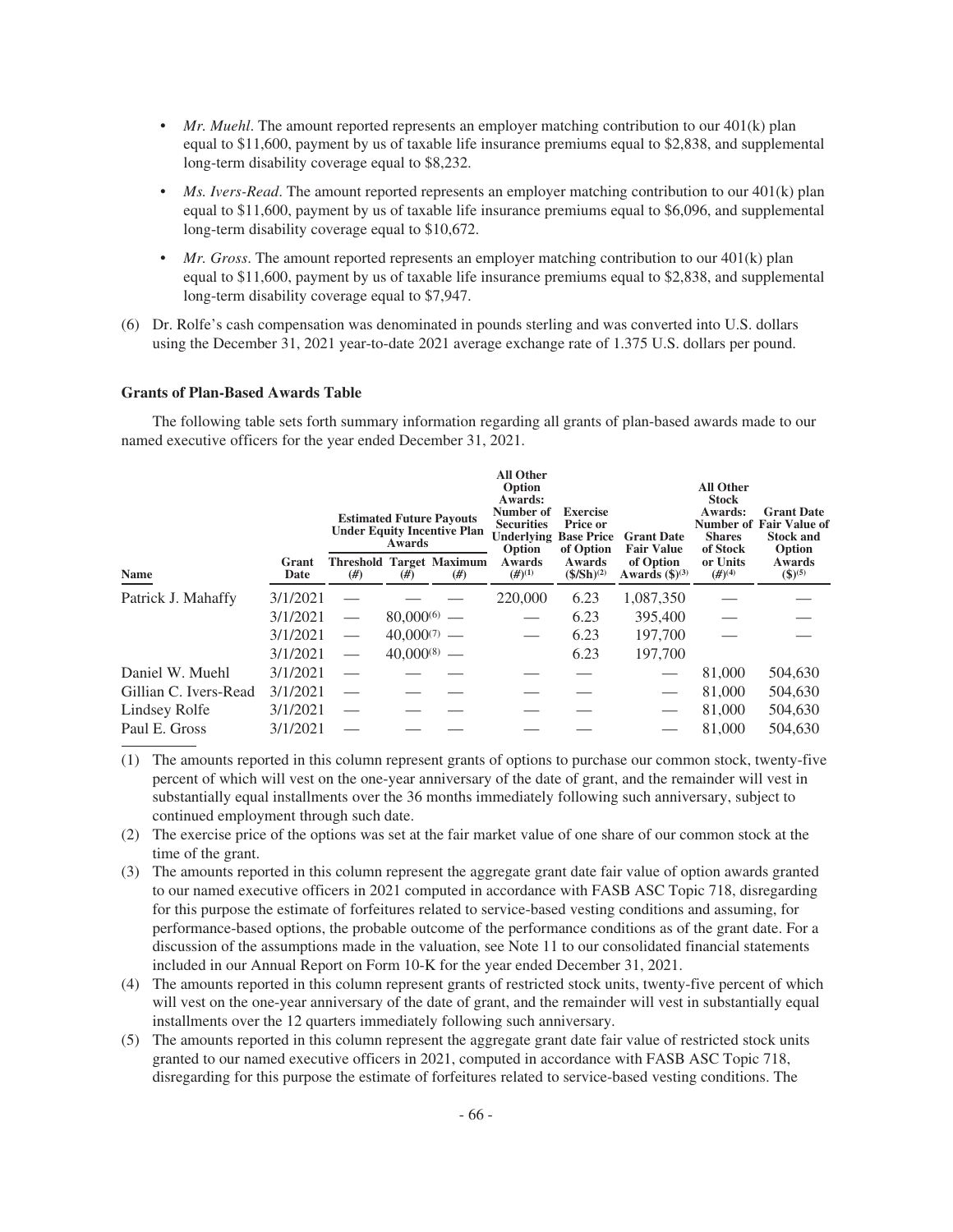grant date fair value is calculated using the closing price of our common stock on the date of grant. See Note 11 to our consolidated financial statements included in our Annual Report on Form 10-K for the year ended December 31, 2021, for a discussion of the assumptions used to calculate these values.

- (6) Represents the grant of options to purchase our common stock, with vesting contingent upon product revenues for our fiscal year ending December 31, 2021 meeting or exceeding the corresponding budgeted amount in the company's budget as approved by the board of directors on December 8, 2020. These criteria were not achieved, and the options were forfeited.
- (7) Represents the grant of options to purchase our common stock, with vesting contingent upon selection of an alpha-emitter agent for use in the study of the company's product candidate FAP-2286 by December 31, 2021. This condition was met, and the options vested.
- (8) Represents the grant of options to purchase our common stock, with vesting contingent upon completing enrollment of three dose cohorts in the Phase 1 study of <sup>177</sup>Lu-FAP-2286 by December 31, 2021. The condition was not met, and the options were forfeited.

#### **Narrative Disclosure Relating to Summary Compensation Table and Grants of Plan-Based Awards Table**

## *Employment Agreements with Messrs. Mahaffy, Muehl and Gross, Ms. Ivers-Read, and Dr. Rolfe*

We are a party to employment agreements with Messrs. Mahaffy, Muehl and Gross, Ms. Ivers-Read, and Dr. Rolfe. The agreements are substantially the same other than differences in base salary, target annual bonus percentages and severance.

The employment agreements for Messrs. Mahaffy, Muehl and Gross, Ms. Ivers-Read, and Dr. Rolfe provide for an annual base salary, which for 2021 was \$738,687, \$481,818, \$486,260, \$492,940 and \$535,630, respectively. Additionally, for 2021 the target annual bonuses were set at 70% of his annual base salary for Mr. Mahaffy and 50% of their respective annual base salaries for Messrs. Muehl and Gross, Ms. Ivers-Read and Dr. Rolfe.

In the event that a named executive officer's employment is terminated by us without "just cause" (as defined in the employment agreement) or by the executive for "good reason" (as defined in the employment agreement), the executive will, subject to his or her execution of a general release of claims and continued compliance with any restrictive covenants, be entitled to:

- Any earned but unpaid bonus for the calendar year immediately preceding the calendar year of termination;
- Continuation of his or her then-current base salary during the "severance period;" and
- Payment of an applicable percentage (the percentage of employee health care premium costs covered by us as of the date of termination) of the executive's COBRA premiums during the severance period.

For purposes of the employment agreements, the term "severance period" generally means nine months for Mr. Mahaffy and six months for each of Messrs. Muehl and Gross, Ms. Ivers-Read, and Dr. Rolfe, except that the severance period will increase to 24 months for Mr. Mahaffy and 12 months for each of Messrs. Muehl and Gross, Ms. Ivers-Read, and Dr. Rolfe in the event that such termination occurs during the 12 months following a "change in control" (as defined in the employment agreements). Additionally, in the event that such termination occurs within 12 months following a change in control, the executives will also be entitled to (x) accelerated vesting of all outstanding equity awards, and (y) an amount equal to the executive's then-current target bonus, payable in equal monthly installments during the severance period.

Following any termination of a named executive officer's employment, he or she will be subject to customary non-compete restrictions for six months (or in the case of Mr. Mahaffy, nine months) and also customary non-solicit restrictions with respect to employees and customers for 12 months.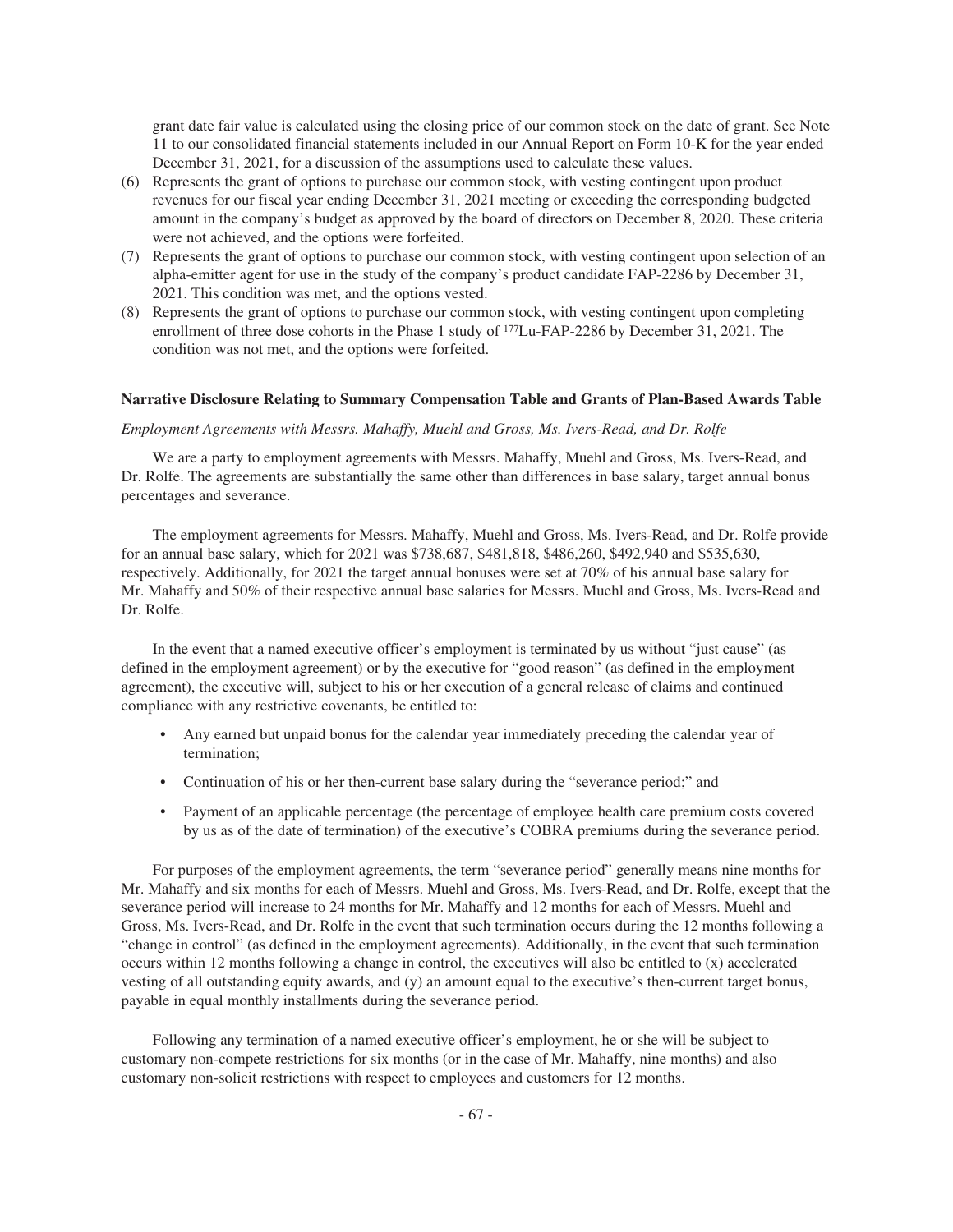## *Stock Plan*

We maintain the 2020 Plan, which we adopted to afford our compensation committee with the flexibility of allowing grants of a wide variety of equity awards to our key employees, directors and consultants, including incentive and nonqualified stock options, stock appreciation rights, restricted stock, restricted stock units, performance awards, and other stock-based awards. The 2020 Plan is designed to assist us in attracting, retaining, motivating and rewarding key employees, directors, and consultants, and promoting the creation of long-term value for our stockholders by closely aligning the interests of the participants with those of our stockholders. Prior to stockholder approval of the 2020 Plan, we maintained the 2011 Plan. No grants were made under the 2011 Plan following stockholder approval of the 2020 Plan, but the 2011 Plan remains in effect with respect to outstanding awards granted thereunder. During the fiscal year ended December 31, 2021, we granted options to purchase our common stock to certain of our named executive officers and RSUs to certain of our named executive officers pursuant to the 2020 Plan. For a discussion of such option and RSU grants, please see "—Compensation Discussion and Analysis—Analysis of 2020 Compensation Decisions—Equity Compensation" above, as well as the footnotes accompanying the "Grants of Plan-Based Awards Table" above.

## **Outstanding Equity Awards at Fiscal Year-End**

The following table sets forth summary information regarding the outstanding equity awards held by our named executive officers at December 31, 2021.

| <b>Name</b>        | <b>Grant Date</b> | Number of<br><b>Securities</b><br>Underlying<br>Unexercised<br>Options $(H)$<br><b>Exercisable</b> | Number of<br><b>Securities</b><br>Underlying<br><b>Unexercised</b><br>Options $(\#)$<br>Unexercisable | <b>Equity Incentive</b><br><b>Plan Awards:</b><br>Number of<br><b>Securities</b><br>Underlying<br><b>Unexcercised</b><br><b>Unearned</b><br>Options $(H)$ | Option<br><b>Exercise</b><br>Price<br>\$) | Option<br><b>Expiration</b><br>Date | Number of<br><b>Shares</b> or<br>Units of<br><b>Stock</b><br>That<br><b>Have Not</b><br>Vested $(H)$ | <b>Market</b><br><b>Value of</b><br><b>Shares</b> or<br>Units of<br><b>Stock</b><br>That<br><b>Have Not</b><br>Vested (\$) |
|--------------------|-------------------|----------------------------------------------------------------------------------------------------|-------------------------------------------------------------------------------------------------------|-----------------------------------------------------------------------------------------------------------------------------------------------------------|-------------------------------------------|-------------------------------------|------------------------------------------------------------------------------------------------------|----------------------------------------------------------------------------------------------------------------------------|
| Patrick J. Mahaffy | 3/1/2012          | 150,000                                                                                            |                                                                                                       |                                                                                                                                                           | 24.74                                     | 3/1/2022                            |                                                                                                      |                                                                                                                            |
|                    | 3/1/2013          | 200,000                                                                                            |                                                                                                       |                                                                                                                                                           | 21.81                                     | 3/1/2023                            |                                                                                                      |                                                                                                                            |
|                    | 1/10/2014         | 200,000                                                                                            |                                                                                                       |                                                                                                                                                           | 73.98                                     | 1/10/2024                           |                                                                                                      |                                                                                                                            |
|                    | 3/2/2015          | 50,000                                                                                             |                                                                                                       |                                                                                                                                                           | 79.05                                     | 3/2/2025                            |                                                                                                      |                                                                                                                            |
|                    | 3/27/2017         | 75,000                                                                                             |                                                                                                       |                                                                                                                                                           | 68.31                                     | 3/27/2027                           |                                                                                                      |                                                                                                                            |
|                    | 3/27/2017         | 75,000                                                                                             |                                                                                                       |                                                                                                                                                           | 68.31                                     | 3/27/2027                           |                                                                                                      |                                                                                                                            |
|                    | 3/1/2018          | 112,500                                                                                            | 7,500                                                                                                 |                                                                                                                                                           | 58.43                                     | 3/1/2028                            |                                                                                                      |                                                                                                                            |
|                    | 2/1/2019          | 141,666                                                                                            | 58,334(1)                                                                                             |                                                                                                                                                           | 25.75                                     | 2/1/2029                            |                                                                                                      |                                                                                                                            |
|                    | 2/3/2020          | 91,666                                                                                             | 108,334(1)                                                                                            |                                                                                                                                                           | 8.39                                      | 2/3/2030                            |                                                                                                      |                                                                                                                            |
|                    | 2/3/2020          | 50,000                                                                                             |                                                                                                       |                                                                                                                                                           | 8.39                                      | 2/3/2030                            |                                                                                                      |                                                                                                                            |
|                    | 3/1/2021          |                                                                                                    | 220,000                                                                                               |                                                                                                                                                           | 6.23                                      | 3/1/2031                            |                                                                                                      |                                                                                                                            |
|                    | 3/1/2021          | $40,000^{(2)}$                                                                                     |                                                                                                       |                                                                                                                                                           | 6.23                                      | 3/1/2031                            |                                                                                                      |                                                                                                                            |
|                    | 3/1/2021          |                                                                                                    |                                                                                                       | $80,000^{(3)}$                                                                                                                                            | 6.23                                      | 3/1/2031                            |                                                                                                      |                                                                                                                            |
|                    | 3/1/2021          |                                                                                                    |                                                                                                       | $40,000^{(4)}$                                                                                                                                            | 6.23                                      | 3/1/2031                            |                                                                                                      |                                                                                                                            |
| <b>TOTAL</b>       |                   | 1,185,832                                                                                          | 394,168                                                                                               | 120,000                                                                                                                                                   |                                           |                                     |                                                                                                      |                                                                                                                            |
|                    |                   |                                                                                                    |                                                                                                       |                                                                                                                                                           |                                           |                                     |                                                                                                      |                                                                                                                            |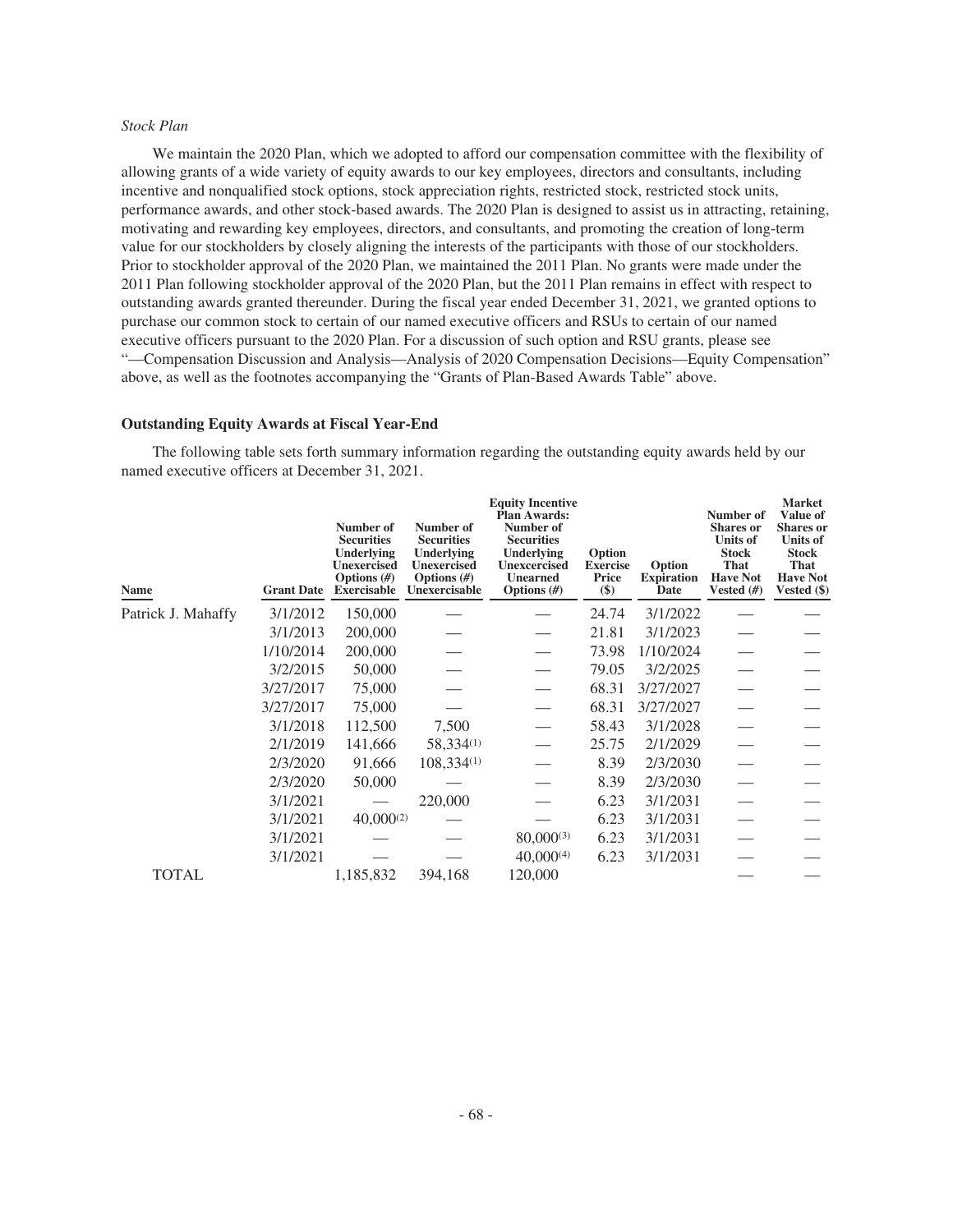| Name                 |           | Number of<br><b>Securities</b><br>Underlying<br>Unexercised<br>Options $(\#)$<br><b>Grant Date Exercisable</b> | Number of<br><b>Securities</b><br>Underlying<br><b>Unexercised</b><br>Options $(\#)$<br>Unexercisable | <b>Equity Incentive</b><br><b>Plan Awards:</b><br>Number of<br><b>Securities</b><br>Underlying<br><b>Unexcercised</b><br><b>Unearned</b><br>Options (#) | Option<br><b>Exercise</b><br><b>Price</b><br>$(\$)$ | Option<br><b>Expiration</b><br>Date | Number of<br><b>Shares</b> or<br>Units of<br><b>Stock</b><br>That<br><b>Have Not</b><br>Vested $(H)$ | <b>Market</b><br>Value of<br><b>Shares</b> or<br>Units of<br><b>Stock</b><br>That<br><b>Have Not</b><br>Vested (\$) |
|----------------------|-----------|----------------------------------------------------------------------------------------------------------------|-------------------------------------------------------------------------------------------------------|---------------------------------------------------------------------------------------------------------------------------------------------------------|-----------------------------------------------------|-------------------------------------|------------------------------------------------------------------------------------------------------|---------------------------------------------------------------------------------------------------------------------|
| Daniel W. Muehl      | 7/6/2015  | 35,000                                                                                                         |                                                                                                       |                                                                                                                                                         | 84.83                                               | 7/6/2025                            |                                                                                                      |                                                                                                                     |
|                      | 3/1/2016  | 5,000                                                                                                          |                                                                                                       |                                                                                                                                                         | 19.37                                               | 3/1/2026                            |                                                                                                      |                                                                                                                     |
|                      | 3/1/2016  | 7,500                                                                                                          |                                                                                                       |                                                                                                                                                         | 19.37                                               | 3/1/2026                            |                                                                                                      |                                                                                                                     |
|                      | 8/25/2016 | 17,500                                                                                                         |                                                                                                       |                                                                                                                                                         | 22.73                                               | 8/25/2026                           |                                                                                                      |                                                                                                                     |
|                      | 9/1/2016  | 20,000                                                                                                         |                                                                                                       |                                                                                                                                                         | 23.59                                               | 9/1/2026                            |                                                                                                      |                                                                                                                     |
|                      | 3/27/2017 | 15,000                                                                                                         |                                                                                                       |                                                                                                                                                         | 68.31                                               | 3/27/2027                           |                                                                                                      |                                                                                                                     |
|                      | 3/1/2018  | 8,437                                                                                                          | $563^{(1)}$                                                                                           |                                                                                                                                                         | 58.43                                               | 3/1/2028                            |                                                                                                      |                                                                                                                     |
|                      | 3/1/2018  |                                                                                                                |                                                                                                       |                                                                                                                                                         |                                                     |                                     | $563^{(5)}$                                                                                          | 1,526                                                                                                               |
|                      | 2/1/2019  | 11,588                                                                                                         | $4,772^{(1)}$                                                                                         |                                                                                                                                                         | 25.75                                               | 2/1/2029                            |                                                                                                      |                                                                                                                     |
|                      | 2/1/2019  | 9,657                                                                                                          | $3,977^{(1)}$                                                                                         |                                                                                                                                                         | 25.75                                               | 2/1/2029                            |                                                                                                      |                                                                                                                     |
|                      | 2/1/2019  |                                                                                                                |                                                                                                       |                                                                                                                                                         |                                                     |                                     | 12,782(5)                                                                                            | 34,639                                                                                                              |
|                      | 2/1/2019  |                                                                                                                |                                                                                                       |                                                                                                                                                         |                                                     |                                     | 15,388(5)                                                                                            | 41,566                                                                                                              |
|                      | 1/31/2020 |                                                                                                                |                                                                                                       |                                                                                                                                                         |                                                     |                                     | $42,625^{(5)}$                                                                                       | 112,804                                                                                                             |
|                      | 3/1/2021  |                                                                                                                |                                                                                                       |                                                                                                                                                         |                                                     |                                     | 81,000(5)                                                                                            | 219,510                                                                                                             |
| <b>TOTAL</b>         |           | 129,682                                                                                                        | 9,312                                                                                                 |                                                                                                                                                         |                                                     |                                     | 151,308                                                                                              | 410,045                                                                                                             |
| Gillian C. Ivers-    |           |                                                                                                                |                                                                                                       |                                                                                                                                                         |                                                     |                                     |                                                                                                      |                                                                                                                     |
| Read                 | 3/1/2012  | 50,000                                                                                                         |                                                                                                       |                                                                                                                                                         | 24.74                                               | 3/1/2022                            |                                                                                                      |                                                                                                                     |
|                      | 3/1/2013  | 75,000                                                                                                         |                                                                                                       |                                                                                                                                                         | 21.81                                               | 3/1/2023                            |                                                                                                      |                                                                                                                     |
|                      | 1/10/2014 | 70,000                                                                                                         |                                                                                                       |                                                                                                                                                         | 73.98                                               | 1/10/2024                           |                                                                                                      |                                                                                                                     |
|                      | 3/2/2015  | 17,500                                                                                                         |                                                                                                       |                                                                                                                                                         | 79.05                                               | 3/2/2025                            |                                                                                                      |                                                                                                                     |
|                      | 3/2/2015  | 8,750                                                                                                          |                                                                                                       |                                                                                                                                                         | 79.05                                               | 3/2/2025                            |                                                                                                      |                                                                                                                     |
|                      | 3/27/2017 | 20,000                                                                                                         |                                                                                                       |                                                                                                                                                         | 68.31                                               | 3/27/2027                           |                                                                                                      |                                                                                                                     |
|                      | 3/1/2018  | 10,312                                                                                                         | 688(1)                                                                                                |                                                                                                                                                         | 58.43                                               | 3/1/2028                            |                                                                                                      |                                                                                                                     |
|                      | 3/1/2018  |                                                                                                                |                                                                                                       |                                                                                                                                                         |                                                     |                                     | $688^{(5)}$                                                                                          | 1,864                                                                                                               |
|                      | 2/1/2019  | 14,163                                                                                                         | $5,833^{(1)}$                                                                                         |                                                                                                                                                         | 25.75                                               | 2/1/2029                            |                                                                                                      |                                                                                                                     |
|                      | 2/1/2019  |                                                                                                                |                                                                                                       |                                                                                                                                                         |                                                     |                                     | 18,747(5)                                                                                            | 50,804                                                                                                              |
|                      | 1/31/2020 |                                                                                                                |                                                                                                       |                                                                                                                                                         |                                                     |                                     | $41,625^{(5)}$                                                                                       | 112,804                                                                                                             |
|                      | 3/1/2021  |                                                                                                                |                                                                                                       |                                                                                                                                                         |                                                     |                                     | 81,000(5)                                                                                            | 219,510                                                                                                             |
| <b>TOTAL</b>         |           | 265,725                                                                                                        | 6,521                                                                                                 |                                                                                                                                                         |                                                     |                                     | 142,060                                                                                              | 384,982                                                                                                             |
| <b>Lindsey Rolfe</b> | 3/1/2012  | 30,000                                                                                                         |                                                                                                       |                                                                                                                                                         | 24.74                                               | 3/1/2022                            |                                                                                                      |                                                                                                                     |
|                      | 3/1/2013  | 40,000                                                                                                         |                                                                                                       |                                                                                                                                                         | 21.81                                               | 3/1/2023                            |                                                                                                      |                                                                                                                     |
|                      | 1/10/2014 | 17,500                                                                                                         |                                                                                                       |                                                                                                                                                         | 73.98                                               | 1/10/2024                           |                                                                                                      |                                                                                                                     |
|                      | 2/27/2014 | 35,000                                                                                                         |                                                                                                       |                                                                                                                                                         | 78.38                                               | 2/27/2024                           |                                                                                                      |                                                                                                                     |
|                      | 3/2/2015  | 12,500                                                                                                         |                                                                                                       |                                                                                                                                                         | 79.05                                               | 3/2/2025                            |                                                                                                      |                                                                                                                     |
|                      | 8/3/2015  | 35,000                                                                                                         |                                                                                                       |                                                                                                                                                         | 85.65                                               | 8/3/2025                            |                                                                                                      |                                                                                                                     |
|                      | 3/27/2017 | 20,000                                                                                                         |                                                                                                       |                                                                                                                                                         | 68.31                                               | 3/27/2027                           |                                                                                                      |                                                                                                                     |
|                      | 3/1/2018  | 10,312                                                                                                         | $688^{(1)}$                                                                                           |                                                                                                                                                         | 58.43                                               | 3/1/2028                            |                                                                                                      |                                                                                                                     |
|                      | 3/1/2018  |                                                                                                                |                                                                                                       |                                                                                                                                                         |                                                     |                                     | $688^{(5)}$                                                                                          | 1,864                                                                                                               |
|                      | 2/1/2019  | 14,163                                                                                                         | 5,833(1)                                                                                              |                                                                                                                                                         | 25.75                                               | 2/1/2029                            |                                                                                                      |                                                                                                                     |
|                      | 2/1/2019  |                                                                                                                |                                                                                                       |                                                                                                                                                         |                                                     |                                     | 18,747(5)                                                                                            | 50,804                                                                                                              |
|                      | 1/31/2020 |                                                                                                                |                                                                                                       |                                                                                                                                                         |                                                     |                                     | $41,625^{(5)}$                                                                                       | 112,804                                                                                                             |
|                      | 3/1/2021  |                                                                                                                |                                                                                                       |                                                                                                                                                         |                                                     |                                     | 81,000(5)                                                                                            | 219,510                                                                                                             |
| <b>TOTAL</b>         |           | 214,475                                                                                                        | 6,521                                                                                                 |                                                                                                                                                         |                                                     |                                     | 142,060                                                                                              | 384,982                                                                                                             |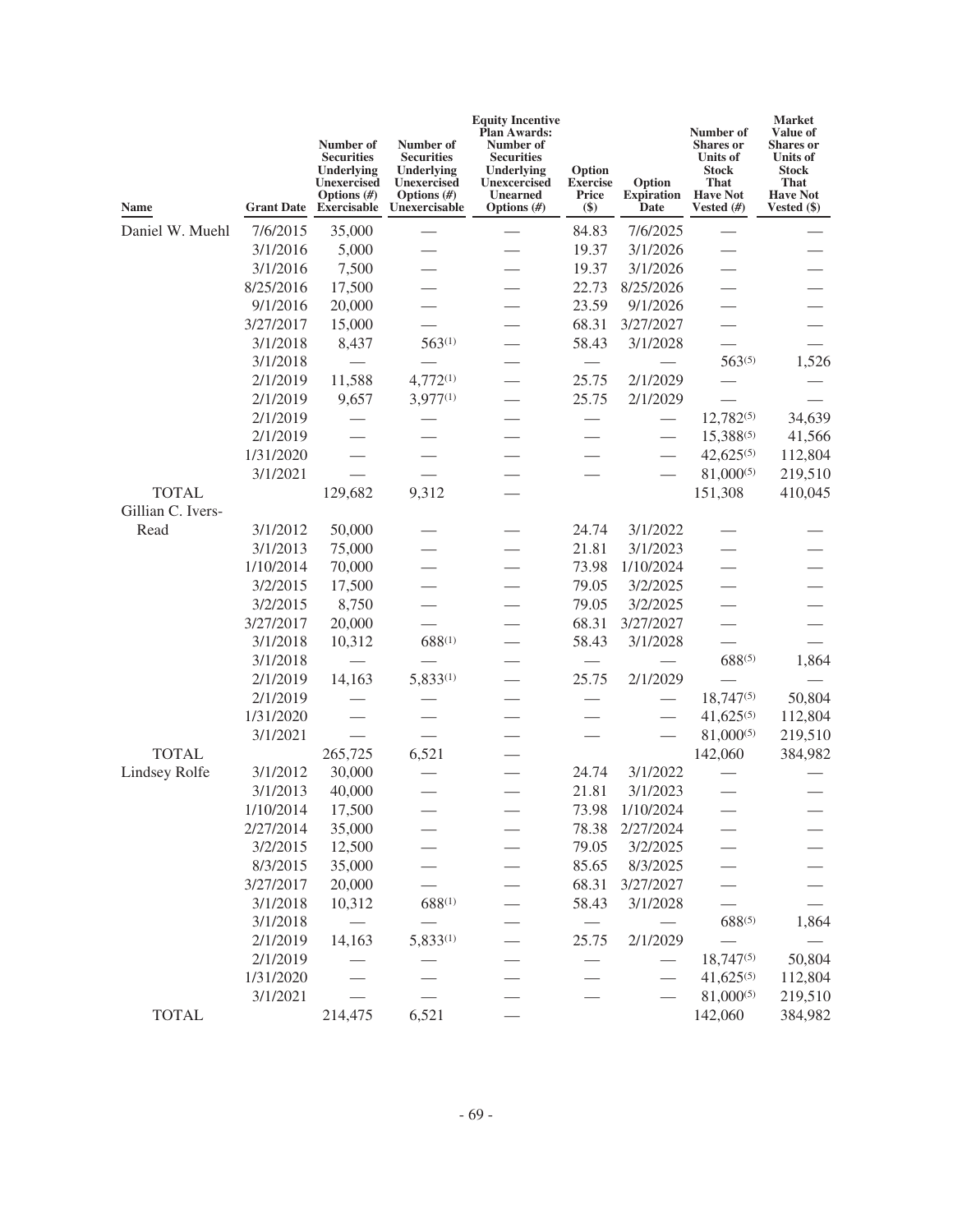| <b>Name</b>   | <b>Grant Date</b> | Number of<br><b>Securities</b><br>Underlying<br><b>Unexercised</b><br>Options $(H)$<br><b>Exercisable</b> | Number of<br><b>Securities</b><br>Underlying<br><b>Unexercised</b><br>Options $(H)$<br>Unexercisable | <b>Equity Incentive</b><br><b>Plan Awards:</b><br>Number of<br><b>Securities</b><br><b>Underlying</b><br><b>Unexcercised</b><br><b>Unearned</b><br>Options $(H)$ | Option<br><b>Exercise</b><br>Price<br>$(\$)$ | Option<br><b>Expiration</b><br>Date | Number of<br><b>Shares</b> or<br><b>Units of</b><br><b>Stock</b><br>That<br><b>Have Not</b><br>Vested $(H)$ | <b>Market</b><br>Value of<br><b>Shares or</b><br><b>Units of</b><br><b>Stock</b><br>That<br><b>Have Not</b><br>Vested (\$) |
|---------------|-------------------|-----------------------------------------------------------------------------------------------------------|------------------------------------------------------------------------------------------------------|------------------------------------------------------------------------------------------------------------------------------------------------------------------|----------------------------------------------|-------------------------------------|-------------------------------------------------------------------------------------------------------------|----------------------------------------------------------------------------------------------------------------------------|
| Paul E. Gross | 1/25/2016         | 60,000                                                                                                    |                                                                                                      |                                                                                                                                                                  | 22.99                                        | 1/25/2026                           |                                                                                                             |                                                                                                                            |
|               | 3/27/2017         | 15,000                                                                                                    |                                                                                                      |                                                                                                                                                                  | 68.31                                        | 3/27/2027                           |                                                                                                             |                                                                                                                            |
|               | 3/1/2018          | 8,437                                                                                                     | $563^{(1)}$                                                                                          |                                                                                                                                                                  | 58.43                                        | 3/1/2028                            |                                                                                                             |                                                                                                                            |
|               | 3/1/2018          |                                                                                                           |                                                                                                      |                                                                                                                                                                  |                                              |                                     | $563^{(5)}$                                                                                                 | 1,526                                                                                                                      |
|               | 2/1/2019          | 11,888                                                                                                    | $4,772^{(1)}$                                                                                        |                                                                                                                                                                  | 25.75                                        | 2/1/2029                            |                                                                                                             |                                                                                                                            |
|               | 2/1/2019          | 9,657                                                                                                     | $3,977^{(1)}$                                                                                        |                                                                                                                                                                  | 25.75                                        | 2/1/2029                            |                                                                                                             |                                                                                                                            |
|               | 2/1/2019          |                                                                                                           |                                                                                                      |                                                                                                                                                                  |                                              |                                     | $12,782^{(5)}$                                                                                              | 34,639                                                                                                                     |
|               | 2/1/2019          |                                                                                                           |                                                                                                      |                                                                                                                                                                  |                                              |                                     | 15,388(5)                                                                                                   | 41,566                                                                                                                     |
|               | 1/31/2020         |                                                                                                           |                                                                                                      |                                                                                                                                                                  |                                              |                                     | $41,625^{(5)}$                                                                                              | 112,804                                                                                                                    |
|               | 3/1/2021          |                                                                                                           |                                                                                                      |                                                                                                                                                                  |                                              |                                     | $81,000^{(5)}$                                                                                              | 219,510                                                                                                                    |
| <b>TOTAL</b>  |                   | 104,682                                                                                                   | 9,312                                                                                                |                                                                                                                                                                  |                                              |                                     | 151,308                                                                                                     | 410.045                                                                                                                    |
|               |                   |                                                                                                           |                                                                                                      |                                                                                                                                                                  |                                              |                                     |                                                                                                             |                                                                                                                            |

- (1) These options vest over four years, with 25% of such options vesting on the one-year anniversary of the date of grant, and the remainder vesting in substantially equal installments over the 36 months immediately following such anniversary, subject to continued employment through such date. In the event that a named executive officer's employment is terminated by us without "misconduct" (as defined in the 2011 Plan) or due to a resignation for good reason (as defined in the named executive officer's employment agreement), in each case, within 12 months following a change in control, 100% of all outstanding options held by such executive will immediately vest upon such termination.
- (2) These options vest only upon the selection of an alpha-emitter agent for use in the study of the company's product candidate FAP-2286 by December 31, 2021. This condition was met, and the options vested.
- (3) These options vest only upon product revenues for our fiscal year ending December 31, 2021 meeting or exceeding the corresponding budgeted amount in the company's budget as approved by the board of directors on December 8, 2020. These criteria were not achieved, and the options were forfeited in early 2022.
- (4) These options vest only upon completion of enrollment of three dose cohorts in the Phase 1 study of 177Lu-FAP-2286 by December 31, 2021. The condition was not met, and the options were forfeited in early 2022.
- (5) These restricted stock units vest over four years, with 25% of such restricted stock units vesting on the one-year anniversary of the date of grant, and the remainder vesting in substantially equal installments over the 12 quarters immediately following such anniversary, subject to continued employment through such date. In the event that a named executive officer's employment is terminated by us without misconduct or due to a resignation for good reason, in each case, within 12 months following a change in control, 100% of all outstanding restricted stock units held by such executive will immediately vest upon such termination.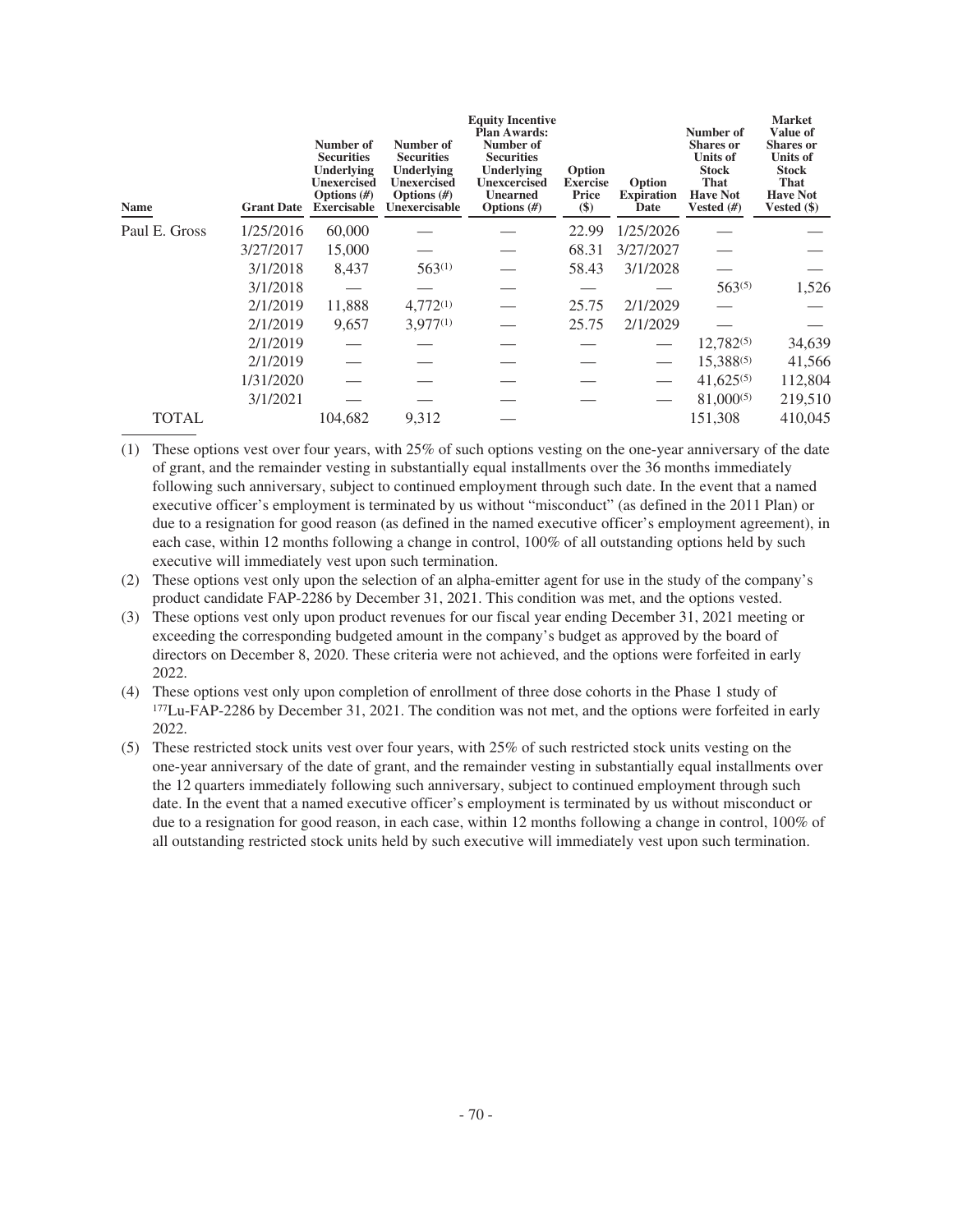## **Option Exercises and Stock Vested**

The following table shows certain information regarding stock vested during 2021 with respect to our named executive officers.

|                       | Stock Awards $(1)$                                 |                                          |  |
|-----------------------|----------------------------------------------------|------------------------------------------|--|
| Name                  | <b>Number of Shares</b><br>Acquired on Vesting (#) | <b>Value Realized on</b><br>Vesting (\$) |  |
| Patrick J. Mahaffy    |                                                    |                                          |  |
| Daniel W. Muehl       | 57,589                                             | 374,939                                  |  |
| Gillian C. Ivers-Read | 50,747                                             | 333,717                                  |  |
| Lindsey Rolfe         | 50,747                                             | 333,717                                  |  |
| Paul E. Gross         | 57,589                                             | 374,939                                  |  |

(1) The value realized on vesting is calculated by multiplying the number of shares of common stock subject to the RSU that vested and the closing price of our common stock on the vesting date.

### **Potential Payments Upon Termination or Change in Control**

Pursuant to their employment agreements, upon certain terminations of employment, Messrs. Mahaffy, Muehl and Gross, Ms. Ivers-Read and Dr. Rolfe are entitled to payments of compensation and benefits as described above under "Narrative Disclosure to Summary Compensation Table and Grants of Plan-Based Awards Table—Employment Agreements." The table below reflects the amount of compensation and benefits payable to each named executive officer in the event of (i) an involuntary termination without "just cause" or a resignation for "good reason" and (ii) an involuntary termination without "just cause" or a resignation for "good reason" within 12 months following a change in control. The amounts shown assume that the applicable triggering event occurred on December 31, 2021, and therefore are estimates of the amounts that would be paid to the named executive officers upon the occurrence of such triggering event.

|                       |                                                 | <b>Triggering Event</b>                |                                                                                                   |
|-----------------------|-------------------------------------------------|----------------------------------------|---------------------------------------------------------------------------------------------------|
| <b>Name</b>           | <b>Type of Payment</b>                          | Involuntary<br><b>Termination (\$)</b> | <b>Involuntary Termination</b><br>within Twelve Months<br>following a Change<br>in Control $(\$)$ |
| Patrick J. Mahaffy    | Cash severance                                  | 556,718 <sup>(1)</sup>                 | $2,004,183^{(3)}$                                                                                 |
|                       | Benefit continuation                            | $19,041^{(2)}$                         | 41,487(4)                                                                                         |
|                       | Equity acceleration $(5)$                       |                                        |                                                                                                   |
|                       | <b>TOTAL</b>                                    | 575,759                                | 2,045,670                                                                                         |
| Daniel W. Muehl       | Cash severance                                  | 242,084(1)                             | 726,252(3)                                                                                        |
|                       | Benefit continuation                            | $12,695^{(2)}$                         | $20,744^{(4)}$                                                                                    |
|                       | Equity acceleration <sup>(5)</sup>              |                                        | 410,045                                                                                           |
|                       | <b>TOTAL</b>                                    | 254,779                                | 1,157,041                                                                                         |
| Gillian C. Ivers-Read | Cash severance                                  | $247,673^{(1)}$                        | 743,018(3)                                                                                        |
|                       | Benefit continuation                            | 8,994(2)                               | $14,636^{(4)}$                                                                                    |
|                       | Equity acceleration <sup>(5)</sup>              |                                        | 384,983                                                                                           |
|                       | <b>TOTAL</b>                                    | 256,667                                | 1,142,637                                                                                         |
| Lindsey Rolfe         | Cash severance                                  | $269,156^{(1)}$                        | 807,467(3)                                                                                        |
|                       | Benefit continuation                            |                                        |                                                                                                   |
|                       | Equity acceleration <sup><math>(5)</math></sup> |                                        | 384,983                                                                                           |
|                       | <b>TOTAL</b>                                    | 269,156                                | 1,192,450                                                                                         |
| Paul E. Gross         | Cash severance                                  | $244,316^{(1)}$                        | 732,948(3)                                                                                        |
|                       | Benefit continuation                            | $12,435^{(2)}$                         | $20,327^{(4)}$                                                                                    |
|                       | Equity acceleration $(5)$                       |                                        | 410,045                                                                                           |
|                       | <b>TOTAL</b>                                    | 256,751                                | 1,163,320                                                                                         |
|                       |                                                 |                                        |                                                                                                   |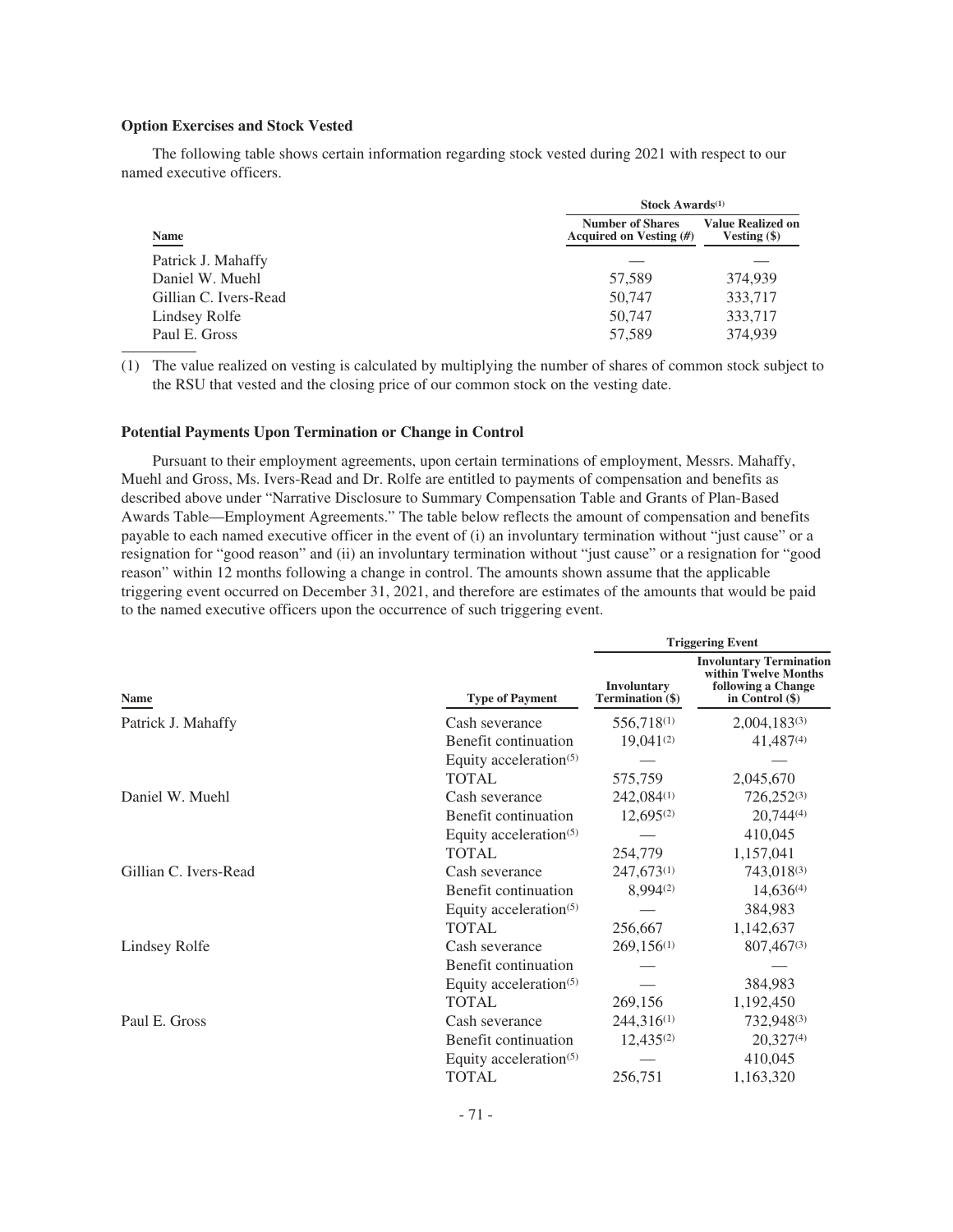- (1) Includes the value of base salary continuation for nine months, in the case of Mr. Mahaffy, and six months, in the case of our other named executive officers.
- (2) Includes the value of payment of an applicable percentage of the executive's COBRA premiums for nine months, in the case of Mr. Mahaffy, and six months, in the case of our other named executive officers. Dr. Rolfe did not elect to receive health care benefits in 2021, and as a result, there is no value attributable to Dr. Rolfe's benefit continuation.
- (3) Includes the value of (i) base salary continuation for 24 months, in the case of Mr. Mahaffy, and 12 months, in the case of our other named executive officers and (ii) an amount equal to the named executive officer's target bonus.
- (4) Includes the value of payment of an applicable percentage of the executive's COBRA premiums for 24 months, in the case of Mr. Mahaffy, and 12 months, in the case of our other named executive officers. Dr. Rolfe did not elect to receive health care benefits in 2021, and as a result, there is no value attributable to Dr. Rolfe's benefit continuation.
- (5) Includes the value of accelerated vesting of all outstanding equity awards, based on the closing price of our common stock on December 31, 2021, which the executives would have been entitled to upon an involuntary termination without misconduct or a resignation for good reason, in each case, occurring on December 31, 2021 assuming such termination was within 12 months following a change in control.

# **CEO Pay Ratio**

Under SEC regulations, we are required to calculate and disclose the total annual compensation paid to our median employee, as well as the ratio of the total compensation paid to the median employee as compared to the total compensation paid to our CEO ("CEO Pay Ratio"). Set forth below is a description of the methodology, including material assumptions, adjustments and estimates, we used to identify the median employee in 2020 for purposes of calculating the CEO Pay Ratio:

- We identified the median employee based on our employee population as of December 31, 2020. We excluded from the determination of median employee a total number of employees outside of the U.S., U.K., Germany, France, and Spain representing less than 5.0% of our total workforce as of that date, pursuant to the *de minimis* exemption provided under Item 402(u) of Regulation S-K.
- In determining compensation for purposes of the median calculation, we used each employee's annual base pay, incentive compensation or target annual bonus, as applicable, and any car allowance.
- We annualized the base salary earned in 2020 by permanent employees (full-time and part-time) hired after January 1, 2020. In identifying the median employee, we did not make any cost-of-living adjustments.
- Amounts paid in foreign currency were converted into United States dollars using foreign exchange rates averaged over the full year 2020.

We elected to use the same median employee used to determine our 2020 CEO Pay Ratio to determine our 2021 CEO Pay Ratio since there was no material change to our employee compensation arrangements during 2021, and we believe that our decreased headcount during 2021 would not significantly change our calculation. 2021 annual total compensation for this employee was calculated in accordance with the requirements of the Summary Compensation Table.

For 2021, the median of the annual total compensation of our employees (other than our CEO) was \$246,936 and the annual total compensation of our CEO was \$2,639,083. The ratio of the annual total compensation of our CEO to the median of the annual total compensation of all employees other than the CEO was 11:1.

The pay ratio above represents our reasonable estimate calculated in a manner consistent with the rule and applicable guidance. The rule and guidance provide significant flexibility in how companies identify the median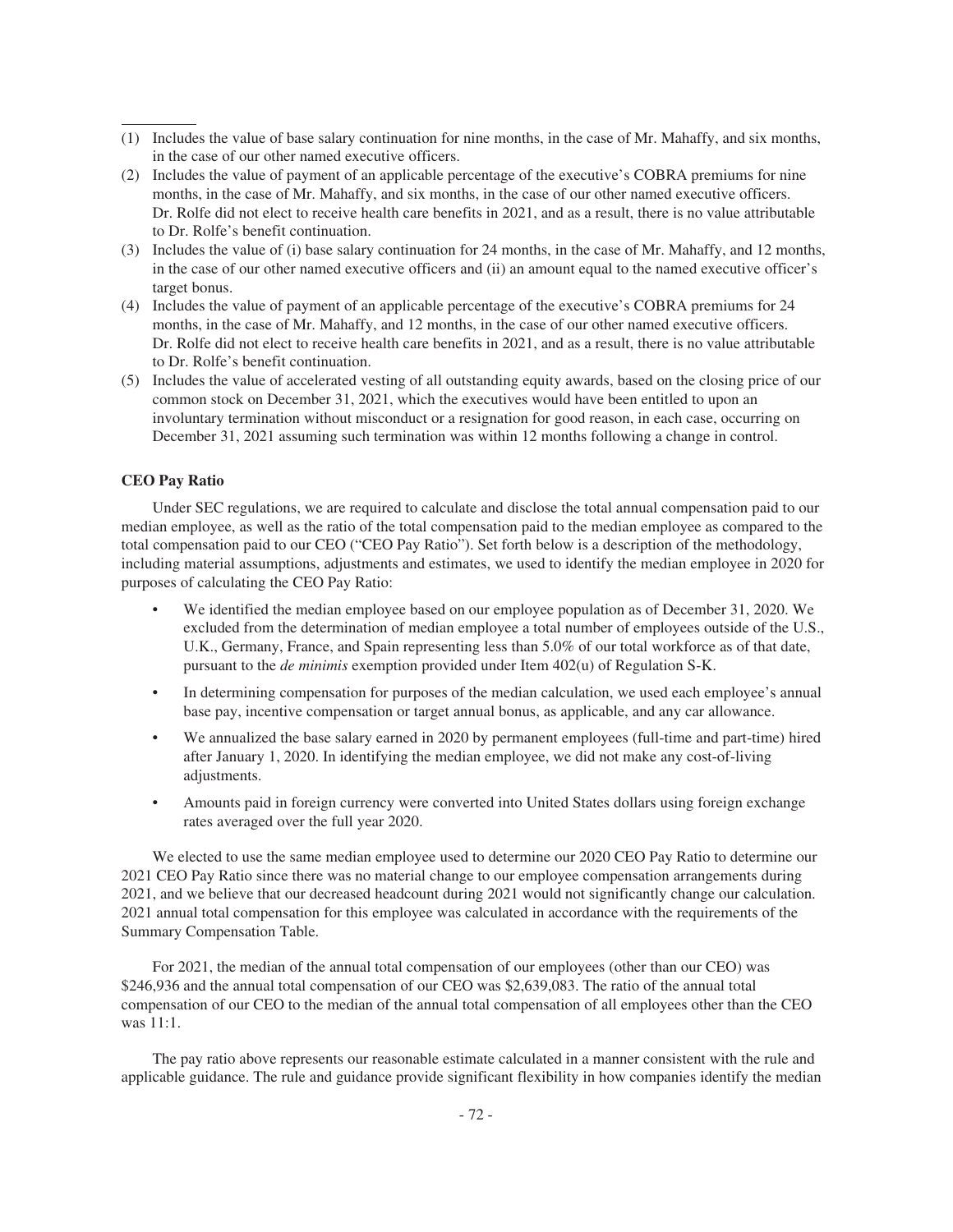employee, and each company may use a different methodology and make different assumptions particular to that company. As a result, as the SEC explained when it adopted the rule, in considering the pay-ratio disclosure, stockholders should keep in mind that the rule was not designed to facilitate comparisons of pay ratios among different companies, even companies within the same industry, but rather to allow stockholders to better understand and assess each particular company's compensation practices and pay-ratio disclosures.

Neither the compensation committee nor our management used our CEO Pay Ratio measure in making compensation decisions.

### **DIRECTOR COMPENSATION**

The compensation committee of our board of directors is responsible for making recommendations to our board of directors on appropriate compensation levels and arrangements for our non-employee directors, ensuring they are consistent with our compensation philosophy and remain competitive with our peer companies. The compensation committee reviews our non-employee director compensation annually and makes adjustments as necessary.

In making recommendations, the compensation committee takes various factors into consideration, including:

- Non-employee directors' responsibilities and the form and amount of compensation paid to directors at our peer companies;
- Ability to retain and attract the most qualified and experienced non-employee directors to oversee the management of our business and operations; and
- Advice of an independent compensation consultant to review our non-employee director compensation program and promote alignment with market practice and stockholder interests.

Since June 2018, the compensation committee has retained Willis Towers Watson as its independent compensation consultant to add rigor to the review process and to inform the compensation committee of market trends regarding non-employee director compensation, Willis Towers Watson reviews, and advises the compensation committee, on our compensation practices. Willis Towers Watson also provides market data, including the appropriateness of members of our peer group and data comparing compensation with our peer group, directly to the compensation committee, which the compensation committee references when reviewing and recommending both cash and equity compensation for non-employee directors.

Our goal is to appropriately compensate non-employee directors for their leadership and expertise while aligning non-employee director interests with those of our stockholders. In line with this goal, our non-employee director compensation policy is underpinned by the same philosophy and principles that govern our executive compensation program.

### **Our non-employee director compensation program is designed to:**

- ✓ Align non-employee director and stockholder interests through grants of non-statutory stock option awards;
- ✓ Encourage a vested interest in our company's long-term business performance through stock ownership requirements;
- ✓ Align non-employee director compensation with our peer companies of comparable market capitalization and size;
- ✓ Ensure a robust non-employee director compensation governance framework is in place; and
- ✓ Help us attract and retain talent for board of director service to support the long-term value of Clovis.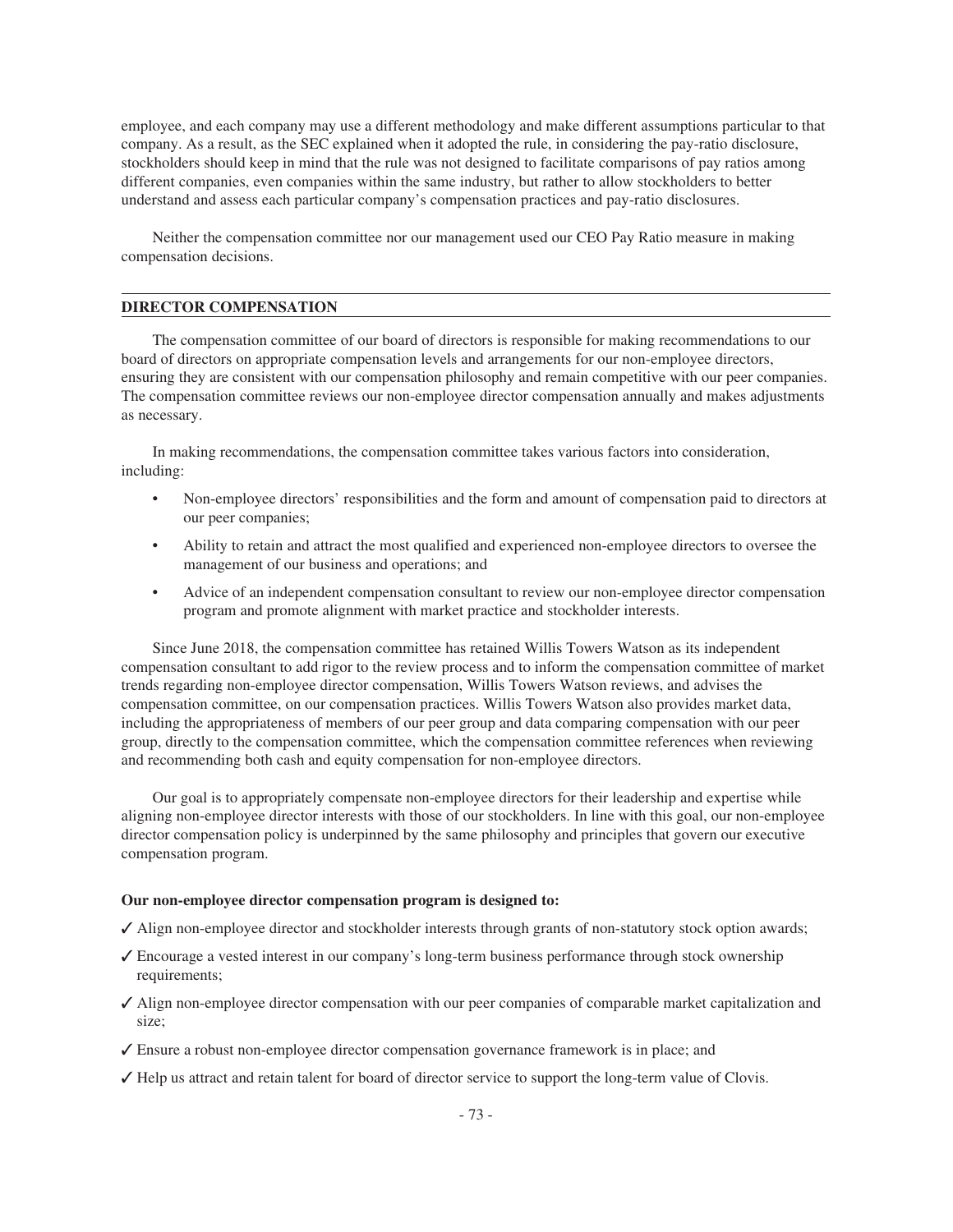### **Non-Employee Director Compensation**

Our non-employee director compensation program includes two components: a cash retainer of \$50,000 per year for service and an annual grant of stock options. All continuing directors receive an annual grant of stock options valued at \$200,000. Company employees serving as directors do not receive any additional compensation for board service. The compensation committee again evaluated non-employee director compensation with its independent advisor in April 2021.

While the stock option value represents the grant date fair value of the applicable stock awards, the realizable value of these awards will be zero unless the company share price increases from the date of grant, reinforcing the performance orientation of our program and the alignment of interests between our non-employee directors and our stockholders. We historically defined equity awards to non-employee directors as a fixed number of options, so the value of the award each year was based on our stock price and option valuation on the date of grant. By adopting a fixed value approach that is aligned with the peer group median value, we will avoid any potential misalignment with our targeted market positioning due to year-on-year changes in our stock price.



Newly appointed non-employee directors will receive the same annual \$50,000 cash retainer (prorated for his or her period of service) and a first-year grant (upon initial election or appointment) of stock options valued at \$350,000 which vest over a three-year period (versus one year for annual option grants for continuing directors). Providing a larger initial grant to newly appointed non-employee directors aligns with market practice within the biopharmaceutical industry. In subsequent years, their compensation will be consistent with the compensation of continuing directors.

*Additional Cash Compensation:* In addition to the annual cash retainer, the chairperson of our board of directors and each committee thereof is entitled to greater compensation for his or her services than other members of the board of directors or such committee, as applicable, which we believe is commensurate with the additional time commitment and additional responsibility required by the position held and is consistent with the compensation practices of our peer group companies. Accordingly, the non-employee director who serves as chair of our board of directors received an additional cash retainer of \$30,000; each non-employee director who serves as chair of our audit, compensation, and nominating and corporate governance, and scientific review committees received an additional annual cash retainer of \$20,000, \$15,000, \$10,000 and \$10,000, respectively; and each non-employee director who serves as a member (other than the chair) of our audit, compensation, nominating and corporate governance, and scientific review committees received an additional annual cash retainer of \$10,000, \$7,500, \$5,000 and \$5,000, respectively.

*Equity Awards:* The value of a stock option award, which is granted under our 2020 Plan, will equal its grant date fair value as determined in accordance with Financial Accounting Standards Board Accounting Standards Codification Topic 718, or any successor provision. The exercise price per share for any such stock options will equal the closing price of a share of our company's common stock (as reported on the NASDAQ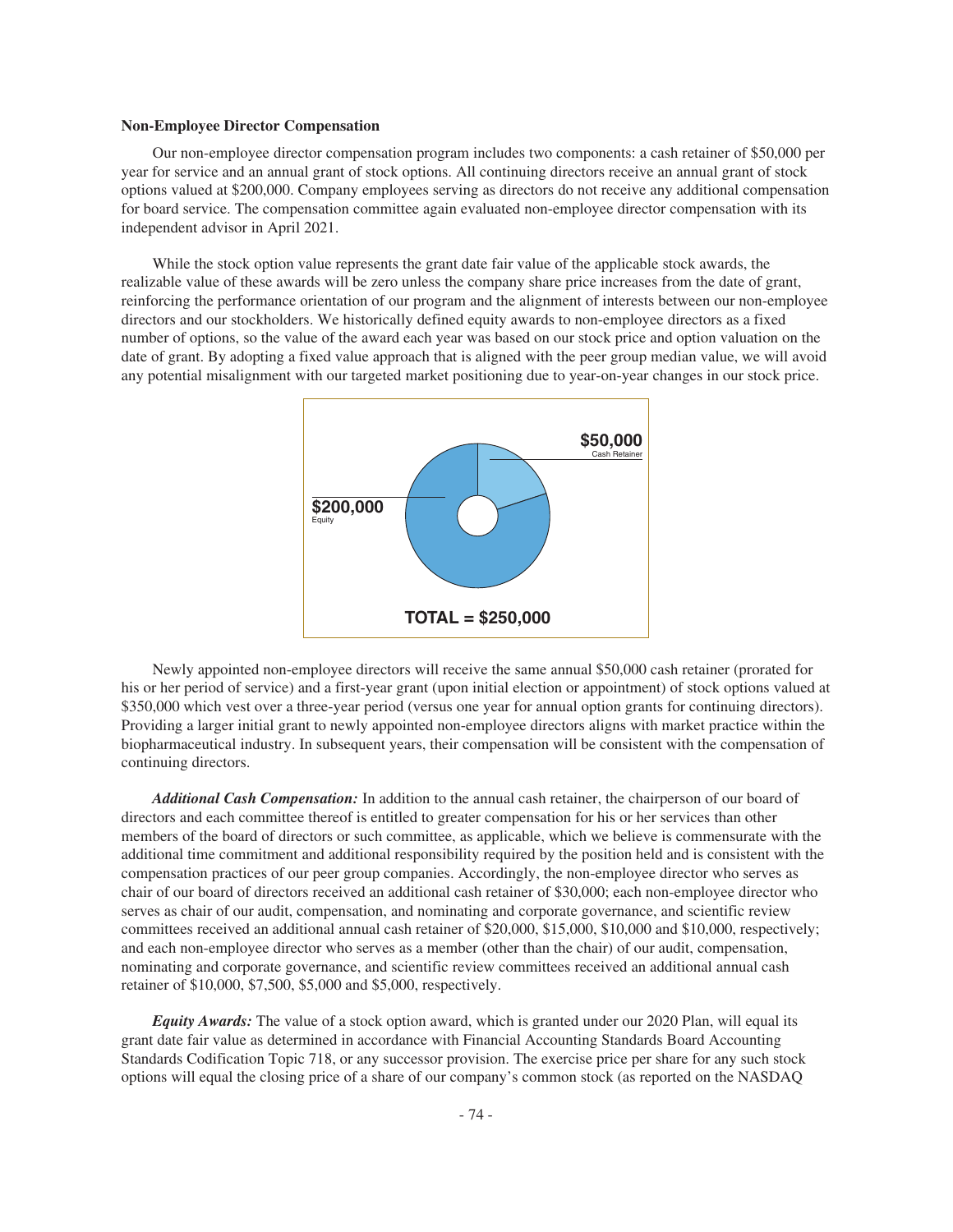Global Select Market) on the date of grant. Annual stock options will vest and become exercisable on the one-year anniversary of the applicable date of grant. Initial stock options will vest and become exercisable on the first, second and third anniversaries of the applicable date of grant. The vesting of each annual stock option and initial stock option will be subject to full acceleration in the event of a termination of a non-employee director's service within 24 months following a Change in Control (as defined in our 2020 Plan).

### **Stock Ownership Guidelines**

All non-employee directors are required to hold a minimum number of shares of our stock while serving as a director. The guidelines are intended to align the interests of non-employee directors with those of our stockholders by requiring non-employee directors to be subject to the same long-term stock price volatility our stockholders experience. The minimum threshold is equal to three times a director's baseline annual retainer fee, or \$150,000.

When determining whether the directors have met the minimum ownership requirements under the policy, calculations include all shares held outright by the directors and any vested equity awards. Each director initially has five years in order to meet his or her minimum ownership threshold (and one year after a retainer increase). During this five-year phase-in period, the director is not allowed to sell more than 50% of any vested equity awards until he or she has met the applicable minimum threshold. The policy is administered and monitored by our Principal Financial Officer under the direction of the compensation committee. Currently, each of our non-employee directors is in the five-year phase-in period.

#### **2021 Director Compensation Table**

The following table summarizes the compensation received by our non-employee directors for the year ended December 31, 2021.

| <b>Name</b>                   | <b>Fees Earned or Paid</b><br>in Cash $(\$)$ | <b>Option Awards</b><br>$\binom{6}{3}$ (2)(3) | Total $(\$)$ |
|-------------------------------|----------------------------------------------|-----------------------------------------------|--------------|
| Brian G. Atwood               | 70,000                                       | 199,998                                       | 269,998      |
| Robert W. Azelby              | 55,000                                       | 199,998                                       | 254,998      |
| James C. Blair                | 70,000                                       | 199,998                                       | 269,998      |
| Richard A. Fair               | 57,500                                       | 199,998                                       | 257,498      |
| Keith Flaherty <sup>(1)</sup> | 59,583                                       | 199,998                                       | 259,581      |
| Ginger Graham                 | 87,500                                       | 199,998                                       | 287,498      |
| Paul H. Klingenstein          | 60,000                                       | 199,998                                       | 259,998      |
| Edward J. McKinley            | 70,000                                       | 199,998                                       | 269,998      |
| Ronit Simantov $(1)$          | 25,208                                       | 349,998                                       | 375,206      |
| Thorlef Spickschen            | 57,500                                       | 199,998                                       | 257,498      |

- (1) Cash compensation (both the annual retainer and the retainer for additional services) is pro-rated based on the date the non-employee director joined the board. For Dr. Simantov, this date was July 12, 2021. Drs. Flaherty and Simantov each received pro-rata compensation for their participation on the Scientific Review Committee, which was formed in July 2021.
- (2) Drs. Blair, Flaherty, and Spickschen, Messrs. Atwood, Azelby, Fair, Klingenstein and McKinley, and Ms. Graham each received a grant of options to purchase 42,223 shares of our common stock on June 10, 2021. As of December 31, 2021, Dr. Flaherty and Ms. Graham each had 196,014 options outstanding, Messrs. Atwood and Klingenstein and Drs. Blair and Spickschen each had 193,255 options outstanding, Mr. McKinley had 180,041 options outstanding, Messrs. Azelby and Fair each had 137,091 options outstanding and Dr. Simantov had 83,212 options outstanding.
- (3) Amount represents the fair value of the awards on the date of grant computed in accordance with FASB ASC Topic 718. For a discussion of the assumptions made in the valuation, see Note 11 to our consolidated financial statements included in our Annual Report on Form 10-K for the year ended December 31, 2021.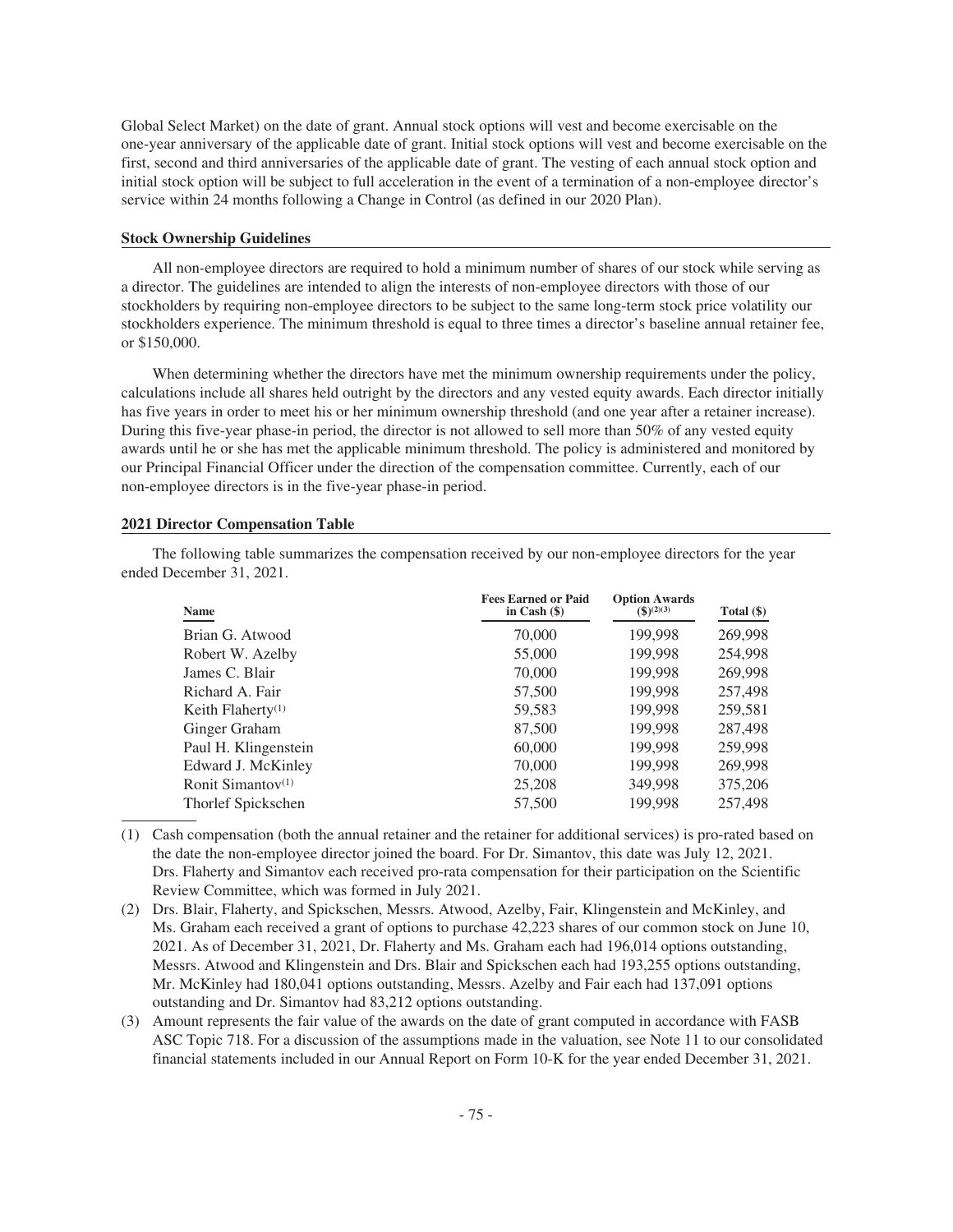# **SECURITY OWNERSHIP OF CERTAIN BENEFICIAL OWNERS AND MANAGEMENT**

The following table and accompanying footnotes set forth certain information regarding the beneficial ownership of our common stock as of April 11, 2022 by:

- each person or group of affiliated persons who are known by us to own beneficially more than 5% of our common stock;
- each of our named executive officers;
- each member of our board of directors and each nominee; and
- all members of our board of directors and our executive officers as a group.

The amounts and percentages of shares beneficially owned are reported on the basis of SEC regulations governing the determination of beneficial ownership of securities. Under SEC rules, a person is deemed to be a "beneficial owner" of a security if that person has or shares voting power or investment power over the security, which includes the power to dispose of or to direct the disposition of such security. A person is also deemed to be a beneficial owner of any securities of which that person has a right to acquire beneficial ownership within 60 days. Securities that can be so acquired are deemed to be outstanding for purposes of computing such person's ownership percentage, but not for purposes of computing any other person's percentage. Under these rules, more than one person may be deemed to be a beneficial owner of the same securities and a person may be deemed to be a beneficial owner of securities as to which such person has no economic interest. Applicable percentages are based on 143,879,140 shares of common stock outstanding on April 11, 2022.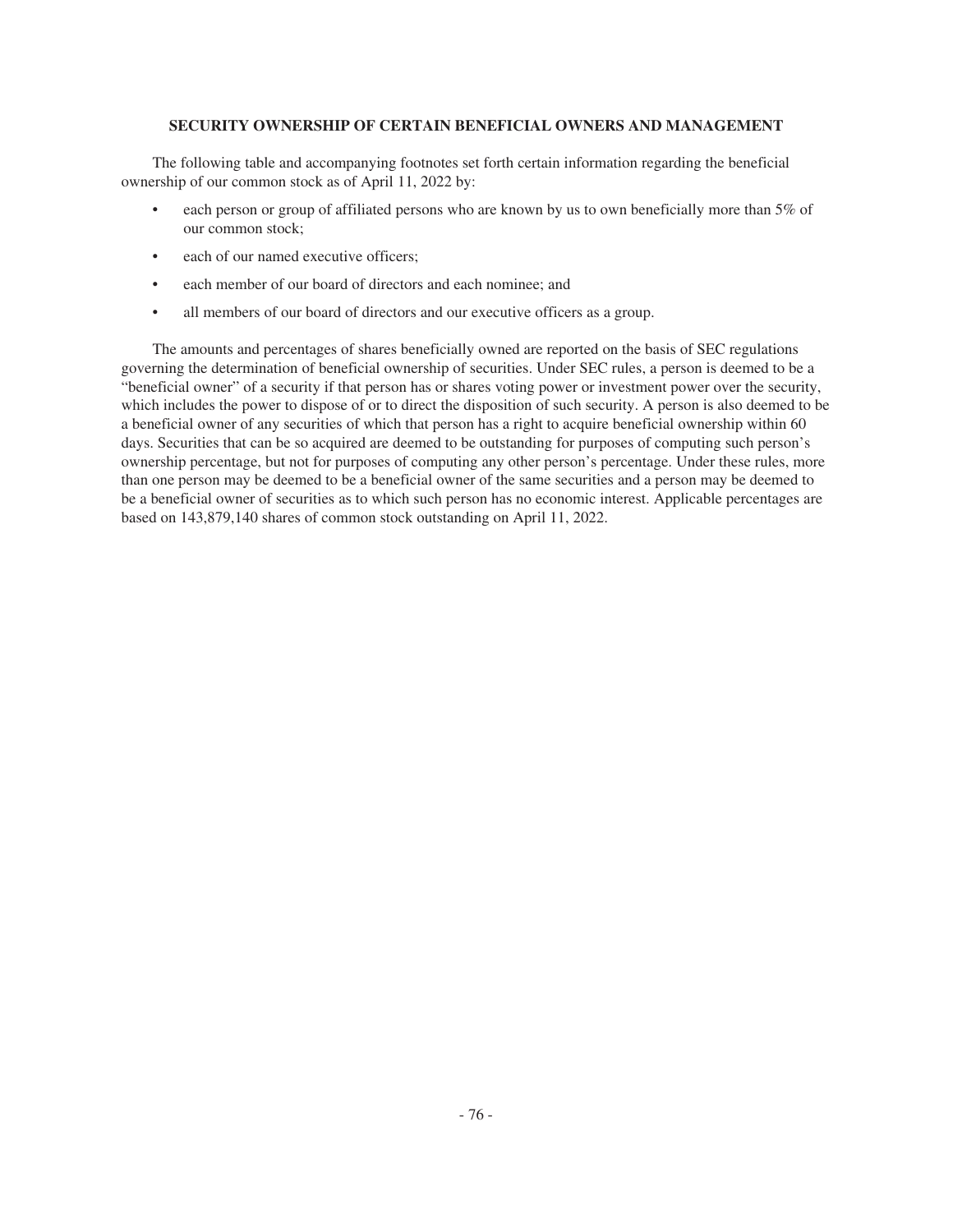Except as indicated in the footnotes below and subject to applicable community property laws, each of the beneficial owners named in the table below has, to our knowledge, sole voting and investment power with respect to all shares of common stock listed as beneficially owned by them. Unless otherwise indicated, the address for each of the stockholders in the table below is c/o Clovis Oncology, Inc., 5500 Flatiron Parkway, Suite 100, Boulder, Colorado 80301.

|                                                                 | <b>Beneficial Ownership</b> |                         |  |
|-----------------------------------------------------------------|-----------------------------|-------------------------|--|
| <b>Name Of Beneficial Owner</b>                                 | <b>Number of Shares</b>     | <b>Percent of Total</b> |  |
| Stockholders beneficially owning 5% or more of our common stock |                             |                         |  |
| Entities affiliated with Highbridge Capital Management, LLC     | $11,056,229^{(1)}$          | $7.7\%$                 |  |
|                                                                 | 9,751,277(2)                | 6.8%                    |  |
|                                                                 | $10,115,101^{(3)}$          | 7.0%                    |  |
| <b>Officers and Directors</b>                                   |                             |                         |  |
|                                                                 | 2,157,869 <sup>(4)</sup>    | $1.5\%$                 |  |
|                                                                 | $904,415^{(5)}$             | $\ast$                  |  |
|                                                                 | 506,491(6)                  | *                       |  |
|                                                                 | 448,857(7)                  | *                       |  |
|                                                                 | 353,445 <sup>(8)</sup>      | *                       |  |
|                                                                 | 297,581(9)                  | $\ast$                  |  |
|                                                                 | 256,799(10)                 | *                       |  |
|                                                                 | $251,431^{(11)}$            | $\ast$                  |  |
|                                                                 | 231,628(12)                 | *                       |  |
|                                                                 | $200,582^{(13)}$            | *                       |  |
|                                                                 | 196,014(14)                 | *                       |  |
|                                                                 | 196,014(15)                 | *                       |  |
|                                                                 | 141,891(16)                 | *                       |  |
|                                                                 | 137,091(17)                 | $\ast$                  |  |
|                                                                 | 137,091(18)                 | *                       |  |
|                                                                 |                             |                         |  |
| All directors and executive officers as a group (16 persons)    | 6,417,199                   | $4.4\%$                 |  |

Represents beneficial ownership of less than 1% of our common stock.

- (1) Based on the information provided in a Schedule 13G, as amended, filed with the SEC on February 11, 2022 by Highbridge Capital Management, LLC. According to the Schedule 13G, as amended, Highbridge Capital Management, LLC, as the investment advisor to certain funds and accounts (collectively, the "Highbridge Funds"), may be deemed to be the beneficial owner of the 11,056,229 shares of common stock issuable upon conversion of convertible senior notes held by the Highbridge Funds convertible within the next 60 days. The principal business address of each of Highbridge Capital Management, LLC is 277 Park Avenue, 23rd Floor, New York, NY 10172.
- (2) Based on the information provided in a Schedule 13, as amended, filed with the SEC on March 11, 2022 by Blackrock, Inc. According to the Schedule 13G, as amended, Blackrock, Inc. has sole dispositive power over 9,751,277 shares of common stock and sole voting power over 9,466,738 shares of common stock. The principal business address of Blackrock, Inc. is 55 East 52nd Street, New York, NY 10055.
- (3) Based on the information provided in a Schedule 13G, as amended, filed with the SEC on February 9, 2022 by The Vanguard Group. According to the Schedule 13G, as amended, The Vanguard Group has sole dispositive power over 9,820,571 shares of common stock, shared dispositive power over 294,530 shares of common stock and shared voting power over 208,049 shares of common stock. The principal business address of The Vanguard Group is 100 Vanguard Boulevard, Malvern, PA 19355.
- (4) Includes 1,187,082 shares of common stock subject to outstanding options which are exercisable within the next 60 days.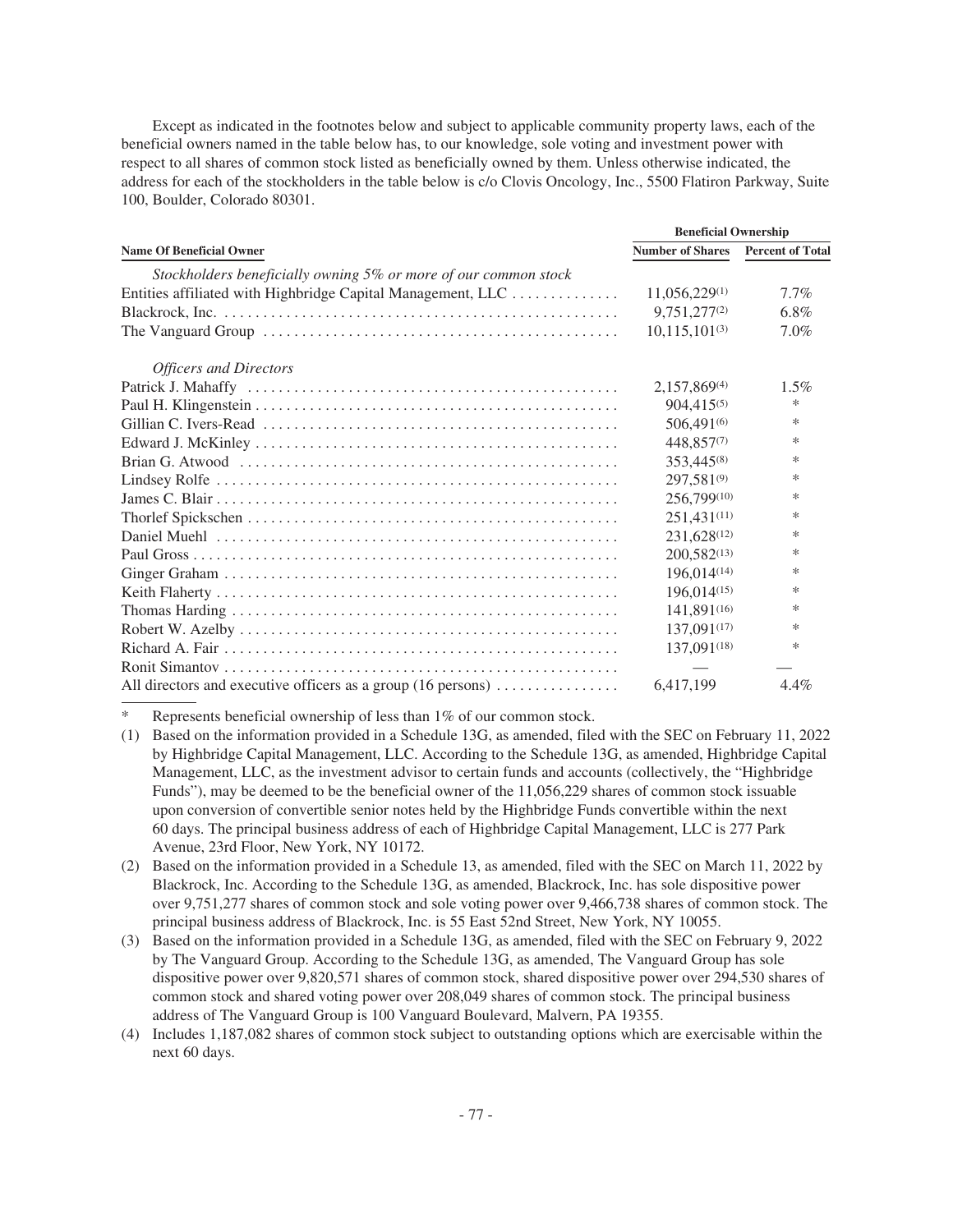- (5) Includes 193,255 shares of common stock subject to outstanding options which are exercisable within the next 60 days. Based on information provided in a Form 4 filed by Mr. Klingenstein with the SEC on July 31, 2019, includes 639,078 shares of common stock held of record by Aberdare Ventures IV, L.P. and 12,755 shares of common stock held of record by Aberdare Partners IV, L.P. Voting and investment power over the shares owned by Aberdare Ventures IV, L.P. and Aberdare Partners IV, L.P. is held by Aberdare GP IV, L.L.C., their general partner. Mr. Klingenstein is a managing member of Aberdare GP IV, L.L.C. Mr. Klingenstein disclaims beneficial ownership of these securities, except to the extent of his pecuniary interest therein.
- (6) Includes 232,349 shares of common stock subject to outstanding options and restricted stock units which are exercisable or will settle within the next 60 days.
- (7) Includes 180,841 shares of common stock subject to outstanding options which are exercisable within the next 60 days. Based on information provided to us, includes 17,500 shares of common stock owned by the Priory Fund, of which Mr. McKinley is a director and shares voting and dispositive power with respect to such shares. Based on information provided in a Form 4 filed by Mr. McKinley with the SEC on May 16, 2014, includes 215,815 shares of common stock owned by McKinley/Lavidge Revocable Trust (the "McKinley Trust"), of which Mr. McKinley is co-trustee and shares voting and dispositive power with respect to such shares. Mr. McKinley disclaims beneficial ownership of the securities held by the McKinley Trust and the Priory Fund, except to the extent of his pecuniary interest therein.
- (8) Includes 193,255 shares of common stock subject to outstanding options which are exercisable within the next 60 days. Based on information provided in a Form 4 filed by Mr. Atwood with the SEC on November 10, 2020, includes 25,577 shares of common stock held of record by the Atwood-Edminster Trust dated 4/2/2000, of which Mr. Atwood is a trustee and a named beneficiary, 101,217 shares of common stock held of record by Versant Venture Capital IV, L.P., and 638 shares of common stock owned by Versant Side Fund IV, L.P. Voting and investment power over the shares held of record by Versant Venture Capital IV, L.P. and Versant Side Fund IV, L.P. is held by Versant Ventures IV, LLC, their sole general partner. Mr. Atwood is a managing member of Versant Ventures IV, LLC. Mr. Atwood disclaims beneficial ownership of these securities, except to the extent of his pecuniary interest therein, and the options held by him.
- (9) Includes 201,099 shares of common stock subject to outstanding options and restricted stock units which are exercisable or will settle within the next 60 days.
- (10) Includes 193,255 shares of common stock subject to outstanding options which are exercisable within the next 60 days. Based on a Form 4 filed by Dr. Blair with the SEC on August 20, 2019, includes 10,105 shares of common stock held of record by Susan W. and James C. Blair Family Partnership ("Family") and 20,000 shares held of record by Dr. Blair's wife. Voting and investment power over the shares held of record by Family is held by Dr. Blair. Dr. Blair disclaims beneficial ownership of such shares, except to the extent of his pecuniary interest therein.
- (11) Includes 193,255 shares of common stock subject to outstanding options which are exercisable within the next 60 days.
- (12) Includes 149,304 shares of common stock subject to outstanding options and restricted stock units which are exercisable or will settle within the next 60 days.
- (13) Includes 124,304 shares of common stock subject to outstanding options and restricted stock units which are exercisable or will settle within the next 60 days.
- (14) Includes 196,014 shares of common stock subject to outstanding options which are exercisable within the next 60 days.
- (15) Includes 196,014 shares of common stock subject to outstanding options which are exercisable within the next 60 days.
- (16) Includes 120,188 shares of common stock subject to outstanding options and restricted stock units held directly by Dr. Harding which are exercisable or will settle within the next 60 days and also includes 10,049 shares of common stock beneficially owned by Dr. Harding's wife, of which 7,218 shares of common stock are subject to outstanding options and restricted stock units held by Dr. Harding's wife which are exercisable or will settle within the next 60 days.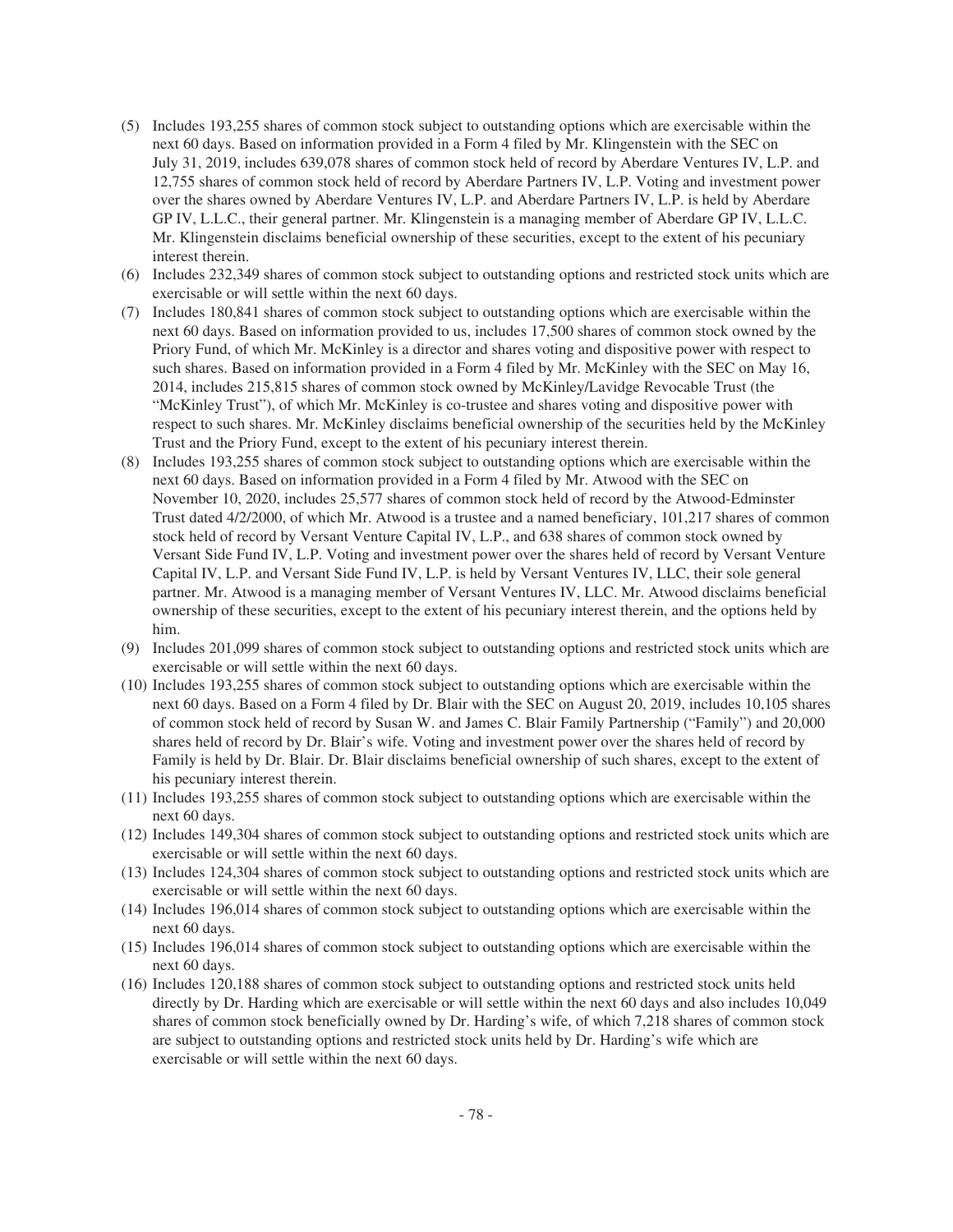- (17) Includes 137,091 shares of common stock subject to outstanding options which are exercisable within the next 60 days.
- (18) Includes 137,091 shares of common stock subject to outstanding options which are exercisable within the next 60 days.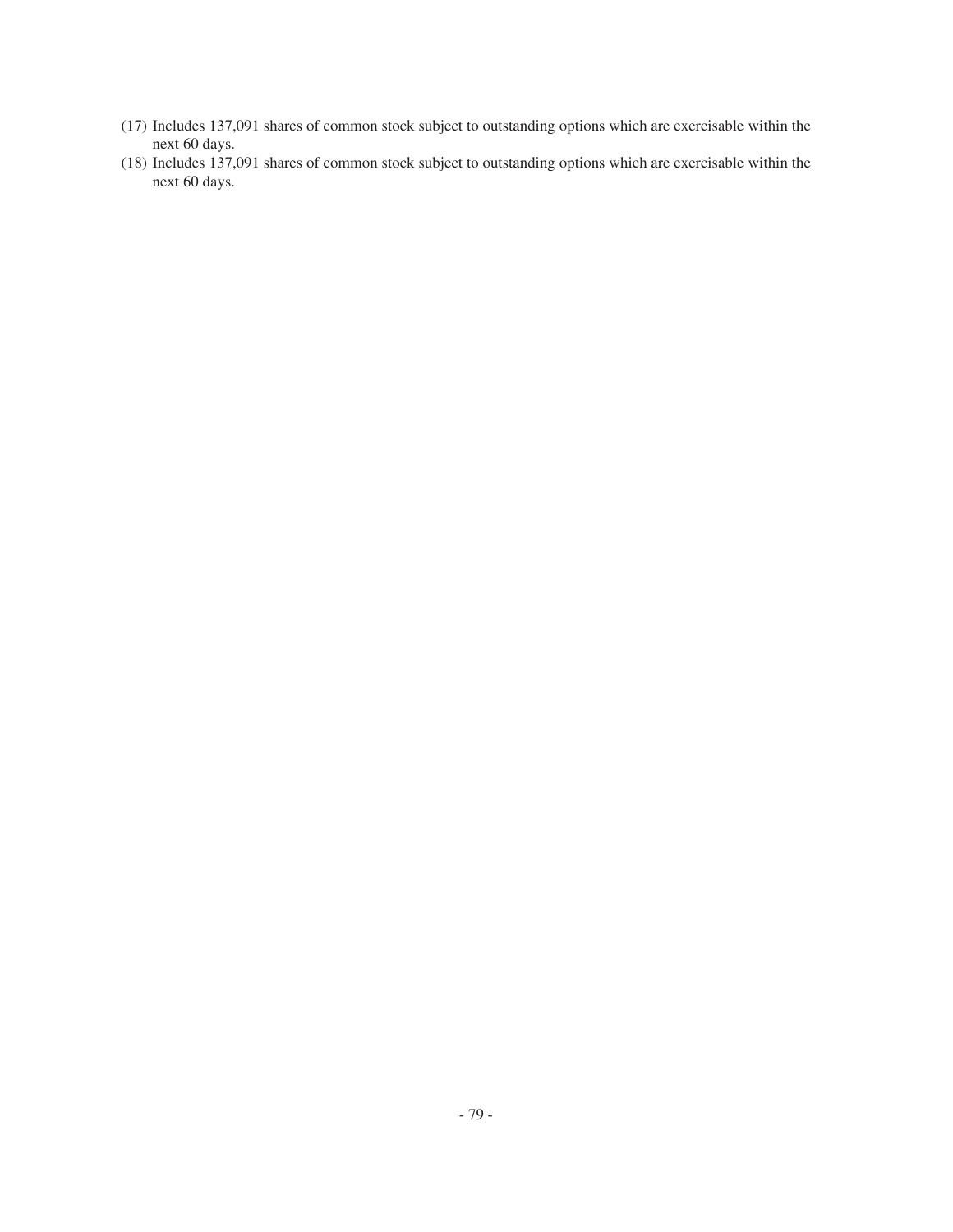# **SECTION 16(A) BENEFICIAL OWNERSHIP REPORTING COMPLIANCE**

Section 16(a) of the Exchange Act requires our directors and executive officers, and persons who own more than ten percent of a registered class of our equity securities, to file with the SEC initial reports of ownership and reports of changes in ownership of our common stock and other equity securities. Directors, officers, and greater than ten percent stockholders are required by SEC regulation to furnish us with copies of all Section 16(a) forms they file.

To our knowledge, based solely on a review of the copies of such reports furnished to us and written representations that no other reports were required, during the year ended December 31, 2021, all directors, officers, and greater than ten percent beneficial owners complied with all applicable Section 16(a) filing requirements.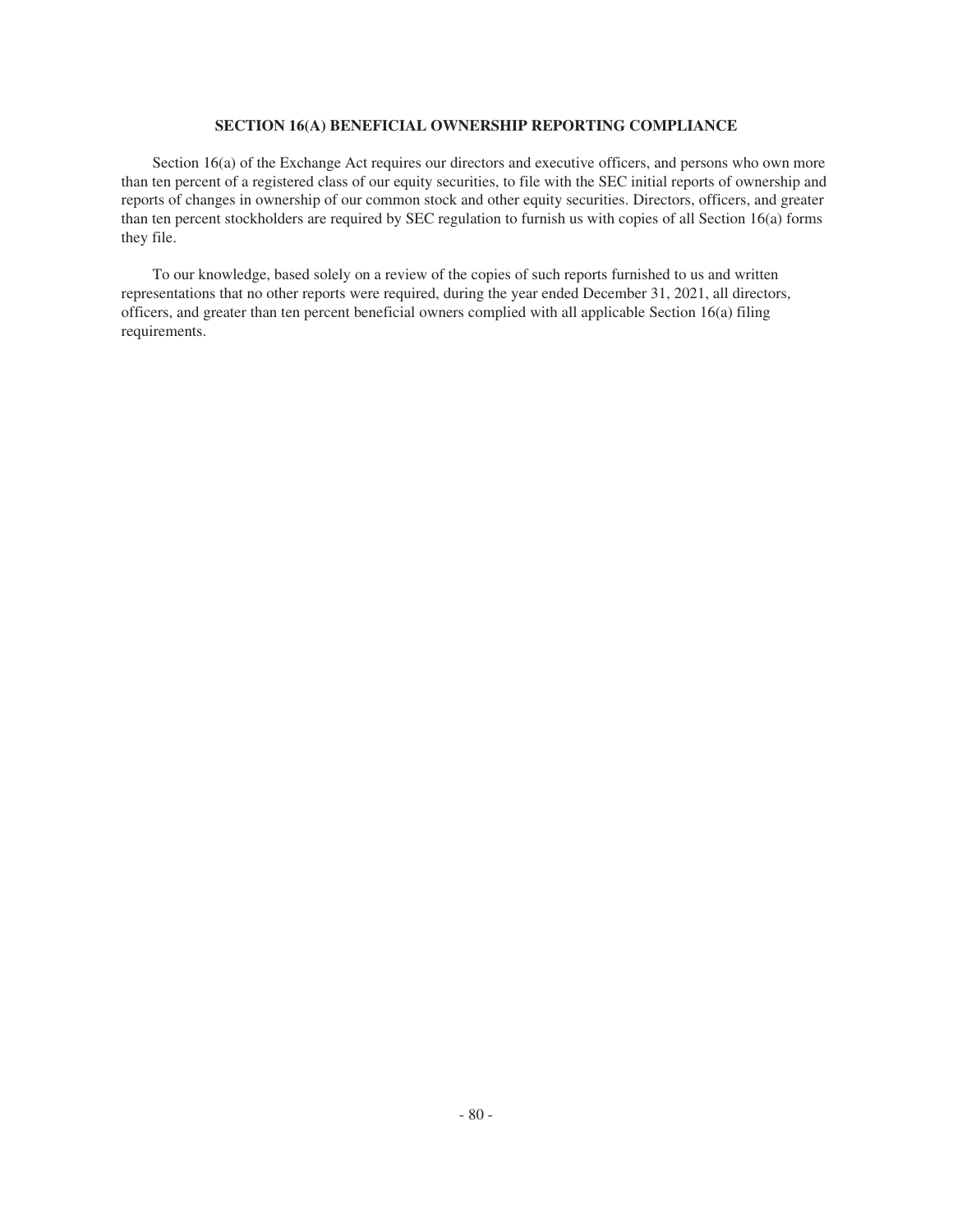### **CERTAIN RELATIONSHIPS AND RELATED PARTY TRANSACTIONS**

On January 30, 2017, we entered into a Strata Trial Collaboration Agreement (the "Strata Agreement") with Strata Oncology, Inc. ("Strata"), in order to identify potentially eligible patients for Clovis' ongoing TRITON (Trial of Rucaparib in Prostate Indications) clinical trial program, which includes Phase 2 and Phase 3 clinical trials of rucaparib in metastatic castration-resistant prostate cancer, via the Strata Trial (the "Strata Trial"), a nationwide observational study sponsored by Strata under which no-cost sequencing is provided to advanced cancer patients at Strata Trial sites. Keith Flaherty, a member of our board of directors, is also a founder, member of the board of directors and owns less than 2% of the fully-diluted equity of Strata. Accordingly, the Strata Agreement constitutes a related party transaction under Item 404(a) of Regulation S-K and was reviewed and approved by the audit committee of our board of directors. In 2021, we did not make any payments to Strata pursuant to the Strata Agreement.

Other than the Strata Agreement, since the beginning of fiscal year 2017, we have not engaged in any transactions in which the amount involved exceeded or will exceed \$120,000, and in which any of our executive officers, directors or holders of more than 5% of our voting securities, or an affiliate or immediate family member thereof, had or will have a direct or indirect material interest, other than compensation, termination and change in control arrangements, which are described under "Executive and Director Compensation" above. We describe below certain other transactions with our directors, executive officers and stockholders.

#### **Director Compensation**

For a discussion of the director compensation arrangements, see "Executive and Director Compensation— Director Compensation" above.

### **Executive Compensation and Employment Agreements**

Please see "Executive and Director Compensation—Compensation Discussion and Analysis" above for information on compensation arrangements with our named executive officers, including option grants and agreements with our named executive officers.

#### **Indemnification Agreements**

We have entered into indemnification agreements with each of our directors and officers, and we have purchased a policy of directors' and officers' liability insurance that insures our directors and officers against the cost of defense, settlement or payment of a judgment under certain circumstances. Further, our amended and restated certificate of incorporation and bylaws limits our directors' and officers' liability to the fullest extent permitted under Delaware corporate law.

#### **Policies and Procedures Regarding Transactions with Related Persons**

We have a written policy that sets forth our policies regarding the identification, review, consideration, approval and oversight of "related-person transactions." For purposes of our policy only, a "related-person transaction" is a past, present or future transaction, arrangement or relationship (or any series of similar transactions, arrangements or relationships) in which we and any "related person" are participants, the amount involved exceeds \$120,000 and a related person has a direct or indirect material interest. Transactions involving compensation for services provided to us as an employee, director, consultant or similar capacity by a related person are not covered by this policy. A "related person," as determined since the beginning of our last fiscal year, is any executive officer, director or nominee to become director, a holder of more than 5% of our common stock, including any immediate family members of such persons or any entity in which such a person has a 10% or greater equity interest. Any related-person transaction may only be consummated if our audit committee has approved or ratified the transaction in accordance with the policy guidelines set forth below.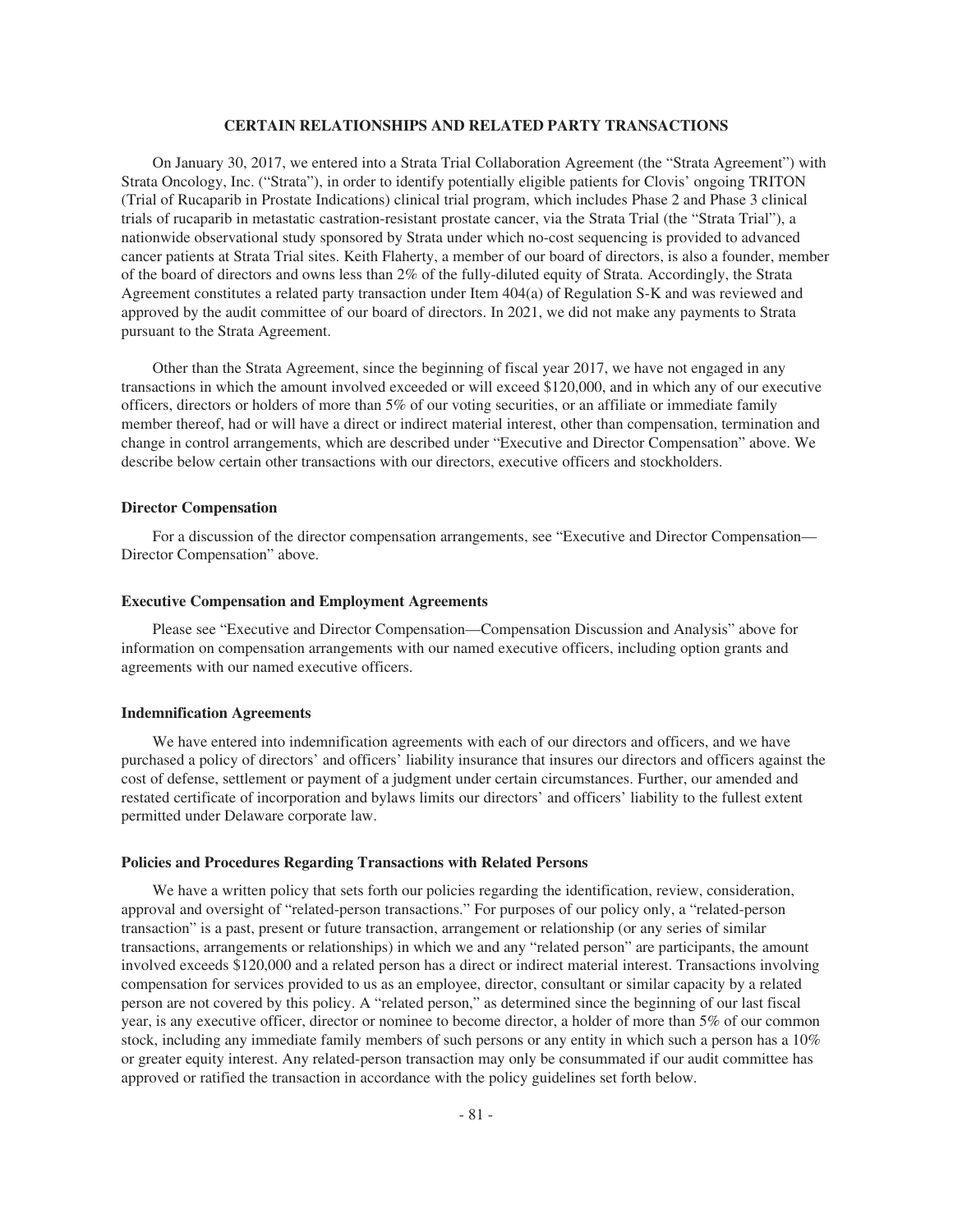The policy imposes an affirmative duty upon each director and executive officer to identify, and we will request that significant stockholders identify, any transaction involving them, their affiliates or immediate family members that may be considered a related party transaction before such person engages in the transaction. Under the policy, where a transaction has been identified as a related-person transaction, management must present information regarding the proposed related-person transaction to our audit committee (or, where review by our audit committee would be inappropriate, to another independent body of our board of directors) for review. The presentation must include a description of, among other things, the material facts, the direct and indirect interests of the related persons, the benefits of the transaction to us and whether any alternative transactions are available.

In the event a director has an interest in the proposed transaction, the director must recuse himself or herself from the deliberations and approval process.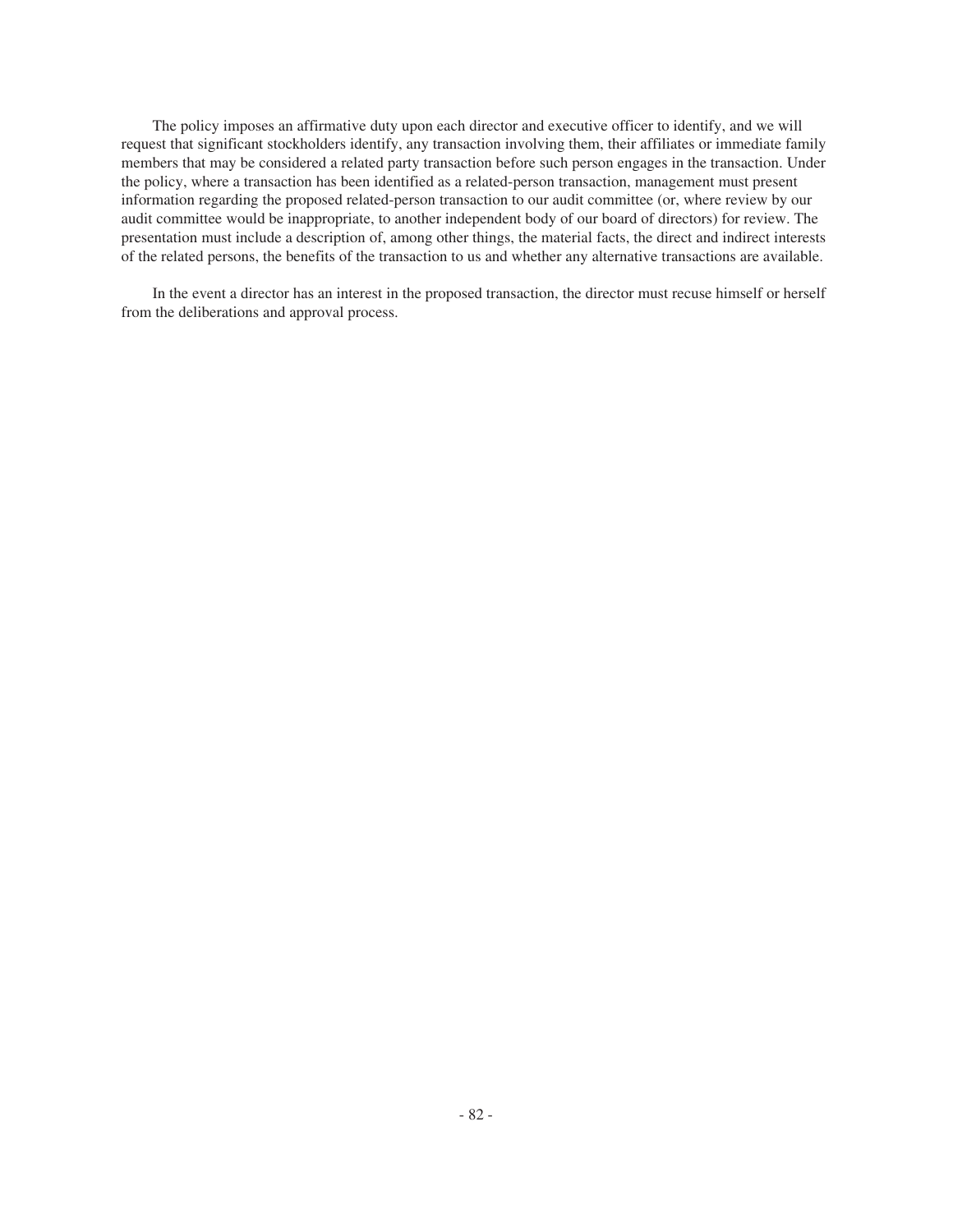## **HOUSEHOLDING OF PROXY MATERIALS**

The SEC has adopted rules that permit companies and intermediaries (e.g., brokers) to satisfy the delivery requirements for Notices and, if applicable, our annual report and other proxy materials, with respect to two or more stockholders sharing the same address by delivering a single Notice and, if applicable, a single set of our annual report and proxy materials, addressed to those stockholders. This practice, which is commonly referred to as "householding," potentially means extra convenience for stockholders and cost savings for companies.

This year, a number of brokers with account holders who are our stockholders will be "householding" our proxy materials. A single Notice and, if applicable, a single set of our proxy materials, will be delivered to multiple stockholders sharing an address unless contrary instructions have been received from the affected stockholders. Once you have received notice from your broker that they will be "householding" communications to your address, "householding" will continue until you are notified otherwise or until you revoke your consent.

If, at any time, you no longer wish to participate in "householding" and would prefer to receive a separate Notice and, if applicable, a single set of proxy materials, please notify your broker or contact us and we will promptly address your request. To contact us, direct your written request to: Investor Relations, Clovis Oncology, Inc., 5500 Flatiron Parkway, Suite 100, Boulder, Colorado 80301 or contact Investor Relations at 303-625-5000. Stockholders who currently receive multiple copies of the Notice or our annual report and other proxy materials at their addresses and would like to request "householding" of their communications should contact their brokers or us, as applicable.

### **AVAILABLE INFORMATION**

We will provide to any stockholder entitled to vote at our Annual Meeting, at no charge, a copy of our Annual Report on Form 10-K for fiscal 2021 filed with the SEC on February 24, 2022, including the financial statements and the financial statement schedules contained in the Form 10-K. We make our Annual Report on Form 10-K, as well as our other SEC filings, available free of charge through the investor relations section of our website located at http://ir.clovisoncology.com as soon as reasonably practicable after they are filed with or furnished to the SEC. Information contained on or accessible through our website or contained on other websites is not deemed to be part of proxy statement. In addition, you may request a copy of the Annual Report on Form 10-K by writing to Clovis Oncology, Inc. Investor Relations at 5500 Flatiron Parkway, Suite 100, Boulder, Colorado 80301.

# **STOCKHOLDER PROPOSALS TO BE PRESENTED AT NEXT ANNUAL MEETING**

Stockholder proposals may be included in our proxy statement for an annual meeting so long as they are provided to us on a timely basis and satisfy the other conditions set forth in SEC regulations under Rule 14a-8 regarding the inclusion of stockholder proposals in company-sponsored proxy materials. For a stockholder proposal to be considered for inclusion in our proxy statement for the annual meeting to be held in 2023, we must receive the proposal at our principal executive offices, addressed to the Secretary, no later than December 29, 2022. In addition, a stockholder proposal that is not intended for inclusion in our proxy statement under Rule 14a-8 may be brought before the 2023 annual meeting so long as we receive information and notice of the proposal in compliance with the requirements set forth in our amended and restated bylaws, addressed to our corporate secretary, Paul E. Gross, at Clovis Oncology, Inc., 5500 Flatiron Parkway, Suite 100, Boulder, Colorado 80301, not later than March 11, 2023 nor earlier than February 9, 2023. In addition, to comply with the universal proxy rules (once effective), stockholders who intend to solicit proxies in support of director nominees other than Clovis' nominees must provide notice that sets forth the information required by Rule 14a-19 under the Exchange Act no later than April 12, 2023.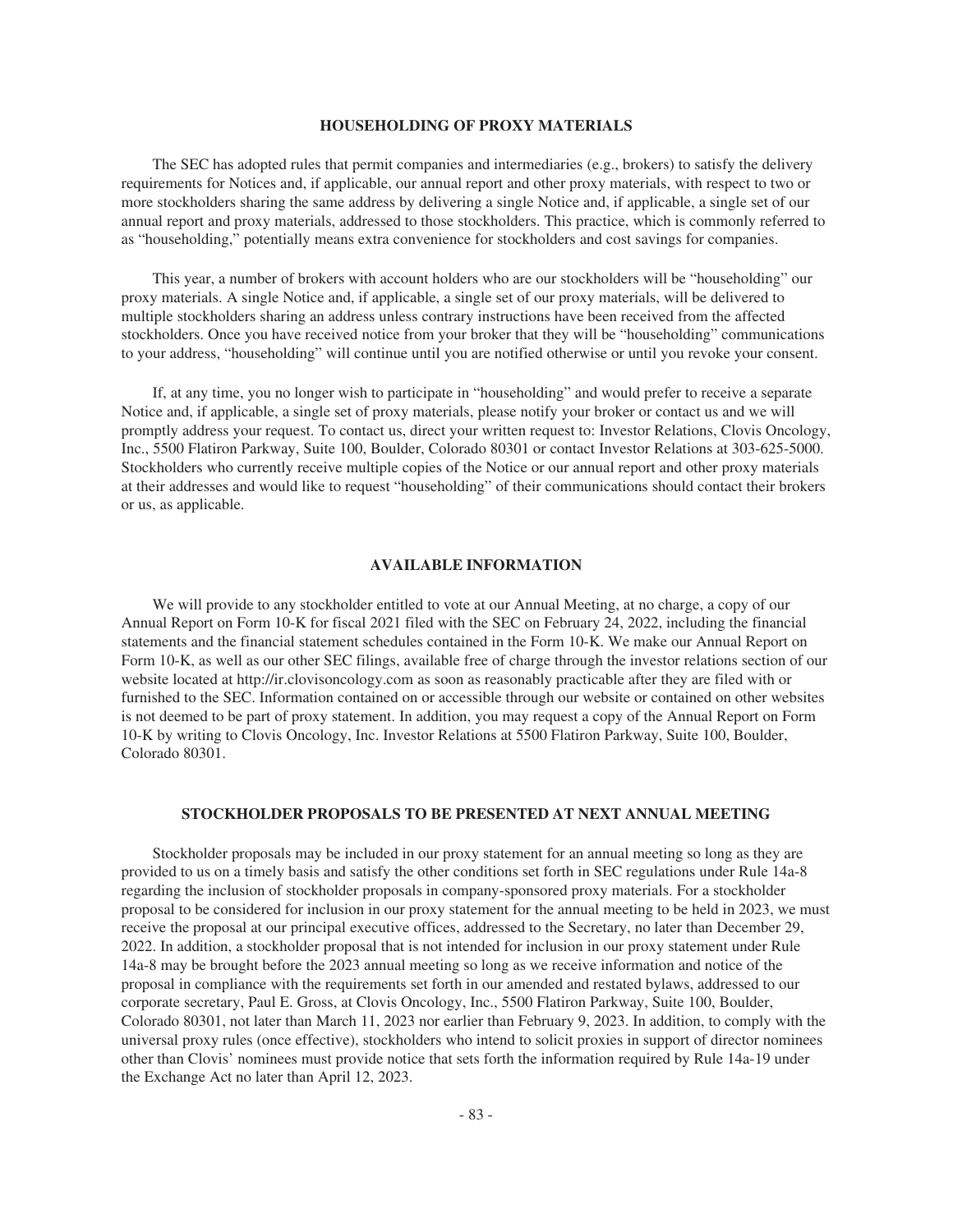## **OTHER MATTERS**

We do not know of any business other than that described in this proxy statement that will be presented for consideration or action by the stockholders at the Annual Meeting. If, however, any other business is properly brought before the meeting, shares represented by proxies will be voted in accordance with the best judgment of the persons named in the proxies or their substitutes. Please promptly submit your proxy as soon as possible (i) by accessing the Internet site or by calling the toll-free number described in the proxy materials; or (ii) if you receive a paper proxy card by mail, by completing and returning the proxy card mailed to you. All stockholders are urged to complete, sign, date and return the accompanying proxy card in the enclosed envelope to us.

By Order of the Board of Directors

mlan

Paul E. Gross Secretary

Boulder, Colorado April 27, 2022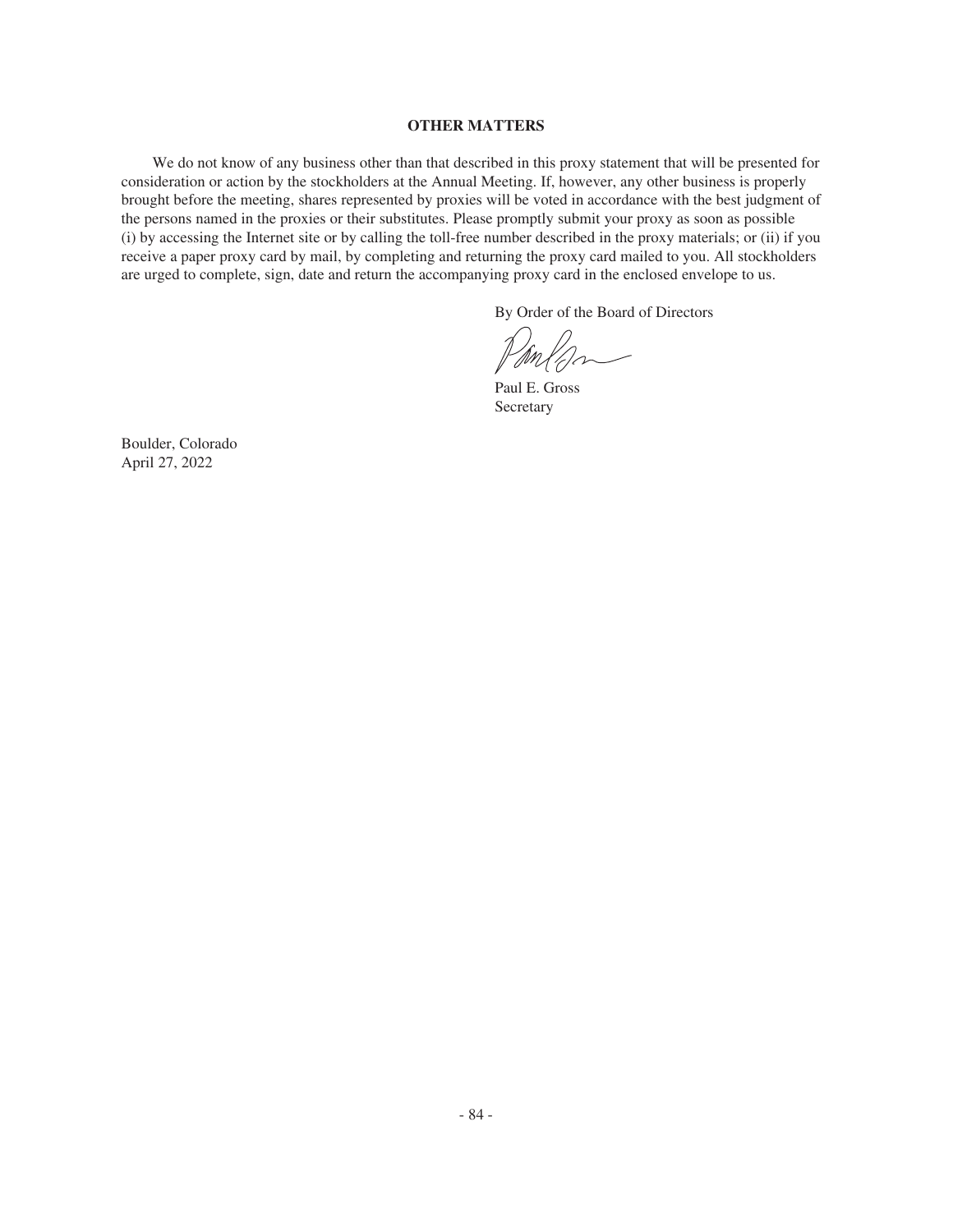### **APPENDIX A**

# **SECOND CERTIFICATE OF AMENDMENT TO AMENDED AND RESTATED CERTIFICATE OF INCORPORATION OF CLOVIS ONCOLOGY INC.**

### **(Pursuant to Section 242 of the General Corporation Law of the State of Delaware)**

**THE UNDERSIGNED**, being a duly appointed and authorized officer of Clovis Oncology, Inc., a corporation organized and existing under and by virtue of the laws of the State of Delaware (the "**Corporation**"), does hereby certify, on behalf of the Corporation, as follows for the purpose of amending the Corporation's Amended and Restated Certificate of Incorporation, as amended:

- FIRST: The name of the corporation is Clovis Oncology, Inc.
- SECOND: The Corporation's original Certificate of Incorporation was filed with the Secretary of State of Delaware on April 20, 2009, which was amended and restated on May 15, 2009, which was further amended on May 25, 2011 and September 22, 2011 and then amended and restated on November 21, 2011, which was further amended on June 6, 2019.
- THIRD: That the board of directors of the Corporation duly adopted resolutions approving the following amendment (the "**Second Amendment**") to the Amended and Restated Certificate of Incorporation of the Corporation, as amended, in accordance with the provisions of Section 242 of the General Corporation Law of the State of Delaware (the "**DGCL**"), declaring such Second Amendment to be advisable and calling for the stockholders of the Corporation to approve such Second Amendment.
- FOURTH: The Second Amendment was duly adopted and approved in accordance with the provisions of Section 242 of the DGCL by the required vote of the stockholders of the Corporation at the 2022 Annual Meeting of Stockholders of the Corporation.
- FIFTH: That the Corporation's Amended and Restated Certificate of Incorporation, as amended, is hereby amended as provided herein. The first sentence of Article IV of the Amended and Restated Certificate of Incorporation, as amended to date, is hereby amended by adding the following paragraph immediately after such first sentence of Article IV:

"Upon the filing and effectiveness (the "Effective Time") of this Second Certificate Amendment to the Corporation's Amended and Restated Certificate of Incorporation, as amended, pursuant to the Delaware General Corporation Law, each seven (7) shares of the Common Stock issued immediately prior to the Effective Time (the "Old Common Stock") shall be reclassified and combined into one validly issued, fully paid and non-assessable share of the Corporation's common stock, \$0.001 par value per share (the "New Common Stock"), without any action by the holder thereof (the "Reverse Stock Split") and without increasing or decreasing the authorized number of shares of Common Stock or the Preferred Stock. No fractional shares of New Common Stock shall be issued as a result of the Reverse Stock Split and, in lieu thereof, upon surrender after the Effective Time of a certificate or book entry position which formerly represented shares of Old Common Stock that were issued and outstanding immediately prior to the Effective Time, any person who would otherwise be entitled to a fractional share of New Common Stock as a result of the Reverse Stock Split, following the Effective Time, shall be entitled to receive a cash payment equal to the fraction of a share of New Common Stock to which such holder would otherwise be entitled multiplied by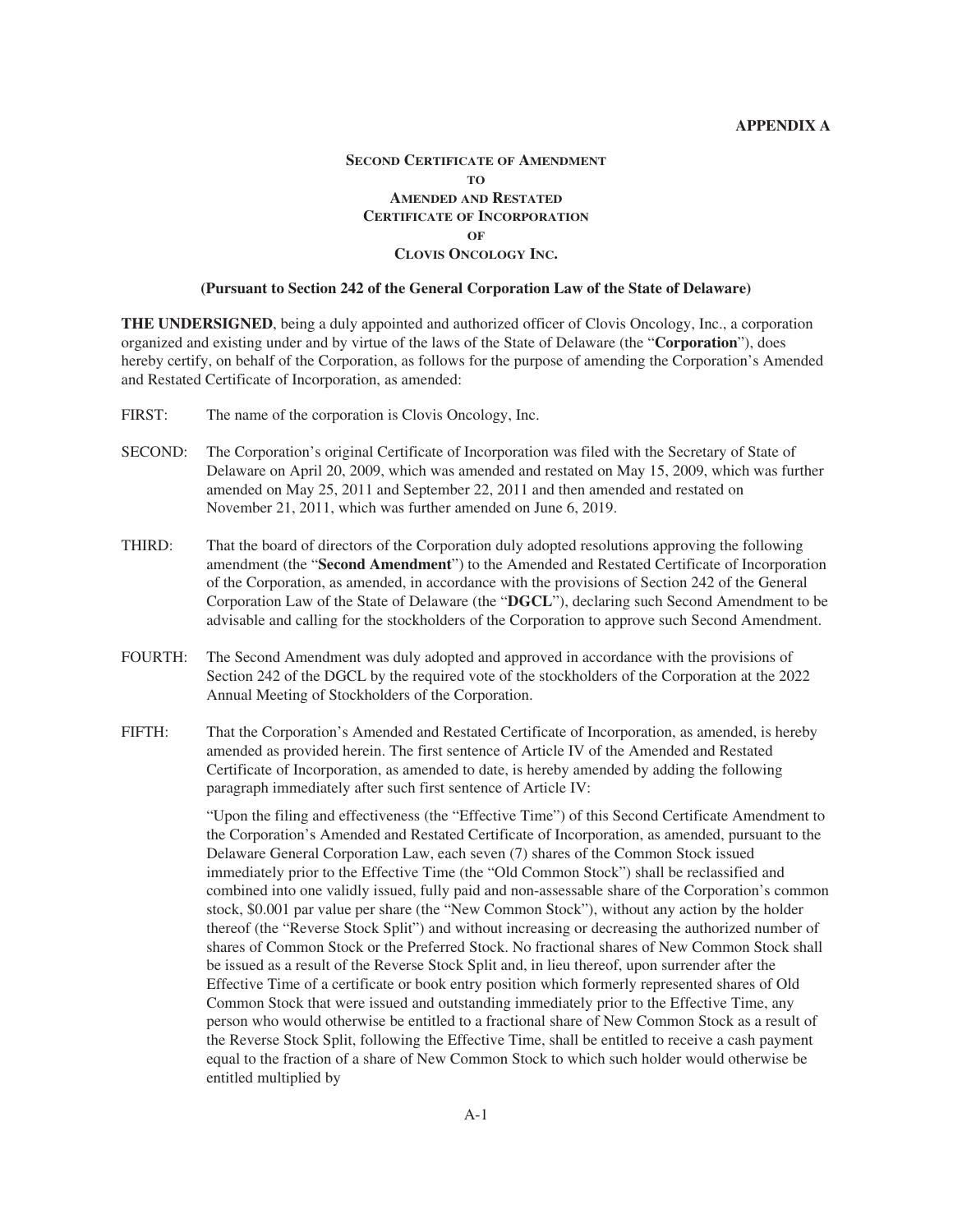the closing price per share of the New Common Stock on The Nasdaq Global Select Market at the close of business on the date of the Effective Time. Each certificate that theretofore represented shares of Old Common Stock shall thereafter represent that number of shares of New Common Stock into which the shares of Old Common Stock represented by such certificate shall have been reclassified and combined; provided, that each person holding of record a stock certificate or certificates that represented shares of Old Common Stock shall receive, upon surrender of such certificate or certificates, a new certificate or certificates evidencing and representing the number of shares of New Common Stock to which such person is entitled under the foregoing reclassification and combination."

SIXTH: Except as expressly amended by this Second Amendment, the provisions of the Amended and Restated Certificate of Incorporation of the Corporation, as amended, shall remain in full force and effect.

\*\*\*\*\*\*\*

IN WITNESS WHEREOF, this Second Certificate of Amendment to the Amended and Restated Certificate of Incorporation of the Corporation has been executed this day of , 202 .

CLOVIS ONCOLOGY, INC.

By:

Name: Title: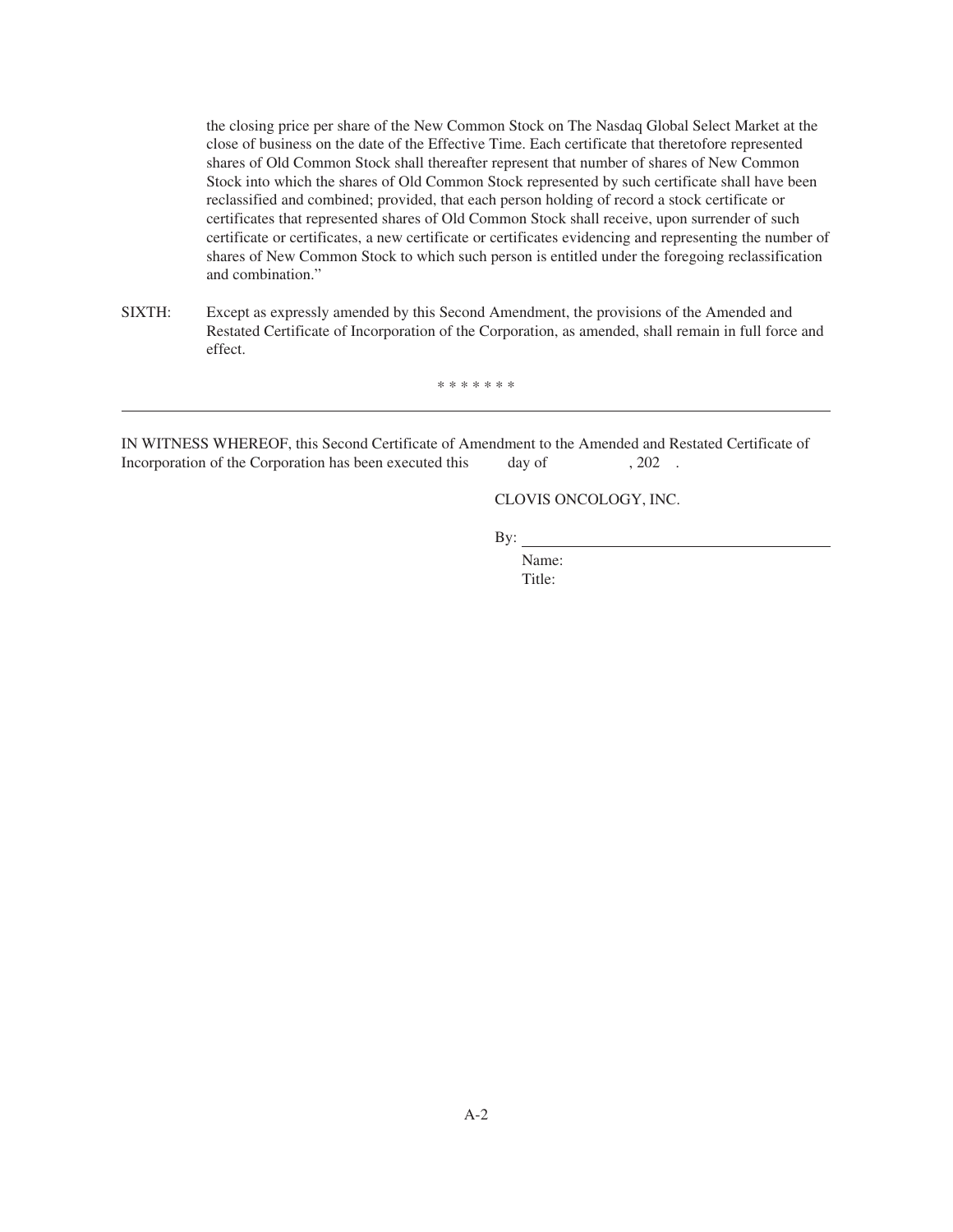#### **APPENDIX B**

# **THIRD CERTIFICATE OF AMENDMENT TO AMENDED AND RESTATED CERTIFICATE OF INCORPORATION OF CLOVIS ONCOLOGY INC.**

### **(Pursuant to Section 242 of the General Corporation Law of the State of Delaware)**

**THE UNDERSIGNED**, being a duly appointed and authorized officer of Clovis Oncology, Inc., a corporation organized and existing under and by virtue of the laws of the State of Delaware (the "**Corporation**"), does hereby certify, on behalf of the Corporation, as follows for the purpose of amending the Corporation's Amended and Restated Certificate of Incorporation, as amended:

| FIRST: |  |  | The name of the corporation is Clovis Oncology, Inc. |
|--------|--|--|------------------------------------------------------|
|        |  |  |                                                      |

- SECOND: The Corporation's original Certificate of Incorporation was filed with the Secretary of State of Delaware on April 20, 2009, which was amended and restated on May 15, 2009, which was further amended on May 25, 2011 and September 22, 2011 and then amended and restated on November 21, 2011, which was further amended on June 6, 2019 and on , 202
- THIRD: That the board of directors of the Corporation duly adopted resolutions approving the following amendment (the "**Third Amendment**") to the Amended and Restated Certificate of Incorporation of the Corporation, as amended, in accordance with the provisions of Section 242 of the General Corporation Law of the State of Delaware (the "**DGCL**"), declaring such Third Amendment to be advisable and calling for the stockholders of the Corporation to approve such Third Amendment.
- FOURTH: The Third Amendment was duly adopted and approved in accordance with the provisions of Section 242 of the DGCL by the required vote of the stockholders of the Corporation at the 2022 Annual Meeting of Stockholders of the Corporation.
- FIFTH: That the Corporation's Amended and Restated Certificate of Incorporation, as amended, is hereby amended as provided herein. The first sentence of Article IV of the Amended and Restated Certificate of Incorporation is hereby amended and restated to read as follows:

The total number of shares of stock that the Corporation shall have authority to issue is 67,142,000 shares, consisting of 57,142,000 shares of Common Stock, \$0.001 par value per share (the "Common Stock"), and 10,000,000 shares of Preferred Stock, \$0.001 par value per share (the "Preferred Stock")."

SIXTH: Except as expressly amended by this Third Amendment, the provisions of the Amended and Restated Certificate of Incorporation of the Corporation, as amended, shall remain in full force and effect.

\*\*\*\*\*\*\*

IN WITNESS WHEREOF, this Third Certificate of Amendment to the Amended and Restated Certificate of Incorporation of the Corporation has been executed this day of , 202 .

CLOVIS ONCOLOGY, INC.

By:

Name: Title: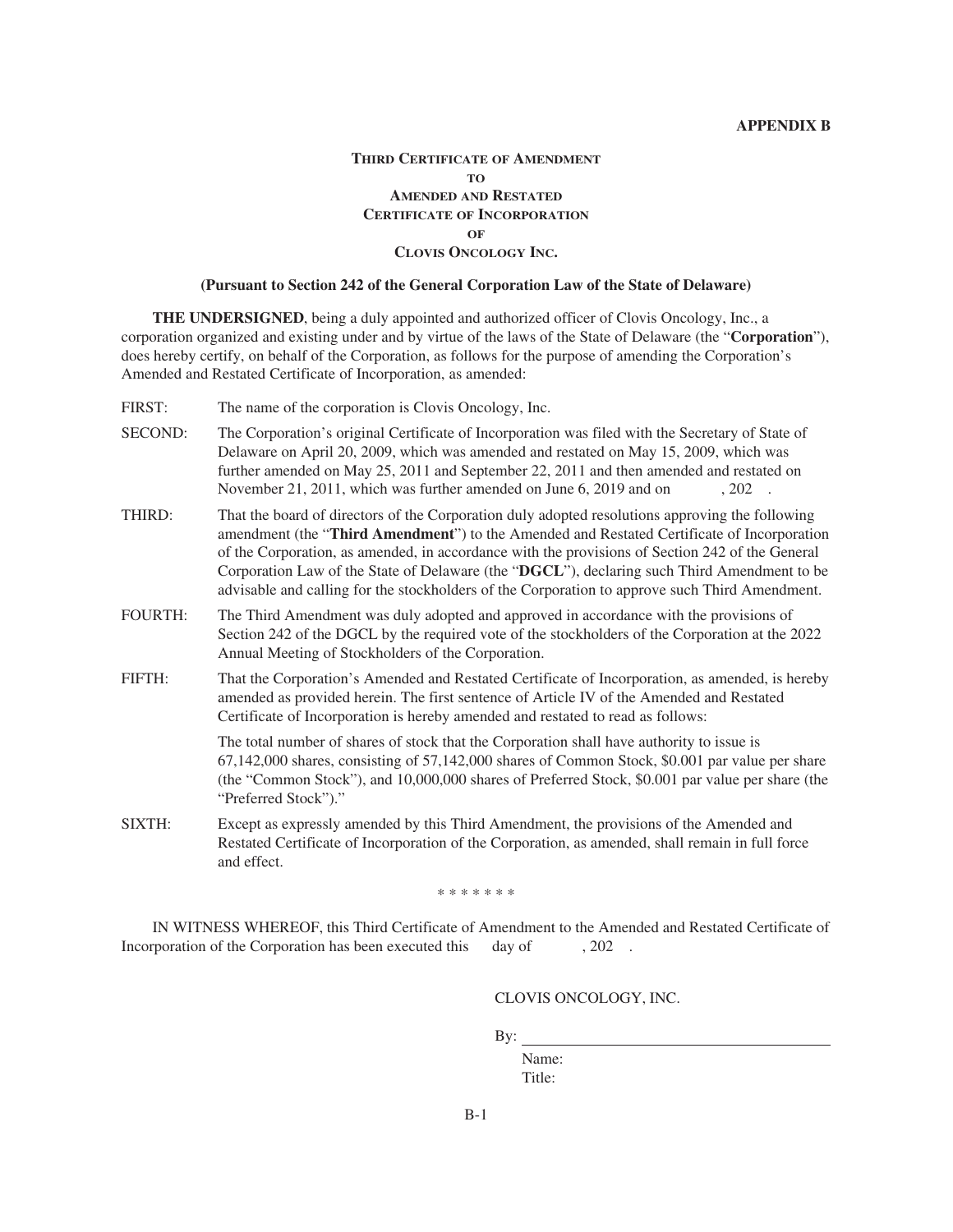### **APPENDIX C**

# **CLOVIS ONCOLOGY, INC. SECOND AMENDED AND RESTATED 2020 STOCK INCENTIVE PLAN**

The Plan, originally adopted by the Board on April 22, 2020 and approved by the Company's stockholders on June 4, 2020, was amended and restated effective June 10, 2021, and is hereby amended and restated for a second time effective June [ ], 2022. The Company effected a reverse stock split of its common stock on June  $\lceil \quad \rceil$ , 2022, which is reflected herein.

## 1. **Purpose.**

The purpose of the Plan is to assist the Company in attracting, retaining, motivating, and rewarding certain employees, officers, directors, and consultants of the Company and its Affiliates and promoting the creation of long-term value for stockholders of the Company by closely aligning the interests of such individuals with those of such stockholders. The Plan authorizes the award of Stock-based and cash-based incentives to Eligible Persons to encourage such Eligible Persons to expend maximum effort in the creation of stockholder value.

## 2. **Definitions.**

For purposes of the Plan, the following terms shall be defined as set forth below:

(a) "Affiliate" means, with respect to a Person, any other Person that, directly or indirectly through one or more intermediaries, controls, is controlled by, or is under common control with, such Person.

(b) "Award" means any Option, award of Restricted Stock, Restricted Stock Unit, Stock Appreciation Right, or other Stock-based award granted under the Plan.

(c) "Award Agreement" means an Option Agreement, a Restricted Stock Agreement, an RSU Agreement, a SAR Agreement, or an agreement governing the grant of any other Stock-based Award granted under the Plan.

(d) "Board" means the Board of Directors of the Company.

(e) "Cause" means, with respect to a Participant and in the absence of an Award Agreement or Participant Agreement otherwise defining Cause, (1) the Participant's plea of *nolo contendere* to, conviction of or indictment for, any crime (whether or not involving the Company or its Affiliates) (i) constituting a felony or (ii) that has, or could reasonably be expected to result in, an adverse impact on the performance of the Participant's duties to the Service Recipient, or otherwise has, or could reasonably be expected to result in, an adverse impact on the business or reputation of the Company or its Affiliates, (2) conduct of the Participant, in connection with his or her employment or service, that has resulted, or could reasonably be expected to result, in injury to the business or reputation of the Company or its Affiliates, (3) any material violation of the policies of the Service Recipient, including, but not limited to, those relating to sexual harassment or the disclosure or misuse of confidential information, or those set forth in the manuals or statements of policy of the Service Recipient; (4) the Participant's act(s) of negligence or willful misconduct in the course of his or her employment or service with the Service Recipient; (5) misappropriation by the Participant of any assets or business opportunities of the Company or its Affiliates; (6) embezzlement or fraud committed by the Participant, at the Participant's direction, or with the Participant's prior actual knowledge; or (7) willful neglect in the performance of the Participant's duties for the Service Recipient or willful or repeated failure or refusal to perform such duties. If, subsequent to the Termination of a Participant for any reason other than by the Service Recipient for Cause, it is discovered that the Participant's employment or service could have been terminated for Cause, such Participant's employment or service shall, at the discretion of the Committee, be deemed to have been terminated by the Service Recipient for Cause for all purposes under the Plan, and the Participant shall be required to repay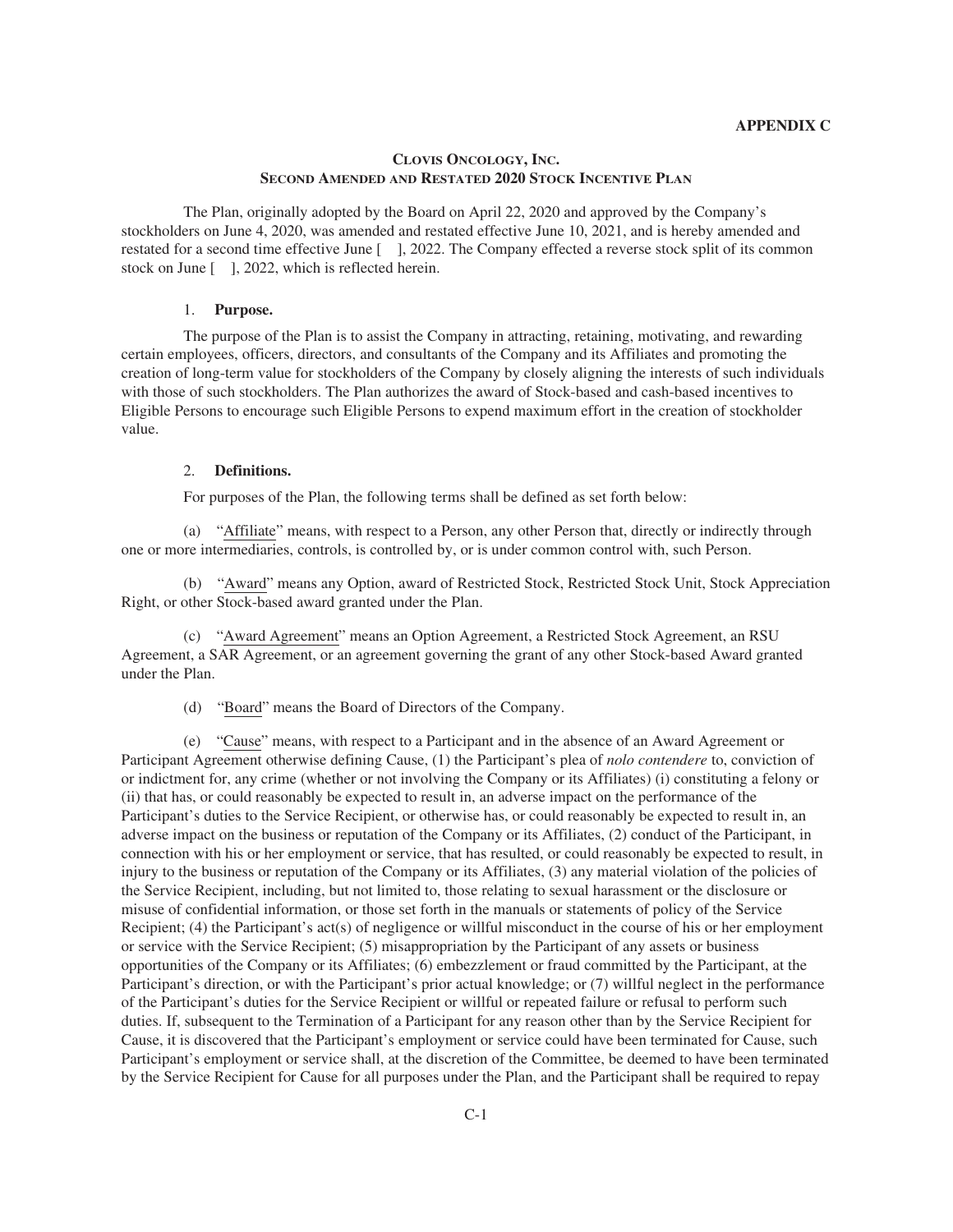to the Company all amounts received by him or her in respect of any Award following such Termination that would have been forfeited under the Plan had such Termination been by the Service Recipient for Cause. In the event that there is an Award Agreement or Participant Agreement defining Cause, "Cause" shall have the meaning provided in such agreement, and a Termination by the Service Recipient for Cause hereunder shall not be deemed to have occurred unless all applicable notice and cure periods in such Award Agreement or Participant Agreement are complied with.

### (f) "Change in Control" means:

(1) a change in ownership or control of the Company effected through a transaction or series of transactions (other than an offering of Stock to the general public through a registration statement filed with the U.S. Securities and Exchange Commission or similar non-U.S. regulatory agency or pursuant to a Non-Control Transaction) whereby any "person" (as defined in Section 3(a)(9) of the Exchange Act) or any two or more persons deemed to be one "person" (as used in Sections  $13(d)(3)$  and  $14(d)(2)$  of the Exchange Act), other than the Company or any of its Affiliates, an employee benefit plan sponsored or maintained by the Company or any of its Affiliates (or its related trust), or any underwriter temporarily holding securities pursuant to an offering of such securities, directly or indirectly acquire "beneficial ownership" (within the meaning of Rule 13d-3 under the Exchange Act) of securities of the Company possessing more than fifty percent (50%) of the total combined voting power of the Company's securities eligible to vote in the election of the Board (the "Company Voting Securities");

(2) the date, within any consecutive twenty-four (24) month period commencing on or after the Effective Date, upon which individuals who constitute the Board as of the Effective Date (the "Incumbent Board") cease for any reason to constitute at least a majority of the Board; *provided, however*, that any individual who becomes a director subsequent to the Effective Date whose election or nomination for election by the Company's stockholders was approved by a vote of at least a majority of the directors then constituting the Incumbent Board (either by a specific vote or by approval of the proxy statement of the Company in which such individual is named as a nominee for director, without objection to such nomination) shall be considered as though such individual were a member of the Incumbent Board, but excluding, for this purpose, any such individual whose initial assumption of office occurs as a result of an actual or threatened election contest (including, but not limited to, a consent solicitation) with respect to the election or removal of directors or other actual or threatened solicitation of proxies or consents by or on behalf of a person other than the Board; or

(3) the consummation of a merger, consolidation, share exchange, or similar form of corporate transaction involving the Company or any of its Affiliates that requires the approval of the Company's stockholders (whether for such transaction, the issuance of securities in the transaction or otherwise) (a "Reorganization"), unless immediately following such Reorganization (i) more than fifty percent (50%) of the total voting power of (A) the corporation resulting from such Reorganization (the "Surviving Company") or (B) if applicable, the ultimate parent corporation that has, directly or indirectly, beneficial ownership of one hundred percent (100%) of the voting securities of the Surviving Company (the "Parent Company"), is represented by Company Voting Securities that were outstanding immediately prior to such Reorganization (or, if applicable, is represented by shares into which such Company Voting Securities were converted pursuant to such Reorganization), and such voting power among the holders thereof is in substantially the same proportion as the voting power of such Company Voting Securities among holders thereof immediately prior to such Reorganization, (ii) no person, other than an employee benefit plan sponsored or maintained by the Surviving Company or the Parent Company (or its related trust), is or becomes the beneficial owner, directly or indirectly, of fifty percent (50%) or more of the total voting power of the outstanding voting securities eligible to elect directors of the Parent Company, or if there is no Parent Company, the Surviving Company, and (iii) at least a majority of the members of the board of directors of the Parent Company, or if there is no Parent Company, the Surviving Company, following the consummation of such Reorganization are members of the Incumbent Board at the time of the Board's approval of the execution of the initial agreement providing for such Reorganization (any Reorganization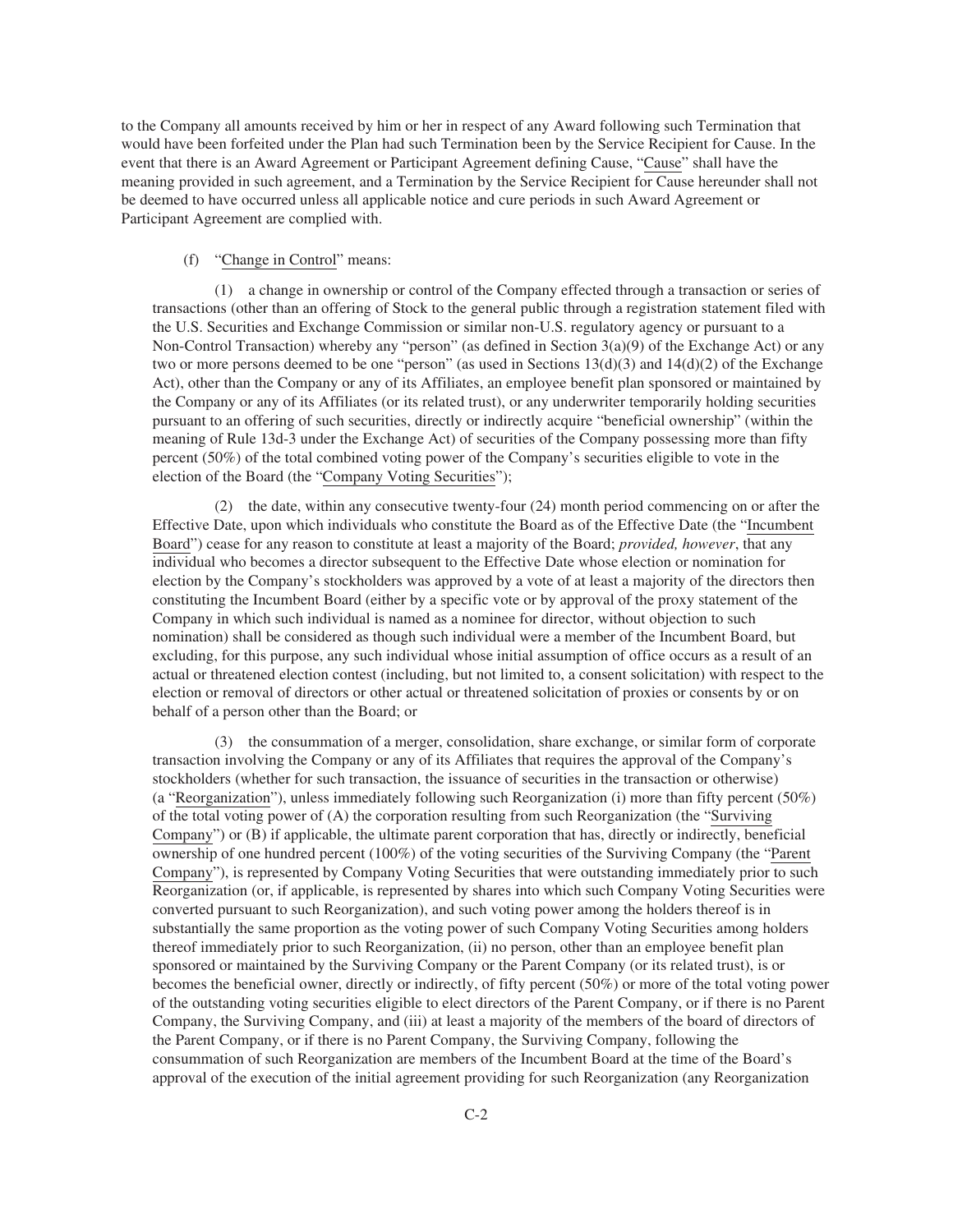which satisfies all of the criteria specified in clauses (i), (ii), and (iii) above shall be a "Non-Control Transaction"); or

(4) the sale or disposition, in one or a series of related transactions, of all or substantially all of the assets of the Company to any "person" (as defined in Section 3(a)(9) of the Exchange Act) or to any two or more persons deemed to be one "person" (as used in Sections  $13(d)(3)$  and  $14(d)(2)$  of the Exchange Act) other than the Company's Affiliates.

Notwithstanding the foregoing, (x) a Change in Control shall not be deemed to occur solely because any person acquires beneficial ownership of fifty percent (50%) or more of the Company Voting Securities as a result of an acquisition of Company Voting Securities by the Company that reduces the number of Company Voting Securities outstanding; *provided* that if after such acquisition by the Company such person becomes the beneficial owner of additional Company Voting Securities that increases the percentage of outstanding Company Voting Securities beneficially owned by such person, a Change in Control shall then be deemed to occur, and (y) with respect to the payment of any amount that constitutes a deferral of compensation subject to Section 409A of the Code payable upon a Change in Control, a Change in Control shall not be deemed to have occurred, unless the Change in Control constitutes a change in the ownership or effective control of the Company or in the ownership of a substantial portion of the assets of the Company under Section  $409A(a)(2)(A)(v)$  of the Code.

(g) "Code" means the U.S. Internal Revenue Code of 1986, as amended from time to time, including the rules and regulations thereunder and any successor provisions, rules and regulations thereto.

(h) "Committee" means the Board, the Compensation Committee of the Board or such other committee consisting of two or more individuals appointed by the Board to administer the Plan and each other individual or committee of individuals designated to exercise authority under the Plan.

- (i) "Company" means Clovis Oncology, Inc., a Delaware corporation.
- (j) "Corporate Event" has the meaning set forth in Section 10(b) hereof.
- (k) "Data" has the meaning set forth in Section 20(f) hereof.

(l) "Disability" means, in the absence of an Award Agreement or Participant Agreement otherwise defining Disability, the permanent and total disability of such Participant within the meaning of Section  $22(e)(3)$ of the Code. In the event that there is an Award Agreement or Participant Agreement defining Disability, "Disability" shall have the meaning provided in such Award Agreement or Participant Agreement.

(m) "Disqualifying Disposition" means any disposition (including any sale) of Stock acquired upon the exercise of an Incentive Stock Option made within the period that ends either (1) two years after the date on which the Participant was granted the Incentive Stock Option or (2) one year after the date upon which the Participant acquired the Stock.

(n) "Effective Date" means April 22, 2020, which is the date on which the Plan was approved by the Board.

(o) "Eligible Person" means (1) each employee and officer of the Company or any of its Affiliates, (2) each non-employee director of the Company or any of its Affiliates; (3) each other natural Person who provides substantial services to the Company or any of its Affiliates as a consultant or advisor (or a wholly owned alter ego entity of the natural Person providing such services of which such Person is an employee, stockholder or partner) and who is designated as eligible by the Committee, and (4) each natural Person who has been offered employment by the Company or any of its Affiliates; *provided* that such prospective employee may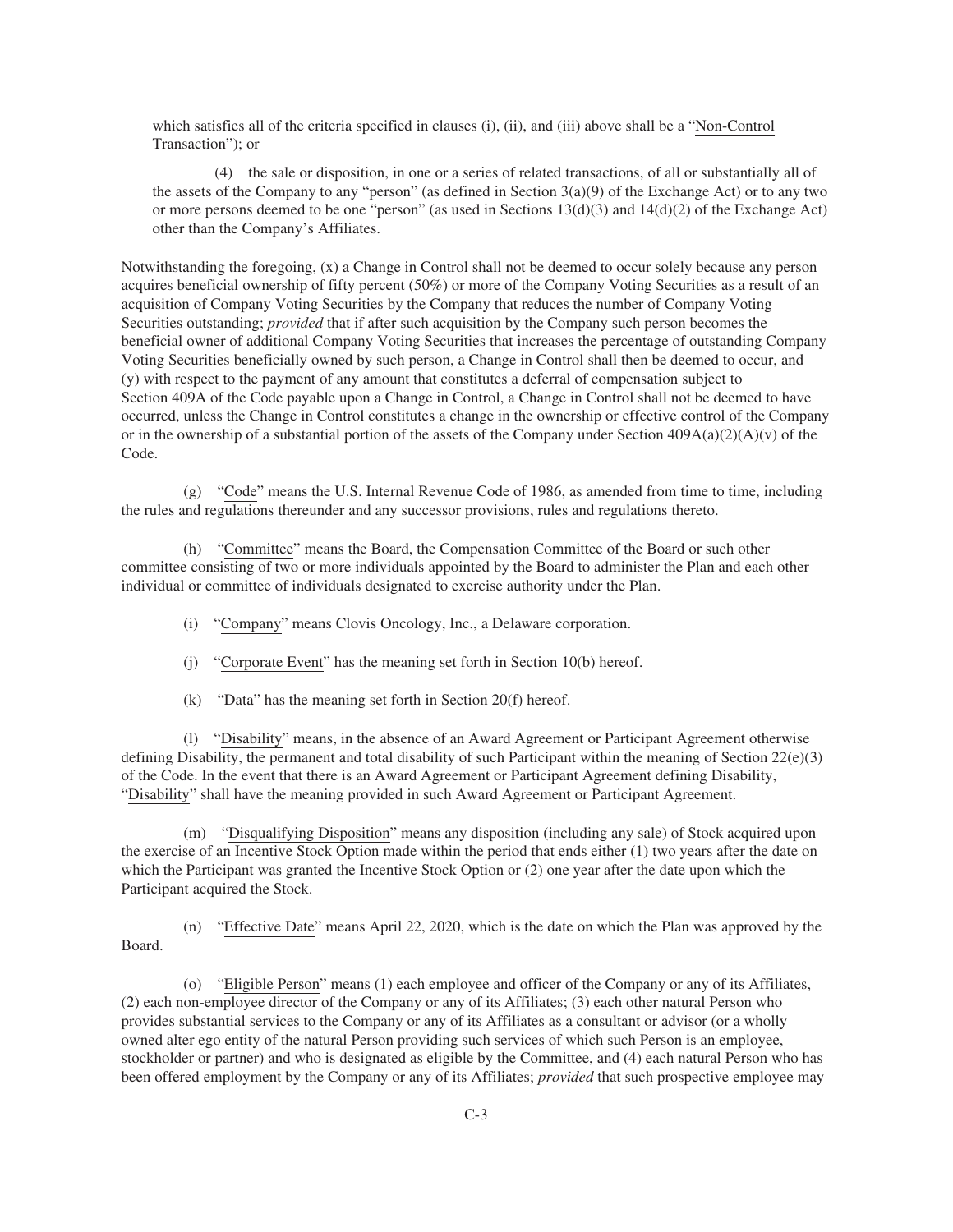not receive any payment or exercise any right relating to an Award until such Person has commenced employment or service with the Company or its Affiliates; *provided further, however*, that (i) with respect to any Award that is intended to qualify as a "stock right" that does not provide for a "deferral of compensation" within the meaning of Section 409A of the Code, the term "Affiliate" as used in this Section 2(o) shall include only those corporations or other entities in the unbroken chain of corporations or other entities beginning with the Company where each of the corporations or other entities in the unbroken chain other than the last corporation or other entity owns stock possessing at least fifty percent (50%) or more of the total combined voting power of all classes of stock in one of the other corporations or other entities in the chain, and (ii) with respect to any Award that is intended to be an Incentive Stock Option, the term "Affiliate" as used in this Section 2(o) shall include only those entities that qualify as a "subsidiary corporation" with respect to the Company within the meaning of Section 424(f) of the Code. An employee on an approved leave of absence may be considered as still in the employ of the Company or any of its Affiliates for purposes of eligibility for participation in the Plan.

(p) "Exchange Act" means the U.S. Securities Exchange Act of 1934, as amended from time to time, including the rules and regulations thereunder and any successor provisions, rules and regulations thereto.

(q) "Expiration Date" means, with respect to an Option or Stock Appreciation Right, the date on which the term of such Option or Stock Appreciation Right expires, as determined under Sections 5(b) or 8(b) hereof, as applicable.

(r) "Fair Market Value" means, as of any date when the Stock is listed on one or more national securities exchanges, the closing price reported on the principal national securities exchange on which such Stock is listed and traded on the date of determination or, if the closing price is not reported on such date of determination, the closing price reported on the most recent date prior to the date of determination. If the Stock is not listed on a national securities exchange, "Fair Market Value" shall mean the amount determined by the Board in good faith, and in a manner consistent with Section 409A of the Code, to be the fair market value per share of Stock.

(s) "GAAP" means the U.S. Generally Accepted Accounting Principles, as in effect from time to time.

(t) "Incentive Stock Option" means an Option intended to qualify as an "incentive stock option" within the meaning of Section 422 of the Code.

(u) "Nonqualified Stock Option" means an Option not intended to be an Incentive Stock Option.

(v) "Option" means a conditional right, granted to a Participant under Section 5 hereof, to purchase Stock at a specified price during a specified time period.

(w) "Option Agreement" means a written agreement between the Company and a Participant evidencing the terms and conditions of an individual Option Award.

(x) "Participant" means an Eligible Person who has been granted an Award under the Plan or, if applicable, such other Person who holds an Award.

(y) "Participant Agreement" means an employment or other services agreement between a Participant and the Service Recipient that describes the terms and conditions of such Participant's employment or service with the Service Recipient and is effective as of the date of determination.

(z) "Person" means any individual, corporation, partnership, firm, joint venture, association, jointstock company, trust, unincorporated organization, or other entity.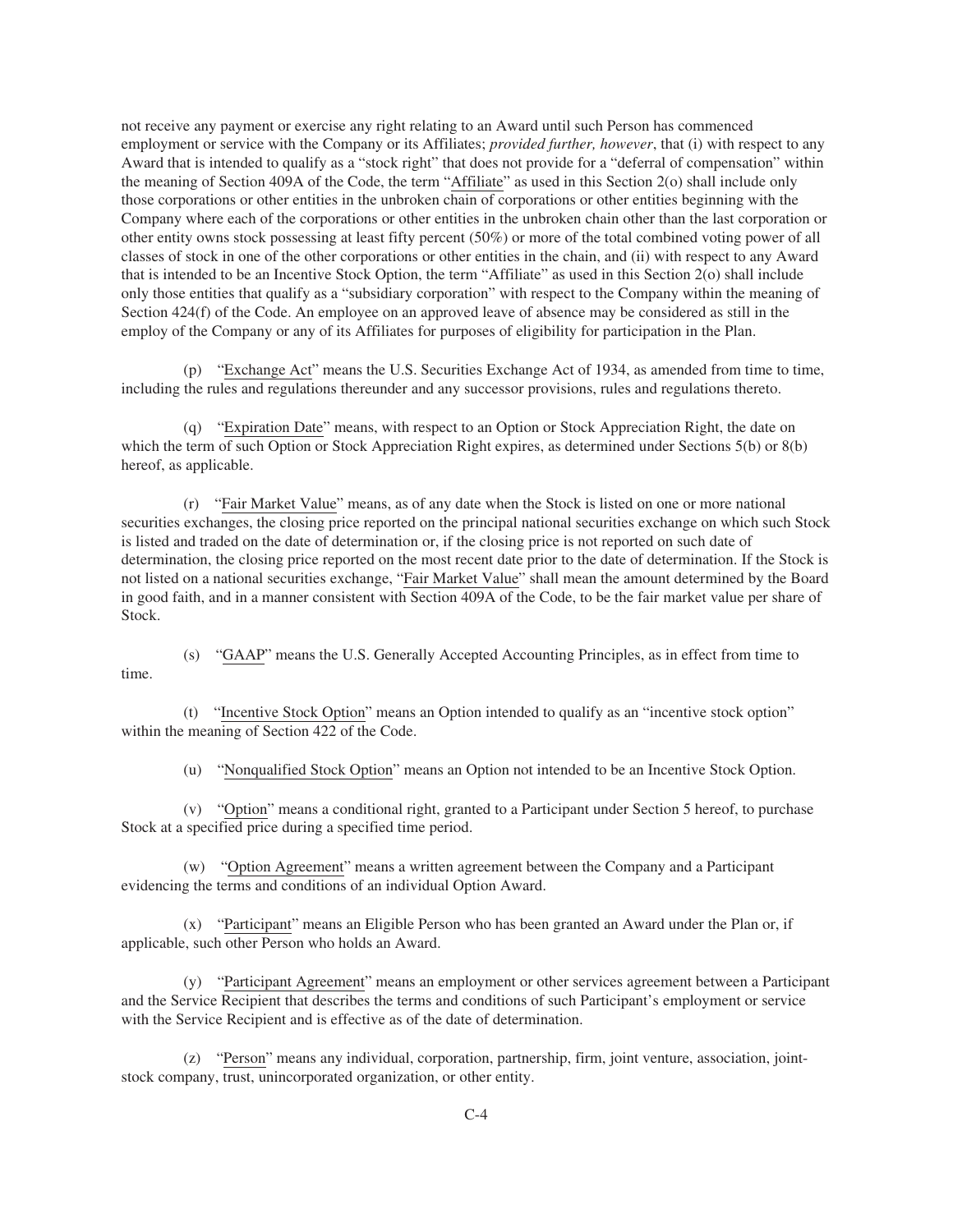(aa) "Plan" means this Clovis Oncology, Inc. Amended and Restated 2020 Stock Incentive Plan, as amended from time to time.

(bb) "Qualified Member" means a member of the Committee who is a "Non-Employee Director" within the meaning of Rule 16b-3 under the Exchange Act and an "independent director" as defined under, as applicable, the NASDAQ Listing Rules, the NYSE Listed Company Manual or other applicable stock exchange rules.

(cc) "Qualifying Committee" has the meaning set forth in Section 3(b) hereof.

(dd) "Restricted Stock" means Stock granted to a Participant under Section 6 hereof that is subject to certain restrictions and to a risk of forfeiture.

(ee) "Restricted Stock Agreement" means a written agreement between the Company and a Participant evidencing the terms and conditions of an individual Restricted Stock Award.

(ff) "Restricted Stock Unit" means a notional unit representing the right to receive one share of Stock (or the cash value of one share of Stock, if so determined by the Committee) on a specified settlement date.

(gg) "RSU Agreement" means a written agreement between the Company and a Participant evidencing the terms and conditions of an individual Award of Restricted Stock Units.

(hh) "SAR Agreement" means a written agreement between the Company and a Participant evidencing the terms and conditions of an individual Award of Stock Appreciation Rights.

(ii) "Securities Act" means the U.S. Securities Act of 1933, as amended from time to time, including the rules and regulations thereunder and any successor provisions, rules and regulations thereto.

(jj) "Service Recipient" means, with respect to a Participant holding an Award, either the Company or an Affiliate of the Company by which the original recipient of such Award is, or following a Termination was most recently, principally employed or to which such original recipient provides, or following a Termination was most recently providing, services, as applicable.

(kk) "Stock" means Common Stock, par value \$0.001 per share, of the Company, and such other securities as may be substituted for such stock pursuant to Section 10 hereof.

(ll) "Stock Appreciation Right" means a conditional right to receive an amount equal to the value of the appreciation in the Stock over a specified period. Except in the event of extraordinary circumstances, as determined in the sole discretion of the Committee, or pursuant to Section 10(b) hereof, Stock Appreciation Rights shall be settled in Stock.

(mm) "Substitute Award" has the meaning set forth in Section 4(a) hereof.

(nn) "Termination" means the termination of a Participant's employment or service, as applicable, with the Service Recipient; *provided, however*, that, if so determined by the Committee at the time of any change in status in relation to the Service Recipient (*e.g.*, a Participant ceases to be an employee and begins providing services as a consultant, or vice versa), such change in status will not be deemed a Termination hereunder. Unless otherwise determined by the Committee, in the event that the Service Recipient ceases to be an Affiliate of the Company (by reason of sale, divestiture, spin-off, or other similar transaction), unless a Participant's employment or service is transferred to another entity that would constitute the Service Recipient immediately following such transaction, such Participant shall be deemed to have suffered a Termination hereunder as of the date of the consummation of such transaction. Notwithstanding anything herein to the contrary, a Participant's change in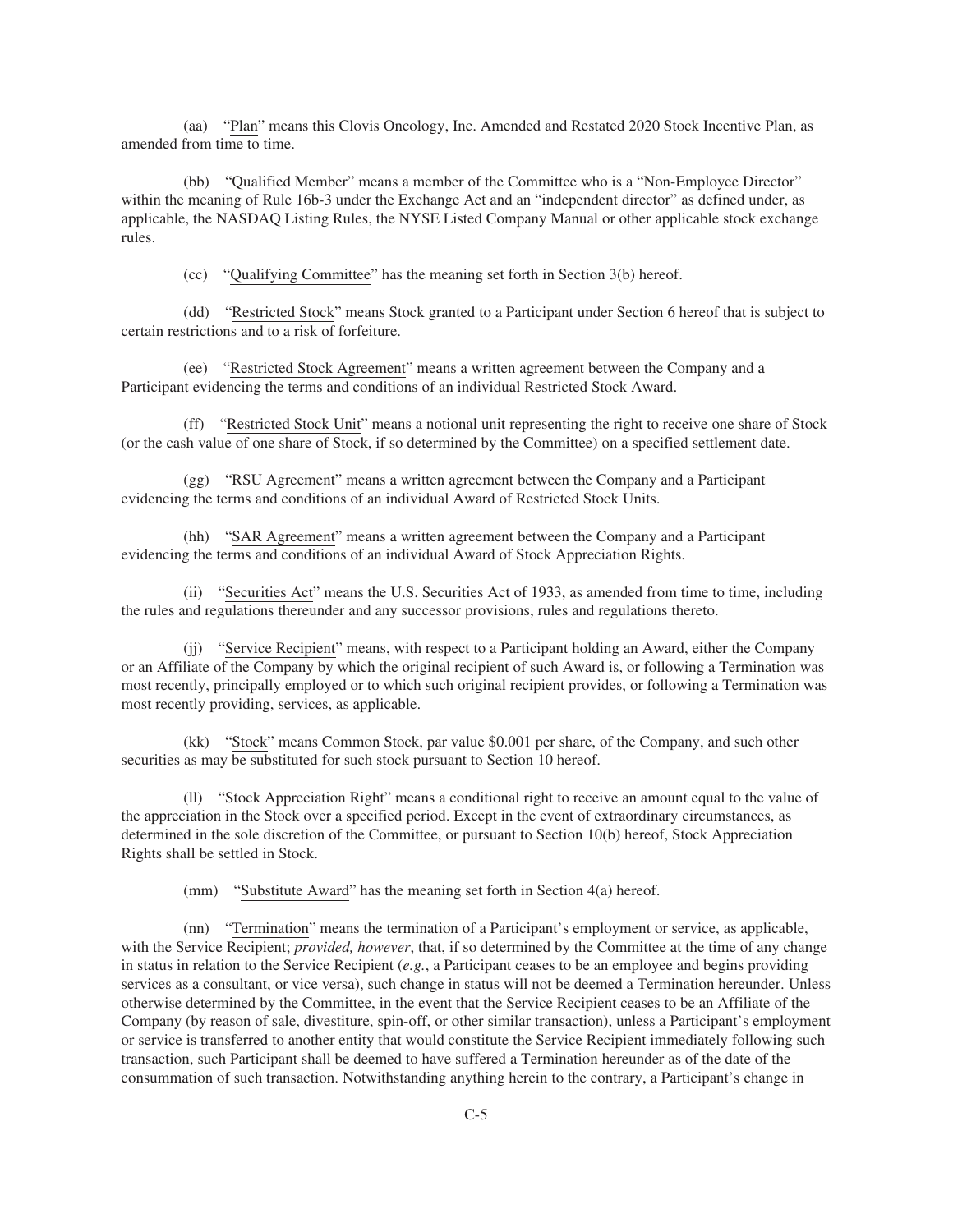status in relation to the Service Recipient (for example, a change from employee to consultant) shall not be deemed a Termination hereunder with respect to any Awards constituting "nonqualified deferred compensation" subject to Section 409A of the Code that are payable upon a Termination unless such change in status constitutes a "separation from service" within the meaning of Section 409A of the Code. Any payments in respect of an Award constituting nonqualified deferred compensation subject to Section 409A of the Code that are payable upon a Termination shall be delayed for such period as may be necessary to meet the requirements of Section  $409A(a)(2)(B)(i)$  of the Code. On the first business day following the expiration of such period, the Participant shall be paid, in a single lump sum without interest, an amount equal to the aggregate amount of all payments delayed pursuant to the preceding sentence, and any remaining payments not so delayed shall continue to be paid pursuant to the payment schedule applicable to such Award.

### 3. **Administration.**

(a) Authority of the Committee. Except as otherwise provided below, the Plan shall be administered by the Committee. The Committee shall have full and final authority, in each case subject to and consistent with the provisions of the Plan, to (1) select Eligible Persons to become Participants, (2) grant Awards, (3) determine the type, number and type of shares of Stock subject to, other terms and conditions of, and all other matters relating to, Awards, (4) prescribe Award Agreements (which need not be identical for each Participant) and rules and regulations for the administration of the Plan, (5) construe and interpret the Plan and Award Agreements and correct defects, supply omissions, and reconcile inconsistencies therein, (6) suspend the right to exercise Awards during any period that the Committee deems appropriate to comply with applicable securities laws, and thereafter extend the exercise period of an Award by an equivalent period of time or such shorter period required by, or necessary to comply with, applicable law, and (7) make all other decisions and determinations as the Committee may deem necessary or advisable for the administration of the Plan. Any action of the Committee shall be final, conclusive, and binding on all Persons, including, without limitation, the Company, its stockholders and Affiliates, Eligible Persons, Participants, and beneficiaries of Participants. Notwithstanding anything in the Plan to the contrary, the Committee shall have the ability to accelerate the vesting of any outstanding Award at any time and for any reason, including upon a Corporate Event, subject to Section 10(d), or in the event of a Participant's Termination by the Service Recipient other than for Cause, or due to the Participant's death, Disability or retirement (as such term may be defined in an applicable Award Agreement or Participant Agreement, or, if no such definition exists, in accordance with the Company's then-current employment policies and guidelines). For the avoidance of doubt, the Board shall have the authority to take all actions under the Plan that the Committee is permitted to take.

(b) Manner of Exercise of Committee Authority*.* At any time that a member of the Committee is not a Qualified Member, any action of the Committee relating to an Award granted or to be granted to a Participant who is then subject to Section 16 of the Exchange Act in respect of the Company, must be taken by the remaining members of the Committee or a subcommittee, designated by the Committee or the Board, composed solely of two or more Qualified Members (a "Qualifying Committee"). Any action authorized by such a Qualifying Committee shall be deemed the action of the Committee for purposes of the Plan. The express grant of any specific power to a Qualifying Committee, and the taking of any action by such a Qualifying Committee, shall not be construed as limiting any power or authority of the Committee.

(c) Delegation. To the extent permitted by applicable law, the Committee may delegate to officers or employees of the Company or any of its Affiliates, or committees thereof, the authority, subject to such terms as the Committee shall determine, to perform such functions under the Plan, including, but not limited to, administrative functions, as the Committee may determine appropriate. The Committee may appoint agents to assist it in administering the Plan. Any actions taken by an officer or employee delegated authority pursuant to this Section 3(c) within the scope of such delegation shall, for all purposes under the Plan, be deemed to be an action taken by the Committee. Notwithstanding the foregoing or any other provision of the Plan to the contrary, any Award granted under the Plan to any Eligible Person who is not an employee of the Company or any of its Affiliates (including any non-employee director of the Company or any Affiliate) or to any Eligible Person who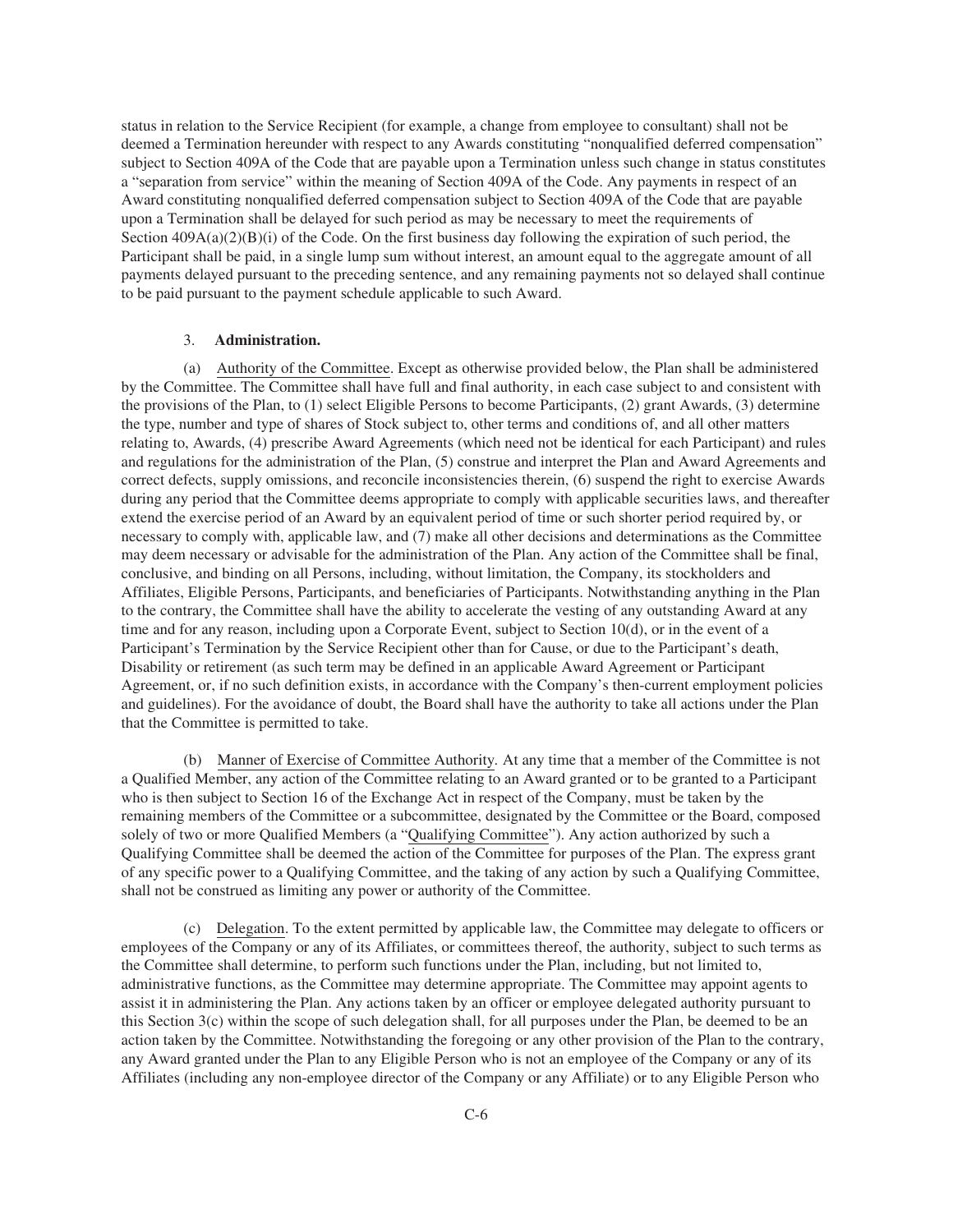is subject to Section 16 of the Exchange Act must be expressly approved by the Committee or Qualifying Committee in accordance with Section 3(b) above.

(d) Sections 409A and 457A. The Committee shall take into account compliance with Sections 409A and 457A of the Code in connection with any grant of an Award under the Plan, to the extent applicable. While the Awards granted hereunder are intended to be structured in a manner to avoid the imposition of any penalty taxes under Sections 409A and 457A of the Code, in no event whatsoever shall the Company or any of its Affiliates be liable for any additional tax, interest, or penalties that may be imposed on a Participant as a result of Section 409A or Section 457A of the Code or any damages for failing to comply with Section 409A or Section 457A of the Code or any similar state or local laws (other than for withholding obligations or other obligations applicable to employers, if any, under Section 409A or Section 457A of the Code).

## 4. **Shares Available Under the Plan; Other Limitations.**

(a) Number of Shares Available for Delivery. Subject to adjustment as provided in Section 10 hereof, the total number of shares of Stock reserved and available for delivery in connection with Awards under the Plan shall equal 2,138,571. Shares of Stock delivered under the Plan shall consist of authorized and unissued shares or previously issued shares of Stock reacquired by the Company on the open market or by private purchase. Notwithstanding the foregoing, (i) except as may be required by reason of Section 422 of the Code, the number of shares of Stock available for issuance hereunder shall not be reduced by shares issued pursuant to Awards issued or assumed in connection with a merger or acquisition as contemplated by, as applicable, NYSE Listed Company Manual Section 303A.08, NASDAQ Listing Rule 5635(c) and IM-5635-1, AMEX Company Guide Section 711, or other applicable stock exchange rules, and their respective successor rules and listing exchange promulgations (each such Award, a "Substitute Award"); and (ii) shares of Stock shall not be deemed to have been issued pursuant to the Plan with respect to any portion of an Award that is settled in cash.

(b) Share Counting Rules. The Committee may adopt reasonable counting procedures to ensure appropriate counting, avoid double-counting (as, for example, in the case of tandem awards or Substitute Awards) and make adjustments if the number of shares of Stock actually delivered differs from the number of shares previously counted in connection with an Award. Other than with respect to a Substitute Award, to the extent that an Award expires or is canceled, forfeited, settled in cash, or otherwise terminated without delivery to the Participant of the full number of shares of Stock to which the Award related, the undelivered shares of Stock will again be available for grant. Shares of Stock withheld or surrendered in payment of the exercise price of an Option or taxes relating to an Award shall not be deemed to constitute shares delivered to the Participant and shall be deemed to again be available for delivery under the Plan. Shares of Stock withheld or surrendered in payment of the exercise price of a Stock Appreciation Right shall be deemed to constitute shares delivered to the Participant and shall not be deemed to again be available for delivery under the Plan.

(c) Incentive Stock Options. No more than 2,138,571 shares of Stock (subject to adjustment as provided in Section 10 hereof) reserved for issuance hereunder may be issued or transferred upon exercise or settlement of Incentive Stock Options.

(d) Minimum Vesting Period. No Award may begin to vest prior to the one (1) year anniversary of the date of grant; *provided*, *however*, that the foregoing minimum vesting period shall no apply; (i) to Awards granted in payment of or exchange for an equivalent amount of cash (*e*.*g*., salary, bonus or other earned cash compensation); (ii) to a Substitute Award that does not reduce the vesting period of the award being replaced or assumed; or (iii) to Awards involving an aggregate number of shares of Stock not in excess of five percent (5%) of the aggregate number of shares of Stock that may be delivered in connection with Awards (as set forth in Section 4(a) hereof).

(e) Shares Available Under Acquired Plans. To the extent permitted by NYSE Listed Company Manual Section 303A.08, NASDAQ Listing Rule 5635(c) or other applicable stock exchange rules, subject to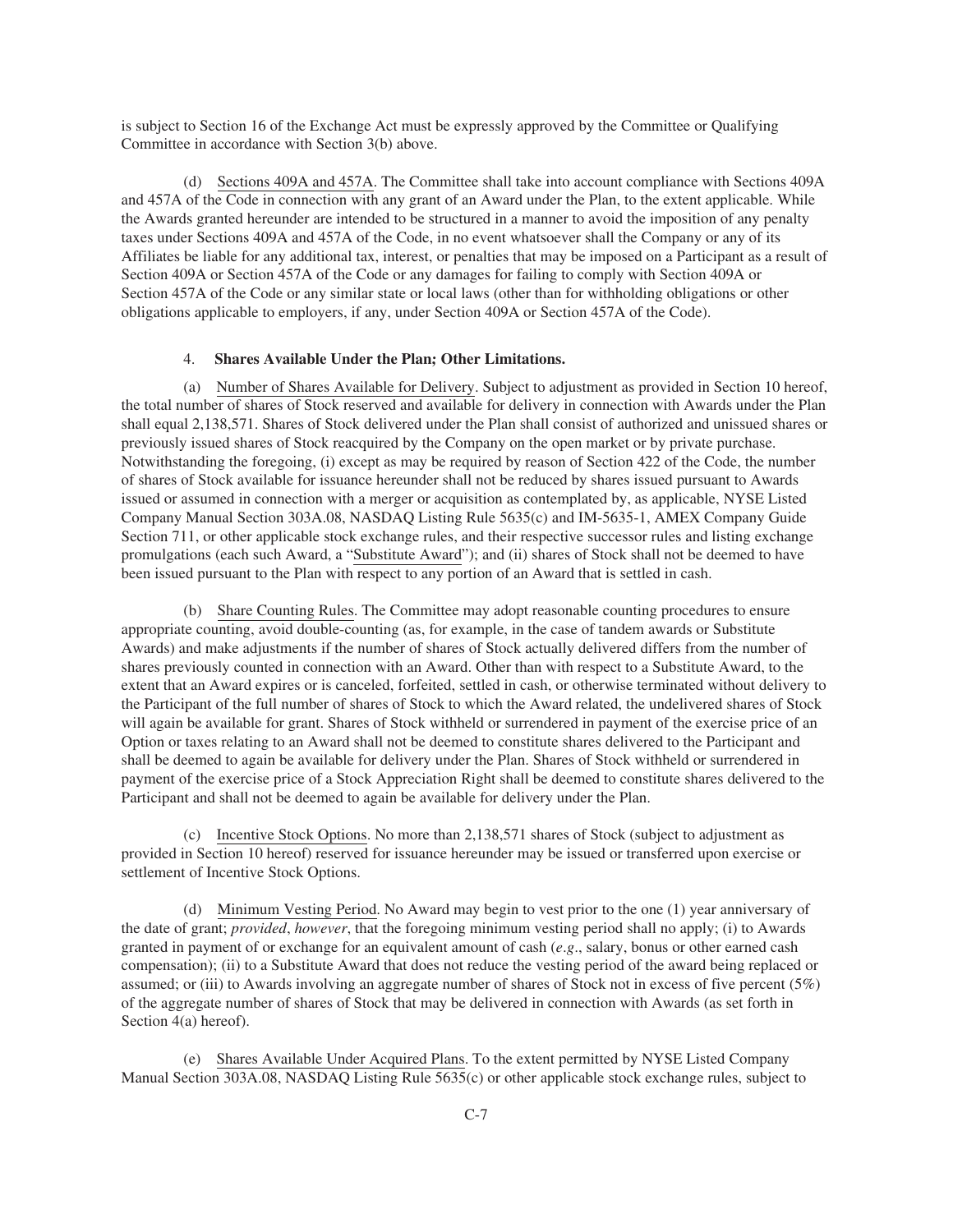applicable law, in the event that a company acquired by the Company or with which the Company combines has shares available under a pre-existing plan approved by stockholders and not adopted in contemplation of such acquisition or combination, the shares available for grant pursuant to the terms of such pre-existing plan (as adjusted, to the extent appropriate, using the exchange ratio or other adjustment or valuation ratio of formula used in such acquisition or combination to determine the consideration payable to the holders of common stock of the entities party to such acquisition or combination) may be used for Awards under the Plan and shall not reduce the number of shares of Stock reserved and available for delivery in connection with Awards under the Plan; *provided* that Awards using such available shares shall not be made after the date awards could have been made under the terms of such pre-existing plan, absent the acquisition or combination, and shall only be made to individuals who were not employed by the Company or any subsidiary of the Company immediately prior to such acquisition or combination.

### 5. **Options.**

(a) General. Certain Options granted under the Plan may be intended to be Incentive Stock Options; however, no Incentive Stock Options may be granted hereunder following the tenth (10th) anniversary of the earlier of (i) the date the Plan is adopted by the Board and (ii) the date the stockholders of the Company approve the Plan. Options may be granted to Eligible Persons in such form and having such terms and conditions as the Committee shall deem appropriate; *provided*, *however*, that Incentive Stock Options may be granted only to Eligible Persons who are employees of the Company or an Affiliate (as such definition is limited pursuant to Section 2(o) hereof) of the Company. The provisions of separate Options shall be set forth in separate Option Agreements, which agreements need not be identical. No dividends or dividend equivalents shall be paid on Options.

(b) Term. The term of each Option shall be set by the Committee at the time of grant; *provided, however*, that no Option granted hereunder shall be exercisable after, and each Option shall expire, ten (10) years from the date it was granted.

(c) Exercise Price. The exercise price per share of Stock for each Option shall be set by the Committee at the time of grant and shall not be less than the Fair Market Value on the date of grant, subject to Section 5(g) hereof in the case of any Incentive Stock Option. Notwithstanding the foregoing, in the case of an Option that is a Substitute Award, the exercise price per share of Stock for such Option may be less than the Fair Market Value on the date of grant; *provided*, that such exercise price is determined in a manner consistent with the provisions of Section 409A of the Code and, if applicable, Section 424(a) of the Code.

(d) Payment for Stock. Payment for shares of Stock acquired pursuant to an Option granted hereunder shall be made in full upon exercise of the Option in a manner approved by the Committee, which may include any of the following payment methods: (1) in immediately available funds in U.S. dollars, or by certified or bank cashier's check, (2) by delivery of shares of Stock having a value equal to the exercise price, (3) by a brokerassisted cashless exercise in accordance with procedures approved by the Committee, whereby payment of the Option exercise price or tax withholding obligations may be satisfied, in whole or in part, with shares of Stock subject to the Option by delivery of an irrevocable direction to a securities broker (on a form prescribed by the Committee) to sell shares of Stock and to deliver all or part of the sale proceeds to the Company in payment of the aggregate exercise price and, if applicable, the amount necessary to satisfy the Company's withholding obligations, or (4) by any other means approved by the Committee (including, by delivery of a notice of "net exercise" to the Company, pursuant to which the Participant shall receive the number of shares of Stock underlying the Option so exercised reduced by the number of shares of Stock equal to the aggregate exercise price of the Option divided by the Fair Market Value on the date of exercise). Notwithstanding anything herein to the contrary, if the Committee determines that any form of payment available hereunder would be in violation of Section 402 of the Sarbanes-Oxley Act of 2002, such form of payment shall not be available.

(e) Vesting. Options shall vest and become exercisable in such manner, on such date or dates, or upon the achievement of performance or other conditions, in each case as may be determined by the Committee and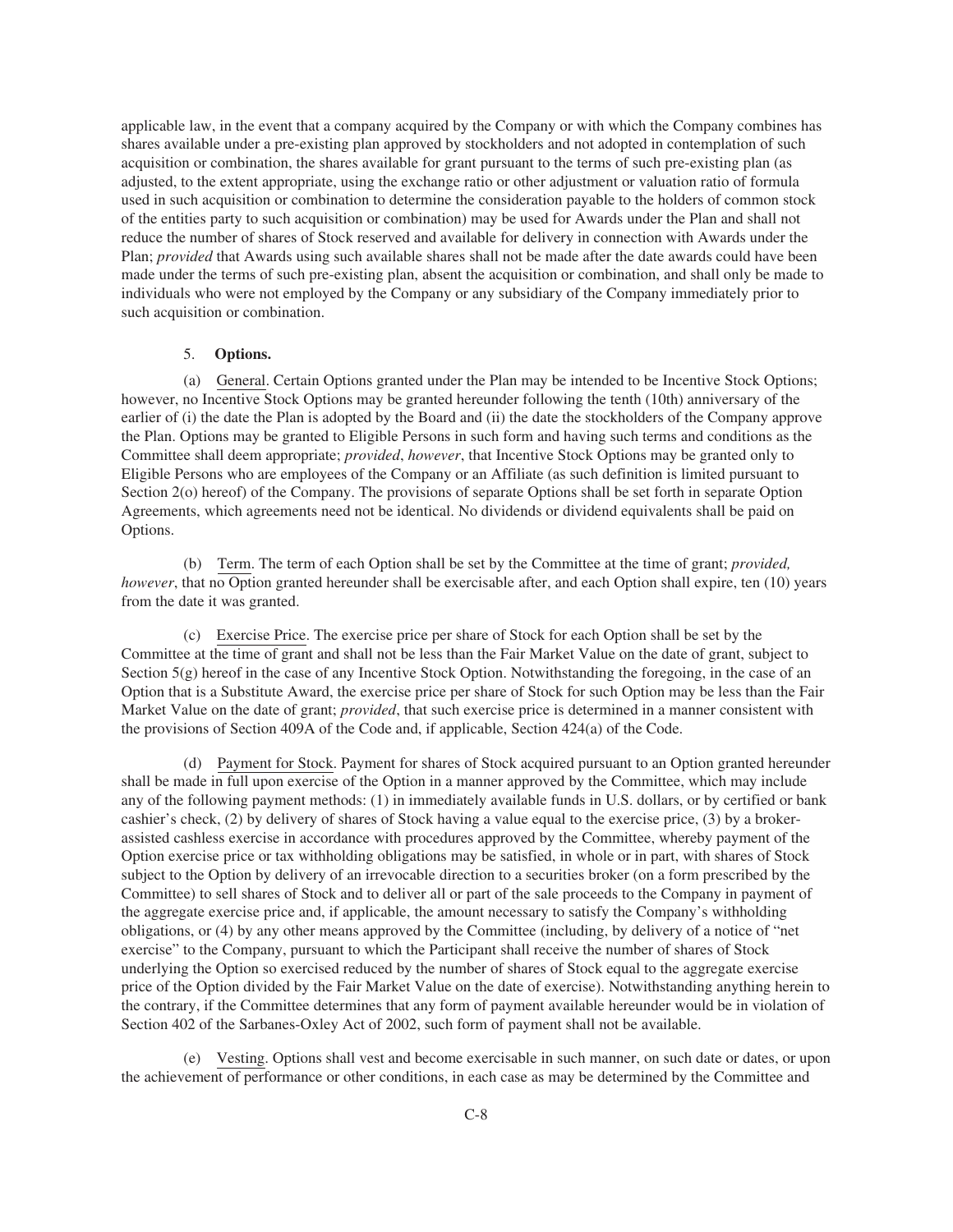set forth in an Option Agreement; *provided*, *however*, that notwithstanding any such vesting dates, subject to Section 4(d), the Committee may in its sole discretion accelerate the vesting of any Option at any time and for any reason. Unless otherwise specifically determined by the Committee, the vesting of an Option shall occur only while the Participant is employed by or rendering services to the Service Recipient, and all vesting shall cease upon a Participant's Termination for any reason. To the extent permitted by applicable law and unless otherwise determined by the Committee, vesting shall be suspended during the period of any approved unpaid leave of absence by a Participant following which the Participant has a right to reinstatement and shall resume upon such Participant's return to active employment. If an Option is exercisable in installments, such installments or portions thereof that become exercisable shall remain exercisable until the Option expires, is canceled or otherwise terminates.

(f) Termination of Employment or Service. Except as provided by the Committee in an Option Agreement, Participant Agreement or otherwise:

(1) In the event of a Participant's Termination prior to the applicable Expiration Date for any reason other than (i) by the Service Recipient for Cause, or (ii) by reason of the Participant's death or Disability, (A) all vesting with respect to such Participant's Options outstanding shall cease, (B) all of such Participant's unvested Options outstanding shall terminate and be forfeited for no consideration as of the date of such Termination, and (C) all of such Participant's vested Options outstanding shall terminate and be forfeited for no consideration on the earlier of  $(x)$  the applicable Expiration Date and  $(y)$  the date that is ninety (90) days after the date of such Termination.

(2) In the event of a Participant's Termination prior to the applicable Expiration Date by reason of such Participant's death or Disability, (i) all vesting with respect to such Participant's Options outstanding shall cease, (ii) all of such Participant's unvested Options outstanding shall terminate and be forfeited for no consideration as of the date of such Termination, and (iii) all of such Participant's vested Options outstanding shall terminate and be forfeited for no consideration on the earlier of  $(x)$  the applicable Expiration Date and (y) the date that is twelve (12) months after the date of such Termination. In the event of a Participant's death, such Participant's Options shall remain exercisable by the Person or Persons to whom such Participant's rights under the Options pass by will or by the applicable laws of descent and distribution until the applicable Expiration Date, but only to the extent that the Options were vested as the time of such Termination.

(3) In the event of a Participant's Termination prior to the applicable Expiration Date by the Service Recipient for Cause, all of such Participant's Options outstanding (whether or not vested) shall immediately terminate and be forfeited for no consideration as of the date of such Termination.

(g) Special Provisions Applicable to Incentive Stock Options.

(1) No Incentive Stock Option may be granted to any Eligible Person who, at the time the Option is granted, owns directly, or indirectly within the meaning of Section 424(d) of the Code, stock possessing more than ten percent (10%) of the total combined voting power of all classes of stock of the Company or of any parent or subsidiary thereof, unless such Incentive Stock Option (i) has an exercise price of at least one hundred ten percent (110%) of the Fair Market Value on the date of the grant of such Option and (ii) cannot be exercised more than five (5) years after the date it is granted.

(2) To the extent that the aggregate Fair Market Value (determined as of the date of grant) of Stock for which Incentive Stock Options are exercisable for the first time by any Participant during any calendar year (under all plans of the Company and its Affiliates) exceeds \$100,000, such excess Incentive Stock Options shall be treated as Nonqualified Stock Options.

(3) Each Participant who receives an Incentive Stock Option must agree to notify the Company in writing immediately after the Participant makes a Disqualifying Disposition of any Stock acquired pursuant to the exercise of an Incentive Stock Option.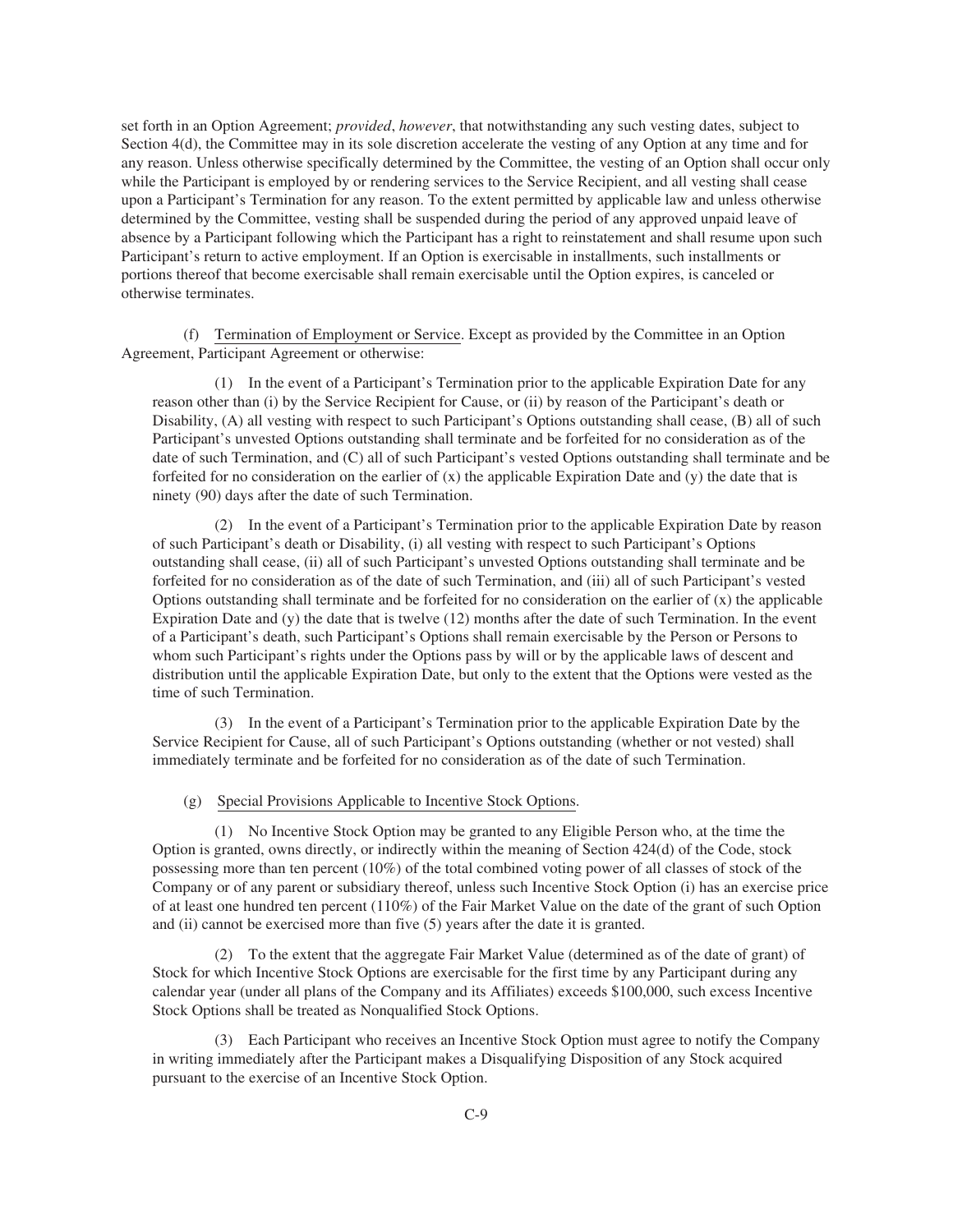## 6. **Restricted Stock.**

(a) General. Restricted Stock may be granted to Eligible Persons in such form and having such terms and conditions as the Committee shall deem appropriate. The provisions of separate Awards of Restricted Stock shall be set forth in separate Restricted Stock Agreements, which agreements need not be identical. Subject to the restrictions set forth in Section 6(b) hereof, and except as otherwise set forth in the applicable Restricted Stock Agreement, the Participant shall generally have the rights and privileges of a stockholder as to such Restricted Stock, including the right to vote such Restricted Stock. Cash dividends and stock dividends, if any, with respect to the Restricted Stock shall be withheld by the Company for the Participant's account, and shall be subject to forfeiture to the same degree as the shares of Restricted Stock to which such dividends relate. Except as otherwise determined by the Committee, no interest will accrue or be paid on the amount of any cash dividends withheld.

(b) Vesting and Restrictions on Transfer. Restricted Stock shall vest in such manner, on such date or dates, or upon the achievement of performance or other conditions, in each case as may be determined by the Committee and set forth in a Restricted Stock Agreement; *provided, however*, that notwithstanding any such vesting dates, subject to Section 4(d), the Committee may in its sole discretion accelerate the vesting of any Award of Restricted Stock at any time and for any reason. Unless otherwise specifically determined by the Committee, the vesting of an Award of Restricted Stock shall occur only while the Participant is employed by or rendering services to the Service Recipient, and all vesting shall cease upon a Participant's Termination for any reason. To the extent permitted by applicable law and unless otherwise determined by the Committee, vesting shall be suspended during the period of any approved unpaid leave of absence by a Participant following which the Participant has a right to reinstatement and shall resume upon such Participant's return to active employment. In addition to any other restrictions set forth in a Participant's Restricted Stock Agreement, the Participant shall not be permitted to sell, transfer, pledge, or otherwise encumber the Restricted Stock prior to the time the Restricted Stock has vested pursuant to the terms of the Restricted Stock Agreement.

(c) Termination of Employment or Service. Except as provided by the Committee in a Restricted Stock Agreement, Participant Agreement or otherwise, in the event of a Participant's Termination for any reason prior to the time that such Participant's Restricted Stock has vested, (1) all vesting with respect to such Participant's Restricted Stock outstanding shall cease, and (2) as soon as practicable following such Termination, the Company shall repurchase from the Participant, and the Participant shall sell, all of such Participant's unvested shares of Restricted Stock at a purchase price equal to the lesser of (A) the original purchase price paid for the Restricted Stock (as adjusted for any subsequent changes in the outstanding Stock or in the capital structure of the Company) *less* any dividends or other distributions or bonus received (or to be received) by the Participant (or any transferee) in respect of such Restricted Stock prior to the date of repurchase and (B) the Fair Market Value of the Stock on the date of such repurchase; provided that, if the original purchase price paid for the Restricted Stock is equal to zero dollars (\$0), such unvested shares of Restricted Stock shall be forfeited to the Company by the Participant for no consideration as of the date of such Termination.

### 7. **Restricted Stock Units.**

(a) General. Restricted Stock Units may be granted to Eligible Persons in such form and having such terms and conditions as the Committee shall deem appropriate. The provisions of separate Restricted Stock Units shall be set forth in separate RSU Agreements, which agreements need not be identical.

(b) Vesting. Restricted Stock Units shall vest in such manner, on such date or dates, or upon the achievement of performance or other conditions, in each case as may be determined by the Committee and set forth in an RSU Agreement; *provided*, *however*, that notwithstanding any such vesting dates, subject to Section 4(d), the Committee may in its sole discretion accelerate the vesting of any Restricted Stock Unit at any time and for any reason. Unless otherwise specifically determined by the Committee, the vesting of a Restricted Stock Unit shall occur only while the Participant is employed by or rendering services to the Service Recipient,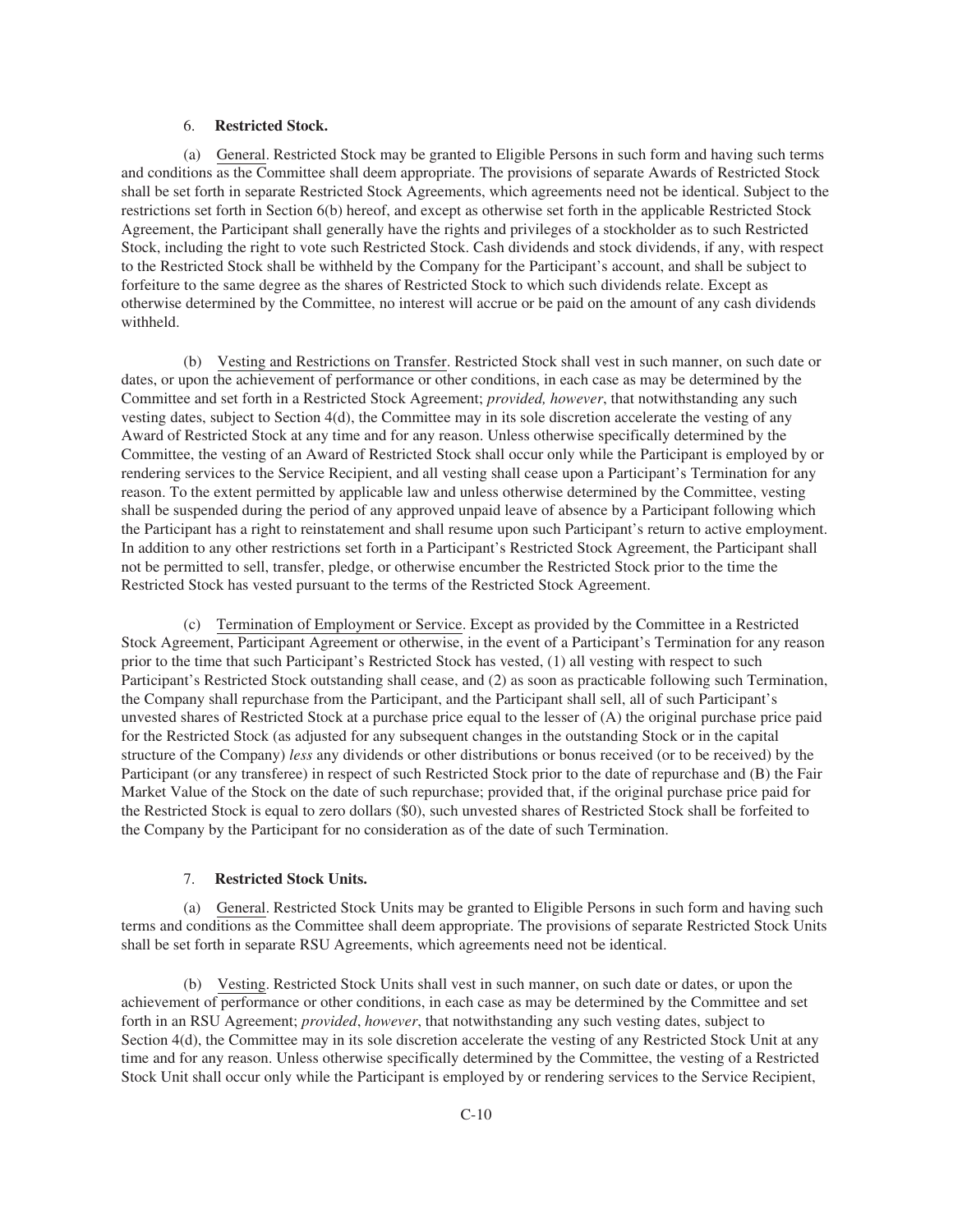and all vesting shall cease upon a Participant's Termination for any reason. To the extent permitted by applicable law and unless otherwise determined by the Committee, vesting shall be suspended during the period of any approved unpaid leave of absence by a Participant following which the Participant has a right to reinstatement and shall resume upon such Participant's return to active employment.

(c) Settlement. Restricted Stock Units shall be settled in Stock, cash, or property, as determined by the Committee, in its sole discretion, on the date or dates determined by the Committee and set forth in an RSU Agreement. A Participant shall not be entitled to dividends, if any, or dividend equivalents with respect to Restricted Stock Units prior to settlement.

(d) Termination of Employment or Service. Except as provided by the Committee in an RSU Agreement, Participant Agreement or otherwise, in the event of a Participant's Termination for any reason prior to the time that such Participant's Restricted Stock Units have been settled, (1) all vesting with respect to such Participant's Restricted Stock Units outstanding shall cease, (2) all of such Participant's unvested Restricted Stock Units outstanding shall be forfeited for no consideration as of the date of such Termination, and (3) any shares remaining undelivered with respect to vested Restricted Stock Units then held by such Participant shall be delivered on the delivery date or dates specified in the RSU Agreement.

## 8. **Stock Appreciation Rights.**

(a) General. Stock Appreciation Rights may be granted to Eligible Persons in such form and having such terms and conditions as the Committee shall deem appropriate. The provisions of separate Stock Appreciation Rights shall be set forth in separate SAR Agreements, which agreements need not be identical. No dividends or dividend equivalents shall be paid on Stock Appreciation Rights.

(b) Term. The term of each Stock Appreciation Right shall be set by the Committee at the time of grant; *provided, however*, that no Stock Appreciation Right granted hereunder shall be exercisable after, and each Stock Appreciation Right shall expire, ten (10) years from the date it was granted.

(c) Base Price. The base price per share of Stock for each Stock Appreciation Right shall be set by the Committee at the time of grant and shall not be less than the Fair Market Value on the date of grant. Notwithstanding the foregoing, in the case of a Stock Appreciation Right that is a Substitute Award, the base price per share of Stock for such Stock Appreciation Right may be less than the Fair Market Value on the date of grant; *provided*, that such base price is determined in a manner consistent with the provisions of Section 409A of the Code.

(d) Vesting. Stock Appreciation Rights shall vest and become exercisable in such manner, on such date or dates, or upon the achievement of performance or other conditions, in each case as may be determined by the Committee and set forth in a SAR Agreement; *provided*, *however*, that notwithstanding any such vesting dates, subject to Section 4(d), the Committee may in its sole discretion accelerate the vesting of any Stock Appreciation Right at any time and for any reason. Unless otherwise specifically determined by the Committee, the vesting of a Stock Appreciation Right shall occur only while the Participant is employed by or rendering services to the Service Recipient, and all vesting shall cease upon a Participant's Termination for any reason. To the extent permitted by applicable law and unless otherwise determined by the Committee, vesting shall be suspended during the period of any approved unpaid leave of absence by a Participant following which the Participant has a right to reinstatement and shall resume upon such Participant's return to active employment. If a Stock Appreciation Right is exercisable in installments, such installments or portions thereof that become exercisable shall remain exercisable until the Stock Appreciation Right expires, is canceled or otherwise terminates.

(e) Payment upon Exercise. Payment upon exercise of a Stock Appreciation Right may be made in cash, Stock, or property as specified in the SAR Agreement or determined by the Committee, in each case having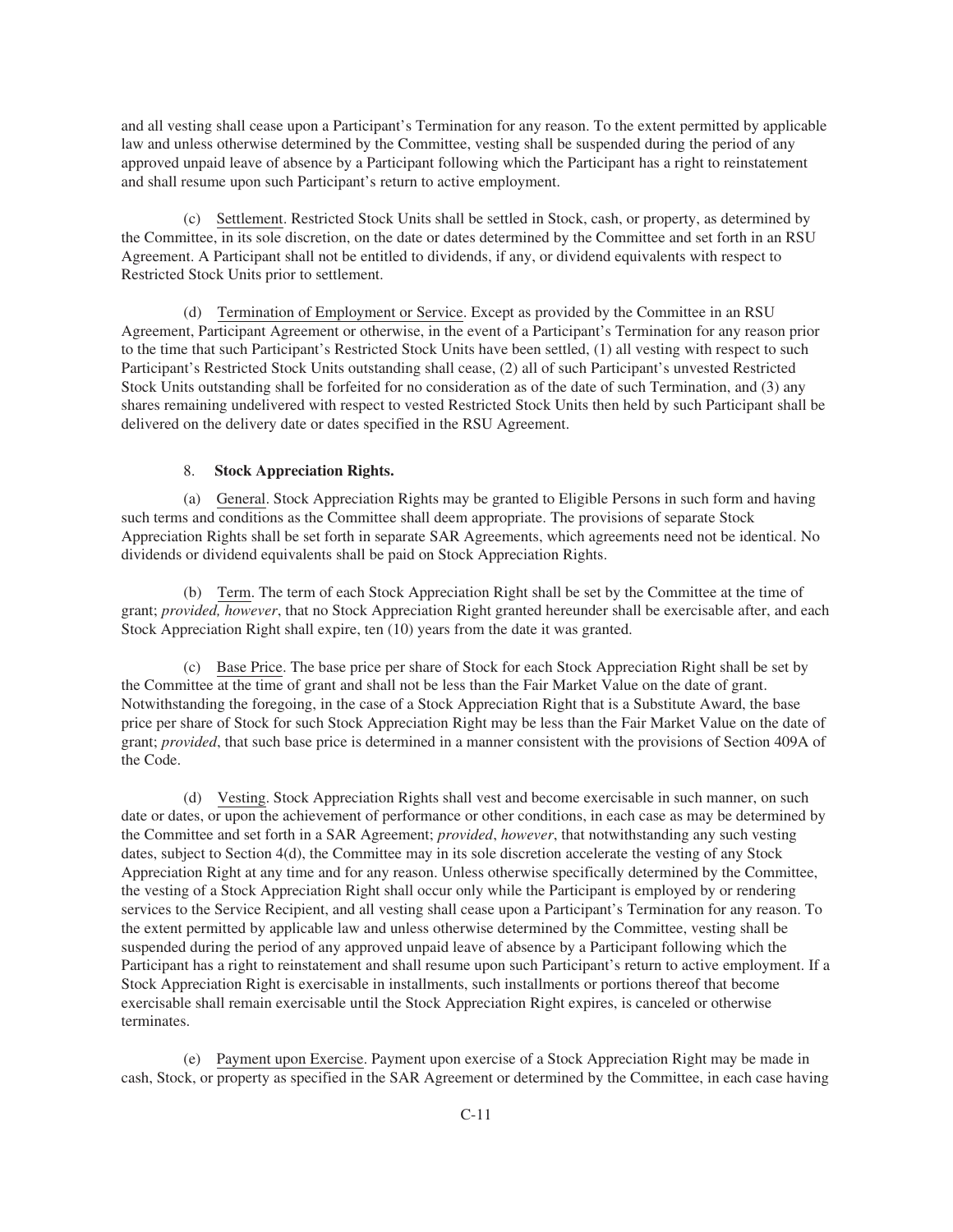a value in respect of each share of Stock underlying the portion of the Stock Appreciation Right so exercised, equal to the difference between the base price of such Stock Appreciation Right and the Fair Market Value of one (1) share of Stock on the exercise date. For purposes of clarity, each share of Stock to be issued in settlement of a Stock Appreciation Right is deemed to have a value equal to the Fair Market Value of one (1) share of Stock on the exercise date. In no event shall fractional shares be issuable upon the exercise of a Stock Appreciation Right, and in the event that fractional shares would otherwise be issuable, the number of shares issuable will be rounded down to the next lower whole number of shares, and the Participant will be entitled to receive a cash payment equal to the value of such fractional share.

(f) Termination of Employment or Service. Except as provided by the Committee in a SAR Agreement, Participant Agreement or otherwise:

(1) In the event of a Participant's Termination prior to the applicable Expiration Date for any reason other than (i) by the Service Recipient for Cause, or (ii) by reason of the Participant's death or Disability, (A) all vesting with respect to such Participant's Stock Appreciation Rights outstanding shall cease, (B) all of such Participant's unvested Stock Appreciation Rights outstanding shall terminate and be forfeited for no consideration as of the date of such Termination, and (C) all of such Participant's vested Stock Appreciation Rights outstanding shall terminate and be forfeited for no consideration on the earlier of  $(x)$  the applicable Expiration Date and  $(y)$  the date that is ninety  $(90)$  days after the date of such Termination.

(2) In the event of a Participant's Termination prior to the applicable Expiration Date by reason of such Participant's death or Disability, (i) all vesting with respect to such Participant's Stock Appreciation Rights outstanding shall cease, (ii) all of such Participant's unvested Stock Appreciation Rights outstanding shall terminate and be forfeited for no consideration as of the date of such Termination, and (iii) all of such Participant's vested Stock Appreciation Rights outstanding shall terminate and be forfeited for no consideration on the earlier of  $(x)$  the applicable Expiration Date and  $(y)$  the date that is twelve (12) months after the date of such Termination. In the event of a Participant's death, such Participant's Stock Appreciation Rights shall remain exercisable by the Person or Persons to whom such Participant's rights under the Stock Appreciation Rights pass by will or by the applicable laws of descent and distribution until the applicable Expiration Date, but only to the extent that the Stock Appreciation Rights were vested at the time of such Termination.

(3) In the event of a Participant's Termination prior to the applicable Expiration Date by the Service Recipient for Cause, all of such Participant's Stock Appreciation Rights outstanding (whether or not vested) shall immediately terminate and be forfeited for no consideration as of the date of such Termination.

# 9. **Other Stock-Based Awards.**

The Committee is authorized, subject to limitations under applicable law, to grant to Participants such other Awards that may be denominated or payable in, valued in whole or in part by reference to, or otherwise based upon or related to Stock, as deemed by the Committee to be consistent with the purposes of the Plan. The Committee may also grant Stock as a bonus (whether or not subject to any vesting requirements or other restrictions on transfer), and may grant other Awards in lieu of obligations of the Company or an Affiliate to pay cash or deliver other property under the Plan or under other plans or compensatory arrangements, subject to such terms as shall be determined by the Committee. The terms and conditions applicable to such Awards shall be determined by the Committee and evidenced by Award Agreements, which agreements need not be identical.

## 10. **Adjustment for Recapitalization, Merger, etc.**

(a) Capitalization Adjustments. The aggregate number of shares of Stock that may be delivered in connection with Awards (as set forth in Section 4 hereof), the numerical share limits in Section 4(a) hereof, the number of shares of Stock covered by each outstanding Award, and the price per share of Stock underlying each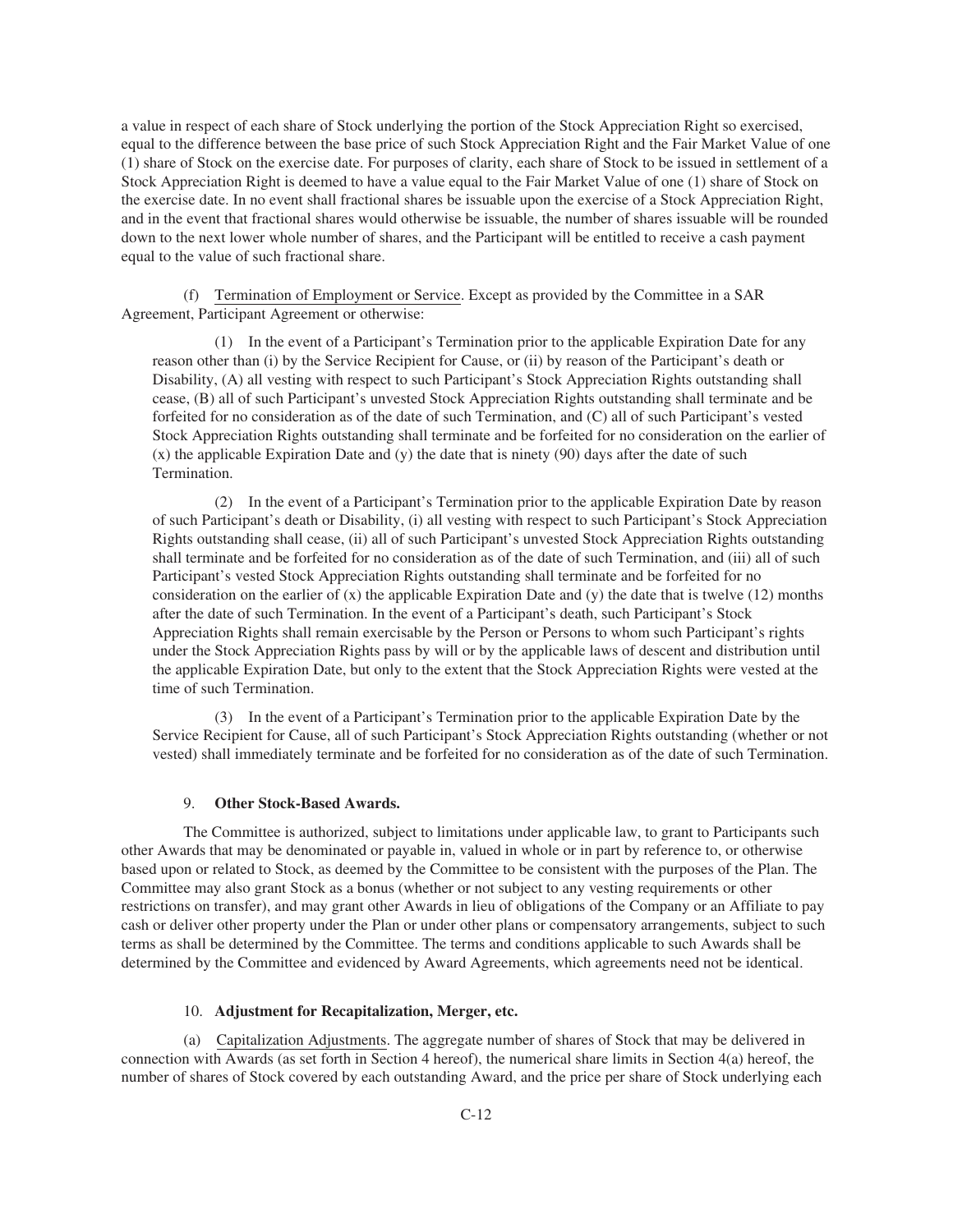such Award shall be equitably and proportionally adjusted or substituted, as determined by the Committee, in its sole discretion, as to the number, price, or kind of a share of Stock or other consideration subject to such Awards (1) in the event of changes in the outstanding Stock or in the capital structure of the Company by reason of stock dividends, extraordinary cash dividends, stock splits, reverse stock splits, recapitalizations, reorganizations, mergers, amalgamations, consolidations, combinations, exchanges, or other relevant changes in capitalization occurring after the date of grant of any such Award (including any Corporate Event); (2) in connection with any extraordinary dividend declared and paid in respect of shares of Stock, whether payable in the form of cash, stock, or any other form of consideration; or (3) in the event of any change in applicable laws or circumstances that results in or could result in, in either case, as determined by the Committee in its sole discretion, any substantial dilution or enlargement of the rights intended to be granted to, or available for, Participants in the Plan.

(b) Corporate Events. Notwithstanding the foregoing, except as provided by the Committee in an Award Agreement, Participant Agreement or otherwise, in connection with (i) a merger, amalgamation, or consolidation involving the Company in which the Company is not the surviving corporation, (ii) a merger, amalgamation, or consolidation involving the Company in which the Company is the surviving corporation but the holders of shares of Stock receive securities of another corporation or other property or cash, (iii) a Change in Control, or (iv) the reorganization, dissolution or liquidation of the Company (each, a "Corporate Event"), the Committee may provide for any one or more of the following:

(1) The assumption or substitution of any or all Awards in connection with such Corporate Event, in which case the Awards shall be subject to the adjustment set forth in Section 10(a) above;

(2) The acceleration of vesting of any or all Awards not assumed or substituted in connection with such Corporate Event, subject to the consummation of such Corporate Event;

(3) The cancellation of any or all Awards not assumed or substituted in connection with such Corporate Event (whether vested or unvested) as of the consummation of such Corporate Event, together with the payment to the Participants holding vested Awards (including any Awards that would vest upon the Corporate Event but for such cancellation) so canceled of an amount in respect of cancellation equal to the amount payable pursuant to any Cash Award or, with respect to other Awards, an amount based upon the per-share consideration being paid for the Stock in connection with such Corporate Event, less, in the case of Options, Stock Appreciation Rights, and other Awards subject to exercise, the applicable exercise or base price; *provided, however*, that holders of Options, Stock Appreciation Rights, and other Awards subject to exercise shall be entitled to consideration in respect of cancellation of such Awards only if the per-share consideration less the applicable exercise or base price is greater than zero dollars (\$0), and to the extent that the per-share consideration is less than or equal to the applicable exercise or base price, such Awards shall be canceled for no consideration;

(4) The cancellation of any or all Options, Stock Appreciation Rights and other Awards subject to exercise not assumed or substituted in connection with such Corporate Event (whether vested or unvested) as of the consummation of such Corporate Event; *provided* that all Options, Stock Appreciation Rights and other Awards to be so canceled pursuant to this paragraph (4) shall first become exercisable for a period of at least ten (10) days prior to such Corporate Event, with any exercise during such period of any unvested Options, Stock Appreciation Rights or other Awards to be (A) contingent upon and subject to the occurrence of the Corporate Event, and (B) effectuated by such means as are approved by the Committee; and

(5) The replacement of any or all Awards (other than Awards that are intended to qualify as "stock rights" that do not provide for a "deferral of compensation" within the meaning of Section 409A of the Code) with a cash incentive program that preserves the value of the Awards so replaced (determined as of the consummation of the Corporate Event), with subsequent payment of cash incentives subject to the same vesting conditions as applicable to the Awards so replaced and payment to be made within thirty (30) days of the applicable vesting date.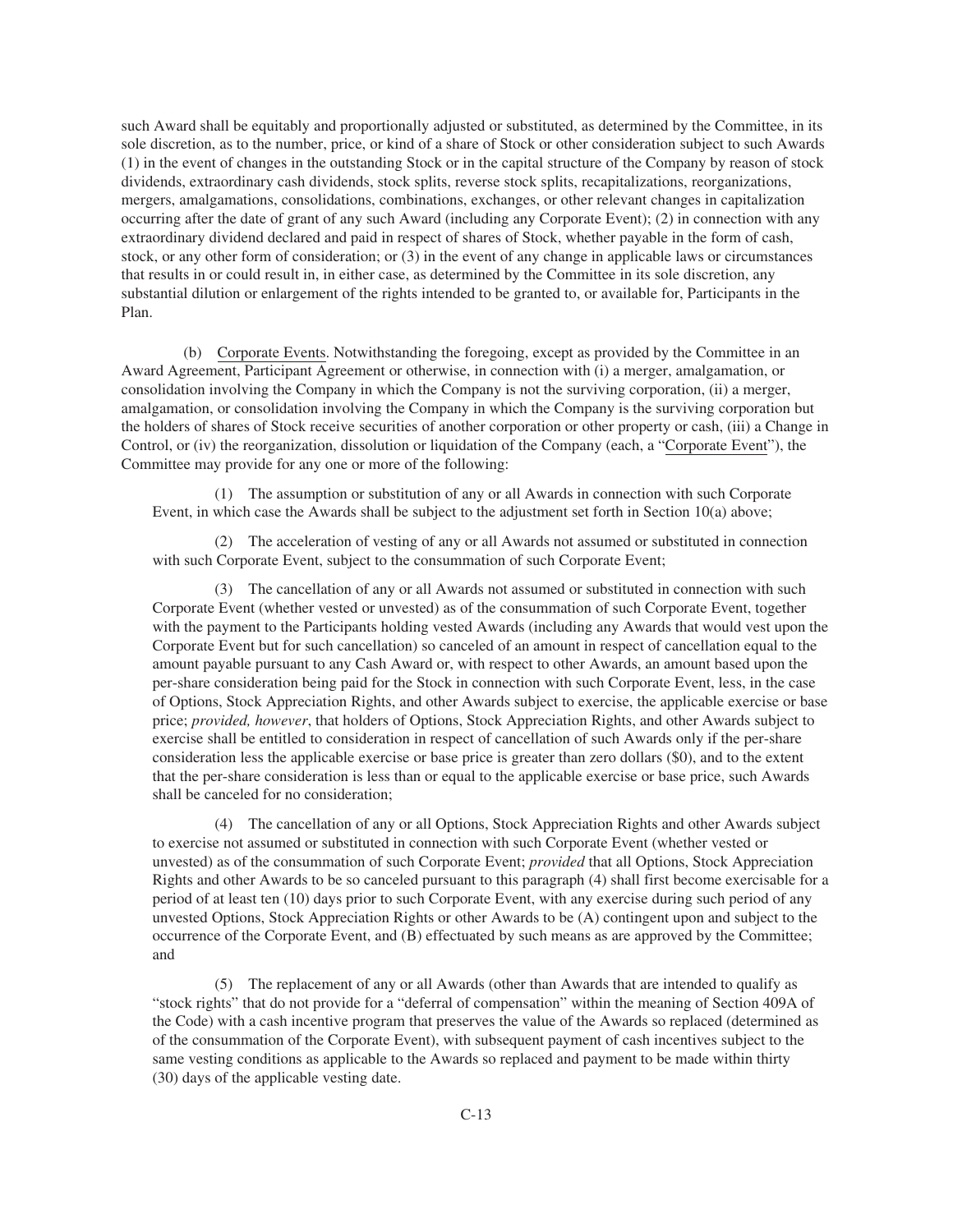Payments to holders pursuant to paragraph (3) above shall be made in cash or, in the sole discretion of the Committee, and to the extent applicable, in the form of such other consideration necessary for a Participant to receive property, cash, or securities (or a combination thereof) as such Participant would have been entitled to receive upon the occurrence of the transaction if the Participant had been, immediately prior to such transaction, the holder of the number of shares of Stock covered by the Award at such time (less any applicable exercise or base price). In addition, in connection with any Corporate Event, prior to any payment or adjustment contemplated under this Section 10(b), the Committee may require a Participant to (A) represent and warrant as to the unencumbered title to his or her Awards, (B) bear such Participant's pro-rata share of any post-closing indemnity obligations, and be subject to the same post-closing purchase price adjustments, escrow terms, offset rights, holdback terms, and similar conditions as the other holders of Stock, and (C) deliver customary transfer documentation as reasonably determined by the Committee. The Committee need not take the same action or actions with respect to all Awards or portions thereof or with respect to all Participants. The Committee may take different actions with respect to the vested and unvested portions of an Award.

(c) Fractional Shares. Any adjustment provided under this Section 10 may, in the Committee's discretion, provide for the elimination of any fractional share that might otherwise become subject to an Award. No cash settlements shall be made with respect to fractional shares so eliminated.

(d) Double-Trigger Vesting. Notwithstanding any other provisions of the Plan, an Award Agreement or Participant Agreement to the contrary, with respect to any Award that is assumed or substituted in connection with a Change in Control, the vesting, payment, purchase or distribution of such Award may not be accelerated by reason of the Change in Control for any Participant unless the Participant experiences an involuntary Termination as a result of the Change in Control. Unless otherwise provided for in an Award Agreement or Participant Agreement, any Award held by a Participant who experiences an involuntary Termination as a result of a Change in Control shall immediately vest as of the date of such Termination. For purposes of this Section 10(d), a Participant will be deemed to experience an involuntary Termination as a result of a Change in Control if the Participant experiences a Termination by the Service Recipient other than for Cause, or otherwise experiences a Termination under circumstances which entitle the Participant to mandatory severance payment(s) pursuant to applicable law or, in the case of a non-employee director of the Company, if the non-employee director's service on the Board terminates in connection with or as a result of a Change in Control, in each case, at any time beginning on the date of the Change in Control up to and including the second (2nd) anniversary of the Change in Control.

### 11. **Use of Proceeds.**

The proceeds received from the sale of Stock pursuant to the Plan shall be used for general corporate purposes.

#### 12. **Rights and Privileges as a Stockholder.**

Except as otherwise specifically provided in the Plan, no Person shall be entitled to the rights and privileges of Stock ownership in respect of shares of Stock that are subject to Awards hereunder until such shares have been issued to that Person.

### 13. **Transferability of Awards.**

Awards may not be sold, transferred, pledged, assigned, or otherwise alienated or hypothecated, other than by will or by the applicable laws of descent and distribution, and to the extent subject to exercise, Awards may not be exercised during the lifetime of the grantee other than by the grantee. Notwithstanding the foregoing, except with respect to Incentive Stock Options, Awards and a Participant's rights under the Plan shall be transferable for no value to the extent provided in an Award Agreement or otherwise determined at any time by the Committee.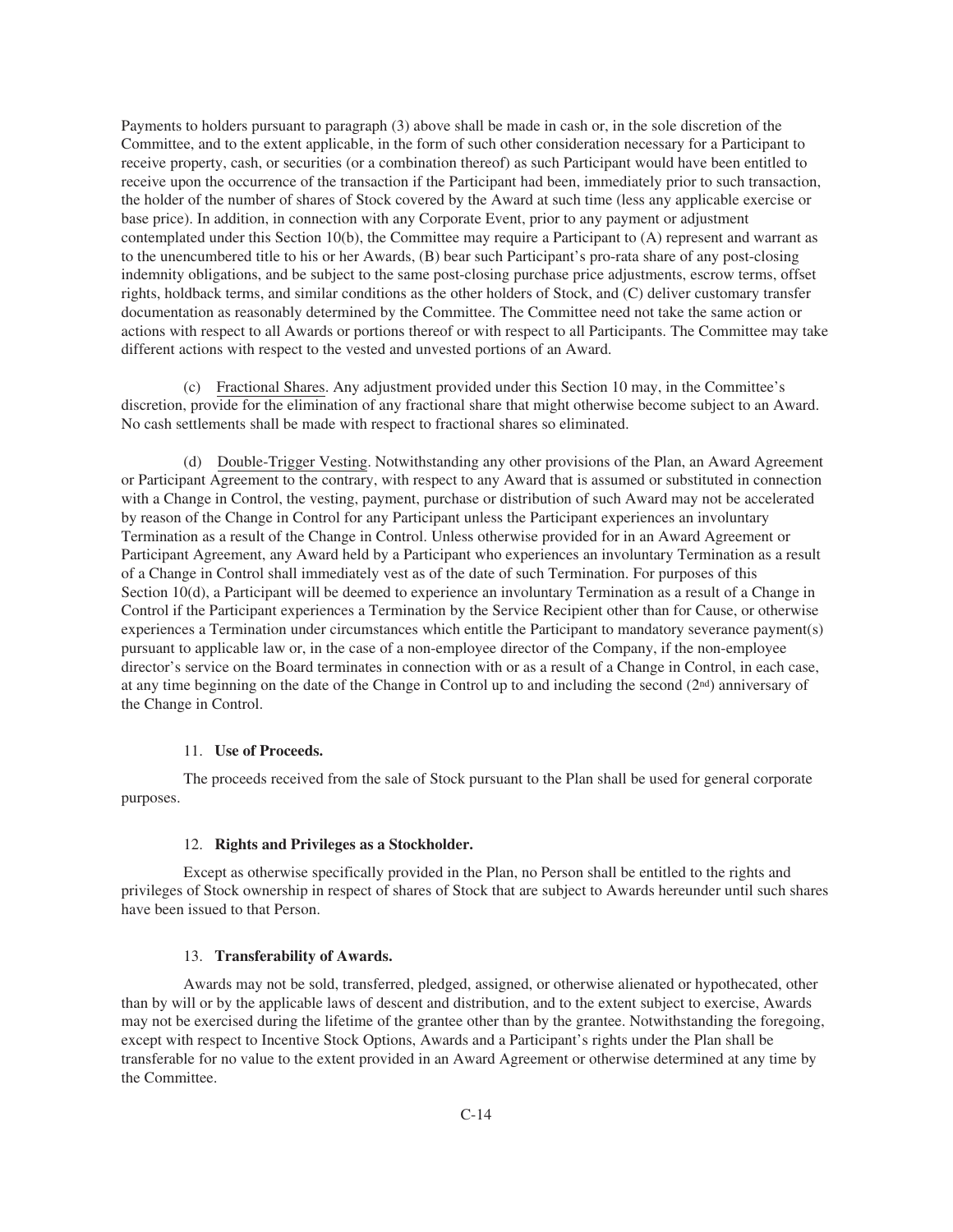## 14. **Employment or Service Rights.**

No individual shall have any claim or right to be granted an Award under the Plan or, having been selected for the grant of an Award, to be selected for the grant of any other Award. Neither the Plan nor any action taken hereunder shall be construed as giving any individual any right to be retained in the employ or service of the Company or an Affiliate of the Company.

### 15. **Compliance with Laws.**

The obligation of the Company to deliver Stock upon issuance, vesting, exercise, or settlement of any Award shall be subject to all applicable laws, rules, and regulations, and to such approvals by governmental agencies as may be required. Notwithstanding any terms or conditions of any Award to the contrary, the Company shall be under no obligation to offer to sell or to sell, and shall be prohibited from offering to sell or selling, any shares of Stock pursuant to an Award unless such shares have been properly registered for sale with the U.S. Securities and Exchange Commission pursuant to the Securities Act (or with a similar non-U.S. regulatory agency pursuant to a similar law or regulation) or unless the Company has received an opinion of counsel, satisfactory to the Company, that such shares may be offered or sold without such registration pursuant to an available exemption therefrom and the terms and conditions of such exemption have been fully complied with. The Company shall be under no obligation to register for sale or resale under the Securities Act any of the shares of Stock to be offered or sold under the Plan or any shares of Stock to be issued upon exercise or settlement of Awards. If the shares of Stock offered for sale or sold under the Plan are offered or sold pursuant to an exemption from registration under the Securities Act, the Company may restrict the transfer of such shares and may legend the Stock certificates representing such shares in such manner as it deems advisable to ensure the availability of any such exemption.

### 16. **Withholding Obligations.**

As a condition to the issuance, vesting, exercise, or settlement of any Award (or upon the making of an election under Section 83(b) of the Code), the Committee may require that a Participant satisfy, through deduction or withholding from any payment of any kind otherwise due to the Participant, or through such other arrangements as are satisfactory to the Committee, the amount of all federal, state, and local income and other taxes of any kind required or permitted to be withheld in connection with such issuance, vesting, exercise, or settlement (or election). The Committee, in its discretion, may permit shares of Stock to be used to satisfy tax withholding requirements, and such shares shall be valued at their Fair Market Value as of the issuance, vesting, exercise, or settlement date of the Award, as applicable. Depending on the withholding method, the Company may withhold by considering the applicable minimum statutorily required withholding rates or other applicable withholding rates in the applicable Participant's jurisdiction, including maximum applicable rates that may be utilized without creating adverse accounting treatment under Financial Accounting Standards Board Accounting Standards Codification Topic 718 (or any successor pronouncement thereto).

#### 17. **Amendment of the Plan or Awards.**

(a) Amendment of Plan. The Board or the Committee may amend the Plan at any time and from time to time.

(b) Amendment of Awards. The Board or the Committee may amend the terms of any one or more Awards at any time and from time to time.

(c) Stockholder Approval; No Material Impairment. Notwithstanding anything herein to the contrary, no amendment to the Plan or any Award shall be effective without stockholder approval to the extent that such approval is required pursuant to applicable law or the applicable rules of each national securities exchange on which the Stock is listed. Additionally, no amendment to the Plan or any Award shall materially impair a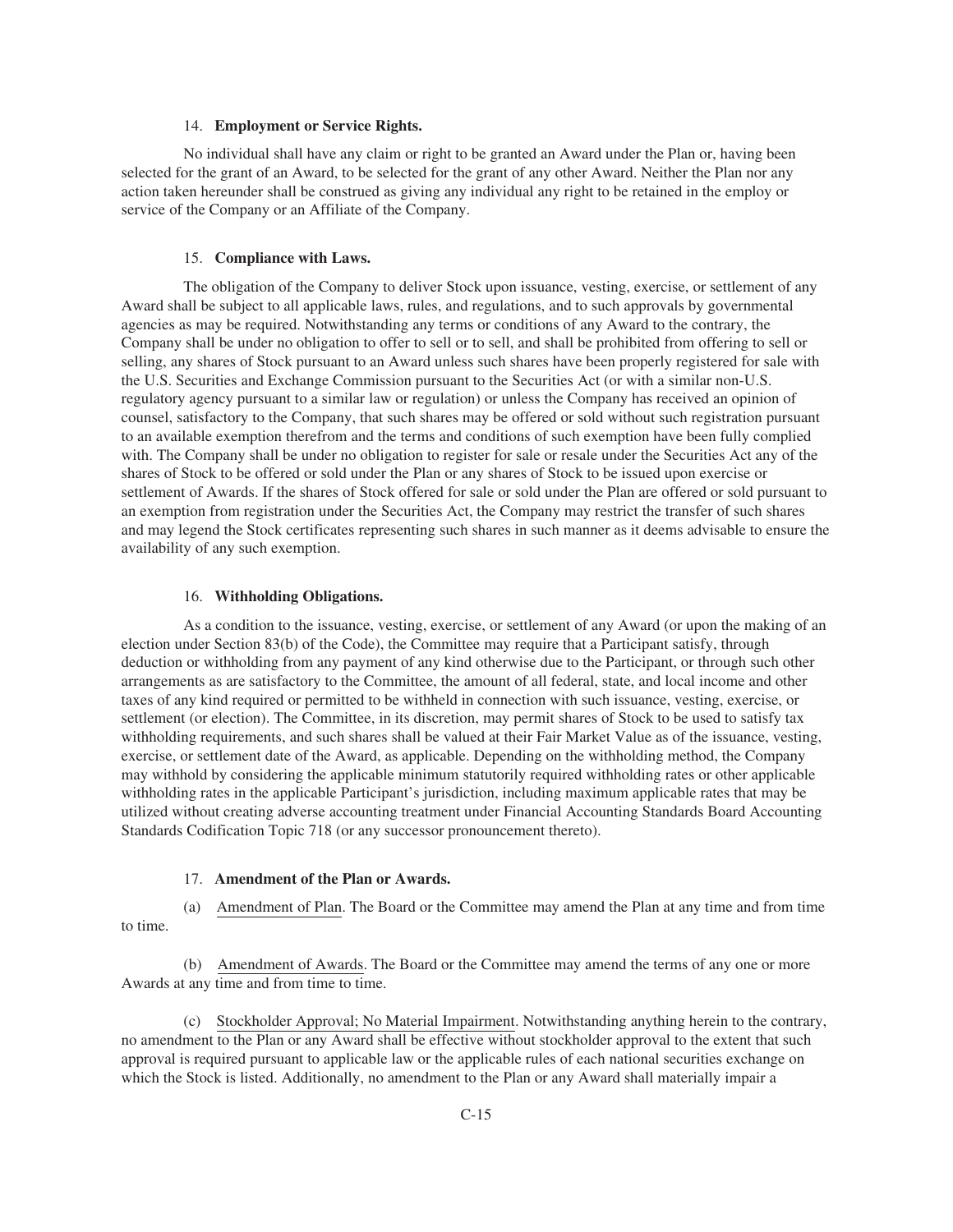Participant's rights under any Award unless the Participant consents in writing (it being understood that no action taken by the Board or the Committee that is expressly permitted under the Plan, including, without limitation, any actions described in Section 10 hereof, shall constitute an amendment to the Plan or an Award for such purpose). Notwithstanding the foregoing, subject to the limitations of applicable law, if any, and without an affected Participant's consent, the Board or the Committee may amend the terms of the Plan or any one or more Awards from time to time as necessary to bring such Awards into compliance with applicable law, including, without limitation, Section 409A of the Code.

(d) No Repricing of Awards Without Stockholder Approval. Notwithstanding Sections 17(a) or 17(b) above, or any other provision of the Plan, the repricing of Awards shall not be permitted without stockholder approval. For this purpose, a "repricing" means any of the following (or any other action that has the same effect as any of the following): (1) changing the terms of an Award to lower its exercise or base price (other than on account of capital adjustments resulting from share splits, etc., as described in Section 10(a) hereof), (2) any other action that is treated as a repricing under GAAP, and (3) repurchasing for cash or canceling an Award in exchange for another Award at a time when its exercise or base price is greater than the Fair Market Value of the underlying Stock, unless the cancellation and exchange occurs in connection with an event set forth in Section 10(b) hereof.

## 18. **Termination or Suspension of the Plan.**

The Board or the Committee may suspend or terminate the Plan at any time. Unless sooner terminated, the Plan shall terminate on the day before the tenth  $(10<sup>th</sup>)$  anniversary of the date the stockholders of the Company approve the Plan. No Awards may be granted under the Plan while the Plan is suspended or after it is terminated; *provided, however*, that following any suspension or termination of the Plan, the Plan shall remain in effect for the purpose of governing all Awards then outstanding hereunder until such time as all Awards under the Plan have been terminated, forfeited, or otherwise canceled, or earned, exercised, settled, or otherwise paid out, in accordance with their terms.

## 19. **Effective Date of the Plan.**

The Plan is effective as of the Effective Date, subject to stockholder approval.

#### 20. **Miscellaneous.**

(a) Certificates. Stock acquired pursuant to Awards granted under the Plan may be evidenced in such a manner as the Committee shall determine. If certificates representing Stock are registered in the name of the Participant, the Committee may require that (1) such certificates bear an appropriate legend referring to the terms, conditions, and restrictions applicable to such Stock, (2) the Company retain physical possession of the certificates, and (3) the Participant deliver a stock power to the Company, endorsed in blank, relating to the Stock. Notwithstanding the foregoing, the Committee may determine, in its sole discretion, that the Stock shall be held in book-entry form rather than delivered to the Participant pending the release of any applicable restrictions.

(b) Other Benefits. No Award granted or paid out under the Plan shall be deemed compensation for purposes of computing benefits under any retirement plan of the Company or its Affiliates nor affect any benefits under any other benefit plan now or subsequently in effect under which the availability or amount of benefits is related to the level of compensation.

(c) Corporate Action Constituting Grant of Awards. Corporate action constituting a grant by the Company of an Award to any Participant will be deemed completed as of the date of such corporate action, unless otherwise determined by the Committee, regardless of when the instrument, certificate, or letter evidencing the Award is communicated to, or actually received or accepted by, the Participant. In the event that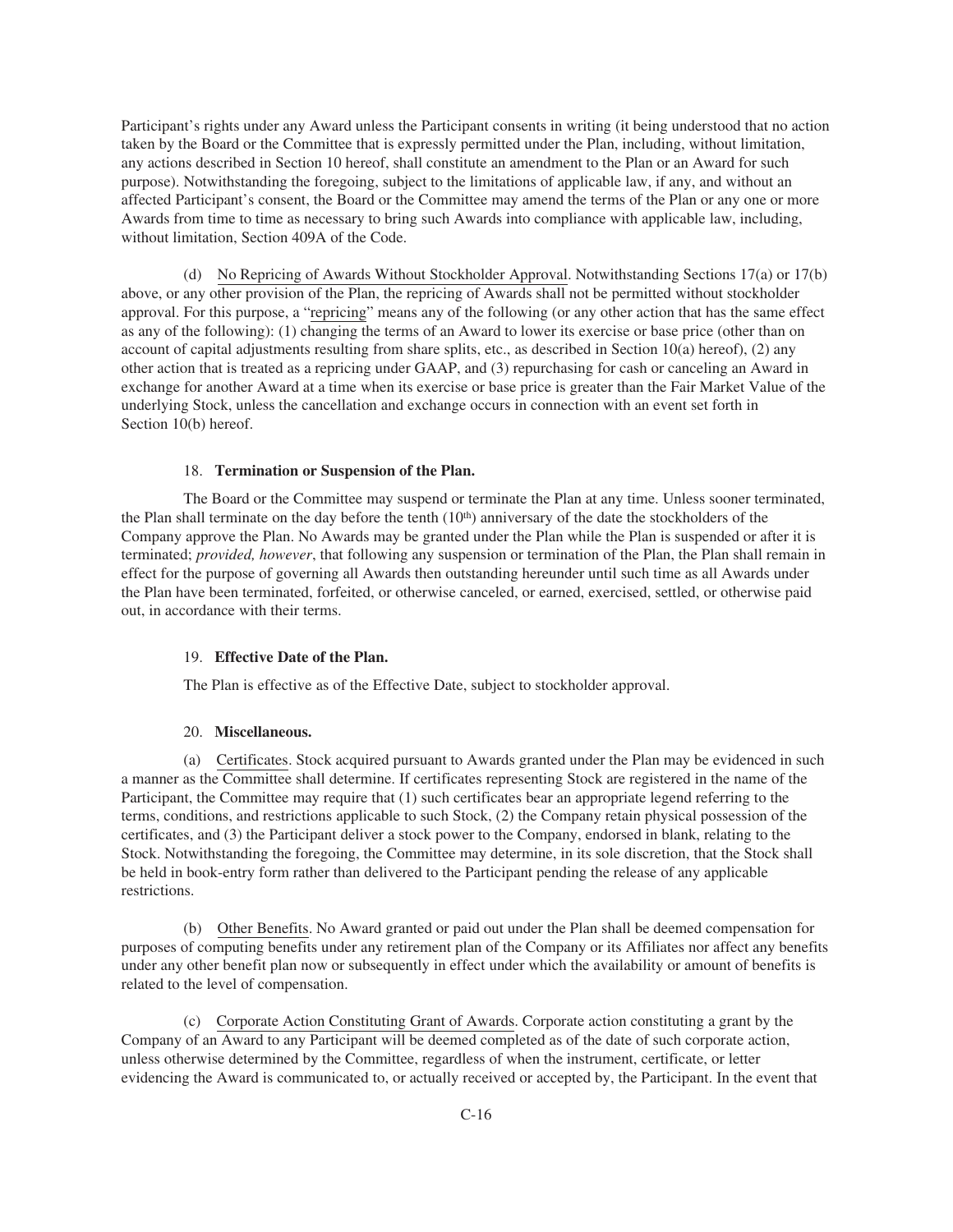the corporate records (*e*.*g*., Committee consents, resolutions or minutes) documenting the corporate action constituting the grant contain terms (*e*.g., exercise price, vesting schedule or number of shares of Stock) that are inconsistent with those in the Award Agreement as a result of a clerical error in connection with the preparation of the Award Agreement, the corporate records will control and the Participant will have no legally binding right to the incorrect term in the Award Agreement.

(d) Clawback/Recoupment Policy. Notwithstanding anything contained herein to the contrary, all Awards granted under the Plan shall be and remain subject to any incentive compensation clawback or recoupment policy currently in effect or as may be adopted by the Board (or a committee or subcommittee of the Board) and, in each case, as may be amended from time to time. No such policy adoption or amendment shall in any event require the prior consent of any Participant. No recovery of compensation under such a clawback policy will be an event giving rise to a right to resign for "good reason" or "constructive termination" (or similar term) under any agreement with the Company or any of its Affiliates. In the event that an Award is subject to more than one such policy, the policy with the most restrictive clawback or recoupment provisions shall govern such Award, subject to applicable law.

(e) Non-Exempt Employees. If an Option is granted to an employee of the Company or any of its Affiliates in the United States who is a non-exempt employee for purposes of the Fair Labor Standards Act of 1938, as amended, the Option will not be first exercisable for any shares of Stock until at least six (6) months following the date of grant of the Option (although the Option may vest prior to such date). Consistent with the provisions of the Worker Economic Opportunity Act, (1) if such employee dies or suffers a Disability, (2) upon a Corporate Event in which such Option is not assumed, continued, or substituted, (3) upon a Change in Control, or (4) upon the Participant's retirement (as such term may be defined in the applicable Award Agreement or a Participant Agreement, or, if no such definition exists, in accordance with the Company's then current employment policies and guidelines), the vested portion of any Options held by such employee may be exercised earlier than six (6) months following the date of grant. The foregoing provision is intended to operate so that any income derived by a non-exempt employee in connection with the exercise or vesting of an Option will be exempt from his or her regular rate of pay. To the extent permitted and/or required for compliance with the Worker Economic Opportunity Act to ensure that any income derived by a non-exempt employee in connection with the exercise, vesting or issuance of any shares under any other Award will be exempt from such employee's regular rate of pay, the provisions of this Section 20(e)will apply to all Awards.

(f) Data Privacy. As a condition of receipt of any Award, each Participant explicitly and unambiguously consents to the collection, use, and transfer, in electronic or other form, of personal data as described in this Section 20(e) by and among, as applicable, the Company and its Affiliates for the exclusive purpose of implementing, administering, and managing the Plan and Awards and the Participant's participation in the Plan. In furtherance of such implementation, administration, and management, the Company and its Affiliates may hold certain personal information about a Participant, including, but not limited to, the Participant's name, home address, telephone number, date of birth, social security or insurance number or other identification number, salary, nationality, job title(s), information regarding any securities of the Company or any of its Affiliates, and details of all Awards (the "Data"). In addition to transferring the Data amongst themselves as necessary for the purpose of implementation, administration, and management of the Plan and Awards and the Participant's participation in the Plan, the Company and its Affiliates may each transfer the Data to any third parties assisting the Company in the implementation, administration, and management of the Plan and Awards and the Participant's participation in the Plan. Recipients of the Data may be located in the Participant's country or elsewhere, and the Participant's country and any given recipient's country may have different data privacy laws and protections. By accepting an Award, each Participant authorizes such recipients to receive, possess, use, retain, and transfer the Data, in electronic or other form, for the purposes of assisting the Company in the implementation, administration, and management of the Plan and Awards and the Participant's participation in the Plan, including any requisite transfer of such Data as may be required to a broker or other third party with whom the Company or the Participant may elect to deposit any shares of Stock. The Data related to a Participant will be held only as long as is necessary to implement, administer, and manage the Plan and Awards and the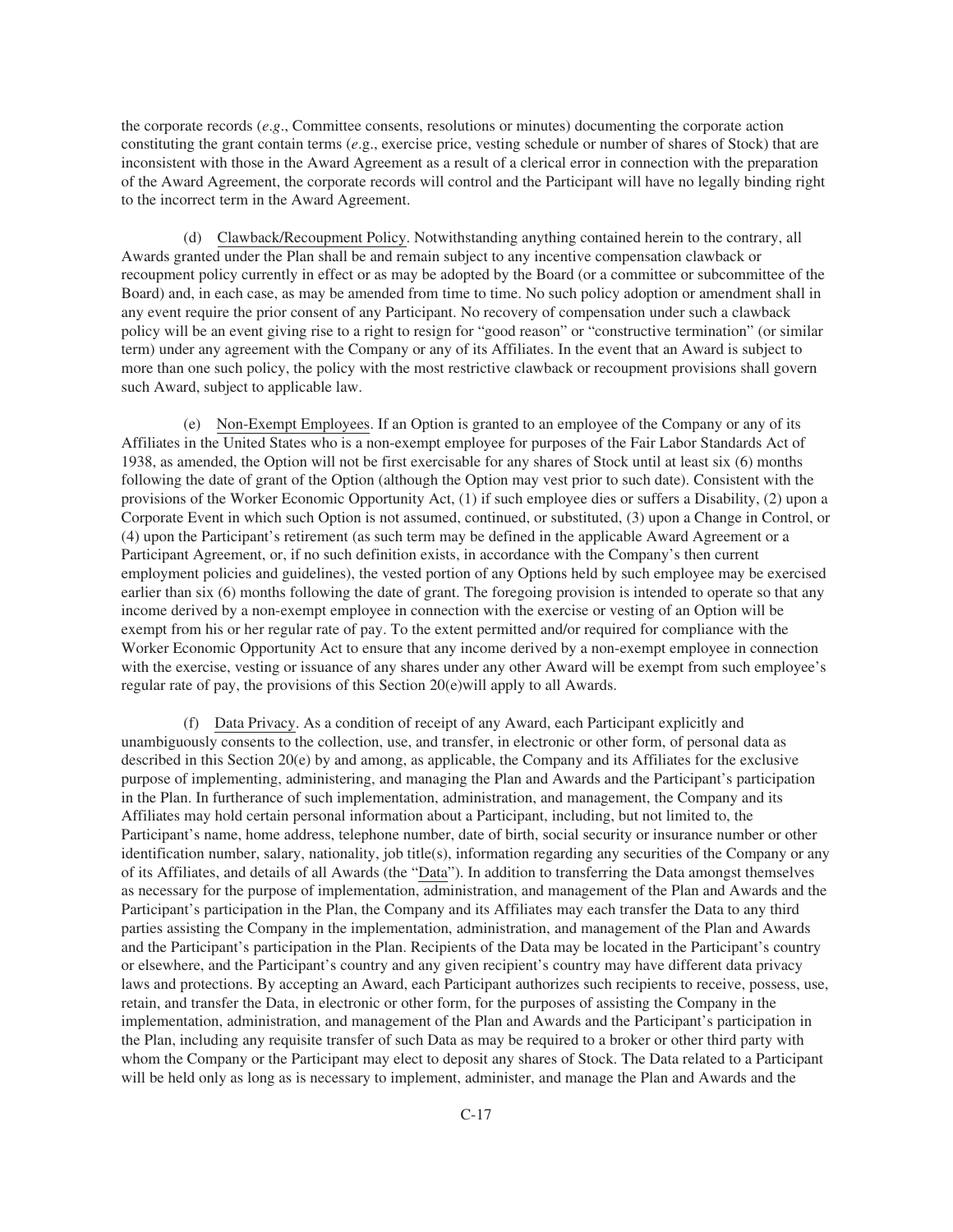Participant's participation in the Plan. A Participant may, at any time, view the Data held by the Company with respect to such Participant, request additional information about the storage and processing of the Data with respect to such Participant, recommend any necessary corrections to the Data with respect to the Participant, or refuse or withdraw the consents herein in writing, in any case without cost, by contacting his or her local human resources representative. The Company may cancel the Participant's eligibility to participate in the Plan, and in the Committee's discretion, the Participant may forfeit any outstanding Awards if the Participant refuses or withdraws the consents described herein. For more information on the consequences of refusal to consent or withdrawal of consent, Participants may contact their local human resources representative.

(g) Participants Outside of the United States. The Committee may modify the terms of any Award under the Plan made to or held by a Participant who is then a resident, or is primarily employed or providing services, outside of the United States in any manner deemed by the Committee to be necessary or appropriate in order that such Award shall conform to laws, regulations, and customs of the country in which the Participant is then a resident or primarily employed or providing services, or so that the value and other benefits of the Award to the Participant, as affected by non–U.S. tax laws and other restrictions applicable as a result of the Participant's residence, employment, or providing services abroad, shall be comparable to the value of such Award to a Participant who is a resident, or is primarily employed or providing services, in the United States. An Award may be modified under this Section  $20(g)$  in a manner that is inconsistent with the express terms of the Plan, so long as such modifications will not contravene any applicable law or regulation or result in actual liability under Section 16(b) of the Exchange Act for the Participant whose Award is modified. Additionally, the Committee may adopt such procedures and sub-plans as are necessary or appropriate to permit participation in the Plan by Eligible Persons who are non–U.S. nationals or are primarily employed or providing services outside the United States.

(h) Change in Time Commitment. In the event a Participant's regular level of time commitment in the performance of his or her services for the Company or any of its Affiliates is reduced (for example, and without limitation, if the Participant is an employee of the Company and the employee has a change in status from a full-time employee to a part-time employee) after the date of grant of any Award to the Participant, the Committee has the right in its sole discretion to (i) make a corresponding reduction in the number of shares of Stock subject to any portion of such Award that is scheduled to vest or become payable after the date of such change in time commitment, and (ii) in lieu of or in combination with such a reduction, extend the vesting or payment schedule applicable to such Award. In the event of any such reduction, the Participant will have no right with respect to any portion of the Award that is so reduced or extended.

(i) No Liability of Committee Members. Neither any member of the Committee nor any of the Committee's permitted delegates shall be liable personally by reason of any contract or other instrument executed by such member or on his or her behalf in his or her capacity as a member of the Committee or for any mistake of judgment made in good faith, and the Company shall indemnify and hold harmless each member of the Committee and each other employee, officer, or director of the Company to whom any duty or power relating to the administration or interpretation of the Plan may be allocated or delegated, against all costs and expenses (including counsel fees) and liabilities (including sums paid in settlement of a claim) arising out of any act or omission to act in connection with the Plan, unless arising out of such Person's own fraud or willful misconduct; *provided, however*, that approval of the Board shall be required for the payment of any amount in settlement of a claim against any such Person. The foregoing right of indemnification shall not be exclusive of any other rights of indemnification to which such Persons may be entitled under the Company's certificate or articles of incorporation or by-laws, each as may be amended from time to time, as a matter of law, or otherwise, or any power that the Company may have to indemnify them or hold them harmless.

(j) Payments Following Accidents or Illness. If the Committee shall find that any Person to whom any amount is payable under the Plan is unable to care for his or her affairs because of illness or accident, or is a minor, or has died, then any payment due to such Person or his or her estate (unless a prior claim therefor has been made by a duly appointed legal representative) may, if the Committee so directs the Company, be paid to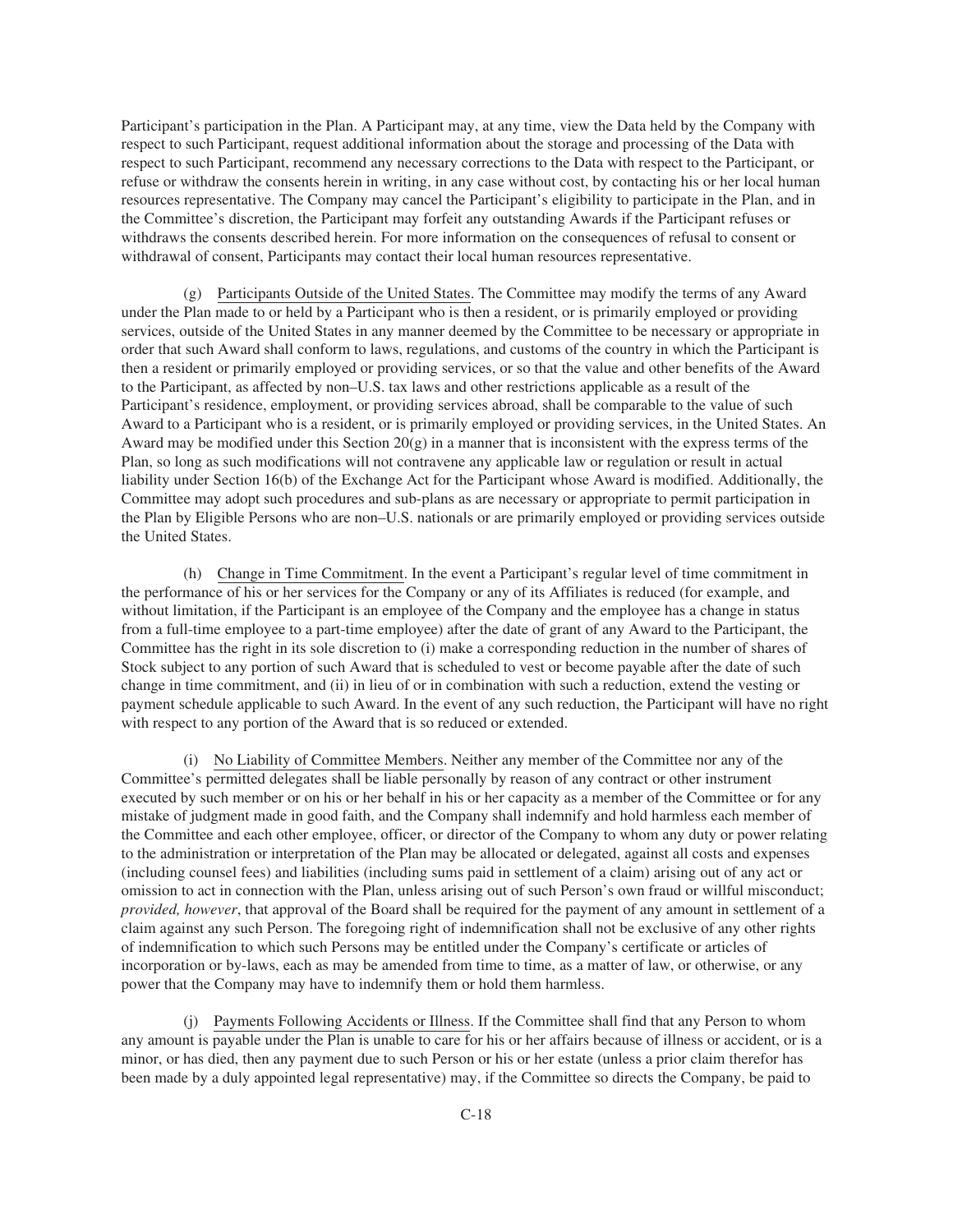his or her spouse, child, relative, an institution maintaining or having custody of such Person, or any other Person deemed by the Committee to be a proper recipient on behalf of such Person otherwise entitled to payment. Any such payment shall be a complete discharge of the liability of the Committee and the Company therefor.

(k) Governing Law. The Plan shall be governed by and construed in accordance with the laws of State of Colorado without reference to the principles of conflicts of laws thereof.

(l) Electronic Delivery. Any reference herein to a "written" agreement or document or "writing" will include any agreement or document delivered electronically or posted on the Company's intranet (or other shared electronic medium controlled or authorized by the Company to which the Participant has access) to the extent permitted by applicable law.

(m) Arbitration. All disputes and claims of any nature that a Participant (or such Participant's transferee or estate) may have against the Company arising out of or in any way related to the Plan or any Award Agreement shall be submitted to and resolved exclusively by binding arbitration conducted in Boulder, Colorado (or such other location as the parties thereto may agree) in accordance with the applicable rules of the American Arbitration Association then in effect, and the arbitration shall be heard and determined by a panel of three arbitrators in accordance with such rules (except that in the event of any inconsistency between such rules and this Section 20(m), the provisions of this Section 20(m) shall control). The arbitration panel may not modify the arbitration rules specified above without the prior written approval of all parties to the arbitration. Within ten business days after the receipt of a written demand, each party shall designate one arbitrator, each of whom shall have experience involving complex business or legal matters, but shall not have any prior, existing or potential material business relationship with any party to the arbitration. The two arbitrators so designated shall select a third arbitrator, who shall preside over the arbitration, shall be similarly qualified as the two arbitrators and shall have no prior, existing or potential material business relationship with any party to the arbitration; *provided* that if the two arbitrators are unable to agree upon the selection of such third arbitrator, such third arbitrator shall be designated in accordance with the arbitration rules referred to above. The arbitrators will decide the dispute by majority decision, and the decision shall be rendered in writing and shall bear the signatures of the arbitrators and the party or parties who shall be charged therewith, or the allocation of the expenses among the parties in the discretion of the panel. The arbitration decision shall be rendered as soon as possible, but in any event not later than 120 days after the constitution of the arbitration panel. The arbitration decision shall be final and binding upon all parties to the arbitration. The parties hereto agree that judgment upon any award rendered by the arbitration panel may be entered in the United States District Court for the District of Colorado or any court sitting in Boulder, Colorado. To the maximum extent permitted by law, the parties hereby irrevocably waive any right of appeal from any judgment rendered upon any such arbitration award in any such court. Notwithstanding the foregoing, any party may seek injunctive relief in any such court.

(n) Statute of Limitations. A Participant or any other person filing a claim for benefits under the Plan must file the claim within one (1) year of the date the Participant or other person knew or should have known of the facts giving rise to the claim. This one-year statute of limitations will apply in any forum where a Participant or any other person may file a claim and, unless the Company waives the time limits set forth above in its sole discretion, any claim not brought within the time periods specified shall be waived and forever barred.

(o) Funding. No provision of the Plan shall require the Company, for the purpose of satisfying any obligations under the Plan, to purchase assets or place any assets in a trust or other entity to which contributions are made or otherwise to segregate any assets, nor shall the Company be required to maintain separate bank accounts, books, records, or other evidence of the existence of a segregated or separately maintained or administered fund for such purposes. Participants shall have no rights under the Plan other than as unsecured general creditors of the Company, except that insofar as they may have become entitled to payment of additional compensation by performance of services, they shall have the same rights as other employees and service providers under general law.